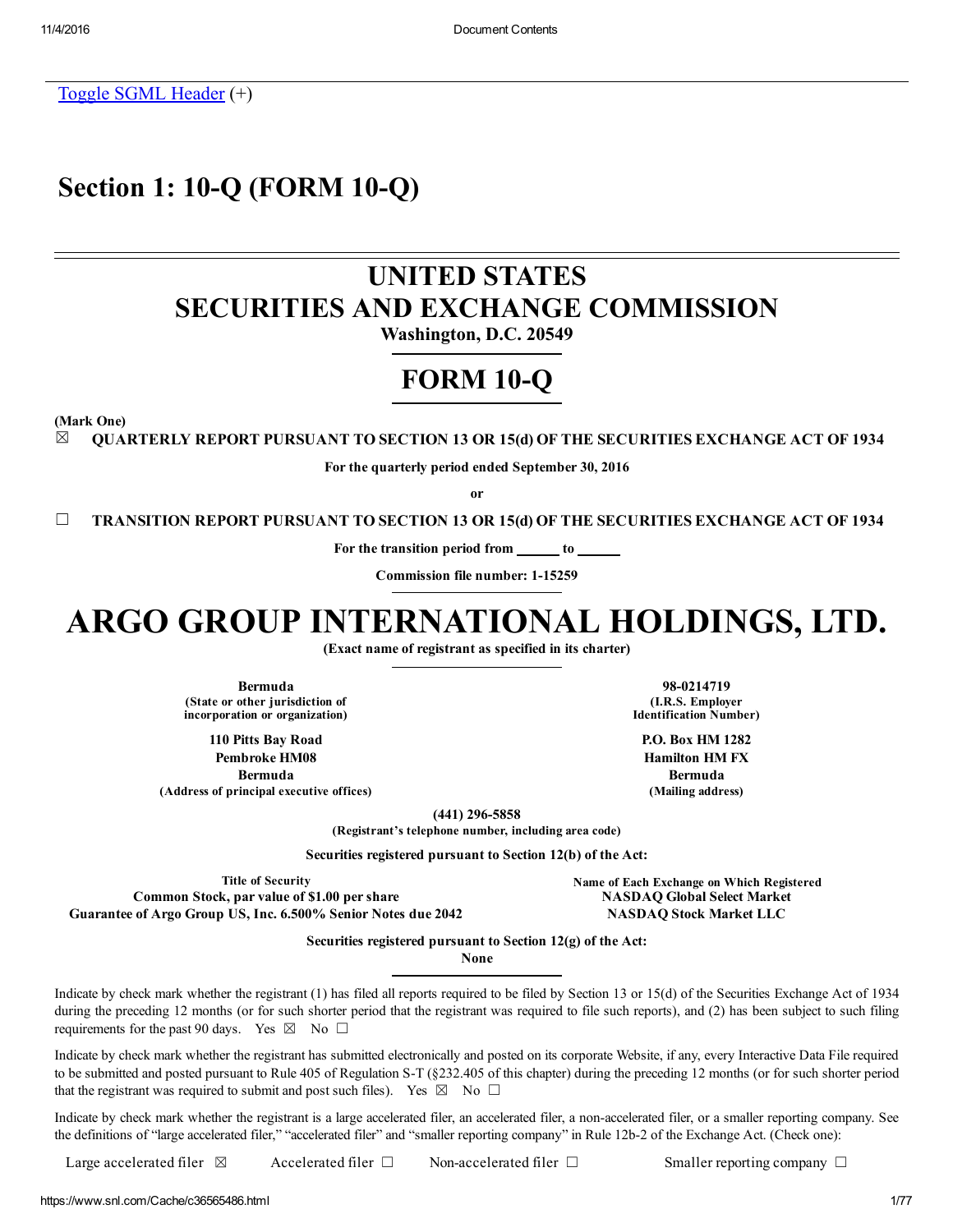Indicate by check mark whether the registrant is a shell company (as defined in Rule 12b-2 of the Act). Yes  $\Box$  No  $\boxtimes$ 

Indicate the number of shares outstanding (net of treasury shares) of each of the issuer's classes of common shares as of October 31, 2016.

Title Outstanding<br>ar value \$1.00 per share 29,966,008 Common Shares, par value \$1.00 per share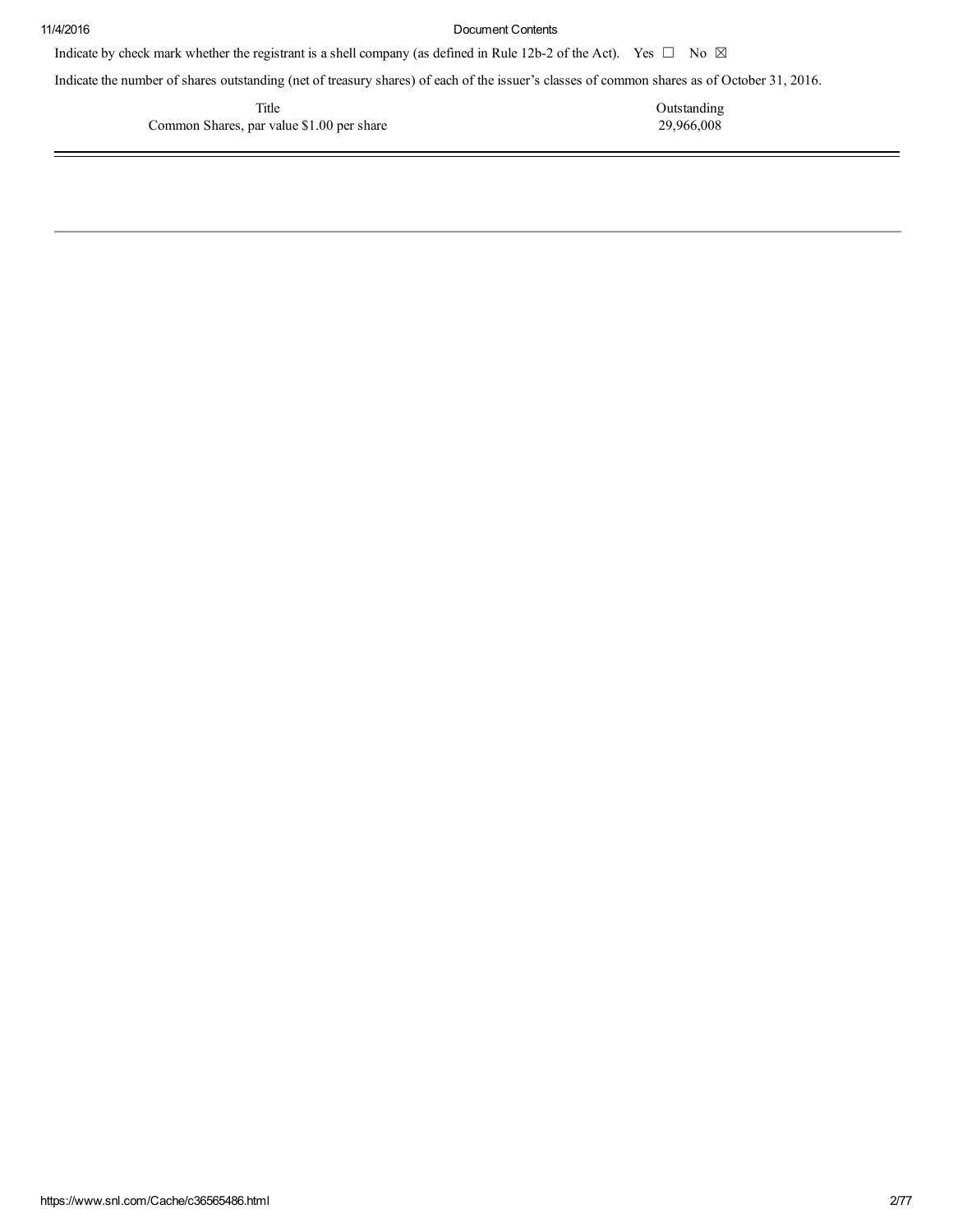## ARGO GROUP INTERNATIONAL HOLDINGS, LTD.

## INDEX

|          |                                                                                                                                     | Page |
|----------|-------------------------------------------------------------------------------------------------------------------------------------|------|
|          | <b>PART I. Financial Information</b>                                                                                                | 3    |
| Item 1.  | <b>Condensed Consolidated Financial Statements (unaudited)</b>                                                                      | 3    |
|          | <u>Condensed Consolidated Balance Sheets as of September 30, 2016 and December 31, 2015</u>                                         | 3    |
|          | Condensed Consolidated Statements of Income for three and nine months ended September 30, 2016 and 2015                             | 4    |
|          | <u>Condensed Consolidated Statements of Comprehensive Income for the three and nine months ended September 30,</u><br>2016 and 2015 | 5    |
|          | Condensed Consolidated Statements of Cash Flows for the nine months ended September 30, 2016 and 2015                               | 6    |
|          | <b>Notes to Condensed Consolidated Financial Statements</b>                                                                         | 7    |
| Item 2.  | Management's Discussion and Analysis of Financial Condition and Results of Operations                                               | 41   |
| Item 3.  | Quantitative and Qualitative Disclosures About Market Risk                                                                          | 51   |
| Item 4.  | <b>Controls and Procedures</b>                                                                                                      | 52   |
|          | <b>PART II. Other Information</b>                                                                                                   | 53   |
| Item 1.  | <b>Legal Proceedings</b>                                                                                                            | 53   |
| Item 1A. | <b>Risk Factors</b>                                                                                                                 | 53   |
| Item 2.  | Unregistered Sales of Equity Securities and Use of Proceeds                                                                         | 53   |
| Item 3.  | <b>Defaults Upon Senior Securities</b>                                                                                              | 54   |
| Item 4.  | <b>Mine Safety Disclosures</b>                                                                                                      | 54   |
| Item 5.  | <b>Other Information</b>                                                                                                            | 54   |
| Item 6.  | <b>Exhibits</b>                                                                                                                     | 54   |
|          | <b>Signatures</b>                                                                                                                   | 56   |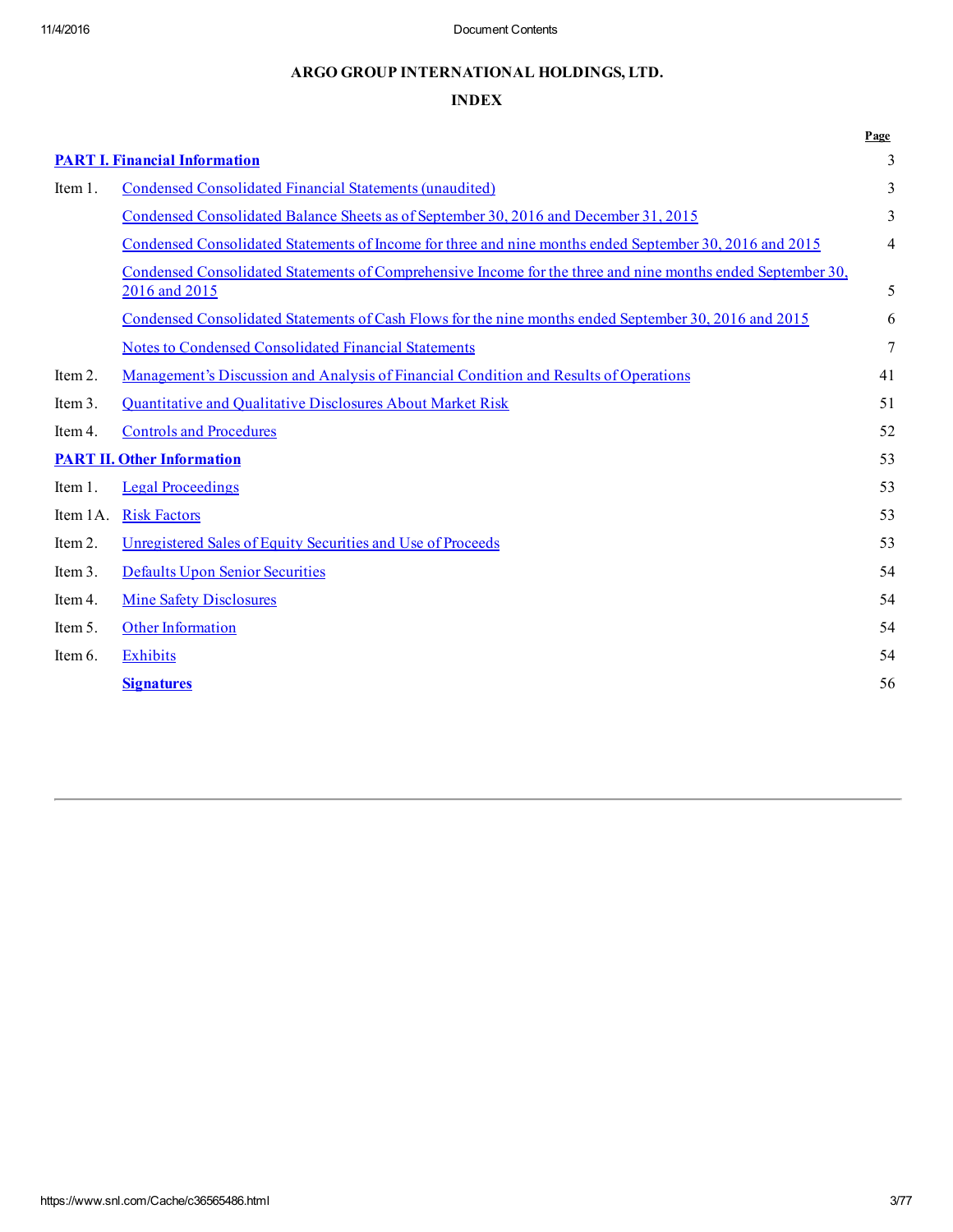## <span id="page-3-1"></span><span id="page-3-0"></span>PART I. FINANCIAL INFORMATION Item 1. Condensed Consolidated Financial Statements

## ARGO GROUP INTERNATIONAL HOLDINGS, LTD.

## CONDENSED CONSOLIDATED BALANCE SHEETS

(in millions, except number of shares and per share amounts)

<span id="page-3-2"></span>

|                                                                              | September 30,<br>2016 |             | December 31,<br>$2015 *$ |                  |  |
|------------------------------------------------------------------------------|-----------------------|-------------|--------------------------|------------------|--|
|                                                                              |                       | (Unaudited) |                          |                  |  |
| <b>Assets</b>                                                                |                       |             |                          |                  |  |
| Investments:                                                                 |                       |             |                          |                  |  |
| Fixed maturities available-for-sale, at fair value (cost: 2016 - \$3,008.8;  |                       |             |                          |                  |  |
| $2015 - $2,971.0$                                                            | \$                    | 3,044.6     | S                        | 2,927.3          |  |
| Equity securities available-for-sale, at fair value (cost: 2016 - \$345.6;   |                       |             |                          |                  |  |
| $2015 - $349.7$                                                              |                       | 453.7       |                          | 463.9            |  |
| Other investments (cost: 2016 - \$518.7; 2015 - \$506.9)                     |                       | 526.1       |                          | 513.7            |  |
| Short-term investments, at fair value (cost: 2016 - \$289.2; 2015 - \$211.2) |                       | 289.2       |                          | 210.8            |  |
| Total investments                                                            |                       | 4,313.6     |                          | 4,115.7          |  |
| Cash                                                                         |                       | 123.6       |                          | 121.7            |  |
| Accrued investment income                                                    |                       | 21.9        |                          | 21.6             |  |
| Premiums receivable                                                          |                       | 503.4       |                          | 404.5            |  |
| Reinsurance recoverables                                                     |                       | 1,283.1     |                          | 1,121.1          |  |
| Goodwill                                                                     |                       | 152.2       |                          | 152.2            |  |
| Intangible assets, net of accumulated amortization                           |                       | 68.9        |                          | 73.3             |  |
| Current income taxes receivable, net                                         |                       |             |                          | 11.6             |  |
| Deferred acquisition costs, net                                              |                       | 147.7       |                          | 132.4            |  |
| Ceded unearned premiums                                                      |                       | 311.6       |                          | 250.8            |  |
| Other assets                                                                 |                       | 255.1       |                          | 220.7            |  |
| <b>Total assets</b>                                                          | \$                    | 7,181.1     | \$                       | 6,625.6          |  |
| <b>Liabilities and Shareholders' Equity</b>                                  |                       |             |                          |                  |  |
|                                                                              | \$                    |             |                          |                  |  |
| Reserves for losses and loss adjustment expenses                             |                       | 3,284.8     | \$                       | 3,123.6<br>886.7 |  |
| Unearned premiums                                                            |                       | 1,010.2     |                          |                  |  |
| Accrued underwriting expenses                                                |                       | 103.0       |                          | 133.9            |  |
| Ceded reinsurance payable, net                                               |                       | 452.8       |                          | 312.4            |  |
| Funds held                                                                   |                       | 65.7        |                          | 77.6             |  |
| Senior unsecured fixed rate notes                                            |                       | 139.4       |                          | 139.3            |  |
| Other indebtedness                                                           |                       | 57.3        |                          | 55.2             |  |
| Junior subordinated debentures                                               |                       | 172.7       |                          | 172.7            |  |
| Current income taxes payable, net                                            |                       | 7.7         |                          |                  |  |
| Deferred tax liabilities, net                                                |                       | 40.7        |                          | 23.6             |  |
| Other liabilities                                                            |                       | 58.4        |                          | 32.5             |  |
| <b>Total liabilities</b>                                                     |                       | 5,392.7     |                          | 4,957.5          |  |
| Commitments and contingencies (Note 13)                                      |                       |             |                          |                  |  |
| Shareholders' equity:                                                        |                       |             |                          |                  |  |
| Common shares - \$1.00 par, 500,000,000 shares authorized; 39,980,160 and    |                       |             |                          |                  |  |
| 37,104,294 shares issued at September 30, 2016 and December 31, 2015,        |                       |             |                          |                  |  |
| respectively                                                                 |                       | 40.0        |                          | 37.1             |  |
| Additional paid-in capital                                                   |                       | 1,119.8     |                          | 964.9            |  |
| Treasury shares (9,996,840 and 9,181,644 shares at September 30, 2016        |                       |             |                          |                  |  |
| and December 31, 2015, respectively)                                         |                       | (376.4)     |                          | (331.1)          |  |
| Retained earnings                                                            |                       | 933.8       |                          | 985.7            |  |
| Accumulated other comprehensive income, net of taxes                         |                       | 71.2        |                          | 11.5             |  |
| Total shareholders' equity                                                   |                       | 1,788.4     |                          | 1,668.1          |  |
| Total liabilities and shareholders' equity                                   | \$                    | 7,181.1     | \$                       | 6,625.6          |  |
|                                                                              |                       |             |                          |                  |  |

\* Derived from audited consolidated financial statements.

*See accompanying notes.*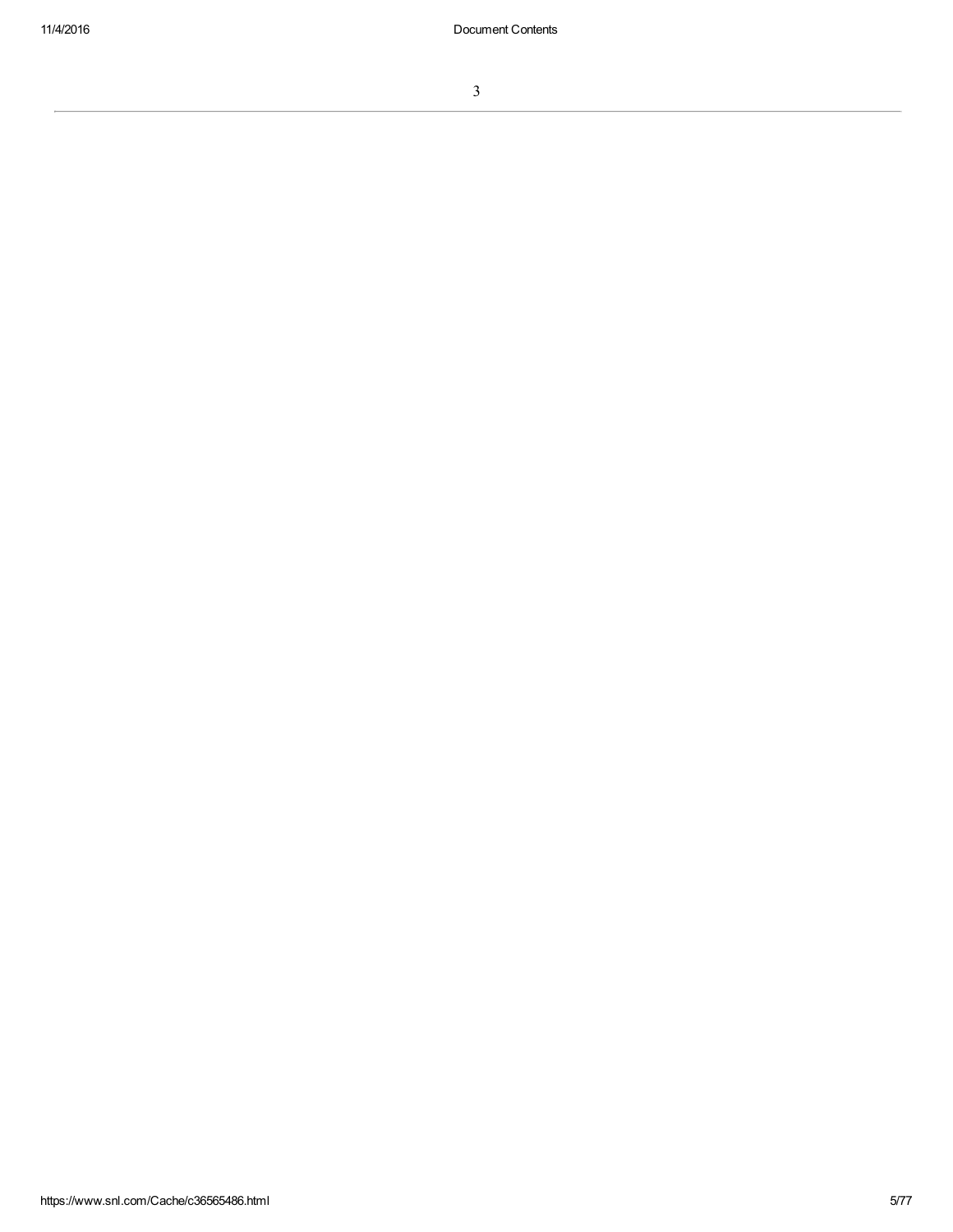## ARGO GROUP INTERNATIONAL HOLDINGS, LTD. CONDENSED CONSOLIDATED STATEMENTS OF INCOME

(in millions, except number of shares and per share amount)

(Unaudited)

<span id="page-5-0"></span>

|                                                  | For the Three Months Ended<br>September 30, |            |    |            |    | For the Nine Months Ended<br>September 30, |    |            |
|--------------------------------------------------|---------------------------------------------|------------|----|------------|----|--------------------------------------------|----|------------|
|                                                  |                                             | 2016       |    | 2015       |    | 2016                                       |    | 2015       |
| Premiums and other revenue:                      |                                             |            |    |            |    |                                            |    |            |
| Earned premiums                                  | \$                                          | 358.7      | \$ | 346.0      | \$ | 1,048.5                                    | \$ | 1,026.6    |
| Net investment income                            |                                             | 32.7       |    | 18.4       |    | 89.6                                       |    | 68.5       |
| Fee and other income                             |                                             | 7.6        |    | 9.2        |    | 20.2                                       |    | 17.9       |
| Net realized investment and other gains          |                                             | 17.7       |    | 6.6        |    | 12.8                                       |    | 20.4       |
| Total revenue                                    |                                             | 416.7      |    | 380.2      |    | 1,171.1                                    |    | 1,133.4    |
| Expenses:                                        |                                             |            |    |            |    |                                            |    |            |
| Losses and loss adjustment expenses              |                                             | 207.8      |    | 200.0      |    | 596.0                                      |    | 574.3      |
| Underwriting, acquisition and insurance expenses |                                             | 137.4      |    | 132.8      |    | 403.0                                      |    | 401.9      |
| Interest expense                                 |                                             | 4.9        |    | 4.8        |    | 14.6                                       |    | 14.3       |
| Fee and other expense                            |                                             | 5.9        |    | 8.2        |    | 18.1                                       |    | 18.0       |
| Foreign currency exchange (gain) loss            |                                             | (1.5)      |    | (1.8)      |    | 4.5                                        |    | (8.4)      |
| Total expenses                                   |                                             | 354.5      |    | 344.0      |    | 1,036.2                                    |    | 1,000.1    |
| Income before income taxes                       |                                             | 62.2       |    | 36.2       |    | 134.9                                      |    | 133.3      |
| Provision for income taxes                       |                                             | 7.0        |    | 0.9        |    | 21.1                                       |    | 11.3       |
| Net income                                       | S.                                          | 55.2       | \$ | 35.3       | \$ | 113.8                                      | \$ | 122.0      |
| Net income per common share:                     |                                             |            |    |            |    |                                            |    |            |
| <b>Basic</b>                                     | \$                                          | 1.84       | \$ | 1.15       | \$ | 3.76                                       | \$ | 3.96       |
| Diluted                                          |                                             | 1.80       |    | 1.13       | \$ | 3.68                                       |    | 3.89       |
| Dividend declared per common share               |                                             | 0.22       |    | 0.18       |    | 0.64                                       |    | 0.55       |
| Weighted average common shares:                  |                                             |            |    |            |    |                                            |    |            |
| <b>Basic</b>                                     |                                             | 30,018,637 |    | 30,707,233 |    | 30,227,725                                 |    | 30,796,390 |
| Diluted                                          |                                             | 30,728,383 |    | 31,320,943 |    | 30,889,487                                 |    | 31,393,092 |

Net realized investment and other (losses) gains before otherthan-temporary impairment losses \$ 20.1 \$ 10.0 \$ 21.8 \$ 25.7

Other-than-temporary impairment losses recognized in earnings: Other-than-temporary impairment losses on fixed maturities  $(0.6)$  –  $(1.7)$  (0.9) Other-than-temporary impairment losses on equity securities (1.8) (3.4) (7.3) (4.4) Impairment losses recognized in earnings (2.4) (3.4) (9.0) (5.3)

Net realized investment and other gains <br>
\$ 17.7 \$ 6.6 \$ 12.8 \$ 20.4

*See accompanying notes.*

For the Three Months Ended September 30,

For the Nine Months Ended September 30,

2016 2015 2016 2015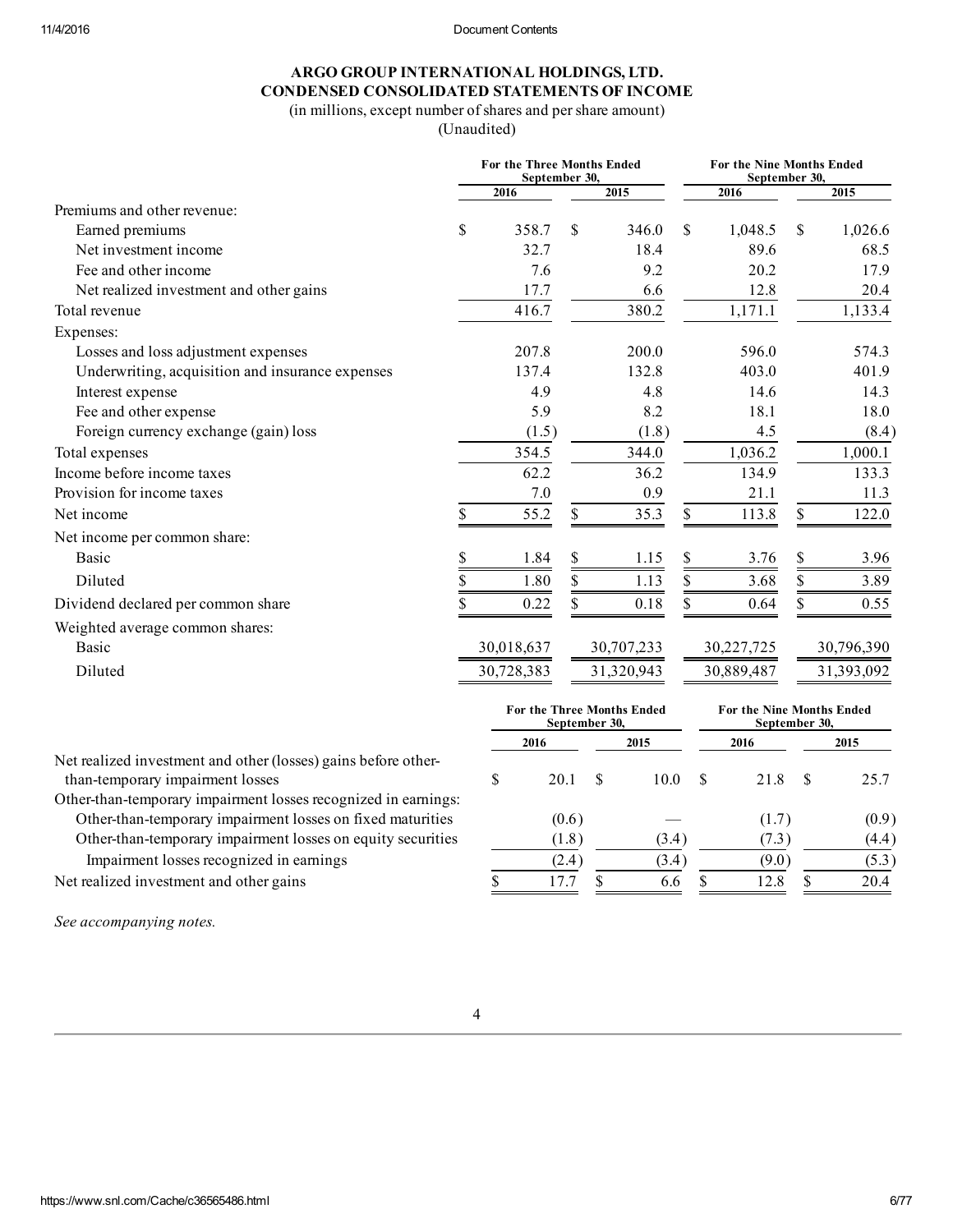## ARGO GROUP INTERNATIONAL HOLDINGS, LTD. CONDENSED CONSOLIDATED STATEMENTS OF COMPREHENSIVE INCOME

(in millions) (Unaudited)

<span id="page-6-0"></span>

|                                                               | For the Three Months Ended<br>September 30, |      |        |      | For the Nine Months Ended<br>September 30, |      |         |
|---------------------------------------------------------------|---------------------------------------------|------|--------|------|--------------------------------------------|------|---------|
|                                                               | 2016                                        | 2015 |        | 2016 |                                            | 2015 |         |
| Net income                                                    | 55.2                                        | S.   | 35.3   |      | 113.8                                      | S.   | 122.0   |
| Other comprehensive income (loss):                            |                                             |      |        |      |                                            |      |         |
| Foreign currency translation adjustments                      | (1.0)                                       |      | (4.0)  |      | 2.8                                        |      | (6.6)   |
| Unrealized gains (losses) on securities:                      |                                             |      |        |      |                                            |      |         |
| Gains (losses) arising during the year                        | 19.8                                        |      | (69.7) |      | 97.7                                       |      | (104.3) |
| Reclassification adjustment for gains included in net         |                                             |      |        |      |                                            |      |         |
| income                                                        | (17.0)                                      |      | 0.1    |      | (25.1)                                     |      | (6.9)   |
| Other comprehensive income (loss) before tax                  | 1.8                                         |      | (73.6) |      | 75.4                                       |      | (117.8) |
| Income tax provision (benefit) related to other comprehensive |                                             |      |        |      |                                            |      |         |
| income (loss):                                                |                                             |      |        |      |                                            |      |         |
| Unrealized gains (loss) on securities:                        |                                             |      |        |      |                                            |      |         |
| Gains (losses) arising during the year                        | 7.6                                         |      | (18.3) |      | 27.5                                       |      | (28.6)  |
| Reclassification adjustment for gains included in net         |                                             |      |        |      |                                            |      |         |
| income                                                        | (7.9)                                       |      | (1.7)  |      | (11.8)                                     |      | (4.6)   |
| Income tax provision (benefit) related to other comprehensive |                                             |      |        |      |                                            |      |         |
| income (loss)                                                 | (0.3)                                       |      | (20.0) |      | 15.7                                       |      | (33.2)  |
| Other comprehensive income (loss), net of tax                 | 2.1                                         |      | (53.6) |      | 59.7                                       |      | (84.6)  |
| Comprehensive income (loss)                                   | 57.3                                        |      | (18.3) |      | 173.5                                      |      | 37.4    |

*See accompanying notes.*

5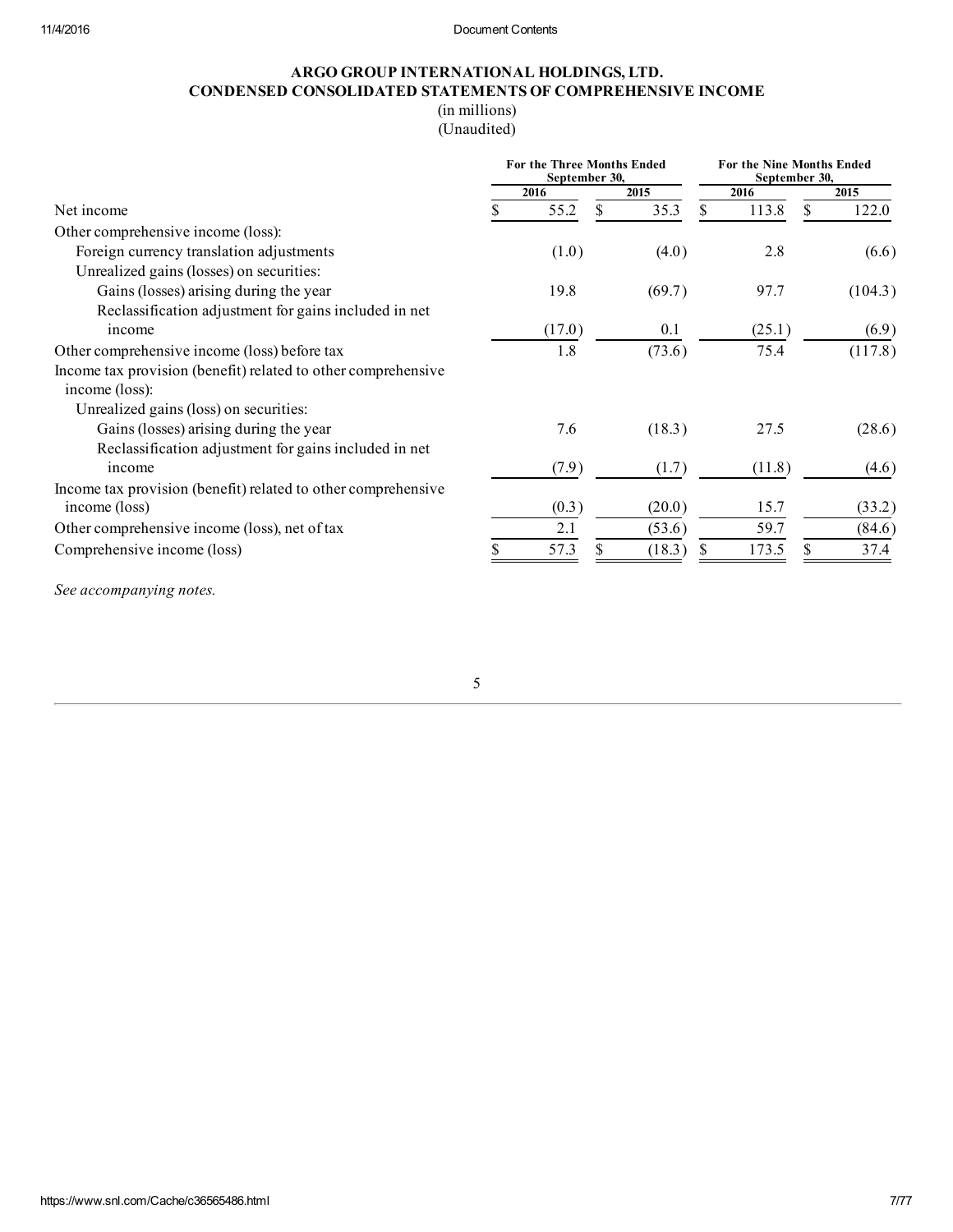#### ARGO GROUP INTERNATIONAL HOLDINGS, LTD. CONDENSED CONSOLIDATED STATEMENTS OF CASH FLOWS (in millions)

(Unaudited)

<span id="page-7-0"></span>

|                                                                                   |    | For the Nine Months Ended September 30, |             |
|-----------------------------------------------------------------------------------|----|-----------------------------------------|-------------|
|                                                                                   |    | 2016                                    | 2015        |
| Cash flows from operating activities:                                             |    |                                         |             |
| Net income                                                                        | \$ | 113.8                                   | \$<br>122.0 |
| Adjustments to reconcile net income to net cash provided by operating activities: |    |                                         |             |
| Amortization and depreciation                                                     |    | 27.4                                    | 30.7        |
| Share-based payments expense                                                      |    | 11.1                                    | 20.8        |
| Excess tax benefit from share-based payment arrangements                          |    | (0.1)                                   | (0.6)       |
| Deferred income tax provision, net                                                |    | 2.3                                     | 13.8        |
| Net realized investment and other gains                                           |    | (12.8)                                  | (20.4)      |
| Undistributed earnings from alternative investment portfolio                      |    | (20.8)                                  | (4.6)       |
| Amortization of debt issuance costs                                               |    | 0.1                                     | 0.1         |
| Loss on disposals of fixed assets, net                                            |    | 0.2                                     | 0.2         |
| Change in:                                                                        |    |                                         |             |
| Accrued investment income                                                         |    | (0.3)                                   | 1.1         |
| Receivables                                                                       |    | (255.5)                                 | (162.2)     |
| Deferred acquisition costs                                                        |    | (14.9)                                  | (17.6)      |
| Ceded unearned premiums                                                           |    | (59.8)                                  | (58.5)      |
| Reserves for losses and loss adjustment expenses                                  |    | 154.2                                   | 75.9        |
| Unearned premiums                                                                 |    | 120.3                                   | 123.0       |
| Ceded reinsurance payable and funds held                                          |    | 128.3                                   | 134.3       |
| Income taxes                                                                      |    | 19.7                                    | (2.3)       |
| Accrued underwriting expenses                                                     |    | (27.4)                                  | (19.7)      |
| Other, net                                                                        |    | (35.1)                                  | (0.2)       |
| Cash provided by operating activities                                             |    | 150.7                                   | 235.8       |
| Cash flows from investing activities:                                             |    |                                         |             |
| Sales of fixed maturity investments                                               |    | 761.8                                   | 609.8       |
| Maturities and mandatory calls of fixed maturity investments                      |    | 839.0                                   | 637.4       |
| Sales of equity securities                                                        |    | 155.3                                   | 61.6        |
| Sales of other investments                                                        |    | 92.1                                    | 57.4        |
| Purchases of fixed maturity investments                                           |    | (1,650.7)                               | (1,303.4)   |
| Purchases of equity securities                                                    |    | (114.7)                                 | (97.9)      |
| Purchases of other investments                                                    |    | (90.3)                                  | (67.2)      |
| Change in foreign regulatory deposits and voluntary pools                         |    | 4.8                                     | 7.5         |
| Change in short-term investments                                                  |    | (78.7)                                  | (69.9)      |
| Settlements of foreign currency exchange forward contracts                        |    | (7.2)                                   | (6.7)       |
| Purchases of fixed assets                                                         |    | (26.7)                                  | (22.0)      |
| Other, net                                                                        |    | 31.9                                    | 17.4        |
| Cash used in investing activities                                                 |    | (83.4)                                  | (176.0)     |
| Cash flows from financing activities:                                             |    |                                         |             |
| Activity under stock incentive plans                                              |    | 0.6                                     | 1.5         |
|                                                                                   |    |                                         |             |
| Repurchase of Company's common shares                                             |    | (45.3)                                  | (29.7)      |
| Excess tax expense from share-based payment arrangements                          |    | 0.1                                     | 0.6         |
| Payment of cash dividends to common shareholders                                  |    | (19.8)                                  | (17.1)      |
| Cash used in financing activities                                                 |    | (64.4)                                  | (44.7)      |
| Effect of exchange rate changes on cash                                           |    | (1.0)                                   | 0.1         |
| Change in cash                                                                    |    | 1.9                                     | 15.2        |
| Cash, beginning of period                                                         |    | 121.7                                   | 81.0        |
| Cash, end of period                                                               | S  | 123.6                                   | \$<br>96.2  |

*See accompanying notes.*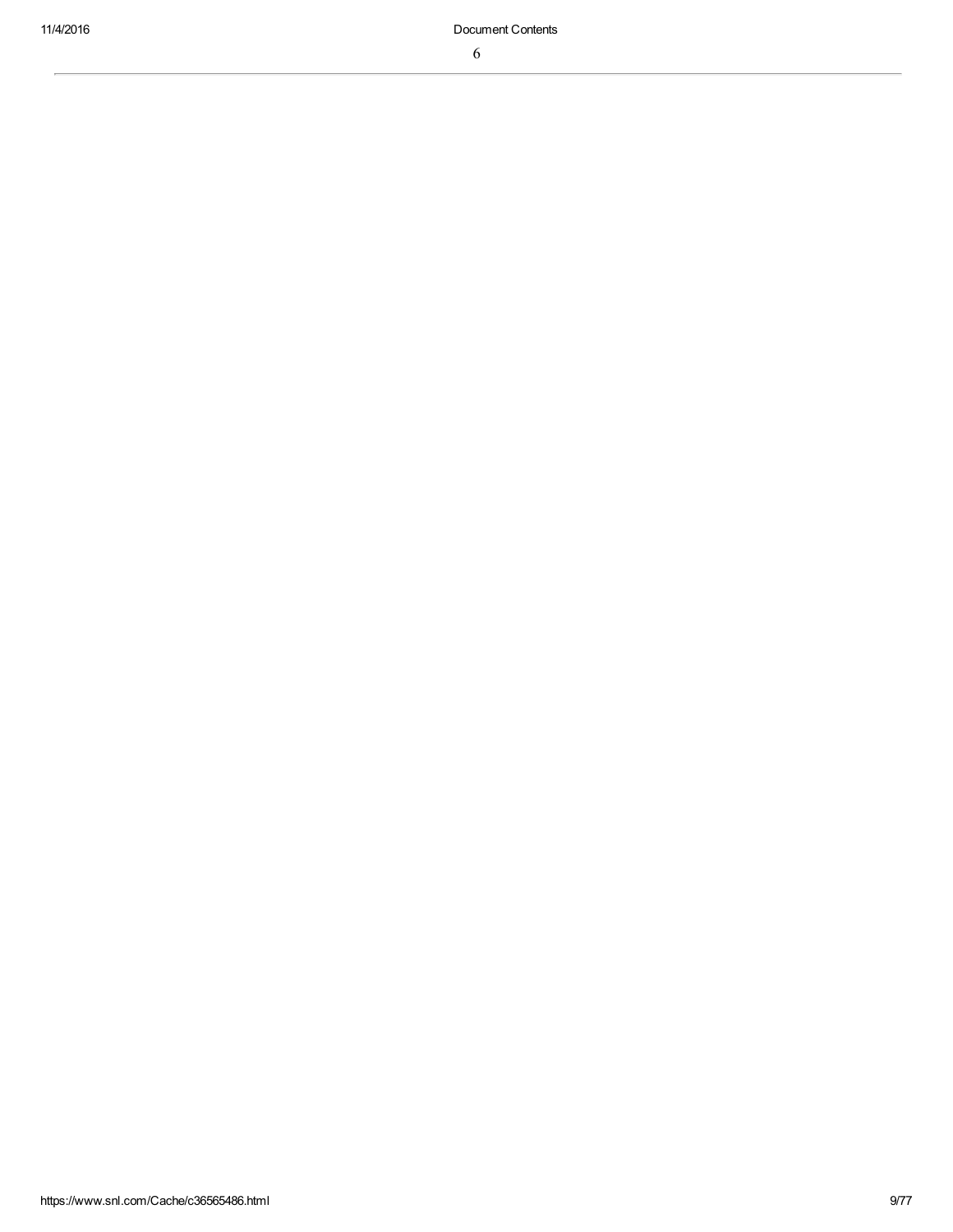#### ARGO GROUP INTERNATIONAL HOLDINGS, LTD. NOTES TO CONDENSED CONSOLIDATED FINANCIAL STATEMENTS (Unaudited)

#### <span id="page-9-0"></span>1. Basis of Presentation

The accompanying consolidated financial statements of Argo Group International Holdings, Ltd. ("Argo Group," "we" or the "Company") and its subsidiaries have been prepared in accordance with accounting principles generally accepted in the United States of America ("GAAP") for interim financial information and with the instructions for Form 10-Q and Article 10 of Regulation S-X. The preparation of interim financial statements in conformity with GAAP requires management to make estimates and assumptions that affect the reported amounts of assets and liabilities and disclosure of contingent assets and liabilities at the date of the financial statements and reported amounts of revenues and expenses during the reporting period. The major estimates reflected in our consolidated financial statements include, but are not limited to, reserves for losses and loss adjustment expenses; reinsurance recoverables, including the reinsurance recoverables allowance for doubtful accounts; estimates of written and earned premiums; reinsurance premium receivable; fair value of investments and assessment of potential impairment; valuation of goodwill and intangibles and our deferred tax asset valuation allowance. Actual results could differ from those estimates. Certain financial information that normally is included in annual financial statements, including certain financial statement footnotes, prepared in accordance with GAAP, is not required for interim reporting purposes and has been condensed or omitted. These statements should be read in conjunction with the consolidated financial statements and notes thereto included in our Annual Report on Form 10-K for the year ended December 31, 2015, filed with the Securities and Exchange Commission on February 26, 2016.

The interim financial information as of, and for the three and nine months ended, September 30, 2016 and 2015 is unaudited. However, in the opinion of management, the interim information includes all adjustments, consisting of normal recurring accruals, necessary for a fair presentation of the results presented for the interim periods. The operating results for the interim periods are not necessarily indicative of the results to be expected for the full year. All significant intercompany amounts have been eliminated in consolidation.

During the first quarter of 2016, we evaluated our accounting for income from our alternative investment portfolio and determined that as we manage these investments to appreciate in value on a quarter to quarter basis, it is more appropriate to classify the change in value as net investment income as opposed to realized investment gains (losses). As a result, net investment income for the three and nine months ended September 30, 2016 includes \$9.9 million and \$20.8 million, respectively, related to the appreciation of our alternative investment portfolio. Net investment income and net realized and other gains for the three and nine months ended September 30, 2015 have been reclassified to reflect the current presentation. Specifically, net investment income for the three and nine months ended September 30, 2015 includes a decrease of \$2.9 million and an increase of \$4.6 million, respectively, related to the alternative investment portfolio, and net realized investment and other gains were increased for the three months ended September 30, 2015 and decreased for the nine months ended September 30, 2015 by these same amounts.

#### 10% Stock Dividend

On May 3, 2016, our Board of Directors declared a 10% stock dividend, payable on June 15, 2016, to shareholders of record at the close of business on June 1, 2016. As a result of the stock dividend, 2,735,542 additional shares were issued. Cash was paid in lieu of fractional shares of our common shares. All references to share and per share amounts in this document and related disclosures have been adjusted to reflect the stock dividend for all periods presented.

#### 2. Recently Issued Accounting Pronouncements

In August 2016, the Financial Accounting Standards Board ("FASB") issued Accounting Standards Update ("ASU") 2016-15, "Classification of Certain Cash Receipts and Cash Payments (Topic 230). ASU 201615 will reduce diversity in practice on how eight specific cash receipts and payments are classified on the statement of cash flows. The ASU will be effective for fiscal years beginning after December 15, 2017, including interim periods within those years. We are currently evaluating the impact that the adoption of ASU 2016-15 will have on our financial results and disclosures.

In June 2016, the FASB issued ASU 2016-13, "Measurement of Credit Losses on Financial Instruments" (Topic 326). ASU 2016-13 requires organizations to estimate credit losses on certain types of financial instruments, including receivables and availableforsale debt securities, by introducing an approach based on expected losses. The expected loss approach will require entities to incorporate considerations of historical information, current information and reasonable and supportable forecasts. The guidance is effective for fiscal years beginning after December 15, 2019, including interim periods within those fiscal years. The guidance requires a modified retrospective transition method and early adoption is permitted. We are currently evaluating the impact that the adoption of ASU 2016-13 will have on our financial results and disclosures.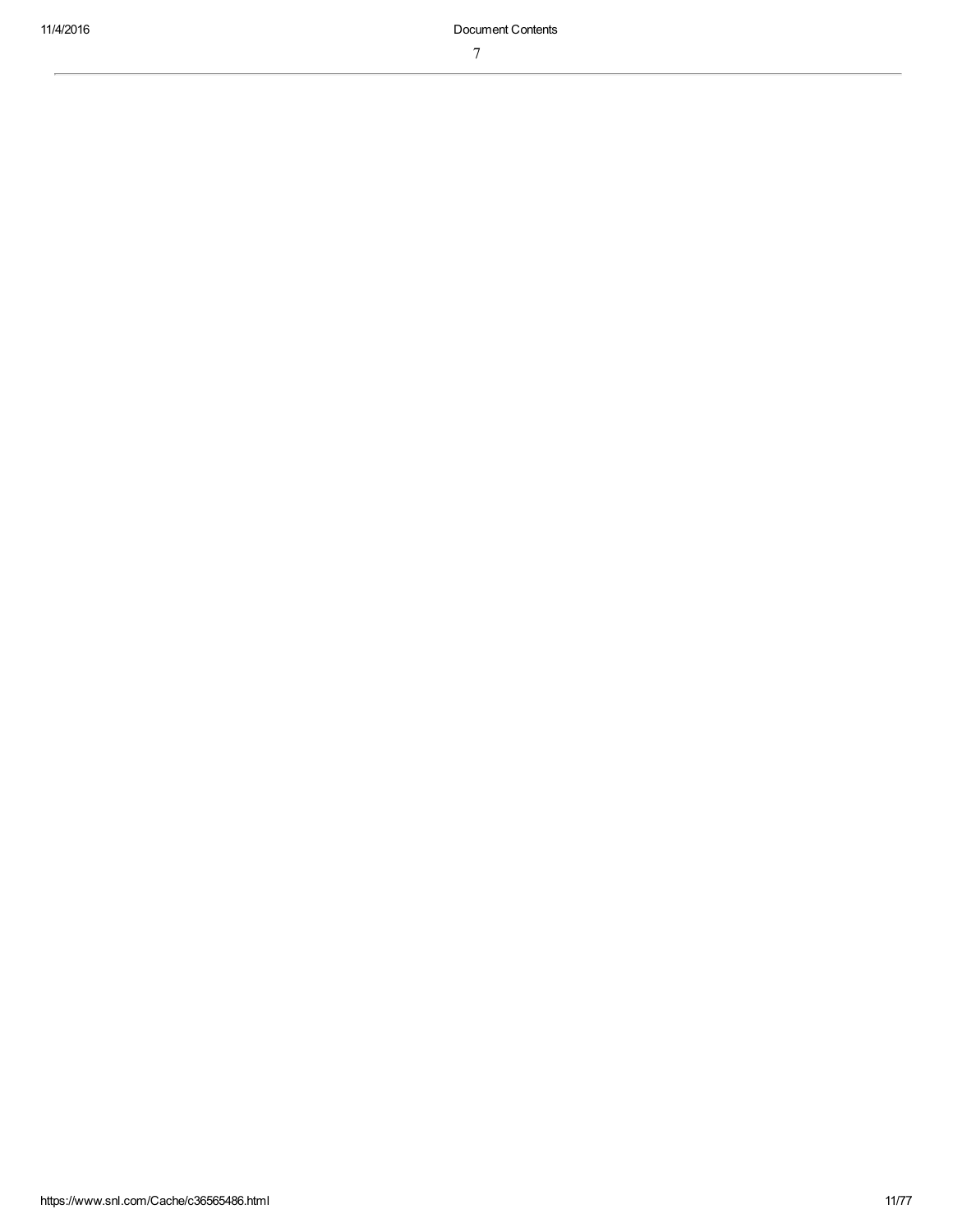In March 2016, the FASB issued ASU 2016-09, "Improvements to Employee Share-Based Payment Accounting" (Topic 718). ASU 2016-09 simplifies the accounting for share-based payment award transactions including income tax consequences, classification of awards as either equity or liabilities, classification on the statement of cash flows, and accounting for forfeitures. The guidance is effective for annual periods beginning after December 15, 2017, and interim periods within annual periods beginning December 15, 2018. We are currently evaluating the impact that the adoption of ASU 201609 will have on our financial results and disclosures.

In February 2016, the FASB issued ASU 2016-02, "Leases" (Topic 842). ASU 2016-02 requires organizations that lease assets to recognize on the balance sheet the assets and liabilities for the rights and obligations created by those leases. Additionally, ASU 2016-02 modifies current guidance for lessors' accounting. ASU 2016-02 is effective for interim and annual reporting periods beginning on or after January 1, 2019, with early adoption permitted. We are currently evaluating the impact that the adoption of ASU 2016-02 will have on our financial results and disclosures.

In January 2016, the FASB issued ASU 2016-01, "Recognition and Measurement of Financial Assets and Financial Liabilities" (Subtopic 825-10). ASU 2016-01 will require equity investments that are not consolidated or accounted for under the equity method of accounting to be measured at fair value with changes in fair value recognized in net income. This ASU will also require us to assess the ability to realize our deferred tax assets ("DTAs") related to an available-for-sale debt security in combination with our other DTAs. The ASU will be effective for fiscal years beginning after December 15, 2017, including interim periods within those fiscal years. We are currently evaluating the impact that the adoption of ASU 2016-01 will have on our financial results and disclosures.

In May 2015, the FASB issued ASU 2015-09, "Disclosures about Short-Duration Contracts" (Topic 944). ASU 2015-09 requires additional disclosures for unpaid claim liabilities and claim adjustment expenses for short-duration insurance contracts (i.e., coverage provided for a fixed period of short duration, typically a year or less). The standard will require tables showing incurred and paid claims development information by accident year for the number of years claims typically remain outstanding, but not more than 10 years, including a reconciliation of this information to the statement of financial position. This ASU is effective for annual periods beginning after December 15, 2015 and interim periods within annual periods after December 15, 2016. This ASU will increase the volume and level of detail in our financial disclosures around reserves for losses and loss adjustment expenses in our Forms 10K.

In August 2014, the FASB issued ASU 201415, "Disclosure of Uncertainties about an Entity's Ability to Continue as a Going Concern" (Subtopic 20540). ASU 201415 requires entities to disclose whether there are conditions and events that raise substantial doubt about the entity's ability to continue as a going concern within one year after the financial statements are issued. Management is also required to evaluate and disclose whether it plans to alleviate the doubt. The ASU will apply to both annual and interim reporting periods. The standard is effective for annual periods ending after December 15, 2016 and interim periods within annual periods beginning after December 15, 2016. We do not anticipate that the adoption of ASU 201415 will have a material impact on our financial disclosures.

In May 2014, the FASB issued ASU 2014-09, "Revenue from Contracts with Customers" (Topic 606), which replaces most existing GAAP revenue recognition guidance and permits the use of either the retrospective or cumulative effect transition method. In August 2015, "Deferral of the Effective Date" (Topic 606), deferred the effective date of this guidance to interim and annual reporting periods beginning after December 15, 2017. Early adoption is permitted for fiscal years, and interim reporting periods within those years, beginning after December 15, 2016. Subsequently, in 2016, the FASB issued implementation guidance related to ASU 201409, including:

- ASU 2016-08, "Principal versus Agent Considerations (Reporting Revenue Gross versus Net)" (Topic 606), which is intended to provide further clarification on the application of the principal versus agent implementation;
- ASU 201610, "Identifying Performance Obligations and Licensing" (Topic 606), which is intended to clarify the guidance for identifying promised goods orservices in a contract with a customer;
- ASU 2016-11, "Rescission of SEC Guidance Because of Accounting Standards Updates 2014-09 and 2014-16 Pursuant to Staff Announcements at the March 3, 2016 EITF Meeting" (Topic 605 & 815); and
- ASU 2016-12, "Narrow-Scope Improvements and Practical Expedients" (Topic 606), which amends certain aspects of ASU 201409 to address certain implementation issues.

While insurance contracts are excluded from this ASU, fee income related to our brokerage operations and management of the thirdparty capital for our underwriting Syndicate at Lloyd's will be subject to this updated guidance. We continue to evaluate what impact this ASU will have on our financial results and disclosures and which adoption method to apply, but do not anticipate such impact being material based on the limited revenue streams subject to the ASU.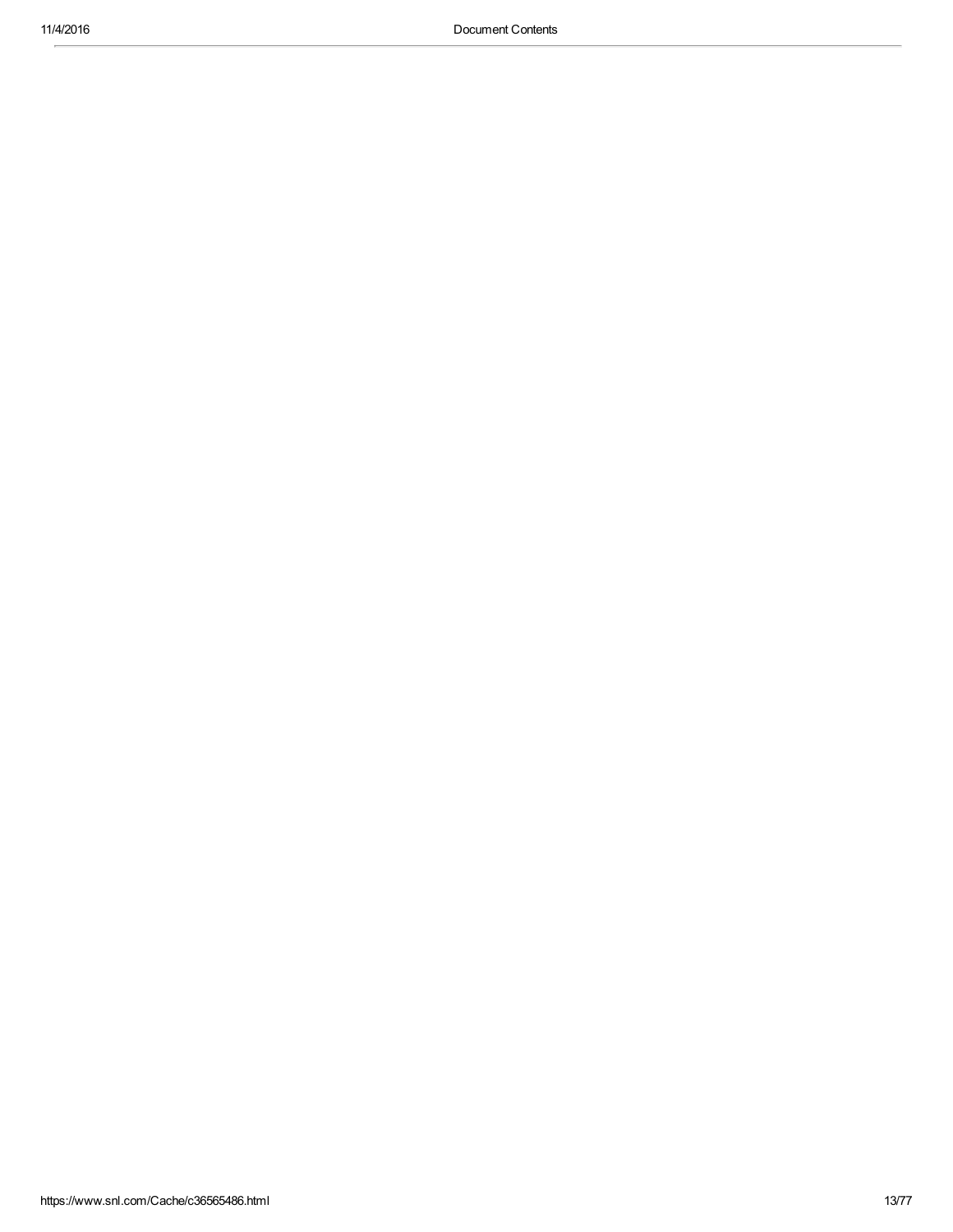#### Accounting Standards Retrospectively Adopted in 2016

In April 2015, the FASB issued ASU 2015-03, "Simplifying the Presentation of Debt Issuance Costs," which amends the guidance in Accounting Standards Codification Topic 835-30 "Interest – Imputation of Interest." ASU 2015-03 requires that debt issuance costs related to a recognized debt liability be presented in the balance sheet as a direct deduction from the carrying amount of that debt liability, consistent with debt discounts. For public business entities, the guidance was effective for annual and interim periods beginning after December 15, 2015. We adopted this guidance effective January 1, 2016 and adjusted our prior period balances to reflect the adoption of this guidance.

As of December 31, 2015, we reported \$4.5 million of unamortized debt issuance costs related to our senior unsecured fixed rate notes. The effects of the retrospective application of this guidance on individual financial statement line items in our Consolidated Balance Sheets were as follows:

|                                   |          |                      | December 31, 2015 |                    |                         |       |
|-----------------------------------|----------|----------------------|-------------------|--------------------|-------------------------|-------|
|                                   |          | <b>As Previously</b> |                   |                    |                         |       |
| (in millions)                     | Reported |                      |                   | <b>As Adiusted</b> | <b>Effect of Change</b> |       |
| Other assets                      |          |                      |                   | 220.7              |                         | (4.5) |
| Senior unsecured fixed rate notes |          | 143.8                |                   | 39.                |                         | (4.5) |

The effects of the retrospective application of this guidance on individual financial statement line items in our Consolidated Statements of Cash Flows were as follows:

|                                       | For the Nine Months Ended September 30, 2015 |                               |  |             |  |                         |  |  |  |
|---------------------------------------|----------------------------------------------|-------------------------------|--|-------------|--|-------------------------|--|--|--|
| (in millions)                         |                                              | <b>As Previously Reported</b> |  | As Adjusted |  | <b>Effect of Change</b> |  |  |  |
| Cash flows from operating activities: |                                              |                               |  |             |  |                         |  |  |  |
| Amortization of debt issuance costs   |                                              |                               |  | 0.1         |  |                         |  |  |  |
| Other, net                            |                                              |                               |  | (0.2)       |  | (0.1)                   |  |  |  |

There were no changes to the Consolidated Statements of Income for the periods presented as a result of adoption of the authoritative guidance.

9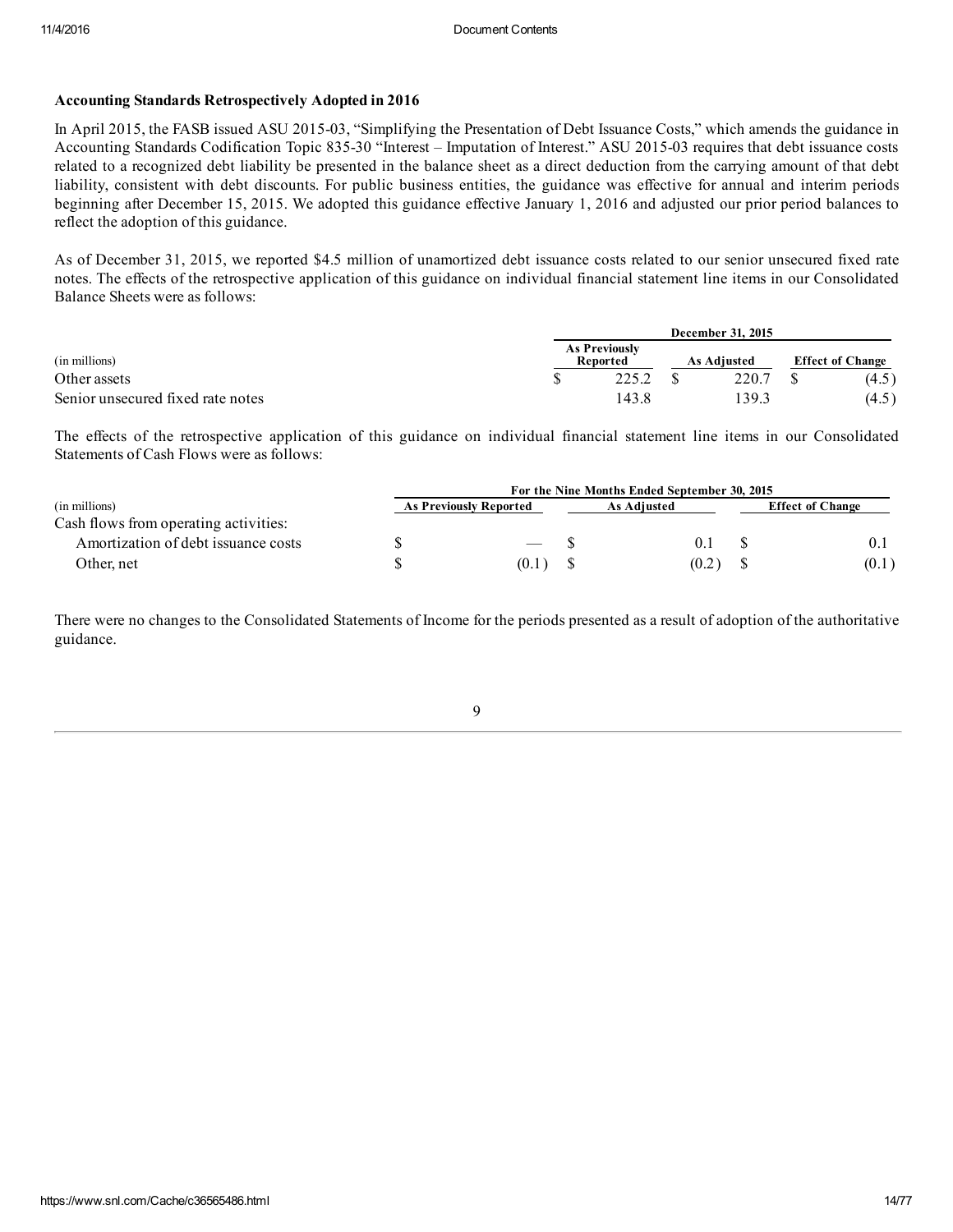#### 3. Investments

#### *Composition ofInvested Assets*

The amortized cost, gross unrealized gains, gross unrealized losses and fair value of investments were as follows:

#### September 30, 2016

| (in millions)                                    | Amortized<br>Cost | <b>Gross</b><br>Unrealized<br>Gains |       | <b>Gross</b><br><b>Unrealized</b><br>Losses |      | Fair<br>Value |         |
|--------------------------------------------------|-------------------|-------------------------------------|-------|---------------------------------------------|------|---------------|---------|
| Fixed maturities                                 |                   |                                     |       |                                             |      |               |         |
| USD denominated:                                 |                   |                                     |       |                                             |      |               |         |
| U.S. Governments                                 | \$<br>216.4       | \$                                  | 1.8   | $\mathcal{S}$                               | 0.2  | \$            | 218.0   |
| Non-U.S. Governments                             | 92.7              |                                     | 0.8   |                                             |      |               | 93.5    |
| Obligations of states and political subdivisions | 387.0             |                                     | 20.8  |                                             | 0.1  |               | 407.7   |
| Credit-Financial                                 | 494.3             |                                     | 11.4  |                                             | 0.5  |               | 505.2   |
| Credit-Industrial                                | 627.5             |                                     | 16.1  |                                             | 2.5  |               | 641.1   |
| Credit-Utility                                   | 150.0             |                                     | 6.2   |                                             | 1.8  |               | 154.4   |
| Structured securities:                           |                   |                                     |       |                                             |      |               |         |
| CMO/MBS-agency (1)                               | 162.9             |                                     | 5.3   |                                             | 0.1  |               | 168.1   |
| CMO/MBS-non agency                               | 5.6               |                                     | 0.5   |                                             |      |               | 6.1     |
| CMBS(2)                                          | 203.6             |                                     | 2.0   |                                             | 0.2  |               | 205.4   |
| ABS(3)                                           | 122.5             |                                     | 0.5   |                                             | 0.2  |               | 122.8   |
| CLO(4)                                           | 150.6             |                                     | 1.0   |                                             | 0.4  |               | 151.2   |
| Foreign denominated:                             |                   |                                     |       |                                             |      |               |         |
| Governments                                      | 165.7             |                                     | 1.8   |                                             | 9.8  |               | 157.7   |
| Credit                                           | 123.1             |                                     | 1.5   |                                             | 13.3 |               | 111.3   |
| <b>ABS/CMBS</b>                                  | 18.1              |                                     |       |                                             | 2.8  |               | 15.3    |
| <b>CLO</b>                                       | 88.8              |                                     | 2.8   |                                             | 4.8  |               | 86.8    |
| Total fixed maturities                           | 3,008.8           |                                     | 72.5  |                                             | 36.7 |               | 3,044.6 |
| Equity securities                                | 345.6             |                                     | 115.4 |                                             | 7.3  |               | 453.7   |
| Other investments                                | 518.7             |                                     | 7.5   |                                             | 0.1  |               | 526.1   |
| Short-term investments                           | 289.2             |                                     |       |                                             |      |               | 289.2   |
| Total investments                                | \$<br>4,162.3     | \$                                  | 195.4 | \$                                          | 44.1 | \$            | 4,313.6 |

(1) Collateralized mortgage obligations/mortgage-backed securities ("CMO/MBS").<br>(2) Commercial mortgage-backed securities ("CMBS").

Commercial mortgage-backed securities ("CMBS").

(3) Asset-backed securities ("ABS").

(4) Collateralized loan obligations ("CLO").

10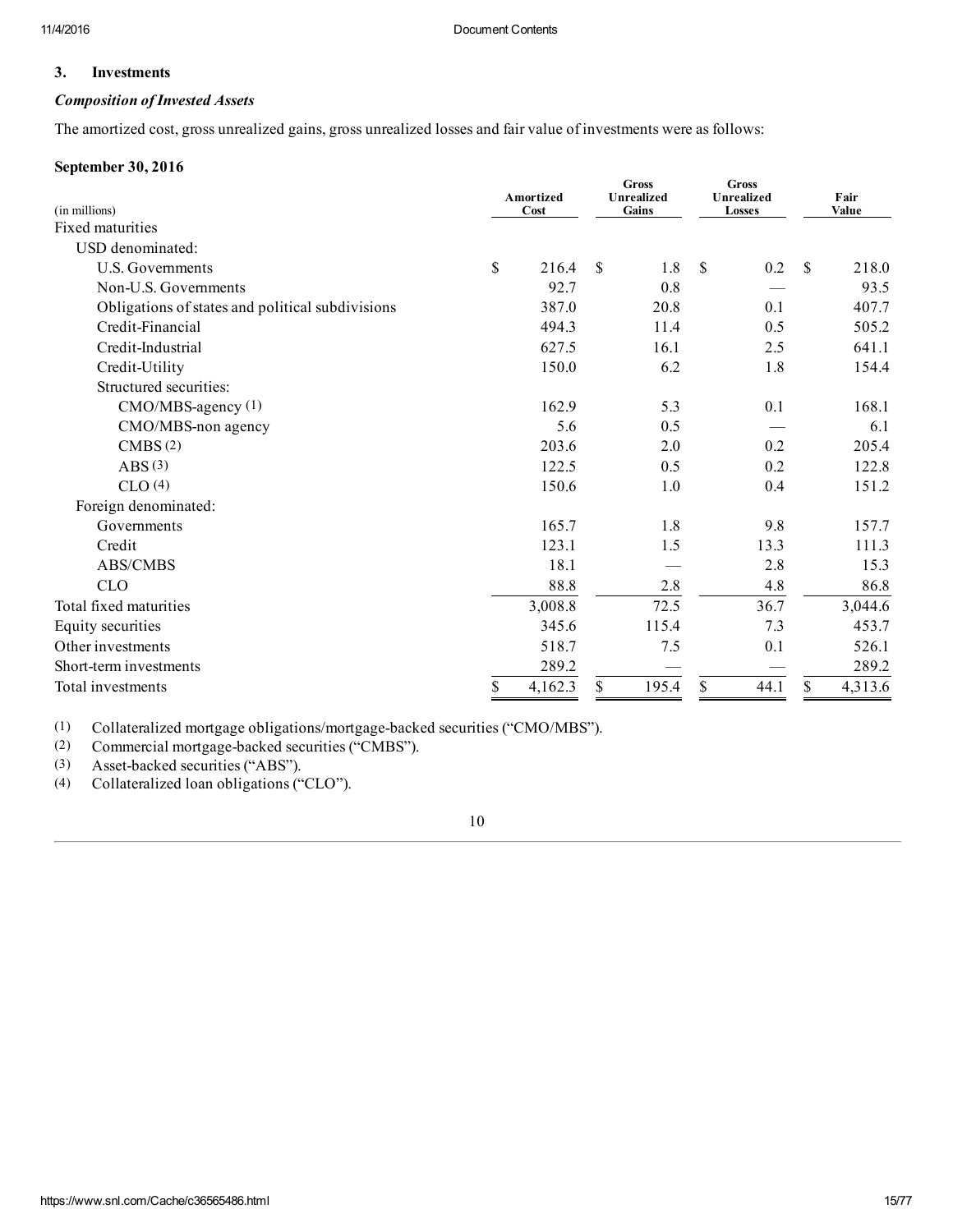## December 31, 2015

| (in millions)                                    |    | Amortized<br>Cost | <b>Gross</b><br><b>Unrealized</b><br>Gains |               | <b>Gross</b><br><b>Unrealized</b><br>Losses | Fair<br>Value |
|--------------------------------------------------|----|-------------------|--------------------------------------------|---------------|---------------------------------------------|---------------|
| <b>Fixed maturities</b>                          |    |                   |                                            |               |                                             |               |
| USD denominated:                                 |    |                   |                                            |               |                                             |               |
| <b>U.S. Governments</b>                          | \$ | 207.9             | \$<br>0.7                                  | $\mathcal{S}$ | 0.7                                         | \$<br>207.9   |
| Non-U.S. Governments                             |    | 93.0              | 0.1                                        |               | 1.3                                         | 91.8          |
| Obligations of states and political subdivisions |    | 467.6             | 20.7                                       |               | 0.3                                         | 488.0         |
| Credit-Financial                                 |    | 502.3             | 6.2                                        |               | 2.6                                         | 505.9         |
| Credit-Industrial                                |    | 555.8             | 5.3                                        |               | 12.4                                        | 548.7         |
| Credit-Utility                                   |    | 168.1             | 1.0                                        |               | 13.6                                        | 155.5         |
| Structured securities:                           |    |                   |                                            |               |                                             |               |
| CMO/MBS-agency (1)                               |    | 126.5             | 5.0                                        |               | 0.5                                         | 131.0         |
| CMO/MBS-non agency                               |    | 6.7               | 0.6                                        |               |                                             | 7.3           |
| CMBS(2)                                          |    | 186.5             | 0.5                                        |               | 1.6                                         | 185.4         |
| ABS(3)                                           |    | 111.0             | 0.2                                        |               | 0.7                                         | 110.5         |
| CLO(4)                                           |    | 137.5             | 0.1                                        |               | 1.7                                         | 135.9         |
| Foreign denominated:                             |    |                   |                                            |               |                                             |               |
| Governments                                      |    | 168.8             | 0.8                                        |               | 19.3                                        | 150.3         |
| Credit                                           |    | 130.2             | 1.1                                        |               | 20.4                                        | 110.9         |
| ABS/CMBS                                         |    | 19.7              | 0.1                                        |               | 2.2                                         | 17.6          |
| <b>CLO</b>                                       |    | 89.4              | 0.7                                        |               | 9.5                                         | 80.6          |
| Total fixed maturities                           |    | 2,971.0           | 43.1                                       |               | 86.8                                        | 2,927.3       |
| Equity securities                                |    | 349.7             | 131.5                                      |               | 17.3                                        | 463.9         |
| Other investments                                |    | 506.9             | 6.9                                        |               | 0.1                                         | 513.7         |
| Short-term investments                           |    | 211.2             |                                            |               | 0.4                                         | 210.8         |
| Total investments                                | S  | 4,038.8           | \$<br>181.5                                | \$            | 104.6                                       | \$<br>4,115.7 |

(1) Collateralized mortgage obligations/mortgage-backed securities ("CMO/MBS").

(2) Commercial mortgagebacked securities ("CMBS").

(3) Asset-backed securities ("ABS").

(4) Collateralized loan obligations ("CLO").

Included in "Total investments" in our Consolidated Balance Sheets at September 30, 2016 and December 31, 2015 is \$127.5 million and \$95.3 million, respectively, of assets managed on behalf of the trade capital providers, who are third-party participants that provide underwriting capital to the operations of our Syndicate 1200 segment.

## *Contractual Maturity*

The amortized cost and fair values of fixed maturity investments as of September 30, 2016, by contractual maturity, were as follows:

| (in millions)                          |   | Amortized<br>Cost |  |         |  |
|----------------------------------------|---|-------------------|--|---------|--|
| Due in one year or less                | S | 270.6             |  | 264.4   |  |
| Due after one year through five years  |   | 1,317.4           |  | 1,329.7 |  |
| Due after five years through ten years |   | 503.7             |  | 520.4   |  |
| Thereafter                             |   | 165.0             |  | 174.4   |  |
| Structured securities                  |   | 752.1             |  | 755.7   |  |
| Total                                  |   | 3,008.8           |  | 3,044.6 |  |

The expected maturities may differ from the contractual maturities because debtors may have the right to call or prepay obligations.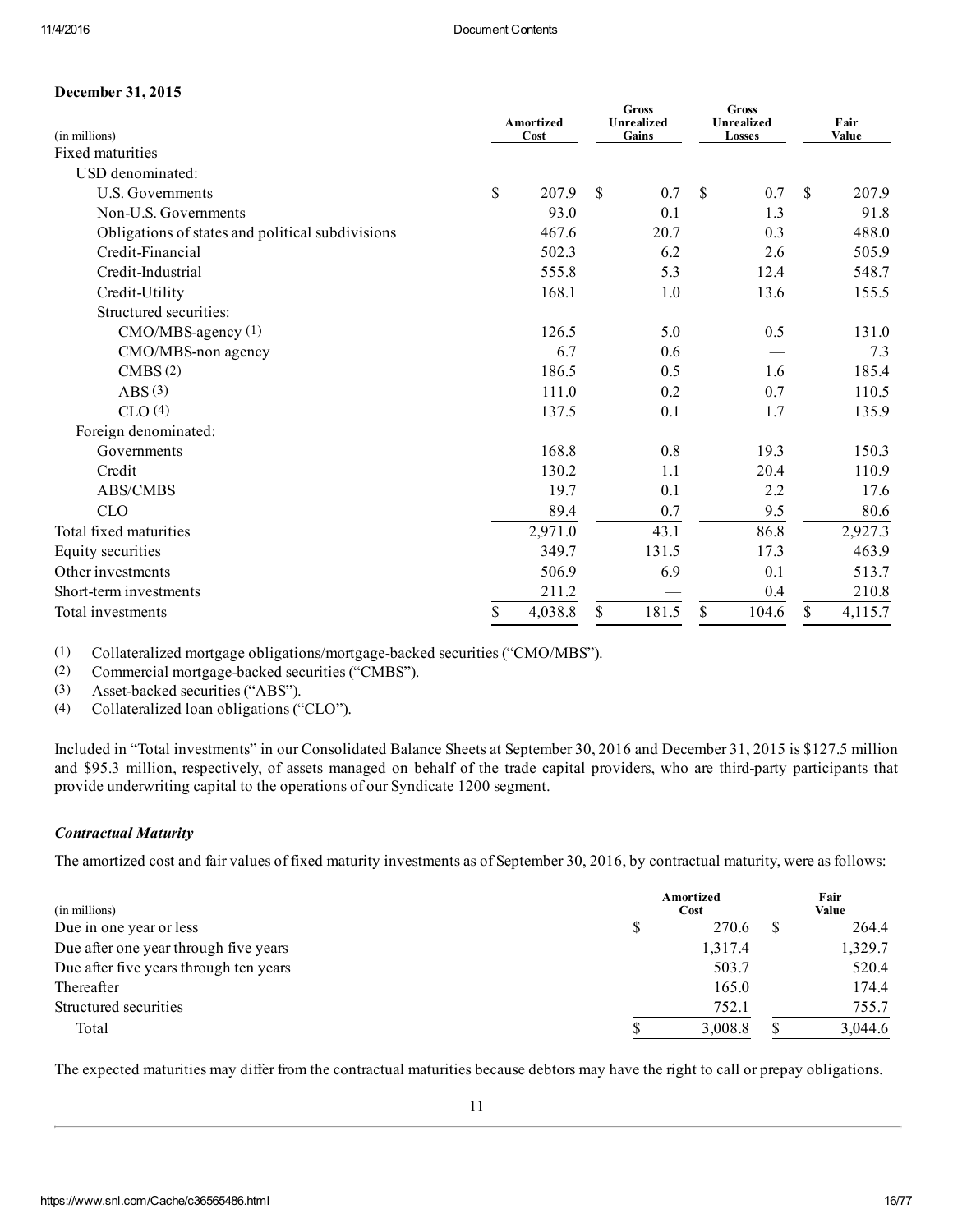#### *Other Invested Assets*

Details regarding the carrying value and unfunded investment commitments of the other invested assets portfolio as of September 30, 2016 and December 31, 2015 were as follows:

#### September 30, 2016

| (in millions)                      | Carrying<br>Value |   |      |  |
|------------------------------------|-------------------|---|------|--|
| <b>Investment Type</b>             |                   |   |      |  |
| Hedge funds                        | \$<br>179.5       | S |      |  |
| Private equity                     | 175.7             |   | 99.1 |  |
| Long only funds                    | 164.5             |   |      |  |
| Other investments                  | 6.4               |   |      |  |
| <b>Total other invested assets</b> | 526.1             |   | 99.1 |  |
|                                    |                   |   |      |  |

#### December 31, 2015

| (in millions)                      | Carrying<br>Value |               |      |
|------------------------------------|-------------------|---------------|------|
| <b>Investment Type</b>             |                   |               |      |
| Hedge funds                        | \$<br>146.9       | <sup>\$</sup> |      |
| Private equity                     | 144.1             |               | 90.2 |
| Long only funds                    | 211.0             |               |      |
| Other investments                  | 11.7              |               |      |
| <b>Total other invested assets</b> | 513.7             |               | 90.2 |

The following describes each investment type:

- Hedge funds: Hedge funds include funds that primarily buy and sell stocks, including the short sales of stocks, multistrategy credit, relative value credit and distressed credit.
- Private equity: Private equity includes buyout funds, real asset/infrastructure funds, credit special situations funds, mezzanine lending funds and direct investments and strategic non-controlling minority investments in private companies that are principally accounted for using the equity method of accounting.
- Long only funds: These funds include a fund that primarily owns domestic and international stocks, a fund that owns high yield fixed income securities, our participation in pools, and a fund that primarily owns investmentgrade corporate and sovereign fixed income securities.
- Other investments: Other investments include foreign exchange currency forward contracts to manage exposure on losses related to global catastrophic events as well as certain non-U.S. dollar denominated investments and to minimize negative impacts to our investment portfolio returns.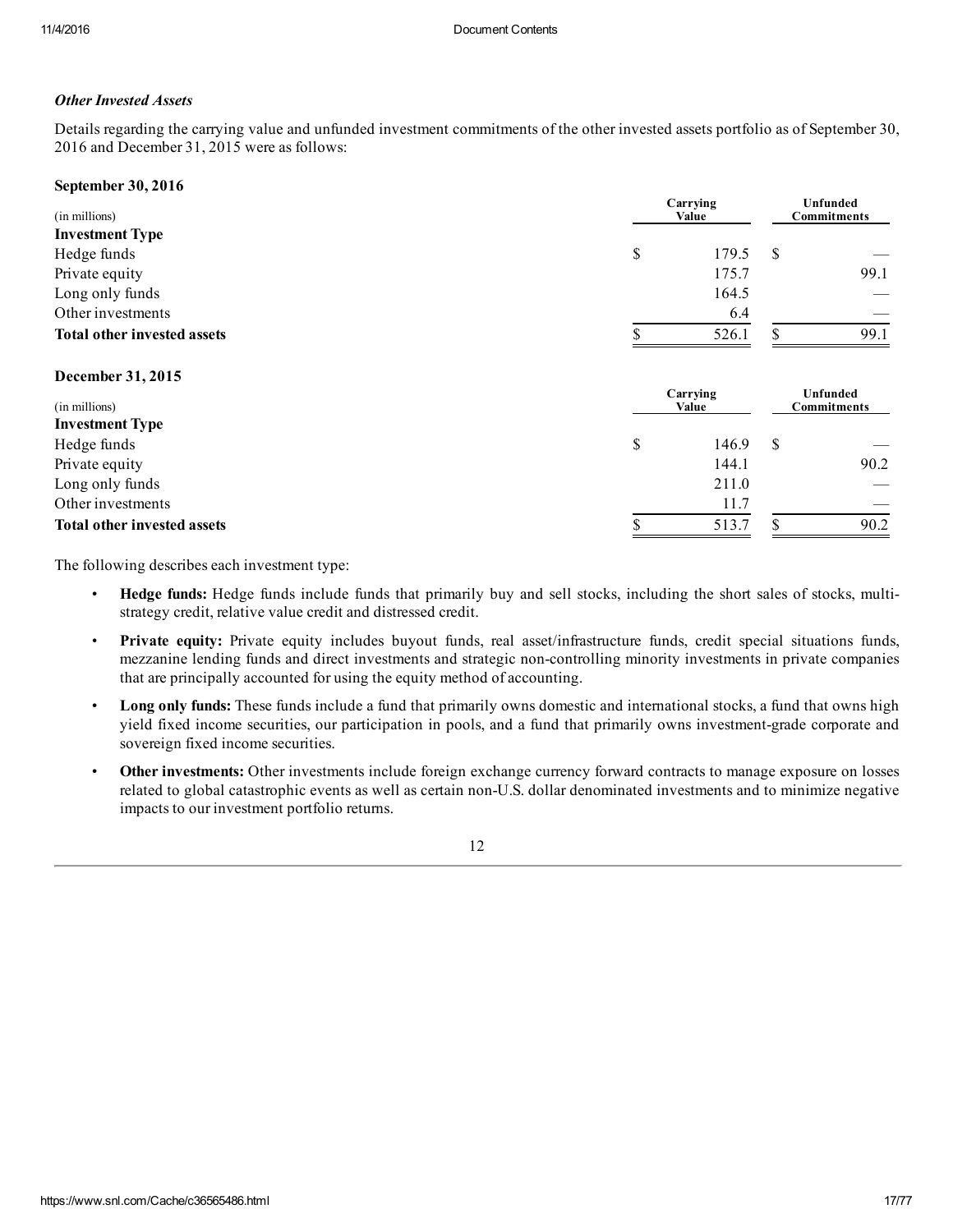#### *Unrealized Losses and OtherThanTemporary Impairments*

An aging of unrealized losses on our investments in fixed maturities, equity securities, other investments and short-term investments is presented below:

| September 30, 2016<br><b>Less Than One Year</b> |    |               | One Year or Greater                |    |               |                             | <b>Total</b> |               |       |                                    |      |
|-------------------------------------------------|----|---------------|------------------------------------|----|---------------|-----------------------------|--------------|---------------|-------|------------------------------------|------|
| (in millions)                                   |    | Fair<br>Value | <b>Unrealized</b><br><b>Losses</b> |    | Fair<br>Value | <b>Unrealized</b><br>Losses |              | Fair<br>Value |       | <b>Unrealized</b><br><b>Losses</b> |      |
| Fixed maturities                                |    |               |                                    |    |               |                             |              |               |       |                                    |      |
| USD denominated:                                |    |               |                                    |    |               |                             |              |               |       |                                    |      |
| U.S. Governments (2)                            | \$ | 57.2          | \$<br>$0.2 \quad$                  |    |               | \$                          |              | \$            | 57.2  | <sup>\$</sup>                      | 0.2  |
| Non-U.S. Governments $(1)$ $(2)$                |    | 19.7          |                                    |    | 0.3           |                             |              |               | 20.0  |                                    |      |
| Obligations of states and political             |    |               |                                    |    |               |                             |              |               |       |                                    |      |
| subdivisions                                    |    | 18.4          | 0.1                                |    | 1.9           |                             |              |               | 20.3  |                                    | 0.1  |
| Credit-Financial                                |    | 64.9          | 0.3                                |    | 12.5          |                             | 0.2          |               | 77.4  |                                    | 0.5  |
| Credit-Industrial                               |    | 54.2          | 1.3                                |    | 34.3          |                             | 1.2          |               | 88.5  |                                    | 2.5  |
| Credit-Utility                                  |    | 7.2           | 0.1                                |    | 12.6          |                             | 1.7          |               | 19.8  |                                    | 1.8  |
| Structured securities:                          |    |               |                                    |    |               |                             |              |               |       |                                    |      |
| $CMO/MBS$ -agency $(2)$                         |    | 38.8          | 0.1                                |    | 4.5           |                             |              |               | 43.3  |                                    | 0.1  |
| CMO/MBS-non agency                              |    |               |                                    |    |               |                             |              |               |       |                                    |      |
| CMBS(2)                                         |    | 45.4          | 0.2                                |    | 10.8          |                             |              |               | 56.2  |                                    | 0.2  |
| ABS(1)                                          |    | 15.2          |                                    |    | 5.0           |                             | 0.2          |               | 20.2  |                                    | 0.2  |
| <b>CLO</b>                                      |    | 15.1          | 0.1                                |    | 44.5          |                             | 0.3          |               | 59.6  |                                    | 0.4  |
| Foreign denominated:                            |    |               |                                    |    |               |                             |              |               |       |                                    |      |
| Governments                                     |    | 107.9         | 9.8                                |    |               |                             |              |               | 107.9 |                                    | 9.8  |
| Credit                                          |    | 90.1          | 13.2                               |    | 0.5           |                             | 0.1          |               | 90.6  |                                    | 13.3 |
| ABS/CMBS                                        |    | 13.1          | 2.3                                |    | 1.9           |                             | 0.5          |               | 15.0  |                                    | 2.8  |
| <b>CLO</b>                                      |    | 51.9          | 4.2                                |    | 6.9           |                             | 0.6          |               | 58.8  |                                    | 4.8  |
| Total fixed maturities                          |    | 599.1         | 31.9                               |    | 135.7         |                             | 4.8          |               | 734.8 |                                    | 36.7 |
| Equity securities                               |    | 85.5          | 7.3                                |    |               |                             |              |               | 85.5  |                                    | 7.3  |
| Other investments                               |    | 0.3           | 0.1                                |    |               |                             |              |               | 0.3   |                                    | 0.1  |
| Short-term investments $(1)$                    |    | 3.0           |                                    |    |               |                             |              |               | 3.0   |                                    |      |
| Total                                           | \$ | 687.9         | \$<br>39.3                         | \$ | 135.7         | \$                          | 4.8          | \$            | 823.6 | \$                                 | 44.1 |

(1) Unrealized losses less than one year are less than \$0.1 million.

(2) Unrealized losses one year or greater are less than \$0.1 million.

13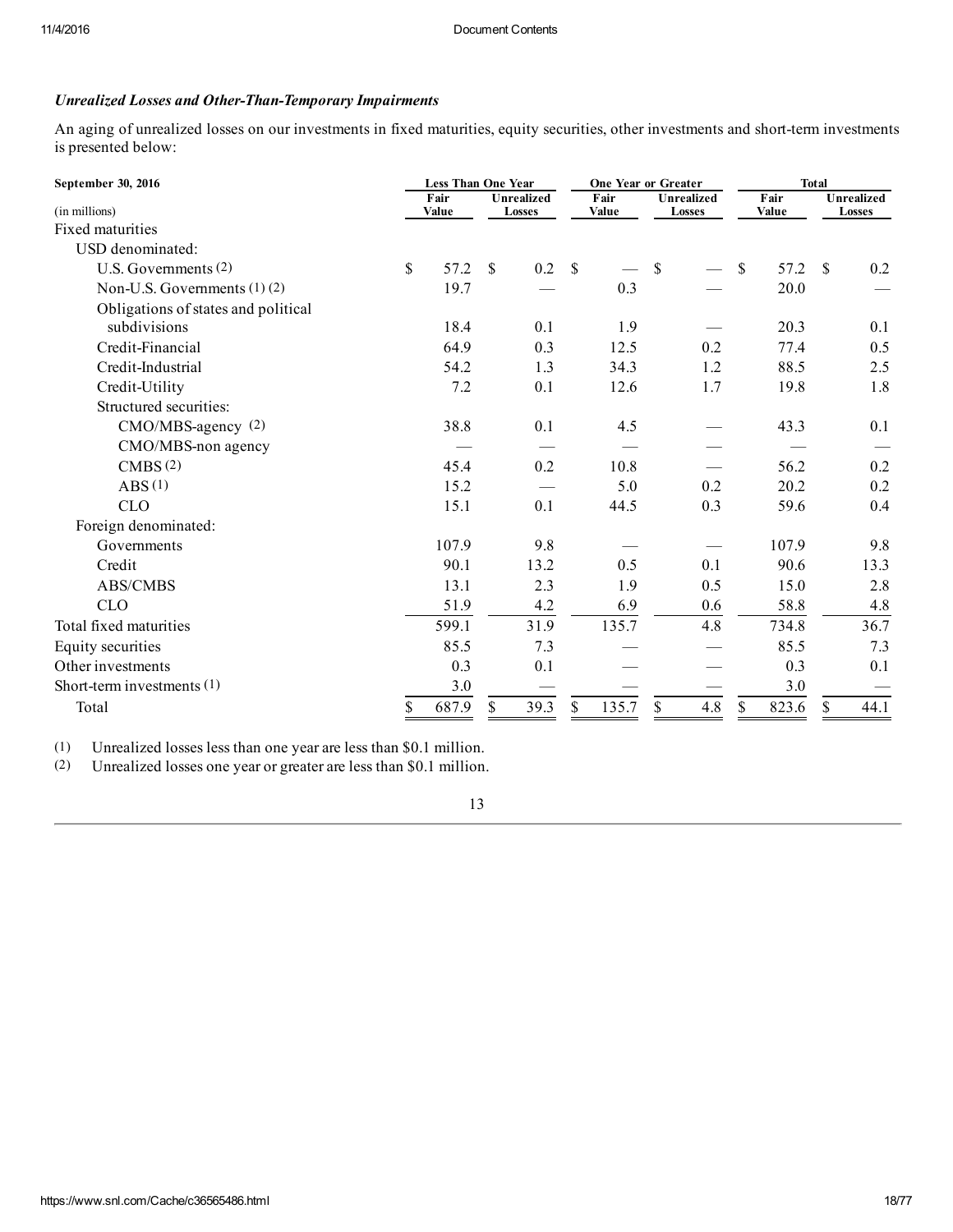#### 11/4/2016 Document Contents

| December 31, 2015<br><b>Less Than One Year</b> |    |               |    | <b>One Year or Greater</b>  |                    |               |              | <b>Total</b>                |    |               |               |                      |
|------------------------------------------------|----|---------------|----|-----------------------------|--------------------|---------------|--------------|-----------------------------|----|---------------|---------------|----------------------|
| (in millions)                                  |    | Fair<br>Value |    | <b>Unrealized</b><br>Losses |                    | Fair<br>Value |              | <b>Unrealized</b><br>Losses |    | Fair<br>Value |               | Unrealized<br>Losses |
| <b>Fixed maturities</b>                        |    |               |    |                             |                    |               |              |                             |    |               |               |                      |
| USD denominated:                               |    |               |    |                             |                    |               |              |                             |    |               |               |                      |
| U.S. Governments $(2)$                         | \$ | 138.3         | \$ | 0.7                         | $\mathbf{\hat{S}}$ | 0.4           | $\mathbb{S}$ |                             | \$ | 138.7         | <sup>\$</sup> | 0.7                  |
| Non-U.S. Governments                           |    | 80.2          |    | 1.2                         |                    | 2.2           |              | 0.1                         |    | 82.4          |               | 1.3                  |
| Obligations of states and political            |    |               |    |                             |                    |               |              |                             |    |               |               |                      |
| subdivisions $(1)$                             |    | 9.4           |    |                             |                    | 8.8           |              | 0.3                         |    | 18.2          |               | 0.3                  |
| Credit-Financial                               |    | 283.9         |    | 2.2                         |                    | 28.7          |              | 0.4                         |    | 312.6         |               | 2.6                  |
| Credit-Industrial                              |    | 343.9         |    | 10.3                        |                    | 31.0          |              | 2.1                         |    | 374.9         |               | 12.4                 |
| Credit-Utility                                 |    | 112.8         |    | 8.6                         |                    | 17.6          |              | 5.0                         |    | 130.4         |               | 13.6                 |
| Structured securities:                         |    |               |    |                             |                    |               |              |                             |    |               |               |                      |
| CMO/MBS-agency                                 |    | 26.9          |    | 0.2                         |                    | 8.4           |              | 0.3                         |    | 35.3          |               | 0.5                  |
| CMO/MBS-non agency (1)                         |    | 3.8           |    |                             |                    |               |              |                             |    | 3.8           |               |                      |
| CMBS(2)                                        |    | 129.5         |    | 1.6                         |                    | 3.0           |              |                             |    | 132.5         |               | 1.6                  |
| <b>ABS</b>                                     |    | 91.5          |    | 0.4                         |                    | 6.8           |              | 0.3                         |    | 98.3          |               | 0.7                  |
| <b>CLO</b>                                     |    | 103.8         |    | 1.4                         |                    | 12.5          |              | 0.3                         |    | 116.3         |               | 1.7                  |
| Foreign denominated:                           |    |               |    |                             |                    |               |              |                             |    |               |               |                      |
| Governments                                    |    | 136.4         |    | 19.2                        |                    | 0.3           |              | 0.1                         |    | 136.7         |               | 19.3                 |
| Credit                                         |    | 105.1         |    | 20.3                        |                    | 0.5           |              | 0.1                         |    | 105.6         |               | 20.4                 |
| ABS/CMBS(2)                                    |    | 16.7          |    | 2.2                         |                    | 0.1           |              |                             |    | 16.8          |               | 2.2                  |
| <b>CLO</b>                                     |    | 79.5          |    | 9.3                         |                    | 0.5           |              | 0.2                         |    | 80.0          |               | 9.5                  |
| Total fixed maturities                         |    | 1,661.7       |    | 77.6                        |                    | 120.8         |              | 9.2                         |    | 1,782.5       |               | 86.8                 |
| Equity securities                              |    | 112.4         |    | 17.3                        |                    |               |              |                             |    | 112.4         |               | 17.3                 |
| Other investments                              |    | 0.3           |    | 0.1                         |                    |               |              |                             |    | 0.3           |               | 0.1                  |
| Short-term investments                         |    | 5.8           |    | 0.4                         |                    |               |              |                             |    | 5.8           |               | 0.4                  |
| Total                                          |    | 1,780.2       | S  | 95.4                        | S                  | 120.8         | \$           | 9.2                         | S. | 1,901.0       | S.            | 104.6                |

(1) Unrealized losses less than one year are less than \$0.1 million.

(2) Unrealized losses one year or greater are less than \$0.1 million.

We regularly evaluate our investments for other-than-temporary impairment. For fixed maturity securities, the evaluation for a credit loss is generally based on the present value of expected cash flows of the security as compared to the amortized book value. For structured securities, frequency and severity of loss inputs are used in projecting future cash flows of the securities. Loss frequency is measured as the credit default rate, which includes such factors as loan-to-value ratios and credit scores of borrowers. For equity securities and other investments, the length of time and the amount of decline in fair value are the principal factors in determining other-than-temporary impairment. We also recognize other-than-temporary losses on fixed maturity securities that we intend to sell.

We hold a total of 7,203 securities, of which 1,331 were in an unrealized loss position for less than one year and 264 were in an unrealized loss position for a period one year or greater as of September 30, 2016. Unrealized losses greater than twelve months on fixed maturities were the result of a number of factors, including increased credit spreads, foreign currency fluctuations and higher market yields relative to the date the securities were purchased, and for structured securities, by the performance of the underlying collateral, as well. In considering whether an investment is other-than-temporarily impaired or not, we also considered that we do not intend to sell the investments and it is unlikely that we will be required to sell the investments before recovery of their amortized cost bases, which may be maturity. In situations where we did not recognize other-than-temporary losses on investments in our equity portfolio, we have evaluated the nearterm prospects of the investment in relation to the severity and duration of the impairment and based on that evaluation, have the ability and intent to hold these investments until a recovery of the cost basis. We do not consider these investments to be other-than-temporarily impaired at September 30, 2016.

We recognized other-than-temporary losses on our fixed maturities portfolio of \$0.6 million and \$1.7 million for the three and nine months ended September 30, 2016, respectively. We recognized other-than-temporary losses on our fixed maturities portfolio of \$0.0 million and \$0.9 million for the three and nine months ended September 30, 2015, respectively. We recognized otherthantemporary losses on our equity portfolio of \$1.8 million and \$7.3 million for the three and nine months ended September 30, 2016, respectively. We recognized otherthantemporary losses on our equity portfolio of \$3.4 million and \$4.4 million for the three and nine months ended September 30, 2015, respectively.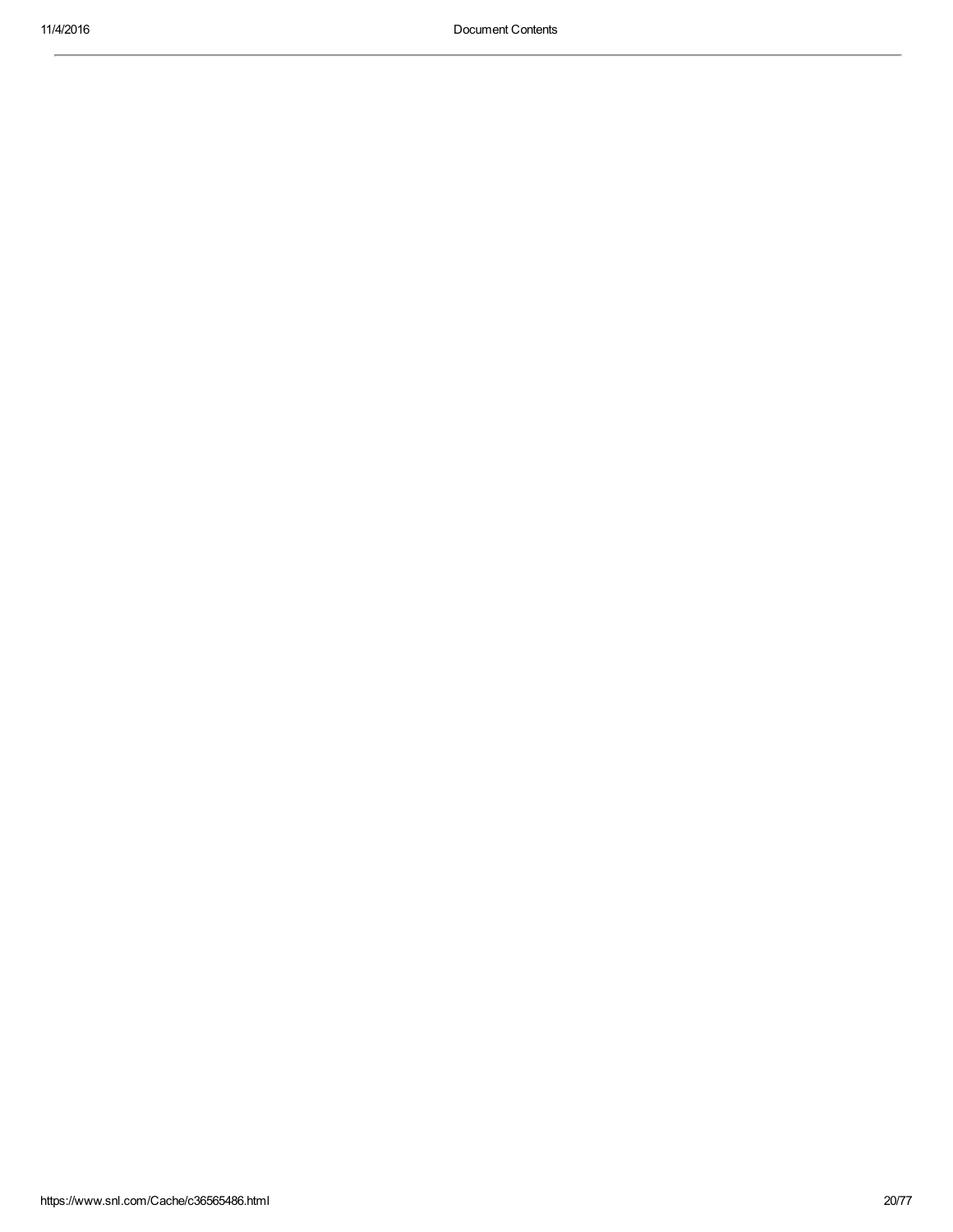## *Realized Gains and Losses*

The following table presents our gross realized investment and other gains (losses):

|                                                  |             | For the Three Months Ended September | For the Nine Months Ended September 30, |        |               |        |  |  |
|--------------------------------------------------|-------------|--------------------------------------|-----------------------------------------|--------|---------------|--------|--|--|
| (in millions)                                    | 30,<br>2016 | 2015                                 |                                         | 2016   |               | 2015   |  |  |
| Realized gains                                   |             |                                      |                                         |        |               |        |  |  |
| Fixed maturities                                 | \$<br>5.4   | \$<br>2.9                            | <sup>\$</sup>                           | 16.4   | <sup>\$</sup> | 10.5   |  |  |
| Equity securities                                | 20.8        | 9.8                                  |                                         | 45.4   |               | 22.6   |  |  |
| Other investments                                | 4.2         | 8.7                                  |                                         | 31.2   |               | 27.6   |  |  |
| Short-term investments                           |             |                                      |                                         | 0.4    |               | 1.1    |  |  |
| Other assets                                     | 1.2         |                                      |                                         | 1.2    |               |        |  |  |
| Gain on sale of real estate holdings             |             |                                      |                                         |        |               | 0.4    |  |  |
| Gross realized investment gains                  | 31.6        | 21.4                                 |                                         | 94.6   |               | 62.2   |  |  |
| Realized losses                                  |             |                                      |                                         |        |               |        |  |  |
| Fixed maturities                                 | (6.1)       | (4.1)                                |                                         | (21.0) |               | (13.1) |  |  |
| Equity securities                                | (1.9)       | (2.5)                                |                                         | (9.0)  |               | (3.6)  |  |  |
| Other investments                                | (3.5)       | (4.6)                                |                                         | (42.7) |               | (18.2) |  |  |
| Short-term investments                           |             | (0.1)                                |                                         | (0.1)  |               | (1.5)  |  |  |
| Other assets                                     |             | (0.1)                                |                                         |        |               | (0.1)  |  |  |
| Other-than-temporary impairment losses           |             |                                      |                                         |        |               |        |  |  |
| on fixed maturities                              | (0.6)       |                                      |                                         | (1.7)  |               | (0.9)  |  |  |
| Other-than-temporary impairment losses           |             |                                      |                                         |        |               |        |  |  |
| on equity securities                             | (1.8)       | (3.4)                                |                                         | (7.3)  |               | (4.4)  |  |  |
| Gross realized investment and other losses       | (13.9)      | (14.8)                               |                                         | (81.8) |               | (41.8) |  |  |
| Net realized investment and other (losses) gains | \$<br>17.7  | \$<br>6.6                            | \$                                      | 12.8   |               | 20.4   |  |  |

The cost of securities sold is based on the specific identification method.

Realized gains (losses) and changes in unrealized appreciation (depreciation) related to fixed maturity and equity security investments are summarized as follows:

| (in millions)                         | Fixed<br><b>Maturities</b> | <b>Equity</b><br><b>Maturities</b> |              | Other<br><b>Investments</b> |               | <b>Short-Term</b><br><b>Investments</b> | Real<br><b>Estate</b><br><b>Holdings</b><br>and Other<br><b>Assets</b> |               | Tax<br><b>Effects</b> | <b>Total</b> |
|---------------------------------------|----------------------------|------------------------------------|--------------|-----------------------------|---------------|-----------------------------------------|------------------------------------------------------------------------|---------------|-----------------------|--------------|
| Three Months Ended September 30, 2016 |                            |                                    |              |                             |               |                                         |                                                                        |               |                       |              |
| Realized before impairments           | \$<br>$(0.7)$ \$           | 18.9                               | \$           | 0.7                         | $\mathcal{S}$ |                                         | \$<br>1.2                                                              | \$            | $(7.1)$ \$            | 13.0         |
| Realized - impairments                | (0.6)                      | (1.8)                              |              |                             |               |                                         |                                                                        |               | 0.6                   | (1.8)        |
| Change in unrealized                  | 13.7                       | (10.8)                             |              |                             |               | (0.1)                                   |                                                                        |               | 0.3                   | 3.1          |
| Three Months Ended September 30, 2015 |                            |                                    |              |                             |               |                                         |                                                                        |               |                       |              |
| Realized before impairments           | \$<br>$(1.2)$ \$           | 7.3                                | -\$          | 4.1                         | \$.           | $(0.1)$ \$                              | $(0.1)$ \$                                                             |               | $(3.2)$ \$            | 6.8          |
| Realized - impairments                |                            | (3.4)                              |              |                             |               |                                         |                                                                        |               | 1.2                   | (2.2)        |
| Change in unrealized                  | (22.6)                     | (46.7)                             |              |                             |               | (0.2)                                   |                                                                        |               | 20.1                  | (49.4)       |
| Nine Months Ended September 30, 2016  |                            |                                    |              |                             |               |                                         |                                                                        |               |                       |              |
| Realized before impairments           | \$<br>$(4.6)$ \$           | 36.4                               | $\mathbb{S}$ | $(11.5)$ \$                 |               | 0.3                                     | \$<br>1.2                                                              | \$            | $(10.6)$ \$           | 11.2         |
| Realized - impairments                | (1.7)                      | (7.3)                              |              |                             |               |                                         |                                                                        |               | 2.9                   | (6.1)        |
| Change in unrealized                  | 78.5                       | (6.8)                              |              | 0.6                         |               | 0.3                                     |                                                                        |               | (15.7)                | 56.9         |
| Nine Months Ended September 30, 2015  |                            |                                    |              |                             |               |                                         |                                                                        |               |                       |              |
| Realized before impairments           | \$<br>$(2.6)$ \$           | 19.0                               | -S           | 9.4 \$                      |               | $(0.4)$ \$                              | 0.3                                                                    | <sup>\$</sup> | $(9.6)$ \$            | 16.1         |
| Realized - impairments                | (0.9)                      | (4.4)                              |              |                             |               |                                         |                                                                        |               | 1.8                   | (3.5)        |
| Change in unrealized                  | (40.9)                     | (71.5)                             |              | 1.5                         |               | (0.2)                                   |                                                                        |               | 33.3                  | (77.8)       |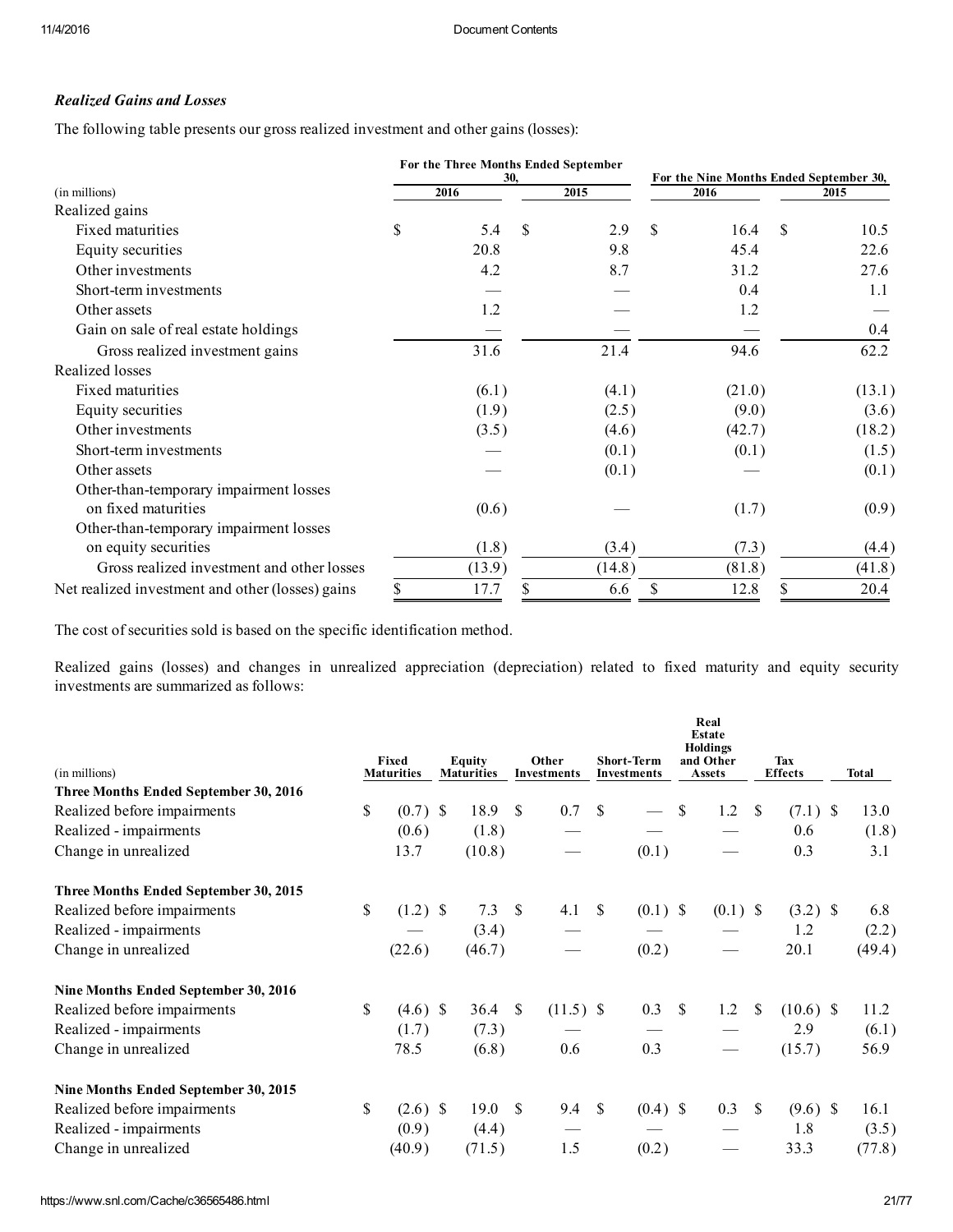15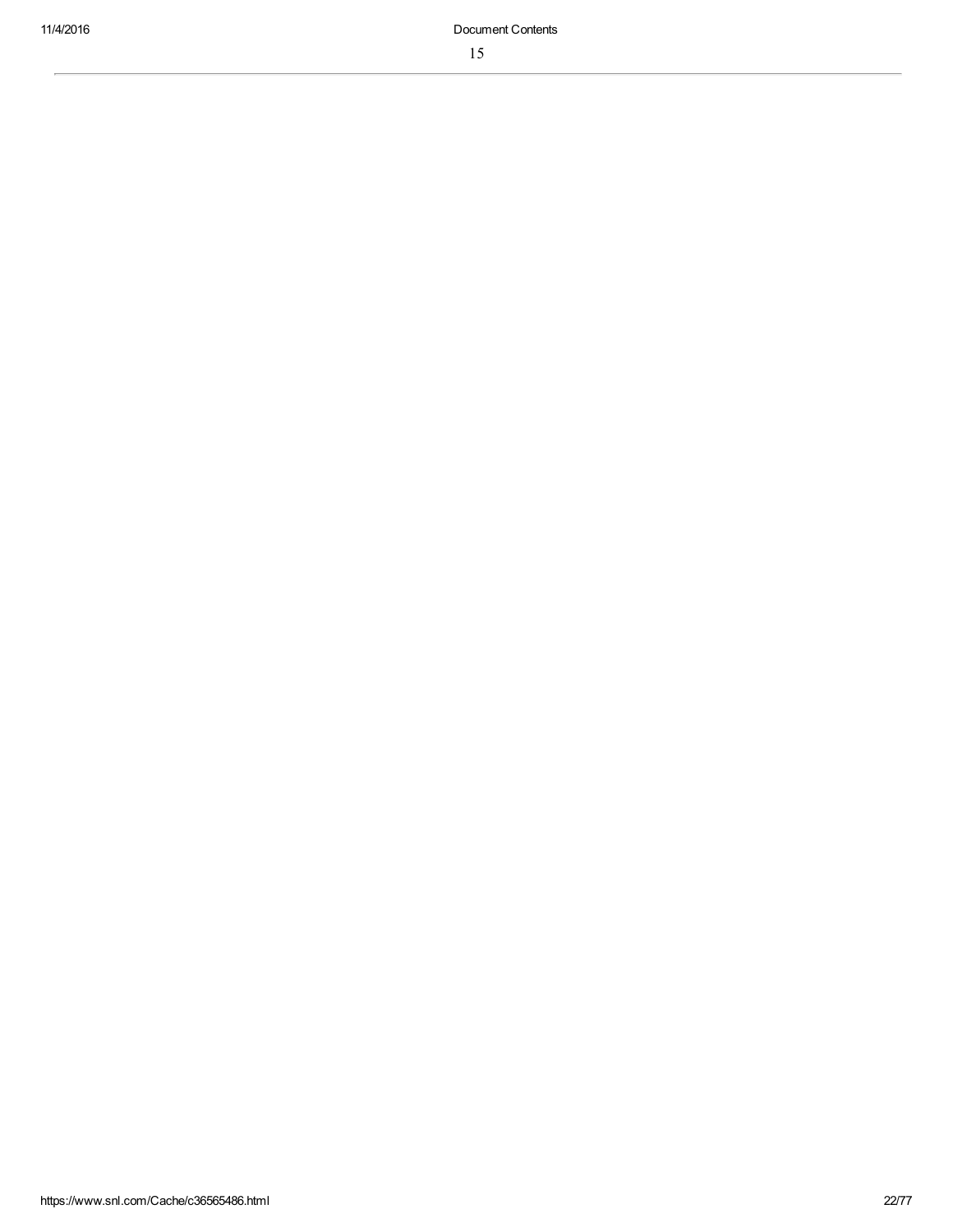## Foreign Currency Exchange Forward Contracts

We entered into foreign currency exchange forward contracts to manage currency exposure on losses related to certain global catastrophe events, manage currency exposure on our Canadian dollar ("CAD") investment portfolio, minimize negative impacts to our investment portfolio returns, manage currency exposure on certain Euro ("EUR") denominated investments and gain exposure to a total return strategy which invests in multiple currencies. These currency forward contracts are carried at fair value in our Consolidated Balance Sheets in "Other investments". The realized and unrealized gains and losses are included in "Net realized investment and other (losses) gains" in our Consolidated Statements of Income.

The fair value of our foreign currency exchange forward contracts as of September 30, 2016 and December 31, 2015 was as follows:

| (in millions)                           | September 30,<br>2016 | December 31,<br>2015 |
|-----------------------------------------|-----------------------|----------------------|
| Canadian dollar (CAD) currency exposure |                       |                      |
| Euro (EUR) investment exposure          | (0.4)                 | 2.9                  |
| Total return strategy                   | 0.6                   | (0.8)                |
|                                         |                       |                      |

The following table represents our gross investment realized gains and losses on our foreign currency exchange forward contracts:

|                                                   | For the Three Months Ended<br>September 30, | <b>For the Nine Months Ended</b><br>September 30, |        |      |        |
|---------------------------------------------------|---------------------------------------------|---------------------------------------------------|--------|------|--------|
| (in millions)                                     | 2016                                        | 2015                                              | 2016   | 2015 |        |
| Realized gains                                    |                                             |                                                   |        |      |        |
| Global catastrophe $(1)$                          | \$                                          |                                                   | S      |      | 0.5    |
| Canadian dollar (CAD) currency exposure           | 1.3                                         | 5.3                                               | 8.7    |      | 16.5   |
| Euro (EUR) investment exposure                    |                                             |                                                   | 2.2    |      | 6.3    |
| Investment portfolio return strategy              |                                             | 3.3                                               | 0.3    |      | 3.7    |
| Total return strategy                             | 2.2                                         |                                                   | 18.2   |      |        |
| Gross realized investment gains                   | 3.5                                         | 8.6                                               | 29.4   |      | 27.0   |
| Realized losses                                   |                                             |                                                   |        |      |        |
| Global catastrophe $(1)$                          |                                             | (0.2)                                             |        |      | (2.3)  |
| Canadian dollar (CAD) currency exposure           | (0.8)                                       | (0.4)                                             | (16.3) |      | (5.2)  |
| Euro (EUR) investment exposure                    | (0.8)                                       |                                                   | (4.5)  |      | (2.3)  |
| Investment portfolio return strategy              |                                             | (3.3)                                             | (0.2)  |      | (4.2)  |
| Total return strategy                             | (1.6)                                       |                                                   | (19.9) |      |        |
| Gross realized investment losses                  | (3.2)                                       | (3.9)                                             | (40.9) |      | (14.0) |
| Net realized investment gains (losses) on foreign |                                             |                                                   |        |      |        |
| currency exchange forward contracts               | 0.3                                         | 4.7                                               | (11.5) |      | 13.0   |

(1) Global Catastrophe program ended 2015

## *Regulatory Deposits, Pledged Securities and Letters of Credit*

At September 30, 2016, the amortized cost and fair value of investments on deposit with U.S., Canadian and various other agencies for regulatory and other purposes were \$164.4 million and \$172.7 million, respectively. At December 31, 2015, the amortized cost and fair value of investments on deposit with U.S., Canadian and various other agencies for regulatory and other purposes were \$187.1 million and \$192.8 million, respectively.

At September 30, 2016, investments with an amortized cost of \$39.5 million and fair value of \$39.3 million were pledged as collateral in support of irrevocable letters of credit ("LOCs") in the amount of \$28.1 million issued under the terms of certain reinsurance agreements in respect of reported loss and loss expense reserves. At December 31, 2015, investments with an amortized cost of \$34.9 million and fair value of \$35.0 million were pledged as collateral in support of irrevocable LOCs in the amount of \$29.3 million issued under the terms of certain reinsurance agreements in respect of reported loss and loss expense reserves.

Our Corporate member's capital supporting our Lloyd's business was \$195.1 million and \$202.5 million at September 30, 2016 and December 31, 2015, respectively.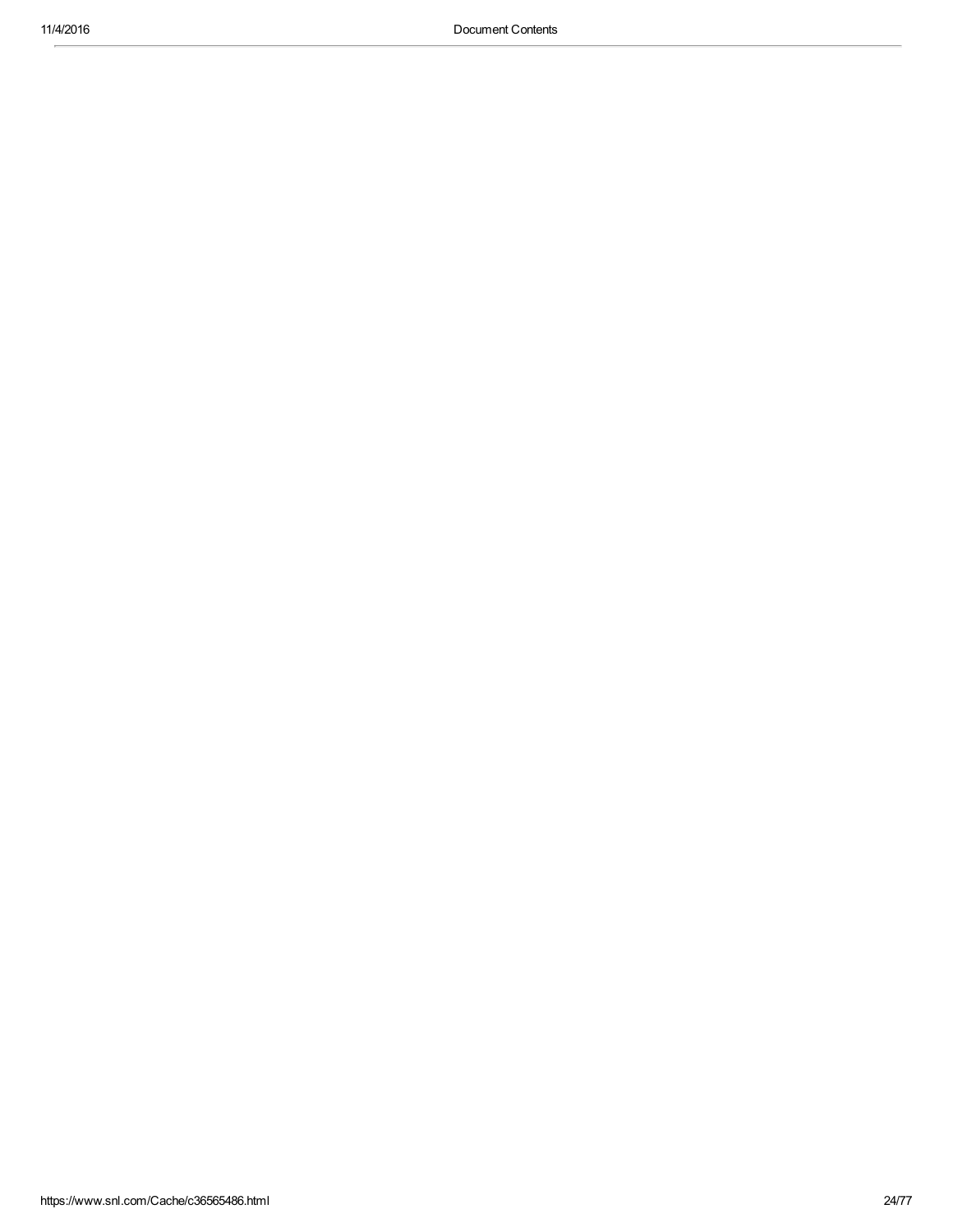#### *Fair Value Measurements*

Fair value is the price that would be received to sell an asset or paid to transfer a liability in an orderly transaction between market participants at the measurement date. Fair value measurement assumes that the transaction to sell the asset or transfer the liability occurs in the principal market for the asset or liability, or in the absence of a principal market, the most advantageous market. Market participants are buyers and sellers in the principal (or most advantageous) market that are independent, knowledgeable, able to transact for the asset or liability and willing to transfer the asset or liability.

Valuation techniques consistent with the market approach, income approach and/or cost approach are used to measure fair value. The inputs of these valuation techniques are categorized into three levels.

- Level 1 inputs are quoted prices (unadjusted) in active markets for identical assets or liabilities that can be accessed at the reporting date. We define actively traded as a security that has traded in the past seven days. We receive one quote per instrument for Level 1 inputs.
- Level 2 inputs are inputs other than quoted prices included within Level 1 that are observable for the asset or liability, either directly or indirectly. We receive one quote per instrument for Level 2 inputs.
- Level 3 inputs are unobservable inputs. Unobservable inputs reflect our own judgments about the assumptions market participants would use in pricing the asset or liability based on the best information available in the circumstances.

We receive fair value prices from third-party pricing services and our outside investment managers. These prices are determined using observable market information such as dealer quotes, market spreads, cash flows, yield curves, live trading levels, trade execution data, market consensus prepayment speeds, credit information and the security's terms and conditions, among other things. We have reviewed the processes used by the third-party providers for pricing the securities, and have determined that these processes result in fair values consistent with GAAP requirements. In addition, we review these prices for reasonableness, and have not adjusted any prices received from the third-party providers as of September 30, 2016. A description of the valuation techniques we use to measure assets at fair value is as follows:

#### *Fixed Maturities (Available-for-Sale) Levels 1 and* 2:

- United States Treasury securities are typically valued using Level 1 inputs. For these securities, we obtain fair value measurements from third-party pricing services using quoted prices (unadjusted) in active markets at the reporting date.
- United States Government agencies, non-U.S. Government securities, obligations of states and political subdivisions, credit securities and foreign denominated securities are reported at fair value using Level 2 inputs. For these securities, we obtain fair value measurements from third-party pricing services. Observable data may include dealer quotes, market spreads, yield curves, live trading levels, trade execution data, credit information and the security's terms and conditions, among other things.
- CMO/MBS agency, CMO/MBS non-agency, CMBS, ABS and CLO securities are reported at fair value using Level 2 inputs. For these securities, we obtain fair value measurements from third-party pricing services. Observable data may include dealer quotes, market spreads, cash flows, yield curves, live trading levels, trade execution data, market consensus prepayment speeds, credit information and the security's terms and conditions, among other things.

*Equity Securities Level 1:* Equity securities are principally reported at fair value using Level 1 inputs. For these securities, we obtain fair value measurements from a third-party pricing service using quoted prices (unadjusted) in active markets at the reporting date.

*Equity Securities Level 2:* We own interest in a mutual fund that is reported at fair value using Level 2 inputs. The valuation is based on the fund's net asset value per share, at the end of each month. The underlying assets in the fund are valued primarily on the basis of closing market quotations or official closing prices on each valuation day.

*Equity Securities Level 3:* We own certain equity securities that are reported at fair value using Level 3 inputs. The valuation techniques for these securities include the following:

- Fair value measurements are obtained from the National Association of Insurance Commissioners' Security Valuation Office at the reporting date.
- Fair value measurements for an investment in an equity fund obtained by applying final prices provided by the administrator of the fund, which is based upon certain estimates and assumptions.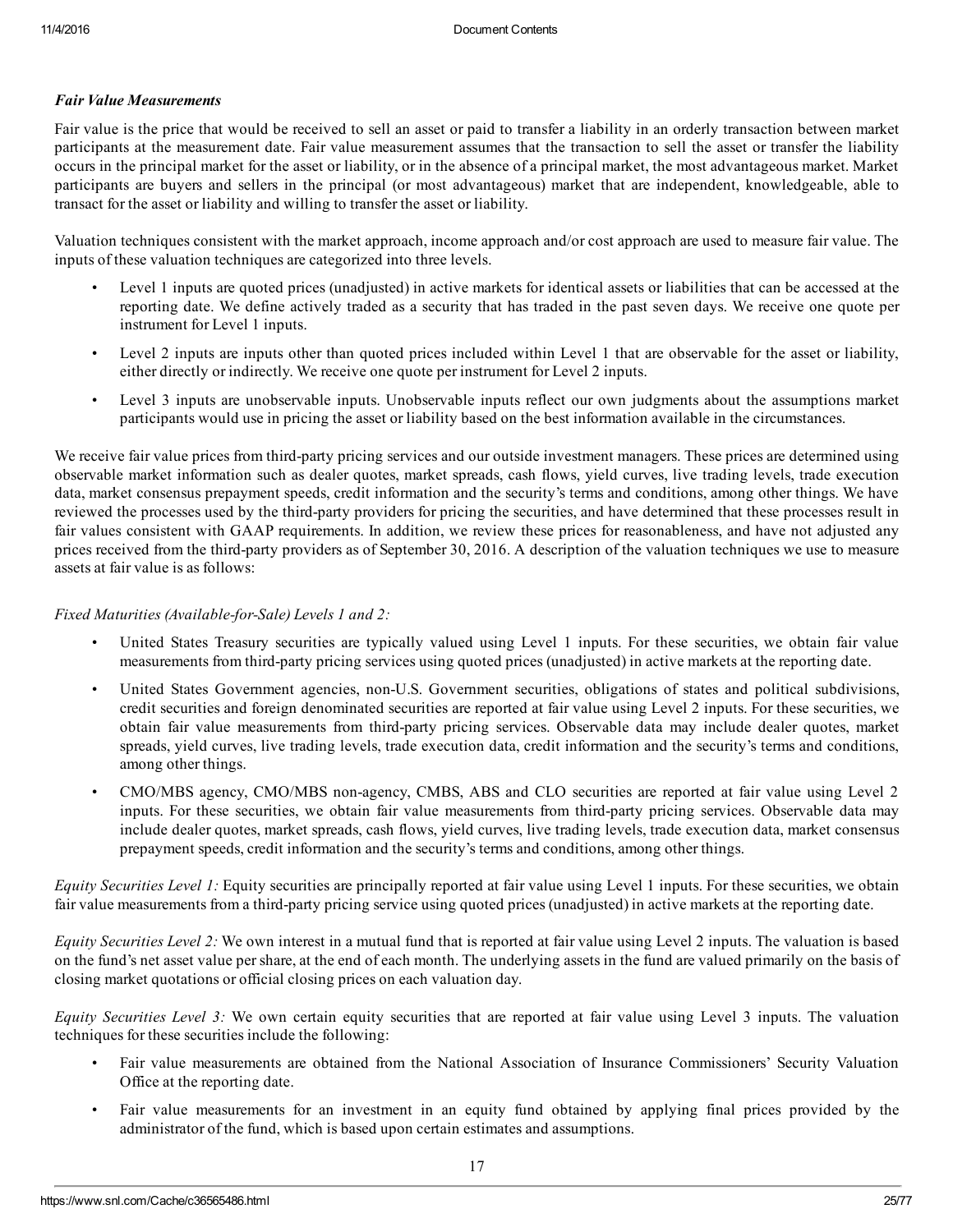*Other Investments Level 2:* Foreign regulatory deposits are assets held in trust in jurisdictions where there is a legal and regulatory requirement to maintain funds locally in order to protect policyholders. Lloyd's is the appointed investment manager for the funds. These assets are invested in short-term government securities, agency securities and corporate bonds and are valued using Level 2 inputs based upon values obtained from Lloyd's. Foreign currency future contracts are valued by our counterparty using market driven foreign currency exchange rates and are considered Level 2 investments.

*Short-term Investments:* Short-term investments are principally reported at fair value using Level 1 inputs, with the exception of short-term corporate bonds reported at fair value using Level 2 inputs as described in the fixed maturities section above. Values for the investments categorized as Level 1 are obtained from various financial institutions as of the reporting date.

*Transfers Between Level 1 and Level 2 Securities:* There were no transfers between Level 1 and Level 2 securities during the three months ended September 30, 2016.

Based on an analysis of the inputs, our financial assets measured at fair value on a recurring basis have been categorized as follows:

|                                                  |                       |     |             |               | Fair Value Measurements at Reporting Date Using |              |              |  |
|--------------------------------------------------|-----------------------|-----|-------------|---------------|-------------------------------------------------|--------------|--------------|--|
| (in millions)                                    | September 30,<br>2016 |     | Level 1 (a) |               | Level 2 (b)                                     |              | Level $3(c)$ |  |
| Fixed maturities                                 |                       |     |             |               |                                                 |              |              |  |
| USD denominated:                                 |                       |     |             |               |                                                 |              |              |  |
| U.S. Governments                                 | \$<br>218.0           | \$. | 174.3       | <sup>\$</sup> | 43.7                                            | $\mathbb{S}$ |              |  |
| Non-U.S. Governments                             | 93.5                  |     |             |               | 93.5                                            |              |              |  |
| Obligations of states and political subdivisions | 407.7                 |     |             |               | 407.7                                           |              |              |  |
| Credit-Financial                                 | 505.2                 |     |             |               | 503.2                                           |              | 2.0          |  |
| Credit-Industrial                                | 641.1                 |     |             |               | 641.1                                           |              |              |  |
| Credit-Utility                                   | 154.4                 |     |             |               | 154.4                                           |              |              |  |
| Structured securities:                           |                       |     |             |               |                                                 |              |              |  |
| CMO/MBS-agency                                   | 168.1                 |     |             |               | 168.1                                           |              |              |  |
| CMO/MBS-non agency                               | 6.1                   |     |             |               | 6.1                                             |              |              |  |
| <b>CMBS</b>                                      | 205.4                 |     |             |               | 205.4                                           |              |              |  |
| <b>ABS</b>                                       | 122.8                 |     |             |               | 122.8                                           |              |              |  |
| <b>CLO</b>                                       | 151.2                 |     |             |               | 151.2                                           |              |              |  |
| Foreign denominated:                             |                       |     |             |               |                                                 |              |              |  |
| Governments                                      | 157.7                 |     |             |               | 157.7                                           |              |              |  |
| Credit                                           | 111.3                 |     |             |               | 111.3                                           |              |              |  |
| ABS/CMBS                                         | 15.3                  |     |             |               | 15.3                                            |              |              |  |
| <b>CLO</b>                                       | 86.8                  |     |             |               | 86.8                                            |              |              |  |
| Total fixed maturities                           | 3,044.6               |     | 174.3       |               | 2,868.3                                         |              | 2.0          |  |
| Equity securities                                | 453.7                 |     | 451.2       |               | 2.1                                             |              | 0.4          |  |
| Other fair value investments                     | 86.8                  |     |             |               | 86.8                                            |              |              |  |
| Short-term investments                           | 289.2                 |     | 275.0       |               | 14.2                                            |              |              |  |
|                                                  | \$<br>3,874.3         | \$  | 900.5       | \$            | 2,971.4                                         | S.           | 2.4          |  |

(a) Quoted prices in active markets for identical assets

(b) Significant other observable inputs

(c) Significant unobservable inputs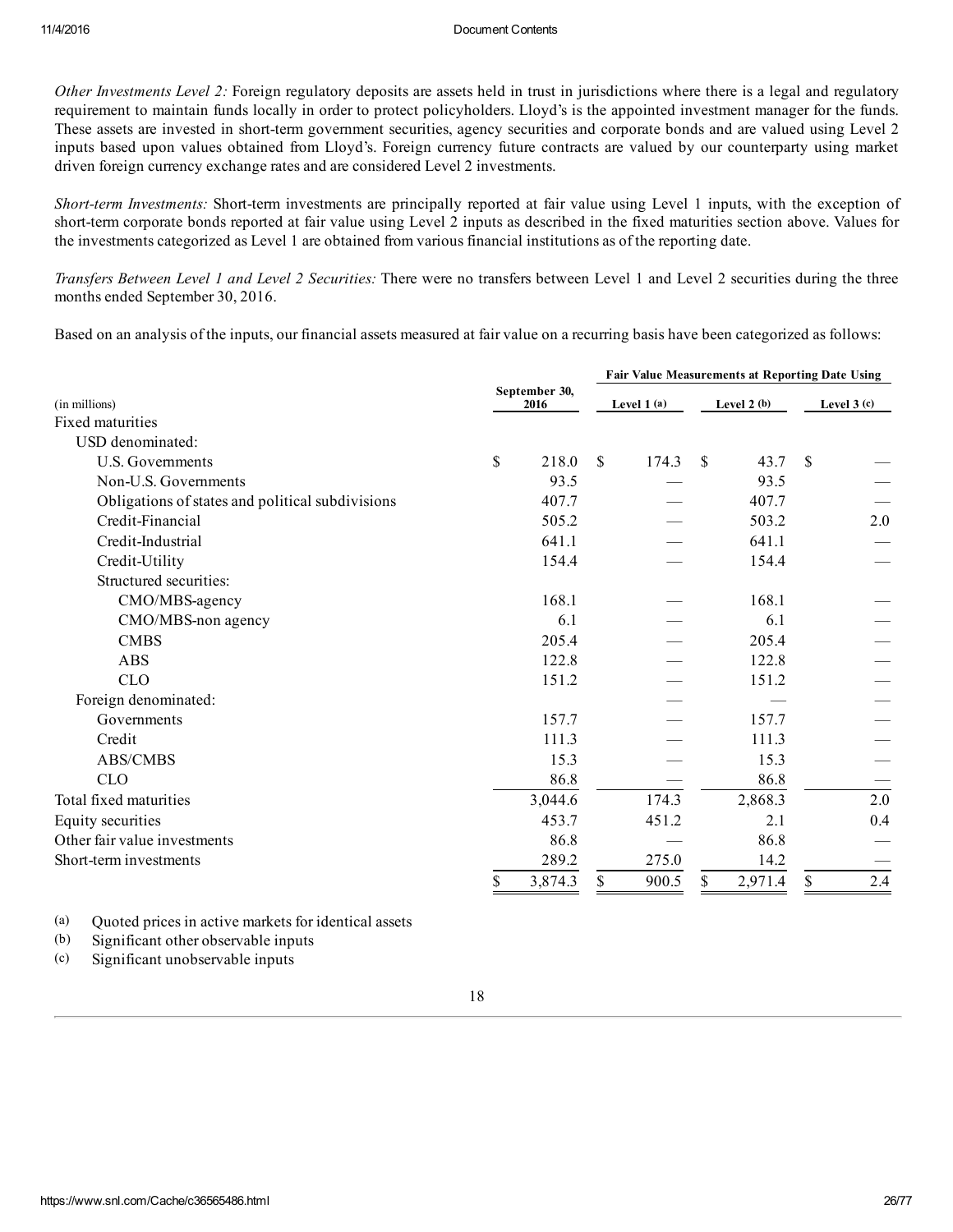#### 11/4/2016 Document Contents

|                                                  |                      | <b>Fair Value Measurements at Reporting Date Using</b> |               |             |              |              |  |
|--------------------------------------------------|----------------------|--------------------------------------------------------|---------------|-------------|--------------|--------------|--|
| (in millions)                                    | December 31,<br>2015 | Level 1 (a)                                            |               | Level 2 (b) |              | Level $3(c)$ |  |
| Fixed maturities                                 |                      |                                                        |               |             |              |              |  |
| USD denominated:                                 |                      |                                                        |               |             |              |              |  |
| U.S. Governments                                 | \$<br>207.9          | \$<br>150.4                                            | <sup>\$</sup> | 57.5        | $\mathbb{S}$ |              |  |
| Non-U.S. Governments                             | 91.8                 |                                                        |               | 91.8        |              |              |  |
| Obligations of states and political subdivisions | 488.0                |                                                        |               | 488.0       |              |              |  |
| Credit-Financial                                 | 505.9                |                                                        |               | 505.9       |              |              |  |
| Credit-Industrial                                | 548.7                |                                                        |               | 548.7       |              |              |  |
| Credit-Utility                                   | 155.5                |                                                        |               | 155.5       |              |              |  |
| Structured securities:                           |                      |                                                        |               |             |              |              |  |
| CMO/MBS-agency                                   | 131.0                |                                                        |               | 131.0       |              |              |  |
| CMO/MBS-non agency                               | 7.3                  |                                                        |               | 7.3         |              |              |  |
| <b>CMBS</b>                                      | 185.4                |                                                        |               | 185.4       |              |              |  |
| <b>ABS</b>                                       | 110.5                |                                                        |               | 110.5       |              |              |  |
| <b>CLO</b>                                       | 135.9                |                                                        |               | 135.9       |              |              |  |
| Foreign denominated:                             |                      |                                                        |               |             |              |              |  |
| Governments                                      | 150.3                |                                                        |               | 150.3       |              |              |  |
| Credit                                           | 110.9                |                                                        |               | 110.9       |              |              |  |
| ABS/CMBS                                         | 17.6                 |                                                        |               | 17.6        |              |              |  |
| <b>CLO</b>                                       | 80.6                 |                                                        |               | 80.6        |              |              |  |
| Total fixed maturities                           | 2,927.3              | 150.4                                                  |               | 2,776.9     |              |              |  |
| Equity securities                                | 463.9                | 457.6                                                  |               | 5.6         |              | 0.7          |  |
| Other fair value investments                     | 97.2                 |                                                        |               | 97.2        |              |              |  |
| Short-term investments                           | 210.8                | 203.6                                                  |               | 7.2         |              |              |  |
|                                                  | \$<br>3,699.2        | \$<br>811.6                                            | $\mathbf S$   | 2,886.9     | S.           | 0.7          |  |

(a) Quoted prices in active markets for identical assets<br>(b) Significant other observable inputs

Significant other observable inputs

(c) Significant unobservable inputs

The fair value measurements in the tables above do not equal "Total investments" on our Consolidated Balance Sheets as they exclude certain other investments that are accounted for under the equity-method of accounting.

A reconciliation of the beginning and ending balances for the investments categorized as Level 3 are as follows: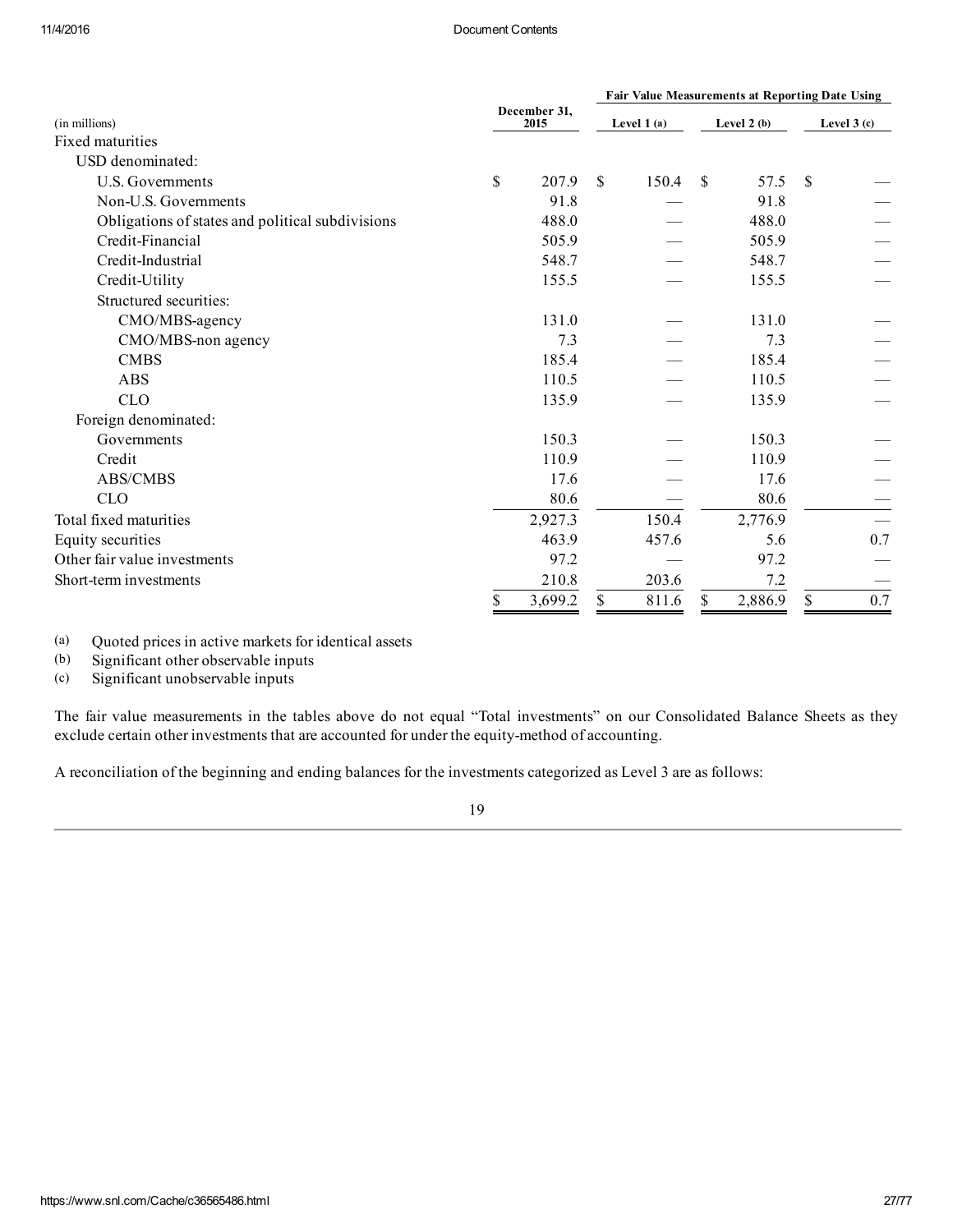## Fair Value Measurements Using Observable Inputs (Level 3)

| (in millions)                                                                                                                | <b>Credit Financial</b>       |     | Equity<br>Securities |               | <b>Total</b> |
|------------------------------------------------------------------------------------------------------------------------------|-------------------------------|-----|----------------------|---------------|--------------|
| Beginning balance, January 1, 2016                                                                                           | \$                            |     | \$<br>0.7            | \$            | 0.7          |
| Transfers into Level 3                                                                                                       |                               |     |                      |               |              |
| Transfers out of Level 3                                                                                                     |                               |     |                      |               |              |
| Total gains or losses (realized/unrealized):                                                                                 |                               |     |                      |               |              |
| Included in net income (loss)                                                                                                |                               |     |                      |               |              |
| Included in other comprehensive income (loss)                                                                                |                               |     |                      |               |              |
| Purchases, issuances, sales, and settlements                                                                                 |                               |     |                      |               |              |
| Purchases                                                                                                                    |                               | 2.0 |                      |               | 2.0          |
| Issuances                                                                                                                    |                               |     |                      |               |              |
| <b>Sales</b>                                                                                                                 |                               |     | (0.3)                |               | (0.3)        |
| Settlements                                                                                                                  |                               |     |                      |               |              |
| Ending balance, September 30, 2016                                                                                           | \$                            | 2.0 | \$<br>0.4            | \$            | 2.4          |
| Amount of total gains or losses for the year included in net<br>income (loss) attributable to the change in unrealized gains |                               |     |                      |               |              |
| or losses relating to assets still held at September 30, 2016                                                                | \$                            |     |                      | \$            |              |
| (in millions)                                                                                                                |                               |     | Equity               |               |              |
|                                                                                                                              |                               |     | <b>Securities</b>    |               | <b>Total</b> |
| Beginning balance, January 1, 2015                                                                                           | <b>Credit Financial</b><br>\$ |     | \$<br>0.9            | $\mathsf{\$}$ | 0.9          |
| Transfers into Level 3                                                                                                       |                               |     |                      |               |              |
| Transfers out of Level 3                                                                                                     |                               |     |                      |               |              |
| Total gains or losses (realized/unrealized):                                                                                 |                               |     |                      |               |              |
| Included in net income (loss)                                                                                                |                               |     |                      |               |              |
| Included in other comprehensive income (loss)                                                                                |                               |     |                      |               |              |
| Purchases, issuances, sales, and settlements                                                                                 |                               |     |                      |               |              |
| Purchases                                                                                                                    |                               |     |                      |               |              |
| Issuances                                                                                                                    |                               |     |                      |               |              |
| Sales                                                                                                                        |                               |     | (0.2)                |               | (0.2)        |
| Settlements                                                                                                                  |                               |     |                      |               |              |
| Ending balance, December 31, 2015                                                                                            | \$                            |     | \$<br>0.7            | \$            | 0.7          |
| Amount of total gains or losses for the year included in net<br>income (loss) attributable to the change in unrealized gains |                               |     |                      |               |              |

At September 30, 2016 and December 31, 2015, we did not have any financial assets or financial liabilities measured at fair value on a nonrecurring basis or any financial liabilities on a recurring basis.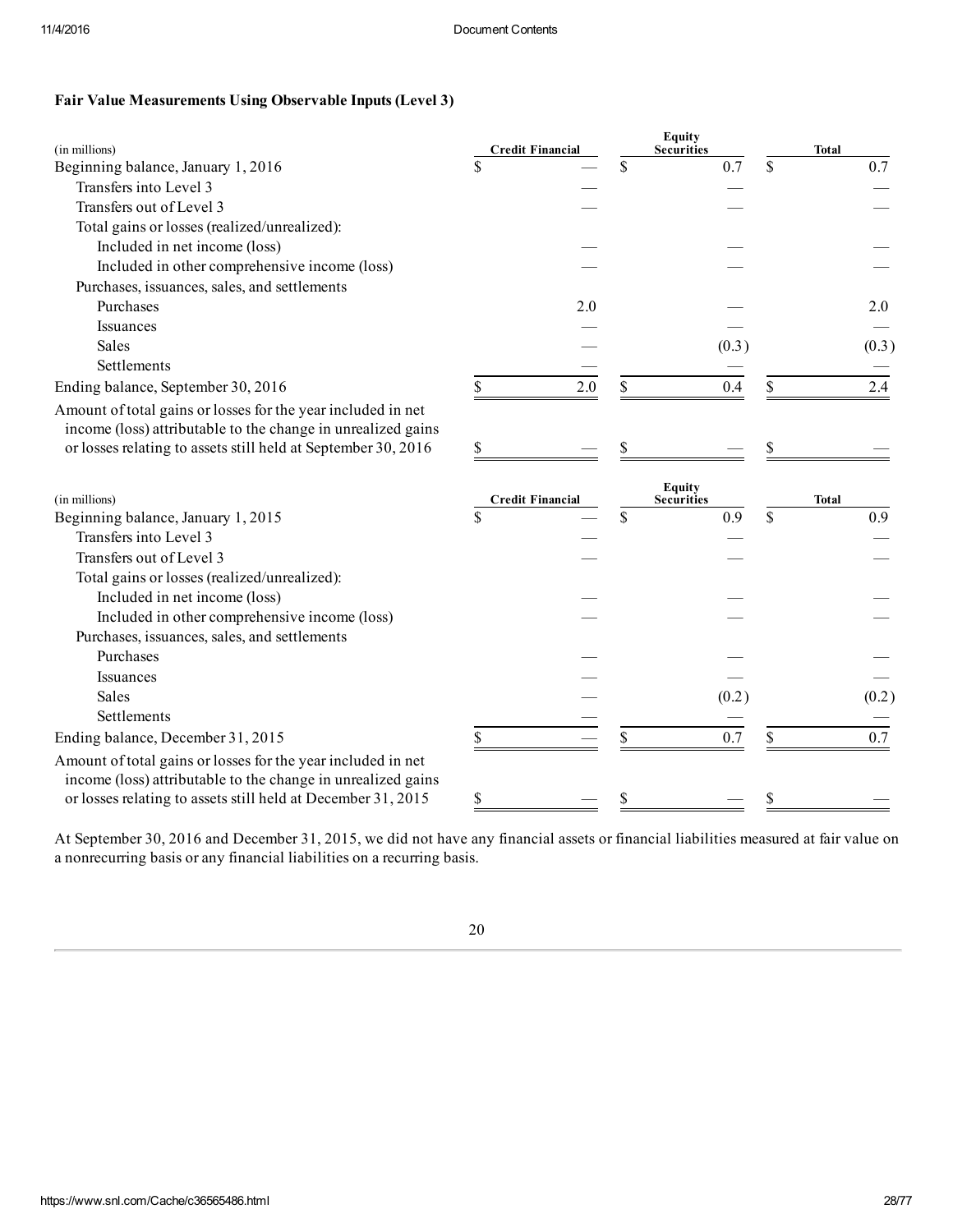## 4. Reserves for Losses and Loss Adjustment Expenses

The following table provides a reconciliation of reserves for losses and loss adjustment expenses ("LAE"):

|                                                    | For the Nine Months Ended September 30, |         |      |         |  |  |  |  |  |
|----------------------------------------------------|-----------------------------------------|---------|------|---------|--|--|--|--|--|
| (in millions)                                      |                                         | 2016    | 2015 |         |  |  |  |  |  |
| Net reserves beginning of the year                 | \$                                      | 2,133.3 | \$   | 2,137.1 |  |  |  |  |  |
| Add:                                               |                                         |         |      |         |  |  |  |  |  |
| Losses and LAE incurred during current calendar    |                                         |         |      |         |  |  |  |  |  |
| year, net of reinsurance:                          |                                         |         |      |         |  |  |  |  |  |
| Current accident year                              |                                         | 614.8   |      | 589.6   |  |  |  |  |  |
| Prior accident years                               |                                         | (18.8)  |      | (15.3)  |  |  |  |  |  |
| Losses and LAE incurred during calendar year, net  |                                         |         |      |         |  |  |  |  |  |
| of reinsurance                                     |                                         | 596.0   |      | 574.3   |  |  |  |  |  |
| Deduct:                                            |                                         |         |      |         |  |  |  |  |  |
| Losses and LAE payments made during current        |                                         |         |      |         |  |  |  |  |  |
| calendar year, net of reinsurance:                 |                                         |         |      |         |  |  |  |  |  |
| Current accident year                              |                                         | 115.3   |      | 105.2   |  |  |  |  |  |
| Prior accident years                               |                                         | 403.9   |      | 435.5   |  |  |  |  |  |
| Losses and LAE payments made during current        |                                         |         |      |         |  |  |  |  |  |
| calendar year, net of reinsurance:                 |                                         | 519.2   |      | 540.7   |  |  |  |  |  |
| Change in participation interest $(1)$             |                                         | (36.3)  |      | (1.2)   |  |  |  |  |  |
| Foreign exchange adjustments                       |                                         | 1.0     |      | (27.7)  |  |  |  |  |  |
| Net reserves - end of period                       |                                         | 2,174.8 |      | 2,141.8 |  |  |  |  |  |
| Add:                                               |                                         |         |      |         |  |  |  |  |  |
| Reinsurance recoverables on unpaid losses and LAE, |                                         |         |      |         |  |  |  |  |  |
| end of period                                      |                                         | 1,110.0 |      | 962.3   |  |  |  |  |  |
| Gross reserves - end of period                     | S                                       | 3,284.8 | S.   | 3,104.1 |  |  |  |  |  |

(1) Amount represents decreases in reserves due to change in syndicate participation

Reserves for losses and LAE represent the estimated indemnity cost and related adjustment expenses necessary to investigate and settle claims. Such estimates are based upon individual case estimates for reported claims, estimates from ceding companies for reinsurance assumed and actuarial estimates for losses that have been incurred but not yet reported to the insurer. Any change in probable ultimate liabilities is reflected in current operating results.

The impact from the (favorable) unfavorable development of prior accident years' loss and LAE reserves on each reporting segment is presented below:

| For the Nine Months Ended September 30, |        |  |             |  |  |  |  |  |
|-----------------------------------------|--------|--|-------------|--|--|--|--|--|
|                                         | 2016   |  | 2015        |  |  |  |  |  |
|                                         |        |  | (18.4)      |  |  |  |  |  |
|                                         | (13.6) |  |             |  |  |  |  |  |
|                                         | (8.3)  |  | (5.8)       |  |  |  |  |  |
|                                         | (2.5)  |  | (2.8)       |  |  |  |  |  |
|                                         | 17.6   |  | 8.0         |  |  |  |  |  |
|                                         | (18.8) |  | (15.3)      |  |  |  |  |  |
|                                         |        |  | $(12.0)$ \$ |  |  |  |  |  |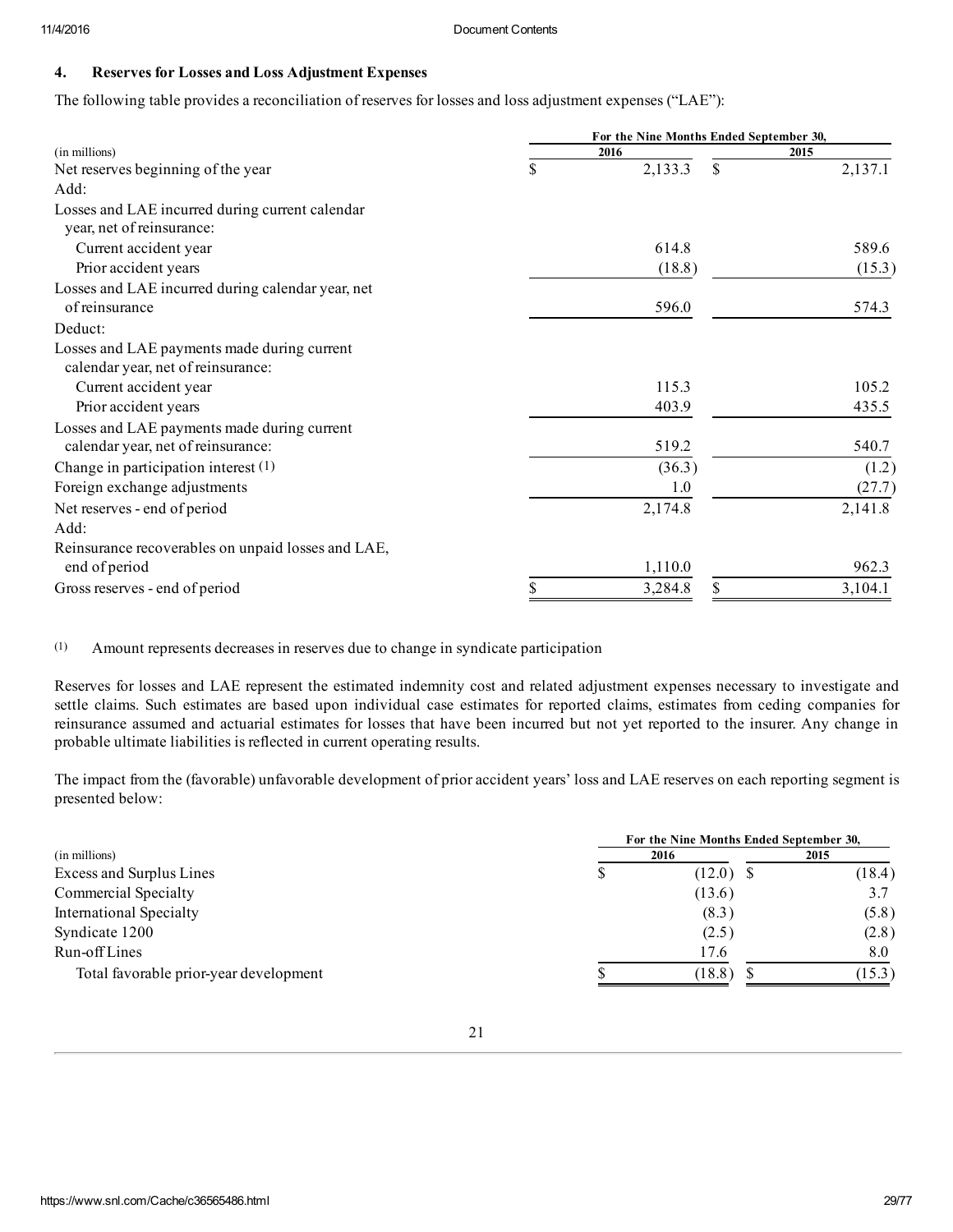The following describes the primary factors behind each segment's prior accident year reserve development for the nine months ended September 30, 2016 and 2015:

#### *Nine months ended September 30, 2016:*

- *Excess and Surplus Lines:* Favorable development in the property lines, general and products liability lines, and commercial automobile
- *Commercial Specialty:* Favorable development primarily in auto liability, surety, workers compensation, and property lines, partially offset by unfavorable development in other liability lines
- *International Specialty:* Favorable development in the property reinsurance line, professional liability, and in the Brazil unit, partially offset by unfavorable development in the casualty unit
- *Syndicate 1200:* Favorable development in property lines and marine and energy, partially offset by unfavorable development in specialty lines and professional indemnity
- *Run-off Lines:* Unfavorable development primarily in asbestos and risk management liability

#### *Nine months ended September 30, 2015:*

- *Excess and Surplus Lines:* Favorable development in the general and products liability lines and commercial automobile, partially offset by unfavorable development in the property lines
- *Commercial Specialty:* Unfavorable development in general liability and workers compensation due to increases in claim severity, partially offset by favorable development in auto liability, short-tail lines, and errors and omissions
- *International Specialty:* Favorable development in the property reinsurance line, professional liability, casualty unit, partially offset by unfavorable development in the Brazil unit
- *Syndicate 1200:* Favorable development in property, general liability and marine and energy, partially offset by unfavorable development in other liability classes and aerospace
- *Run-off Lines:* Unfavorable development in workers compensation lines and asbestos and environmental liability, offset in part by favorable development in run-off reinsurance claims

In the opinion of management, our reserves represent the best estimate of our ultimate liabilities, based on currently known facts, current law, current technology and assumptions considered reasonable where facts are not known. Due to the significant uncertainties and related management judgments, there can be no assurance that future favorable or unfavorable loss development, which may be material, will not occur.

#### 5. Disclosures about Fair Value of Financial Instruments

*Cash.* The carrying amount approximates fair value.

*Investment securities and short-term investments*. See Note 3, "Investments," for additional information.

*Premiums receivable and reinsurance recoverables on paid losses.* The carrying value of current receivables approximates fair value. At September 30, 2016 and December 31, 2015, the carrying values of premiums receivable over 90 days were \$13.3 million and \$10.0 million, respectively. Included in "Reinsurance recoverables" in our Consolidated Balance Sheets at September 30, 2016 and December 31, 2015, are amounts that are due from trade capital providers associated with the operations of Syndicate 1200. Upon settlement, the receivable is offset against the liability which is included in "Ceded reinsurance payable, net" in our accompanying Consolidated Balance Sheets. At September 30, 2016 and December 31, 2015, the payable was in excess of the receivable. Of our reinsurance recoverables on paid losses, excluding amounts attributable to Syndicate 1200's trade capital providers, at September 30, 2016 and December 31, 2015, the carrying values over 90 days were \$10.2 million and \$7.1 million, respectively. Our methodology for establishing our allowances for doubtful accounts includes specifically identifying all potential uncollectible balances regardless of aging. At September 30, 2016 and December 31, 2015, the allowance for doubtful accounts for premiums receivable was \$2.6 million and \$3.5 million, respectively, and the allowance for doubtful accounts for reinsurance recoverables on paid losses was \$1.8 million and \$2.2 million, respectively. Premiums receivable over 90 days were secured by collateral in the amount of \$0.5 million and \$0.2 million at September 30, 2016 and December 31, 2015, respectively. Reinsurance recoverables on paid losses over 90 days were secured by collateral in the amount of \$0.6 million and \$0.7 at September 30, 2016 and December 31, 2015, respectively.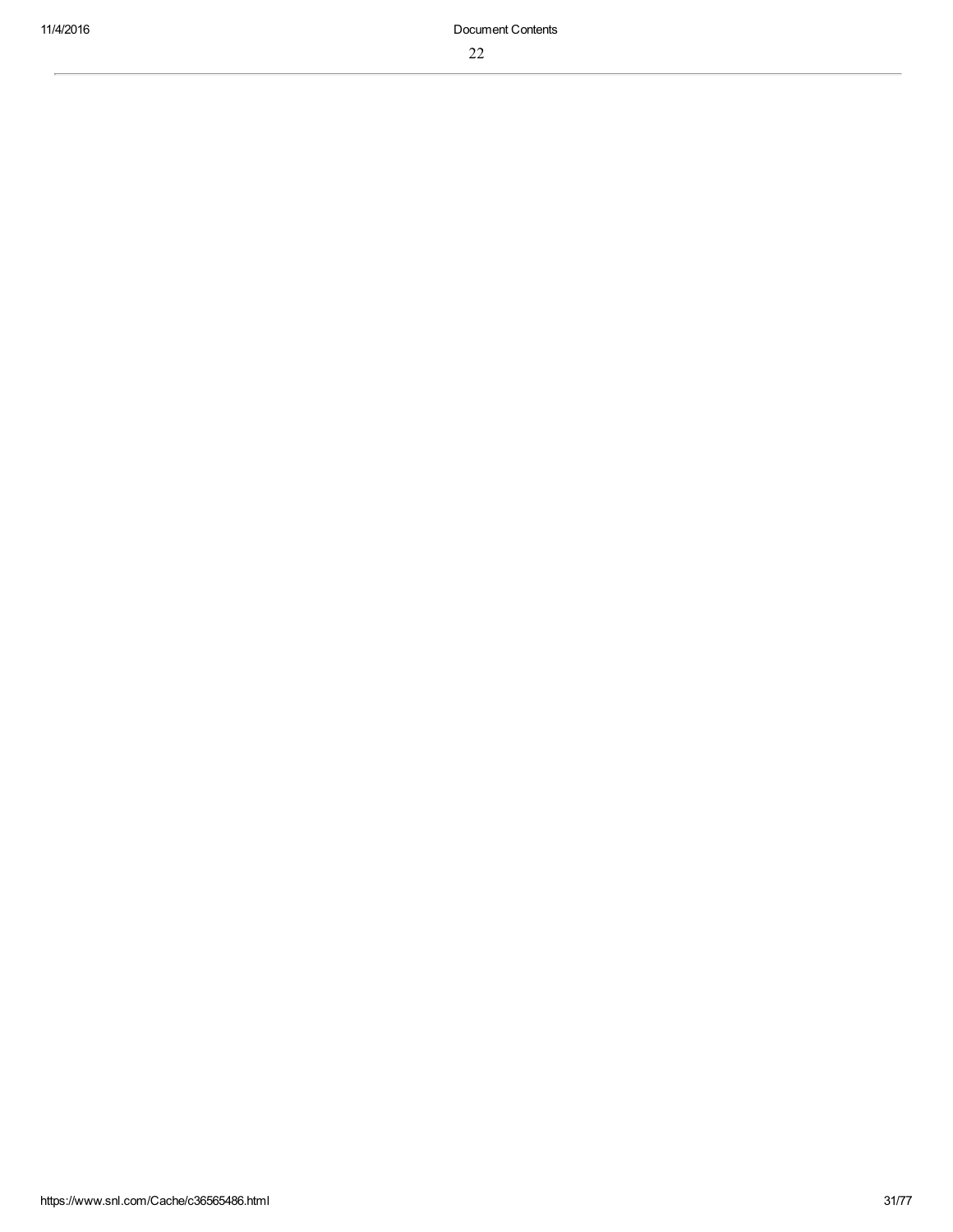*Debt*. At September 30, 2016 and December 31, 2015, the fair value of our junior subordinated debentures, senior unsecured fixed rate notes and other indebtedness was estimated using appropriate market indices or quoted prices from external sources based on current market conditions.

A summary of our financial instruments whose carrying value did not equal fair value is shown below:

|                                   | <b>September 30, 2016</b> |       |  |               |  |                    | December 31, 2015 |               |  |  |
|-----------------------------------|---------------------------|-------|--|---------------|--|--------------------|-------------------|---------------|--|--|
| (in millions)                     | Carrying<br>Amount        |       |  | Fair<br>Value |  | Carrving<br>Amount |                   | Fair<br>Value |  |  |
| Junior subordinated debentures    |                           | 172.1 |  | 172.7         |  | 172.7              |                   | 166.5         |  |  |
| Senior unsecured fixed rate notes |                           | 139.4 |  | 144.4         |  | 139.3              |                   | 141.8         |  |  |
| Other indebtedness:               |                           |       |  |               |  |                    |                   |               |  |  |
| Floating rate loan stock          |                           | 56.7  |  | 56.7          |  | 54.6               |                   | 52.7          |  |  |
| Note payable                      |                           | 0.6   |  | 0.6           |  | 0.6                |                   | 0.6           |  |  |
|                                   |                           | 369.4 |  | 374.4         |  | 367.2              |                   | 361.6         |  |  |

#### 6. Shareholders' Equity

On May 3, 2016, our Board of Directors declared a 10% stock dividend, payable on June 15, 2016, to shareholders of record at the close of business on June 1, 2016. As a result of the stock dividend, 2,735,542 additional shares were issued. Cash was paid in lieu of fractional shares of our common shares. All references to share and per share amounts in this document and related disclosures have been adjusted to reflect the stock dividend for all periods presented.

On August 2, 2016, our Board of Directors declared a quarterly cash dividend in the amount of \$0.22 on each share of common stock outstanding. On August 29, 2016, we paid \$6.7 million to ourshareholders of record on August 15, 2016.

On August 4, 2015, our Board of directors declared a quarterly cash dividend in the amount of \$0.18 on each share of common stock outstanding. On September 15, 2015, we paid \$5.6 million to ourshareholders of record on September 1, 2015.

On May 3, 2016, our Board of Directors authorized the repurchase of up to \$150.0 million of our common shares ("2016 Repurchase Authorization"). The 2016 Repurchase Authorization supersedes all the previous Repurchase Authorizations. As of September 30, 2016, availability under the 2016 Repurchase Authorization for future repurchases of our common shares was \$132.0 million.

For the nine months ended September 30, 2016, we repurchased a total of 815,196 common shares for \$45.3 million. A summary of activity from January 1, 2016 through September 30, 2016 follows.

A summary of common shares repurchased for the nine months ended September 30, 2016 is shown below:

| <b>Repurchase Type</b> | Date<br>Trading Plan<br>Initiated | 2016<br>Purchase<br>Period | Number of<br><b>Shares</b><br>Repurchased |               | <b>Average Price</b><br>of Shares<br>Repurchased | <b>Total Cost</b><br>(in millions) | Repurchase<br>Authorization<br>Year |
|------------------------|-----------------------------------|----------------------------|-------------------------------------------|---------------|--------------------------------------------------|------------------------------------|-------------------------------------|
|                        |                                   | 01/04/2016                 |                                           |               |                                                  |                                    |                                     |
| 10b5-1 Trading Plan    | 12/16/2015                        | 02/11/2016                 | 266,538                                   | \$            | 55.59                                            | \$<br>14.8                         | 2013                                |
|                        |                                   | 03/16/2016                 |                                           |               |                                                  |                                    |                                     |
| 10b5-1 Trading Plan    | 03/16/2016                        | 05/02/2016                 | 162,893                                   | \$            | 55.62                                            | 9.1                                | 2013                                |
|                        |                                   | 06/24/2016                 |                                           |               |                                                  |                                    |                                     |
| 10b5-1 Trading Plan    | 06/16/2016                        | 06/28/2016                 | 14,774                                    | \$            | 49.78                                            | 0.7                                | 2016                                |
|                        |                                   | 09/19/2016                 |                                           |               |                                                  |                                    |                                     |
| 10b5-1 Trading Plan    | 09/15/2016                        | 09/28/2016                 | 11.147                                    | <sup>\$</sup> | 55.38                                            | 0.6                                | 2016                                |
|                        |                                   | 01/01/2016                 |                                           |               |                                                  |                                    |                                     |
| Open Market            | N/A                               | 05/02/2016                 | 64,464                                    | \$            | 54.14                                            | 3.5                                | 2013                                |
|                        |                                   | 05/03/2016                 |                                           |               |                                                  |                                    |                                     |
| Open Market            | N/A                               | 09/30/2016                 | 295,380                                   | \$            | 56.38                                            | 16.6                               | 2016                                |
| Total                  |                                   |                            | 815,196                                   | \$            | 55.66                                            | 45.3                               |                                     |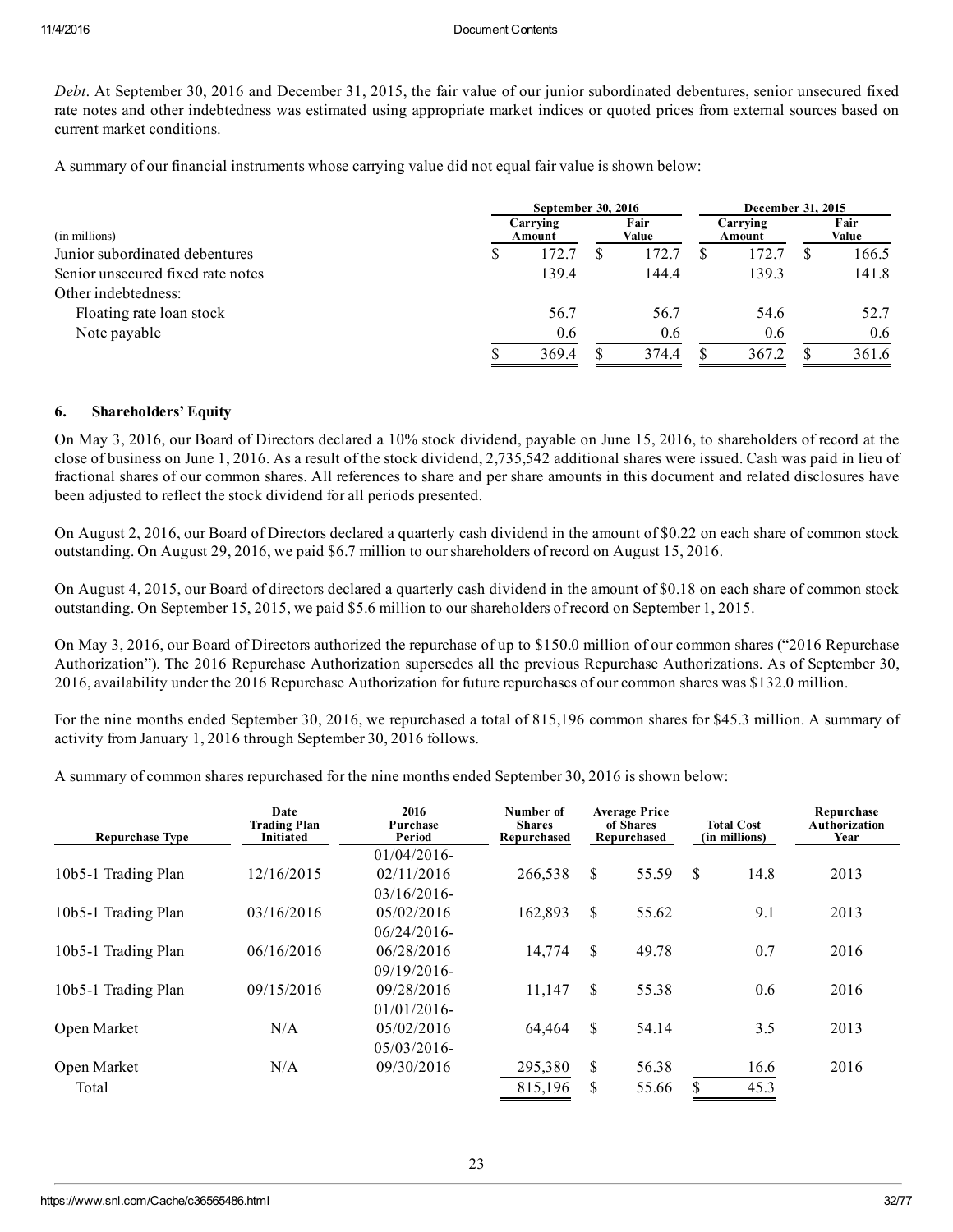## 7. Accumulated Other Comprehensive Income (Loss)

A summary of changes in accumulated other comprehensive income (loss), net of taxes (where applicable) by component for the nine months ended September 30, 2016 and 2015 is presented below:

| (in millions)                                              | Foreign<br>Currency<br><b>Translation</b><br>Adjustments | Unrealized<br><b>Holding Gains</b><br>on Securities        |    | <b>Defined</b><br><b>Benefit Pension</b><br><b>Plans</b> |    | <b>Total</b> |
|------------------------------------------------------------|----------------------------------------------------------|------------------------------------------------------------|----|----------------------------------------------------------|----|--------------|
| <b>Balance, January 1, 2016</b>                            | (21.6)                                                   | \$<br>40.0                                                 | \$ | $(6.9)$ \$                                               |    | 11.5         |
| Other comprehensive (loss) income before reclassifications | 2.8                                                      | 70.2                                                       |    |                                                          |    | 73.0         |
| Amounts reclassified from accumulated other comprehensive  |                                                          |                                                            |    |                                                          |    |              |
| (loss) income                                              |                                                          | (13.3)                                                     |    |                                                          |    | (13.3)       |
| Net current-period other comprehensive (loss) income       | 2.8                                                      | 56.9                                                       |    |                                                          |    | 59.7         |
| <b>Balance at September 30, 2016</b>                       | (18.8)                                                   | 96.9                                                       | ς  | (6.9)                                                    |    | 71.2         |
|                                                            |                                                          |                                                            |    |                                                          |    |              |
| (in millions)                                              | Foreign<br>Currency<br><b>Translation</b><br>Adjustments | <b>Unrealized</b><br><b>Holding Gains</b><br>on Securities |    | <b>Defined</b><br><b>Benefit Pension</b><br><b>Plans</b> |    | <b>Total</b> |
| Balance, January 1, 2015                                   | \$<br>(15.6)                                             | \$<br>130.7                                                | \$ | (7.0)                                                    | -S | 108.1        |
| Other comprehensive (loss) income before reclassifications | (6.6)                                                    | (75.7)                                                     |    |                                                          |    | (82.3)       |
| Amounts reclassified from accumulated other comprehensive  |                                                          |                                                            |    |                                                          |    |              |
| (loss) income                                              |                                                          | (2.3)                                                      |    |                                                          |    | (2.3)        |
| Net current-period other comprehensive (loss) income       | (6.6)                                                    | (78.0)                                                     |    |                                                          |    | (84.6)       |

The following table illustrates the amounts reclassified from accumulated other comprehensive income (loss) shown in the above tables that have been included in our Consolidated Statements of Income:

|                                            | <b>For the Three Months Ended</b><br>September 30, |             |  |      |  | <b>For the Nine Months Ended</b><br>September 30, |  |       |  |
|--------------------------------------------|----------------------------------------------------|-------------|--|------|--|---------------------------------------------------|--|-------|--|
| (in millions)                              |                                                    | 2016        |  | 2015 |  | 2016                                              |  | 2015  |  |
| Unrealized gains and losses on securities: |                                                    |             |  |      |  |                                                   |  |       |  |
| Net realized investment (gains) losses     |                                                    | $(17.0)$ \$ |  | 0.1  |  | $(25.1)$ \$                                       |  | (6.9) |  |
| Provision for income tax                   |                                                    | 79          |  |      |  | l 18                                              |  | 4.6   |  |
| Net of taxes                               |                                                    | (9.1)       |  |      |  | 13.3                                              |  | (2.3) |  |

### 8. Net Income Per Common Share

The following table presents the calculation of net income per common share on a basic and diluted basis:

|                                                              | For the Three Months Ended<br>September 30, |            |  | <b>For the Nine Months Ended</b><br>September 30, |  |            |  |            |
|--------------------------------------------------------------|---------------------------------------------|------------|--|---------------------------------------------------|--|------------|--|------------|
| (in millions, except number of shares and per share amounts) |                                             | 2016       |  | 2015                                              |  | 2016       |  | 2015       |
| Net income                                                   |                                             | 55.2       |  | 35.3                                              |  | 113.8      |  | 122.0      |
| Weighted average common shares outstanding - basic           |                                             | 30,018,637 |  | 30,707,233                                        |  | 30,227,725 |  | 30,796,390 |
| Effect of dilutive securities:                               |                                             |            |  |                                                   |  |            |  |            |
| Equity compensation awards                                   |                                             | 709,746    |  | 613,710                                           |  | 661,762    |  | 596,702    |
| Weighted average common shares outstanding - diluted         |                                             | 30,728,383 |  | 31,320,943                                        |  | 30,889,487 |  | 31,393,092 |
| Net income per common share:                                 |                                             |            |  |                                                   |  |            |  |            |
| Basic                                                        |                                             | 1.84       |  | 1.15                                              |  | 3.76       |  | 3.96       |
| Diluted                                                      |                                             | 1.80       |  | 1.13                                              |  | 3.68       |  | 3.89       |

Excluded from the weighted average common shares outstanding calculation at September 30, 2016, and 2015 are 9,996,840 shares and 9,181,544 shares, respectively, which are held as treasury shares. The shares are excluded as of their repurchase date. For the three and nine months ended September 30, 2016 and 2015, there were no equity compensation awards with an anti-dilutive effect.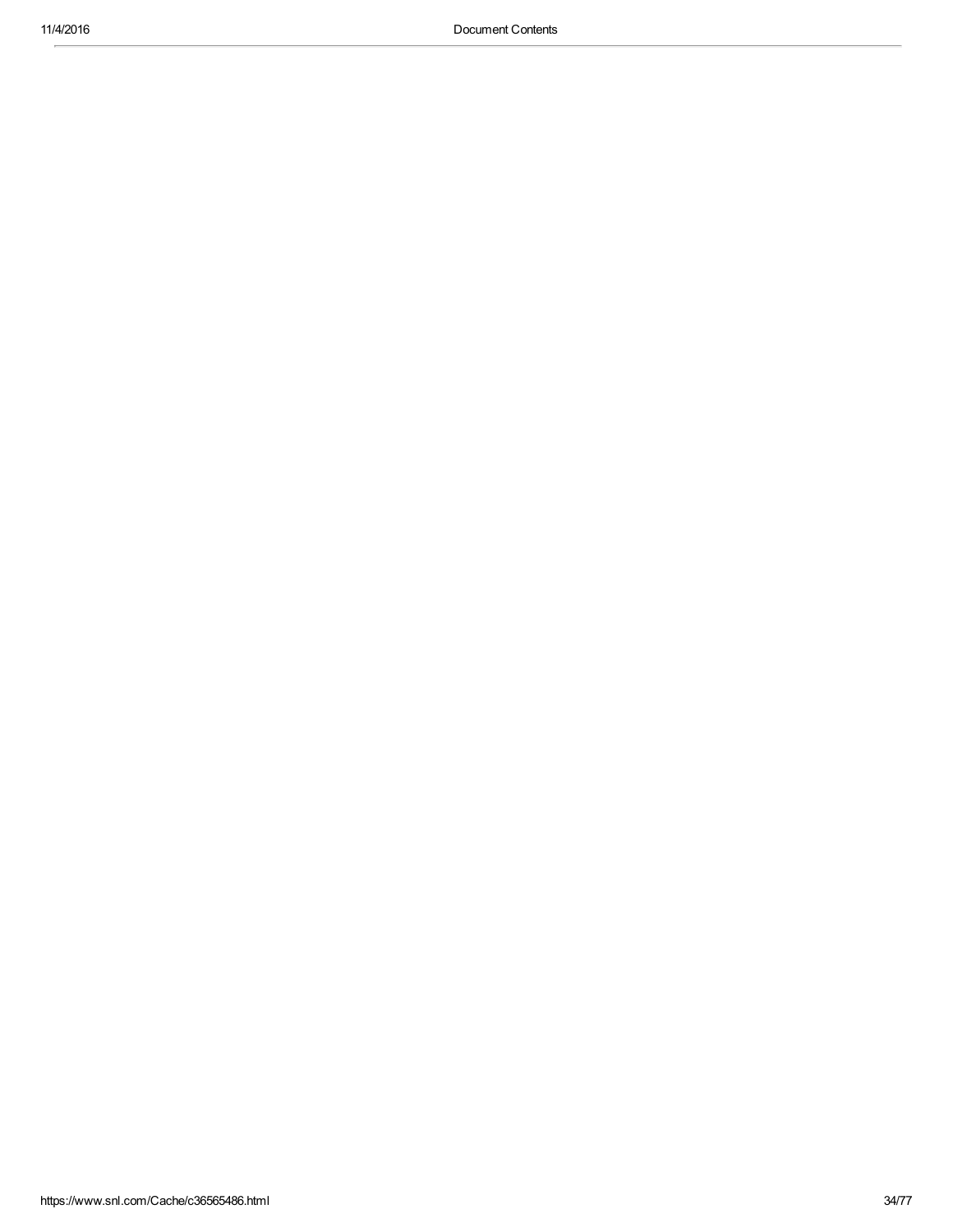## 9. Supplemental Cash Flow Information

*Income taxes paid.* We paid income taxes of \$1.5 million and \$10.8 million during the nine months ended September 30, 2016 and 2015, respectively.

*Income taxes recovered*. We recovered income taxes of \$0.5 million and \$11.5 million during the nine months ended September 30, 2016 and 2015, respectively.

#### *Interest paid was as follows:*

|                                   | For the Nine Months Ended September 30, |      |  |      |  |  |
|-----------------------------------|-----------------------------------------|------|--|------|--|--|
| (in millions)                     |                                         | 2016 |  | 2015 |  |  |
| Senior unsecured fixed rate notes |                                         | 7.0  |  | 7.0  |  |  |
| Junior subordinated debentures    |                                         | 5.7  |  |      |  |  |
| Other indebtedness                |                                         | 2.0  |  | 2.0  |  |  |
| Total interest paid               |                                         | 14.7 |  |      |  |  |

#### 10. Share-based Compensation

The fair value method of accounting is used for share-based compensation plans. Under the fair value method, compensation cost is measured based on the fair value of the award at the measurement date and recognized over the requisite service period. We use the Black-Scholes model to estimate the fair values on the measurement date for share options and share appreciation rights ("SARs"). The Black-Scholes model uses several assumptions to value a share award. The risk-free rate of return assumption is based on the fiveyear U.S. Treasury constant maturity rate on the measurement date. The expected dividend yield is based on our history and expected dividend payouts. The expected award life is based upon the average holding period over the history of the incentive plan. The expected volatility assumption is based on the historical change in our stock price over the previous five years preceding the measurement date.

The following table summarizes the assumptions we used for the nine months ended September 30, 2016 and 2015:

|                             | For the Nine Months Ended September 30, |          |
|-----------------------------|-----------------------------------------|----------|
|                             | 2016                                    | 2015     |
| Risk-free rate of return    | $1.12\%$                                | $1.44\%$ |
| Expected dividend yields    | 1.65%                                   | $.52\%$  |
| Expected award life (years) | 4.50                                    | 4.64     |
| Expected volatility         | 18.73%                                  | 20.81%   |

All outstanding awards were adjusted to reflect the 10% stock dividend declared on May 3, 2016, resulting in a 10% increase to the number of awards outstanding and a 9.09% reduction in the exercise price.

#### *Argo Group's LongTerm Incentive Plans*

In November 2007, our shareholders approved the 2007 Long-Term Incentive Plan (the "2007 Plan"), which provides for an aggregate of 4.5 million shares of our common stock that may be issued to executives, nonemployee directors, and other key employees. As of May 2014, 1.46 million shares remained available for grant under the 2007 Plan. In May 2014, our shareholders approved the 2014 Long-Term Incentive Plan (the "2014 Plan"), which provides for an additional 2.8 million shares of our common stock to be available for issuance to executives, non-employee directors and other key employees. The share awards may be in the form of share options, SARs, restricted shares, restricted share awards, restricted share unit awards, performance awards, other sharebased awards and other cash-based awards. Shares issued under this plan may be shares that are authorized and unissued or shares that we reacquired, including shares purchased on the open market. Share options and SARs will count as one share for the purposes of the limits under the incentive plans; restricted shares, restricted share units, performance units, performance shares or other share-based incentive awards which settle in common shares will count as 2.75 shares for purpose of the limits under the 2014 Plan.

Share options may be in the form of incentive share options, non-qualified share options and restorative options. Share options are required to have an exercise price that is not less than the market value on the date of grant. We are prohibited from repricing the options. The term of the share options cannot exceed seven years from the grant date.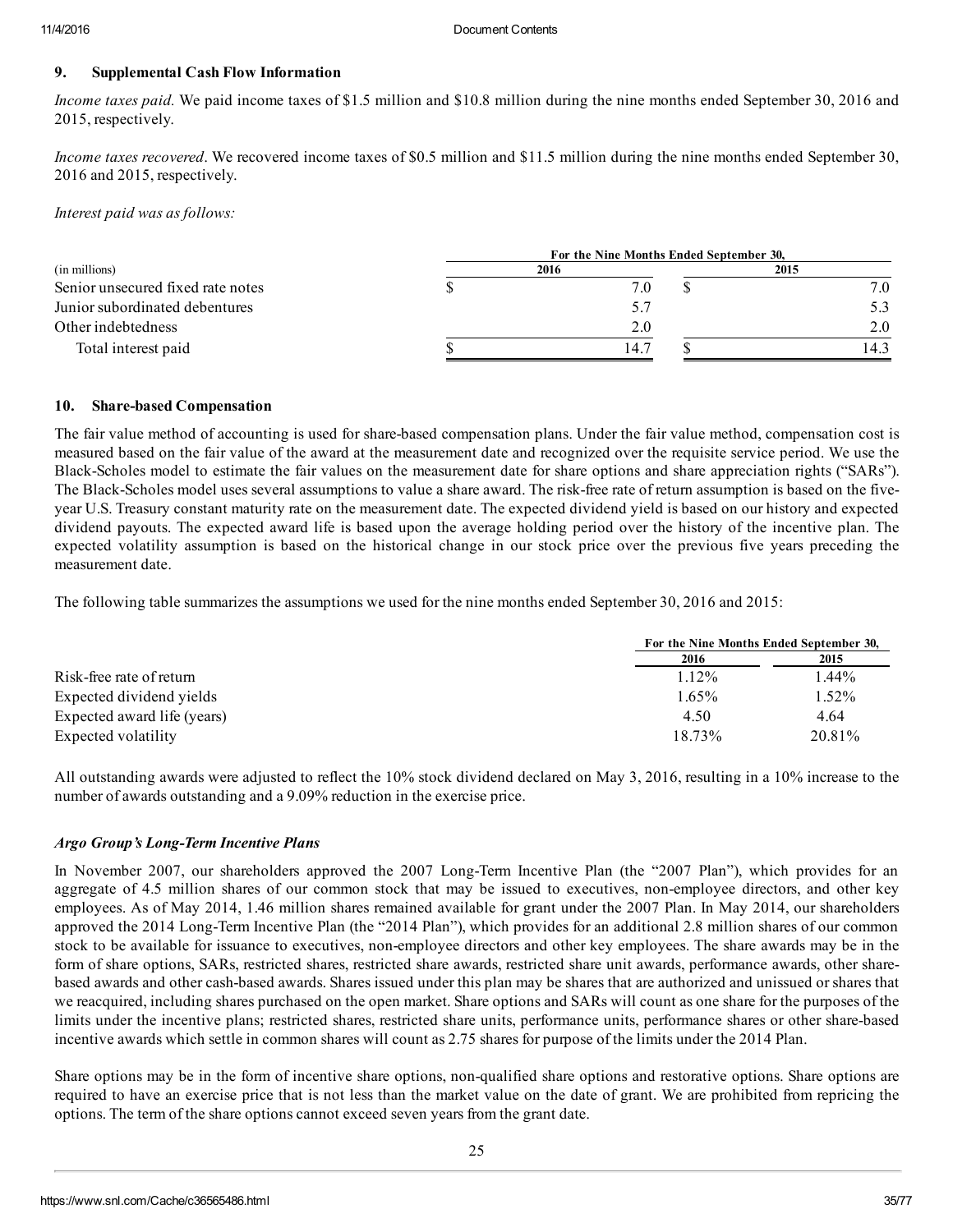#### *Restricted Shares*

A summary of restricted share activity as of September 30, 2016 and changes during the nine months then ended is as follows:

|                                   | <b>Shares</b> | Weighted-Average<br><b>Grant Date</b><br><b>Fair Value</b> |       |  |  |
|-----------------------------------|---------------|------------------------------------------------------------|-------|--|--|
| Outstanding at January 1, 2016    | 514,742       | S                                                          | 36.87 |  |  |
| Granted                           | 263.491       | S                                                          | 50.41 |  |  |
| Vested and issued                 | (70, 987)     |                                                            | 32.70 |  |  |
| Expired or forfeited              | (13,990)      | S                                                          | 44.13 |  |  |
| Outstanding at September 30, 2016 | 693.256       | S                                                          | 42.29 |  |  |

The restricted shares vest over two to four years. Expense recognized under this plan for the restricted shares was \$1.7 million and \$5.2 million for the three and nine months ended September 30, 2016, respectively, as compared to \$1.4 million and \$4.4 million for the three and nine months ended September 30, 2015, respectively. Compensation expense for all sharebased compensation awards is included in "Underwriting, acquisition and insurance expenses" in the accompanying Consolidated Statements of Income. As of September 30, 2016, there was \$19.9 million of total unrecognized compensation cost related to restricted share compensation arrangements granted by Argo Group.

#### **Stock-Settled SARs**

In January 2016, we modified certain unvested cash-settled SARs, converting the awards into stock-settled SARs. We evaluated this modification under the terms of ASU 718 "Share Based Payments," and determined that no additional expense resulted from the conversion. The expense for the stock-settled SARs will be amortized over the remaining vesting period.

A summary of stock-settled SARs activity as of September 30, 2016 and changes during the nine months then ended is as follows:

|                                   | <b>Shares</b> | Weighted-Average<br><b>Exercise Price</b> |       |  |
|-----------------------------------|---------------|-------------------------------------------|-------|--|
| Outstanding at January 1, 2016    | 1,438,146     |                                           | 29.52 |  |
| Granted                           | 542           |                                           | 36.71 |  |
| Converted from cash-settled SARs  | 944.046       |                                           | 41.21 |  |
| Exercised                         | (173, 538)    |                                           | 25.42 |  |
| Expired or forfeited              | (128, 701)    |                                           | 42.03 |  |
| Outstanding at September 30, 2016 | 2,080,495     |                                           | 34.39 |  |

The stock-settled SARs vest over a one to four year period. Upon exercise of the stock-settled SARs, the employee is entitled to receive shares of our common stock equal to the appreciation of the stock as compared to the exercise price. Expense recognized for the stock-settled SARs was \$1.0 million and \$3.6 for the three and nine months ended September 30, 2016, respectively, as compared to \$0.3 million and \$1.3 million for the three and nine months ended September 30, 2015, respectively. As of September 30, 2016, there was \$9.4 million of total unrecognized compensation cost related to stock-settled SARs outstanding.

## $Cash-Settled$  *SARs*

A summary of cash-settled SARs activity as of September 30, 2016 and changes during the nine months then ended is as follows:

|                                      | <b>Shares</b> | Weighted-Average<br><b>Exercise Price</b> |       |  |
|--------------------------------------|---------------|-------------------------------------------|-------|--|
| Outstanding at January 1, 2016       | 2,220,560     | S                                         | 35.53 |  |
| Granted                              | 540           |                                           | 36.71 |  |
| Converted to stock-settled $SARs(1)$ | (864, 036)    |                                           | 41.21 |  |
| Exercised                            | (565,096)     |                                           | 31.37 |  |
| Expired or forfeited                 | (111.709)     |                                           | 39.23 |  |
| Outstanding at September 30, 2016    | 680.259       | \$                                        | 31.16 |  |

(1) The converted shares were not adjusted for the 10% stock dividend because the conversion occurred prior to the stock dividend record date.

#### https://www.snl.com/Cache/c36565486.html 36/77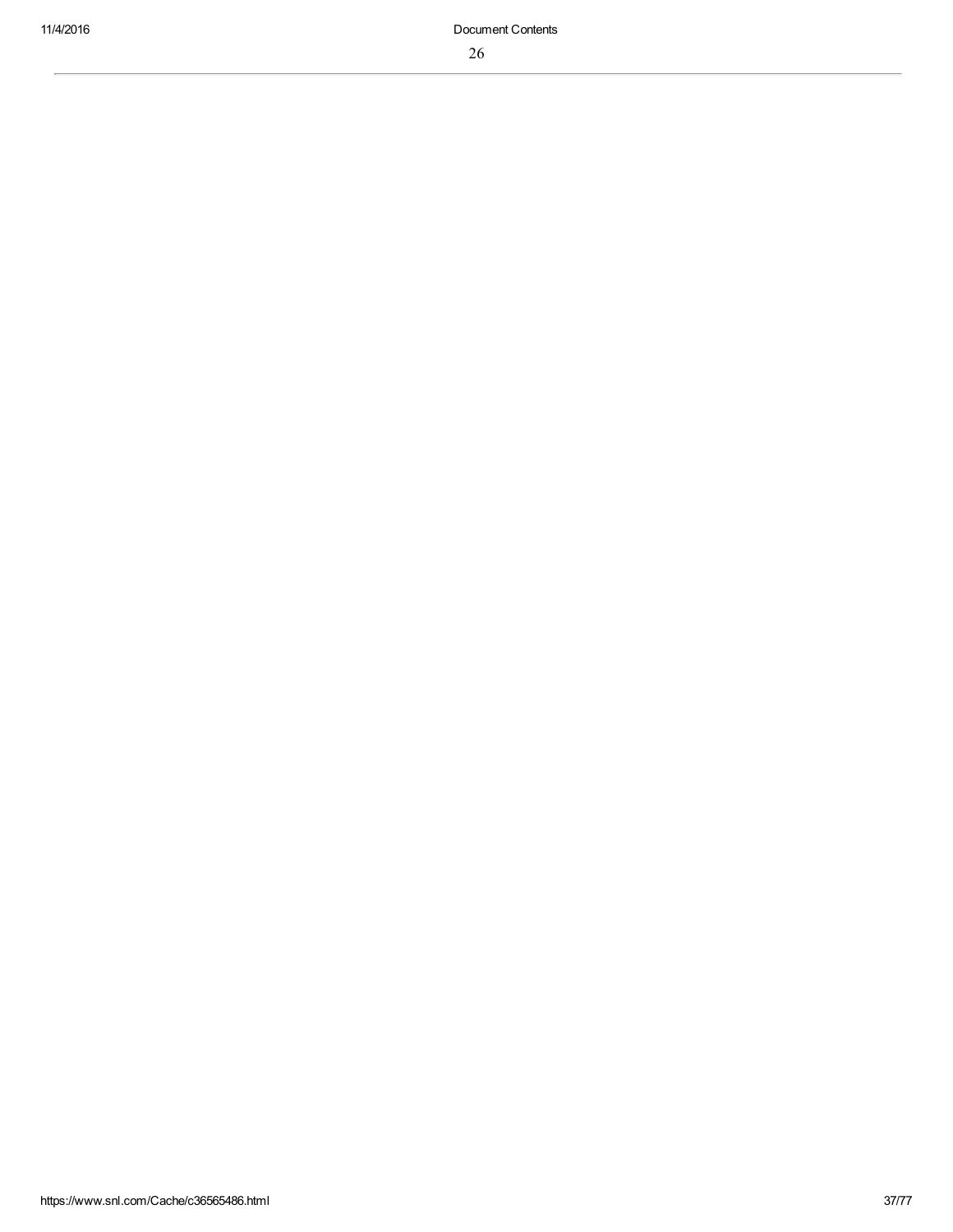The cash-settled SARs vest over a one to four year period. Upon exercise of the cash-settled SARs, the employee is entitled to receive cash payment for the appreciation in the value of our common stock over the exercise price. We account for the cash-settled SARs as liability awards, which require the awards to be revalued at each reporting period. Expense recognized for the cash-settled SARs was \$2.6 million and \$2.1 million for the three and nine months ended September 30, 2016. Expense recognized for the cash-settled SARs was \$2.8 million and \$14.1 million for the three and nine months ended September 30, 2015, respectively. As of September 30, 2016, there was \$0.5 million of total unrecognized compensation cost related to cash-settled SARs outstanding.

### 11. Underwriting, Acquisition and Insurance Expenses

Underwriting, acquisition and insurance expenses were as follows:

|                                                        |      | For the Three Months Ended<br>September 30, |  | For the Nine Months Ended<br>September 30, |  |        |  |        |
|--------------------------------------------------------|------|---------------------------------------------|--|--------------------------------------------|--|--------|--|--------|
| (in millions)                                          | 2016 |                                             |  | 2015                                       |  | 2016   |  | 2015   |
| Commissions                                            |      | 59.3                                        |  | 56.5                                       |  | 178.5  |  | 182.4  |
| General expenses                                       |      | 75.6                                        |  | 69.6                                       |  | 217.3  |  | 222.2  |
| Premium taxes, boards and bureaus                      |      | 6.1                                         |  | 7.5                                        |  | 19.0   |  | 8.1    |
|                                                        |      | 141.0                                       |  | 133.6                                      |  | 414.8  |  | 412.7  |
| Net deferral of policy acquisition costs               |      | (3.6)                                       |  | (0.8)                                      |  | (11.8) |  | (10.8) |
| Total underwriting, acquisition and insurance expenses |      | 137.4                                       |  | 132.8                                      |  | 403.0  |  | 401.9  |

Included in general expenses for the three months ended September 30, 2016 and 2015 was \$5.5 million and \$7.9 million, respectively, and \$11.1 million and \$20.8 million for the nine months ended September 30, 2016, and 2015, respectively, of expense for our total equity-related compensation. The increase in premium taxes, boards and bureaus for the nine months ended September 30, 2016 as compared to the nine months ended September 30, 2015 was primarily due to a decline in the accrual for premium taxes and other assessments due to a change in accounting estimate in the first quarter of 2015.

### 12. Income Taxes

We are incorporated under the laws of Bermuda and, under current Bermuda law, are not obligated to pay any taxes in Bermuda based upon income or capital gains. We have received an undertaking from the Supervisor of Insurance in Bermuda pursuant to the provisions of the Exempted Undertakings Tax Protection Act, 2011, which exempts us from any Bermuda taxes computed on profits, income or any capital asset, gain or appreciation or any tax in the nature of estate duty or inheritance tax, at least until the year 2035.

We do not consider ourselves to be engaged in a trade or business in the United States or the United Kingdom and, accordingly, do not expect to be subject to direct United States or United Kingdom income taxation.

We have subsidiaries based in the United Kingdom that are subject to the tax laws of that country. Under current law, these subsidiaries are taxed at the applicable corporate tax rates. Eight of the United Kingdom subsidiaries are deemed to be engaged in business in the United States, and therefore, are subject to United States corporate tax in respect of a proportion of their United States underwriting business only. Relief is available against the United Kingdom tax liabilities in respect of overseas taxes paid that arise from the underwriting business. Our United Kingdom subsidiaries file separate United Kingdom income tax returns.

We have subsidiaries based in the United States that are subject to United States tax laws. Under current law, these subsidiaries are taxed at the applicable corporate tax rates. Our United States subsidiaries file a consolidated United States federal income tax return.

We also have operations in Belgium, Switzerland, Brazil, France, Malta, Spain and Ireland, which also are subject to income taxes imposed by the jurisdiction in which they operate. We have operations in the United Arab Emirates, which are not subject to income tax under the laws of that country.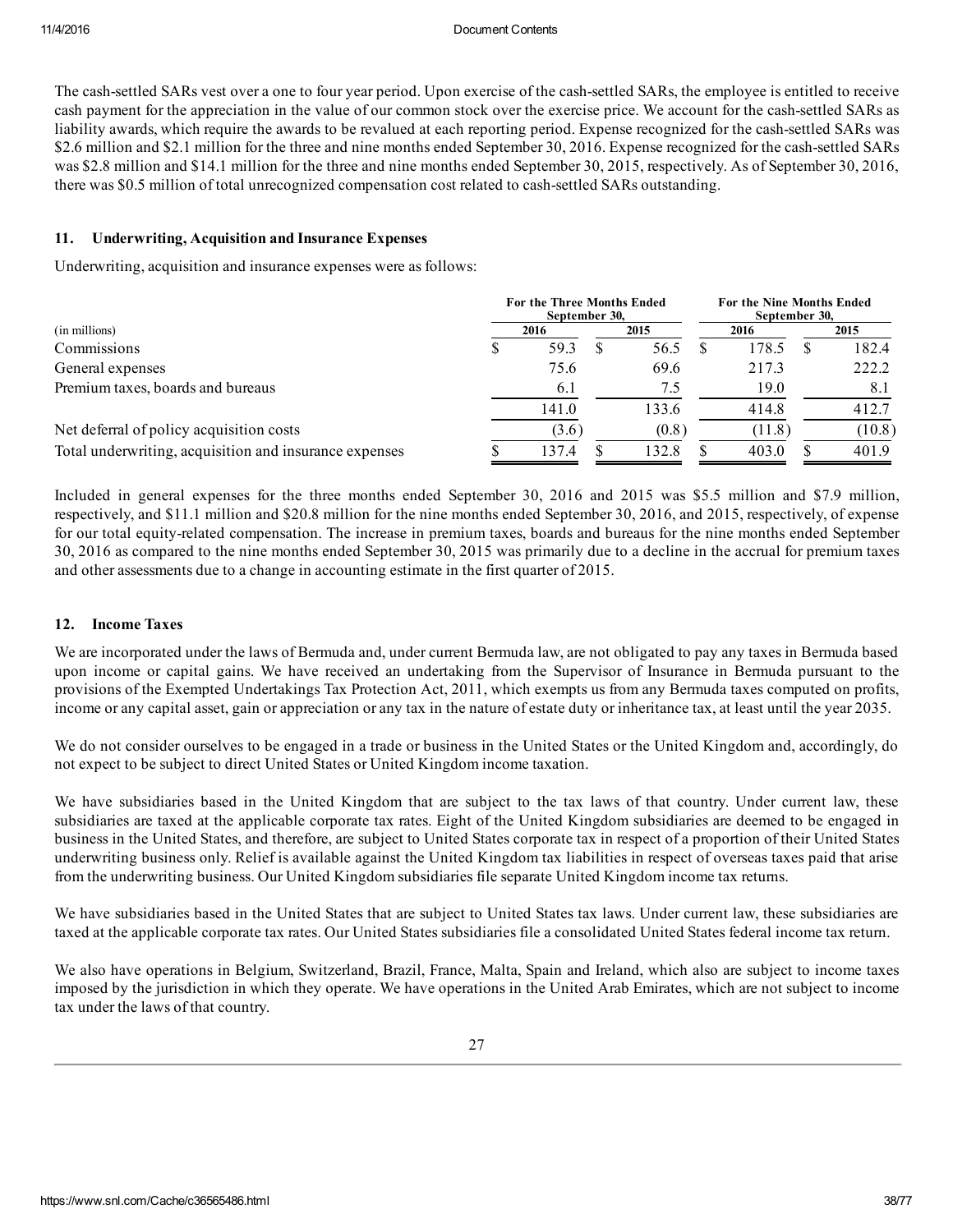Our income tax provision includes the following components:

|                                              | For the Three Months Ended |       | For the Nine Months Ended<br>September 30, |        |      |      |  |       |
|----------------------------------------------|----------------------------|-------|--------------------------------------------|--------|------|------|--|-------|
| (in millions)                                |                            | 2016  | 2015                                       |        | 2016 |      |  | 2015  |
| Current tax provision                        |                            | 10.8  |                                            | (11.3) |      | 18.8 |  | (2.5) |
| Deferred tax provision (benefit) related to: |                            |       |                                            |        |      |      |  |       |
| Future tax deductions                        |                            | (3.0) |                                            | 14.1   |      | 1.9  |  | 16.7  |
| Valuation allowance change                   |                            | (0.8) |                                            | (1.9)  |      | 0.4  |  | (2.9) |
| Income tax provision                         |                            | 7.0   |                                            | 0.9    |      | 21.1 |  | 11.3  |

Our expected income tax provision computed on pretax income (loss) at the weighted average tax rate has been calculated as the sum of the pre-tax income (loss) in each jurisdiction multiplied by that jurisdiction's applicable statutory tax rate. For the three and nine months ended September 30, 2016 and 2015, pre-tax income (loss) attributable to our operations and the operations' effective tax rates were as follows:

|                      | For the Three Months Ended September 30, |                          |                                 |                                         |                                 |  |  |  |  |  |
|----------------------|------------------------------------------|--------------------------|---------------------------------|-----------------------------------------|---------------------------------|--|--|--|--|--|
| (in millions)        |                                          | 2016                     |                                 | 2015                                    |                                 |  |  |  |  |  |
|                      |                                          | Pre-Tax<br>Income (Loss) | <b>Effective</b><br>Tax<br>Rate | Pre-Tax<br>Income (Loss)                | <b>Effective</b><br>Tax<br>Rate |  |  |  |  |  |
| Bermuda              | \$                                       | 35.6                     | $0.0\%$ \$                      | 24.6                                    | $0.0\%$                         |  |  |  |  |  |
| <b>United States</b> |                                          | 28.2                     | 24.2%                           | 10.5                                    | 19.6%                           |  |  |  |  |  |
| United Kingdom       |                                          | (2.8)                    | $-3.0\%$                        | 1.9                                     | $-58.5\%$                       |  |  |  |  |  |
| Belgium              |                                          | (1)                      | $-160.0\%$                      | (1)<br>$\overbrace{\hspace{4.5cm}}^{ }$ | 31.4%                           |  |  |  |  |  |
| <b>Brazil</b>        |                                          | 0.4                      | $0.0\%$                         | (0.7)                                   | $0.0\%$                         |  |  |  |  |  |
| United Arab Emirates |                                          | $-$ (1)                  | $0.0\%$                         | 0.1                                     | $0.0\%$                         |  |  |  |  |  |
| Ireland              |                                          | (0.1)                    | $0.0\%$                         | (1)                                     | $0.0\%$                         |  |  |  |  |  |
| Malta                |                                          | 0.9                      | $0.0\%$                         | (0.3)                                   | $0.0\%$                         |  |  |  |  |  |
| Switzerland          |                                          | $-$ (1)                  | 21.2%                           | 0.1                                     | $-20.0\%$                       |  |  |  |  |  |
| Pre-tax income       |                                          | 62.2                     |                                 | 36.2                                    |                                 |  |  |  |  |  |

|                      | For the Nine Months Ended September 30, |                          |                                 |                          |                                 |                                 |  |  |  |  |
|----------------------|-----------------------------------------|--------------------------|---------------------------------|--------------------------|---------------------------------|---------------------------------|--|--|--|--|
| (in millions)        |                                         | 2016                     | 2015                            |                          |                                 |                                 |  |  |  |  |
|                      |                                         | Pre-Tax<br>Income (Loss) | <b>Effective</b><br>Tax<br>Rate | Pre-Tax<br>Income (Loss) |                                 | <b>Effective</b><br>Tax<br>Rate |  |  |  |  |
| Bermuda              | S                                       | 79.7                     | $0.0\%$ \$                      |                          | 68.8                            | $0.0\%$                         |  |  |  |  |
| <b>United States</b> |                                         | 78.0                     | 26.3%                           |                          | 59.1                            | 22.4%                           |  |  |  |  |
| United Kingdom       |                                         | (24.9)                   | $-1.9\%$                        |                          | 9.1                             | $-21.4\%$                       |  |  |  |  |
| Belgium              |                                         | $-$ (1)                  | $0.0\%$                         |                          | (0.1)                           | $-50.5\%$                       |  |  |  |  |
| <b>Brazil</b>        |                                         | 1.1                      | $0.0\%$                         |                          | (3.7)                           | $0.0\%$                         |  |  |  |  |
| United Arab Emirates |                                         | $-$ (1)                  | $0.0\%$                         |                          | 0.2                             | $0.0\%$                         |  |  |  |  |
| Ireland              |                                         | (0.2)                    | $0.0\%$                         |                          | (0.1)                           | $0.0\%$                         |  |  |  |  |
| Malta                |                                         | 1.2                      | $0.0\%$                         |                          | (1)<br>$\overline{\phantom{0}}$ | $0.0\%$                         |  |  |  |  |
| Switzerland          |                                         | $-$ (1)                  | 21.1%                           |                          | (1)                             | $-21.3\%$                       |  |  |  |  |
| Pre-tax income       |                                         | 134.9                    |                                 |                          | 133.3                           |                                 |  |  |  |  |

 $(1)$  Pre-tax income for the respective year was less than \$0.1 million.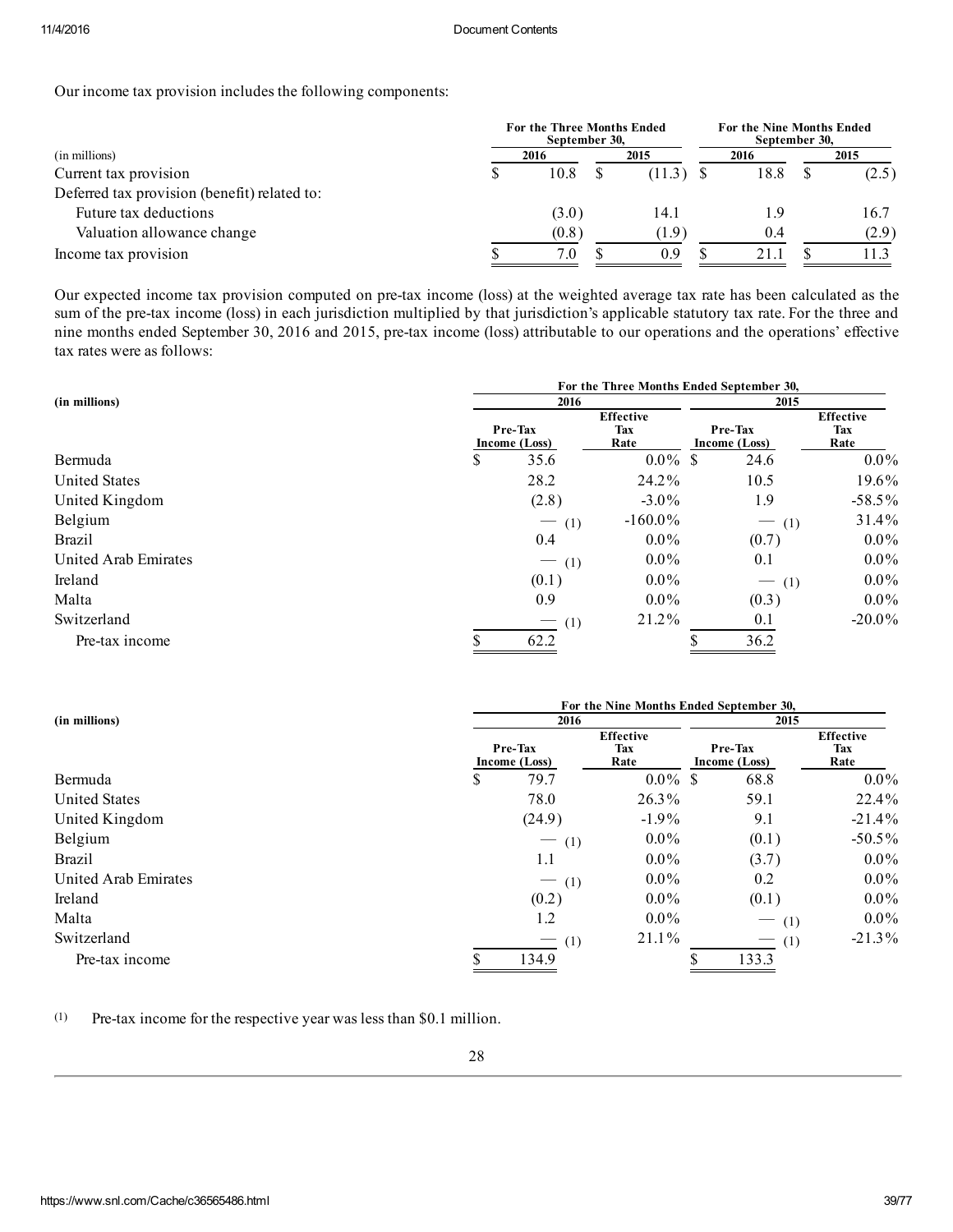For the Three Months Ended September 30, For the Nine Months Ended September 30,

| (in millions)                                 | 2016      | 2015        |    | 2016  | 2015        |
|-----------------------------------------------|-----------|-------------|----|-------|-------------|
| Income tax provision at expected rate         | 9.8       | \$<br>3.7   | \$ | 23.2  | \$<br>21.1  |
| Tax effect of:                                |           |             |    |       |             |
| Tax-exempt interest                           | (0.7)     | (1.2)       |    | (2.5) | (3.1)       |
| Dividends received deduction                  | (0.4)     | (0.6)       |    | (1.7) | (1.8)       |
| Valuation allowance change                    | (0.8)     | (1.9)       |    | 0.4   | (2.9)       |
| Other permanent adjustments, net              | 0.1       | 0.1         |    | 0.3   | 0.3         |
| Adjustment for prior year tax return          | (0.8)     | (0.6)       |    | (0.8) | (0.6)       |
| Adjustment for annualized rate                | (0.9)     | 0.8         |    | (1.5) | 0.6         |
| United States state tax (benefit) expense     |           |             |    |       | (2.5)       |
| Other foreign adjustments                     | (0.1)     | 0.1         |    | (0.7) | 0.2         |
| Prior year foreign taxes recovered            |           |             |    |       | (1.2)       |
| Deferred tax rate reduction                   |           |             |    | (0.3) |             |
| Foreign exchange adjustments                  | 0.8       | 0.5         |    | 4.4   | 0.9         |
| Foreign withholding taxes                     |           |             |    | 0.3   | 0.3         |
| Income tax provision                          | 7.0       | \$<br>0.9   |    | 21.1  | \$<br>11.3  |
| Income tax provision (benefit) - Foreign      | \$<br>0.2 | \$<br>(1.2) | -S | 0.6   | \$<br>(2.0) |
| Income tax provision - United States, Federal | 6.8       | 2.1         |    | 20.2  | 16.8        |
| Income tax benefit - United States, State     |           |             |    |       | (3.8)       |
| Foreign withholding tax - United States       |           |             |    | 0.3   | 0.3         |
| Income tax provision                          | 7.0       | 0.9         | \$ | 21.1  | \$<br>11.3  |

A reconciliation of the difference between the provision for income taxes and the expected tax provision at the weighted average tax rate is as follows:

Our net deferred tax assets (liabilities) are supported by taxes paid in previous periods, reversal of taxable temporary differences and recognition of future income. Management regularly evaluates the recoverability of the deferred tax assets and makes any necessary adjustments to them based upon any changes in management's expectations of future taxable income. Realization of deferred tax assets is dependent upon our generation of sufficient taxable income in the future to recover tax benefits that cannot be recovered from taxes paid in the carryback period, generally two years for net operating losses and three years for capital losses for our United States operations. At September 30, 2016, we had a total net deferred tax liability of \$17.5 million prior to any valuation allowance.

Management has determined that a valuation allowance is required for a portion of the tax-effected net operating loss carryforward included as part of the United States consolidated group of \$16.1 million generated from PXRE Corporation and for the tax-effected net operating loss carryforward of \$1.0 million from ARIS. The valuation allowances have been established as Internal Revenue Code Section 382 limits the application of net operating loss and net capital loss carryforwards following an ownership change. The loss carryforwards available per year are \$2.8 million as required by Internal Revenue Code Section 382.

Furthermore, due to cumulative losses since inception, management has concluded that a valuation allowance is required for the full amount of the tax-effected net operating losses generated by our Brazil and Malta entities.

Accordingly, a valuation allowance of \$23.2 million is required as of September 30, 2016 of which \$14.2 million relates to the PXRE Corporation and ARIS loss carryforwards, \$7.5 million relates to Brazil operations, and \$1.5 million relates to Malta operations. For the nine months ended September 30, 2016, the valuation allowance was reduced by \$0.7 million pertaining to PXRE Corporation and ARIS loss carryforwards, and increased by \$1.4 million pertaining to our Brazil operations, and decreased by \$0.3 million pertaining to our Malta operations.

Of the PXRE Corporation net operating loss carryforwards, \$14.6 million will expire if not used by December 31, 2025 and \$1.5 million will expire if not used by December 31, 2027. Of the ARIS loss carryforward, \$0.2 million will expire if not used by December 31, 2027, \$0.4 million will expire if not used by December 31, 2028 and \$0.4 million will expire if not used by December 31, 2029.

For any uncertain tax positions not meeting the "more-likely-than-not" recognition threshold, accounting standards require recognition, measurement and disclosure in a company's financial statements. We had no material unrecognized tax benefits as of September 30, 2016 and 2015. Our United States subsidiaries are no longersubject to U.S. federal and state income tax examinations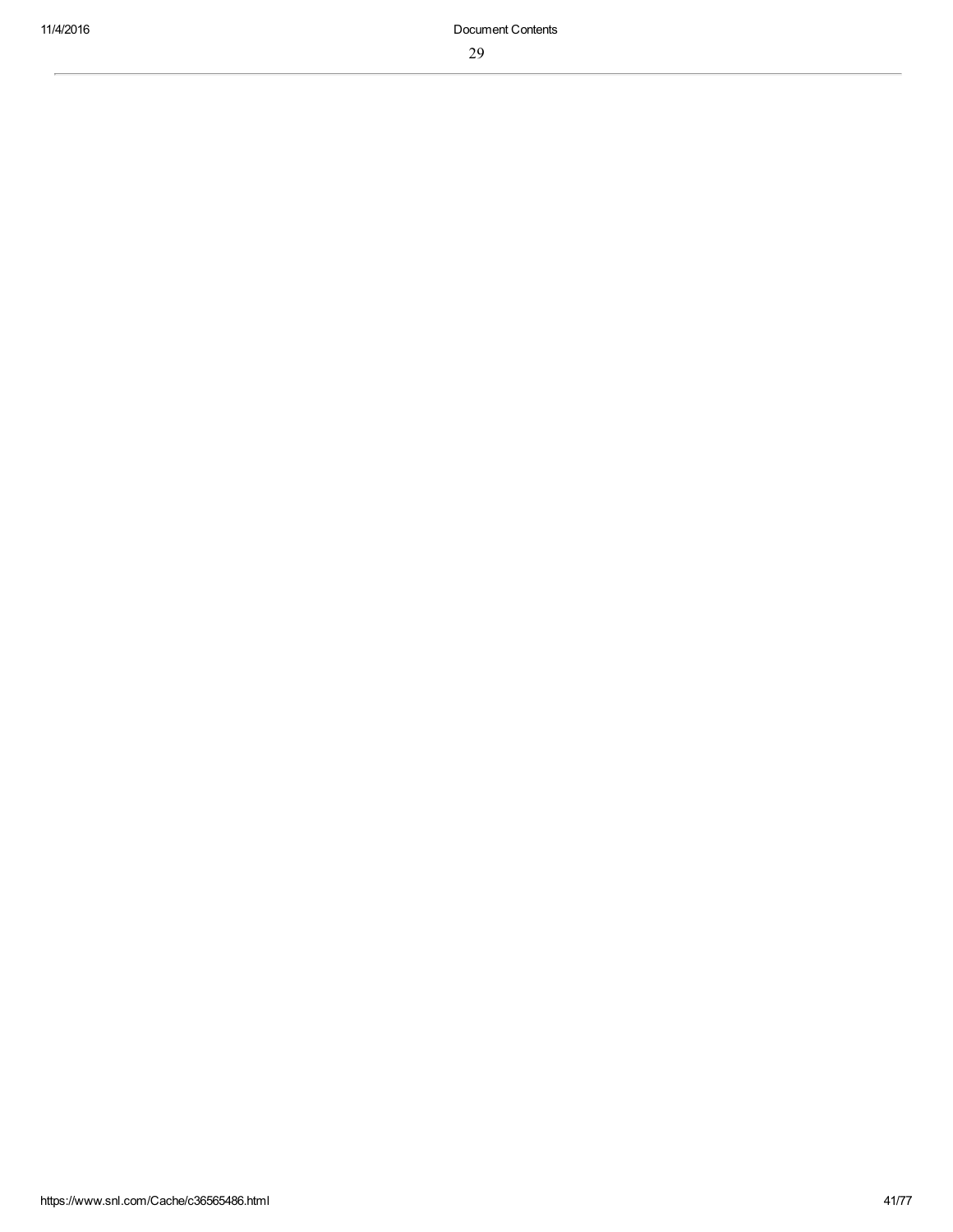by tax authorities for years before 2012. Our United Kingdom subsidiaries are no longer subject to United Kingdom income tax examinations by Her Majesty's Revenue and Customs for years before 2012.

### 13. Commitments and Contingencies

Argo Group's subsidiaries are parties to legal actions incidental to their business. Based on the opinion of counsel, management believes that the resolution of these matters will not materially affect our financial condition or results of operations.

We have contractual commitments to invest up to \$99.1 million related to our limited partnership investments at September 30, 2016. These commitments will be funded as required by the partnership agreements which can be called to be fulfilled at any time, not to exceed thirteen years.

## 14. Segment Information

We are primarily engaged in underwriting property and casualty insurance and reinsurance. We have four ongoing reporting segments: Excess and Surplus Lines, Commercial Specialty, International Specialty and Syndicate 1200. Additionally, we have a Run-off Lines segment for certain products that we no longer underwrite.

We consider many factors, including the nature of each segment's insurance and reinsurance products, production sources, distribution strategies and the regulatory environment, in determining how to aggregate reporting segments.

Based on management's evaluation of the Argo Pro platform's shift in primary distribution channels and mix of admitted versus nonadmitted business, we have reclassified Argo Pro's results of operations and identifiable assets from the Excess and Surplus Lines segment to the Commercial Specialty segment effective January 1, 2016, as the current makeup of the platform more closely aligns with our Commercial Specialty segment. The results of operations and identifiable assets for prior periods have been reclassified to conform to the current presentation.

In evaluating the operating performance of our segments, we focus on core underwriting and investing results before the consideration of realized gains or losses from the sales of investments. Realized investment gains are reported as a component of the Corporate and Other segment, as decisions regarding the acquisition and disposal of securities reside with the investment function and are not under the control of the individual business segments. Identifiable assets by segment are those assets used in the operation of each segment.

Revenue and income (loss) before income taxes for each segment were as follows:

|                                         | For the Three Months Ended September 30, |             |    |         | For the Nine Months Ended September 30, |         |  |
|-----------------------------------------|------------------------------------------|-------------|----|---------|-----------------------------------------|---------|--|
| (in millions)                           | 2016                                     | 2015        |    | 2016    |                                         | 2015    |  |
| Revenue:                                |                                          |             |    |         |                                         |         |  |
| Earned premiums                         |                                          |             |    |         |                                         |         |  |
| Excess and Surplus Lines                | \$<br>122.3                              | \$<br>121.5 | -S | 363.4   | \$                                      | 351.8   |  |
| Commercial Specialty                    | 94.0                                     | 87.5        |    | 266.3   |                                         | 255.7   |  |
| <b>International Specialty</b>          | 39.9                                     | 36.4        |    | 117.4   |                                         | 109.8   |  |
| Syndicate 1200                          | 102.4                                    | 100.3       |    | 301.1   |                                         | 308.9   |  |
| Run-off Lines                           | 0.1                                      | 0.3         |    | 0.3     |                                         | 0.4     |  |
| Total earned premiums                   | 358.7                                    | 346.0       |    | 1,048.5 |                                         | 1,026.6 |  |
| Net investment income                   |                                          |             |    |         |                                         |         |  |
| Excess and Surplus Lines                | 12.7                                     | 7.2         |    | 35.1    |                                         | 24.6    |  |
| Commercial Specialty                    | 7.6                                      | 4.4         |    | 20.7    |                                         | 15.1    |  |
| <b>International Specialty</b>          | 4.7                                      | 2.5         |    | 13.0    |                                         | 8.7     |  |
| Syndicate 1200                          | 2.8                                      | 1.9         |    | 9.7     |                                         | 6.7     |  |
| Run-off Lines                           | 3.2                                      | 1.7         |    | 8.8     |                                         | 6.1     |  |
| Corporate and Other                     | 1.7                                      | 0.7         |    | 2.3     |                                         | 7.3     |  |
| Total net investment income             | 32.7                                     | 18.4        |    | 89.6    |                                         | 68.5    |  |
| Fee and other income                    | 7.6                                      | 9.2         |    | 20.2    |                                         | 17.9    |  |
| Net realized investment and other gains | 17.7                                     | 6.6         |    | 12.8    |                                         | 20.4    |  |
| Total revenue                           | 416.7                                    | \$<br>380.2 | \$ | 1,171.1 | \$                                      | 1,133.4 |  |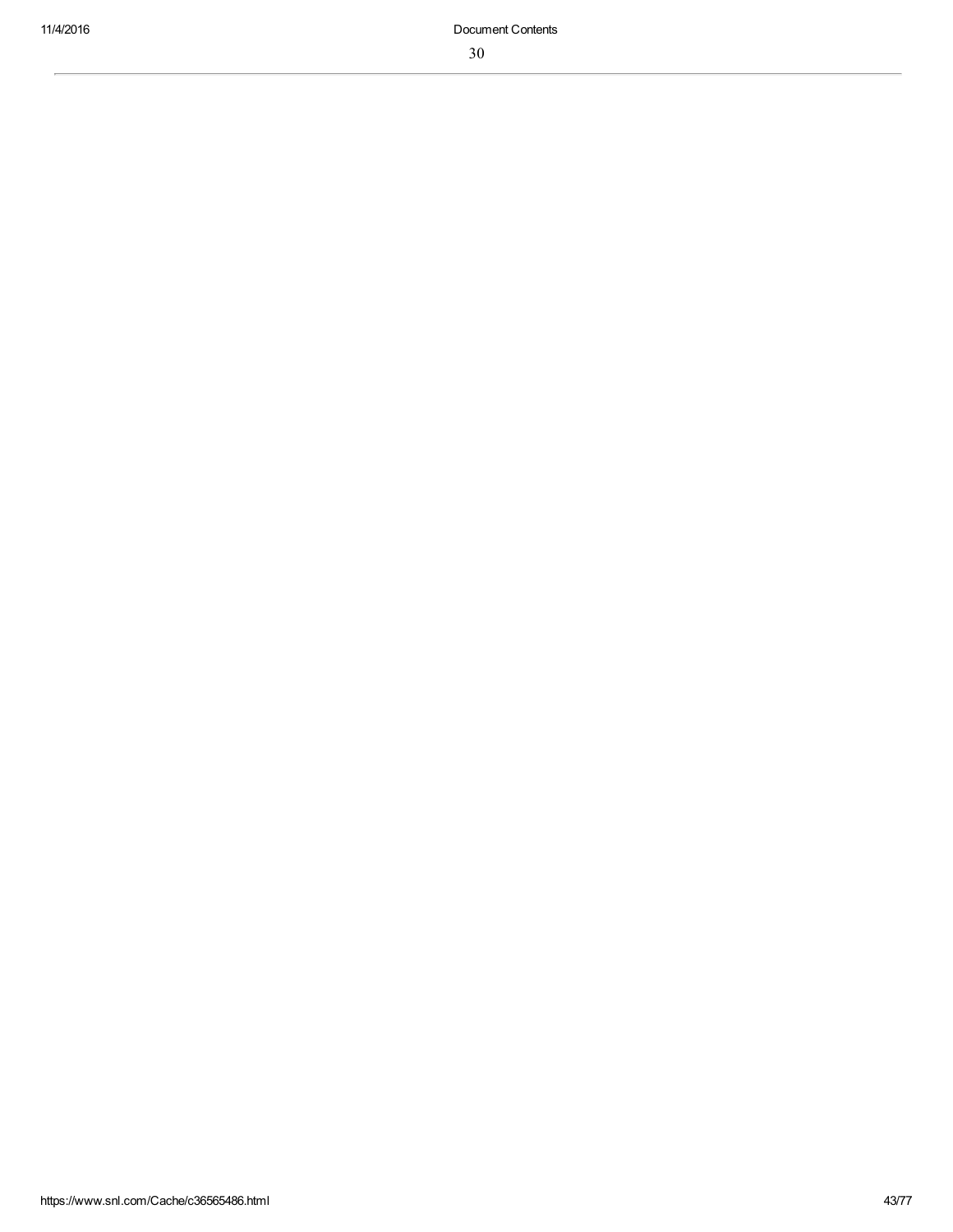|                                         | For the Three Months Ended September 30, |     |        | For the Nine Months Ended September 30, |        |      |        |
|-----------------------------------------|------------------------------------------|-----|--------|-----------------------------------------|--------|------|--------|
| (in millions)                           | 2016                                     |     | 2015   |                                         | 2016   | 2015 |        |
| Income (loss) before income taxes       |                                          |     |        |                                         |        |      |        |
| Excess and Surplus Lines                | 22.8                                     | \$. | 22.0   | - S                                     | 69.0   | S    | 64.1   |
| Commercial Specialty                    | 23.1                                     |     | 15.1   |                                         | 57.2   |      | 31.7   |
| <b>International Specialty</b>          | 15.2                                     |     | 3.1    |                                         | 32.4   |      | 21.1   |
| Syndicate 1200                          | 4.9                                      |     | 6.5    |                                         | 20.7   |      | 28.0   |
| Run-off Lines                           | (10.0)                                   |     | (6.9)  |                                         | (14.6) |      | (6.6)  |
| Total segment income before taxes       | 56.0                                     |     | 39.8   |                                         | 164.7  |      | 138.3  |
| Corporate and Other                     | (11.5)                                   |     | (10.2) |                                         | (42.6) |      | (25.4) |
| Net realized investment and other gains | 17.7                                     |     | 6.6    |                                         | 12.8   |      | 20.4   |
| Total income before income taxes        | 62.2                                     |     | 36.2   |                                         | 134.9  |      | 133.3  |

The table below presents earned premiums by geographic location for the three and nine months ended September 30, 2016 and 2015. For this disclosure, we determine geographic location by the country of domicile of our subsidiaries that underwrite the business and not by the location of insureds or reinsureds from whom the business was generated.

|                       | For the Three Months Ended September 30, | For the Nine Months Ended September 30, |  |         |  |        |
|-----------------------|------------------------------------------|-----------------------------------------|--|---------|--|--------|
| (in millions)         | 2016                                     | 2015                                    |  | 2016    |  | 2015   |
| Bermuda               | 29.0                                     | 26.8                                    |  | 86.1    |  | 76.8   |
| <b>Brazil</b>         | 10.4                                     | 10.3                                    |  | 29.6    |  | 34.7   |
| Malta                 | 0.6                                      | 0.5                                     |  | 1.6     |  | 1.4    |
| United Kingdom        | 102.4                                    | 99.1                                    |  | 301.1   |  | 305.5  |
| <b>United States</b>  | 216.3                                    | 209.3                                   |  | 630.1   |  | 608.2  |
| Total earned premiums | 358.7                                    | 346.0                                   |  | 1.048.5 |  | ,026.6 |

The following table represents identifiable assets:

| (in millions)            |   | September 30,<br>2016 |   | December 31,<br>2015 |
|--------------------------|---|-----------------------|---|----------------------|
| Excess and Surplus Lines | S | 2,266.6               | S | 2,174.8              |
| Commercial Specialty     |   | 1,652.6               |   | 1,511.7              |
| International Specialty  |   | 981.6                 |   | 877.2                |
| Syndicate 1200           |   | 1,364.2               |   | 1,216.5              |
| Run-off Lines            |   | 556.6                 |   | 558.4                |
| Corporate and Other      |   | 359.5                 |   | 287.0                |
| Total                    |   | 7,181.1               |   | 6,625.6              |

Included in total assets at September 30, 2016 and December 31, 2015 are \$576.8 million and \$377.1 million, respectively, in assets associated with trade capital providers.

### 15. Senior Unsecured Fixed Rate Notes

In September 2012, Argo Group (the "Parent Guarantor"), through its subsidiary Argo Group US (the "Subsidiary Issuer"), issued \$143,750,000 aggregate principal amount of the Subsidiary Issuer's 6.5% Senior Notes due September 15, 2042 (the "Notes"). The Notes are unsecured and unsubordinated obligations of the Subsidiary Issuer and rank equally in right of payment with all of the Subsidiary Issuer's other unsecured and unsubordinated debt. The Notes are guaranteed on a full and unconditional senior unsecured basis by the Parent Guarantor. The Notes may be redeemed, for cash, in whole or in part, on or after September 15, 2017, at the Subsidiary Issuer's option, at any time and from time to time, prior to maturity at a redemption price equal to 100% of the principal amount of the Notes to be redeemed, plus accrued but unpaid interest on the principal amount being redeemed to, but not including, the redemption date.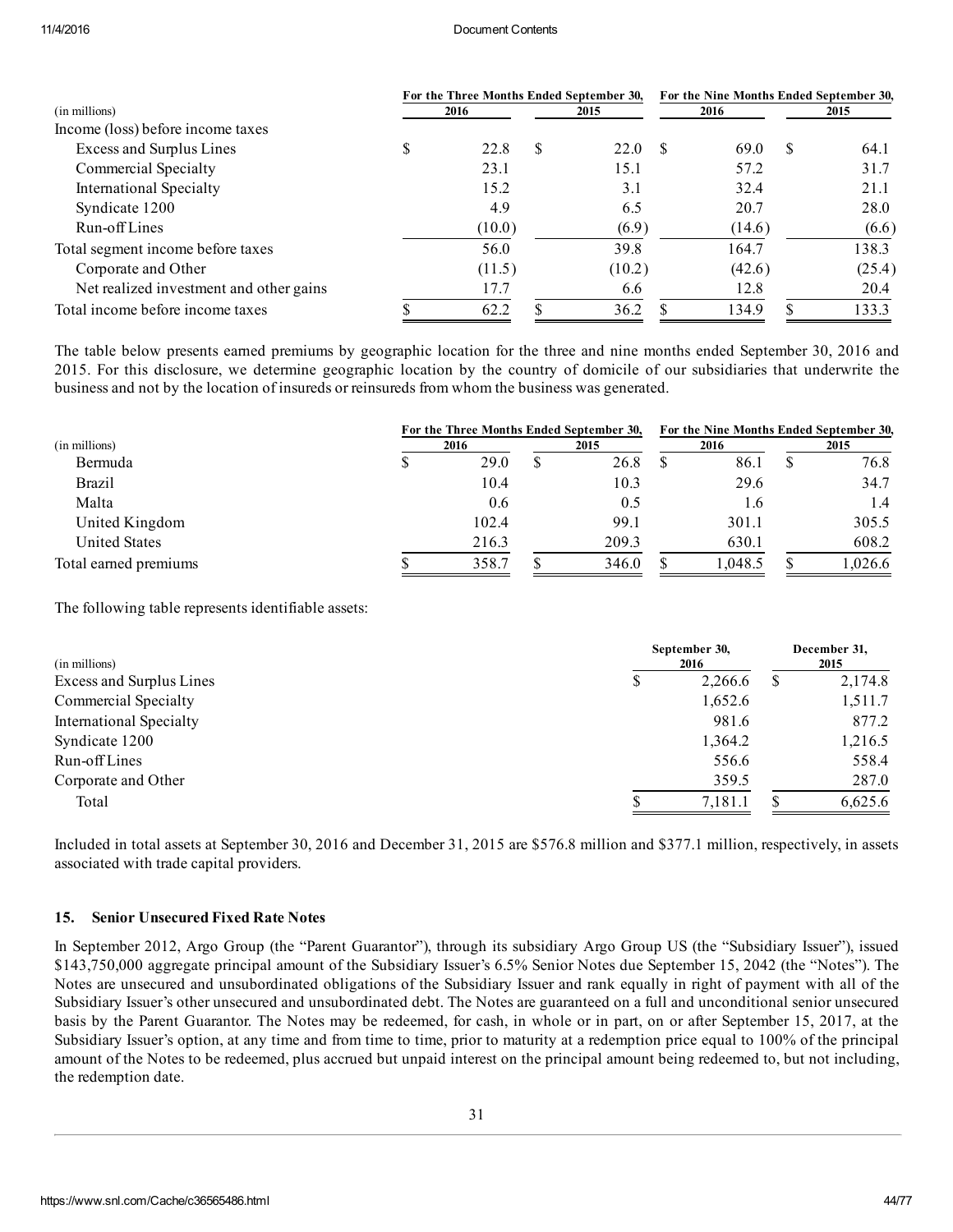In accordance with ASU 2015-03, "Simplifying the Presentation of Debt Issuance Costs" (Topic 835), we present the unamortized debt issuance costs in the balance sheet as a direct deduction from the carrying value of the debt liability. At September 30, 2016 and December 31, 2015, the Notes consisted of the following:

| (in millions)                                                           | September 30,<br>2016 | December 31,<br>2015 |
|-------------------------------------------------------------------------|-----------------------|----------------------|
| Senior unsecured fixed rate notes                                       |                       |                      |
| Principal                                                               | 143.8                 | 143.8                |
| Less: unamortized debt issuance costs                                   | (4.4)                 | (4.5)                |
| Senior unsecured fixed rate notes, less unamortized debt issuance costs | 1394                  | 139.3                |

In accordance with Article 10 of SEC Regulation SX, we have elected to present condensed consolidating financial information in lieu of separate financial statements for the Subsidiary Issuer. The following tables present condensed consolidating financial information at September 30, 2016 and December 31, 2015 and for the three and nine months ended September 30, 2016 and 2015, of the Parent Guarantor and the Subsidiary Issuer. The Subsidiary Issuer is an indirect wholly-owned subsidiary of the Parent Guarantor. Investments in subsidiaries are accounted for by the Parent Guarantor under the equity method for purposes of the supplemental consolidating presentation. Earnings ofsubsidiaries are reflected in the Parent Guarantor's investment accounts and earnings.

The Parent Guarantor fully and unconditionally guarantees certain of the debt of the Subsidiary Issuer. Condensed consolidating financial information of the Subsidiary Issuer is presented on a consolidated basis and consists principally of the net assets, results of operations and cash flows of operating insurance company subsidiaries.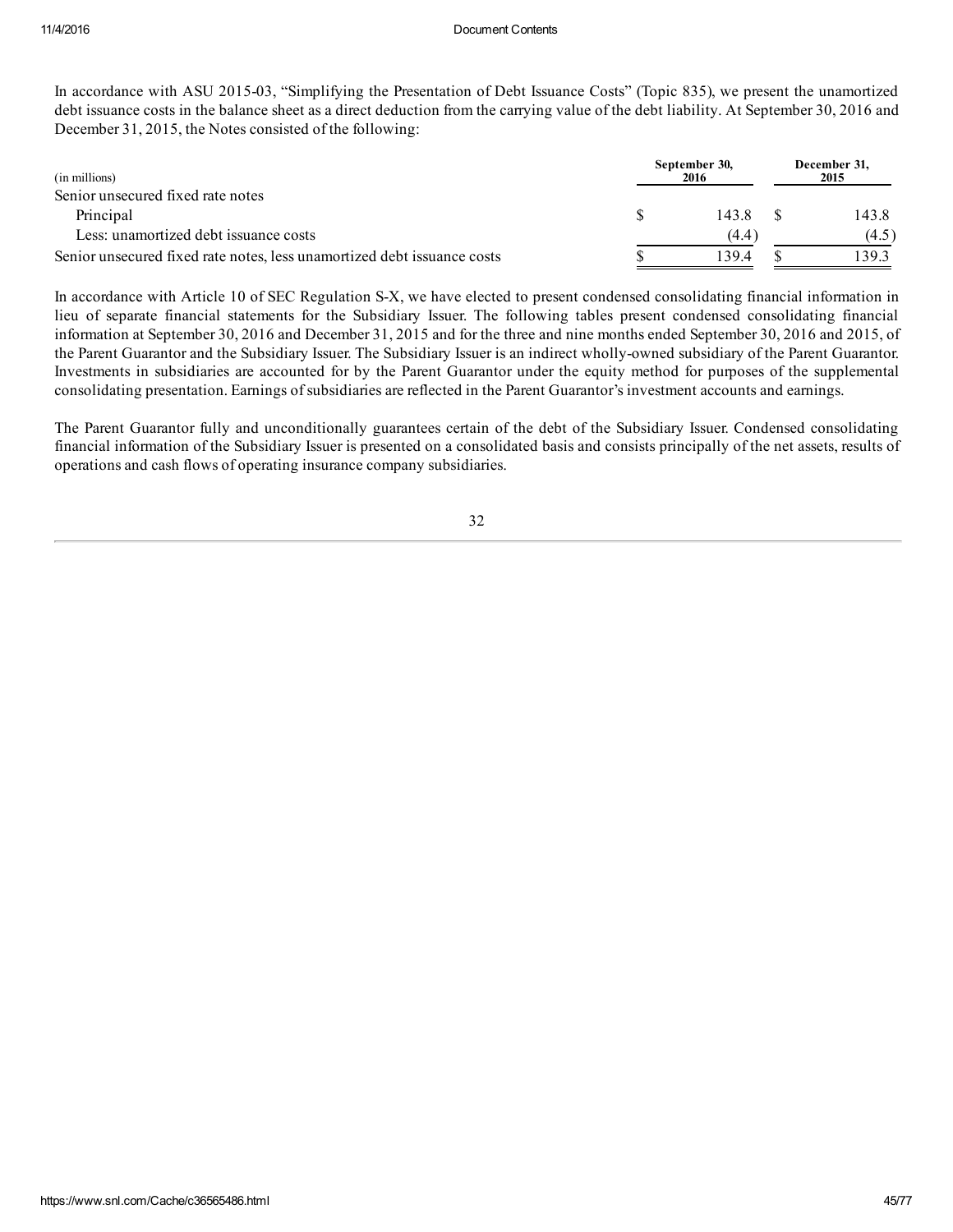## CONDENSED CONSOLIDATING BALANCE SHEET

September 30, 2016

(in millions)

(Unaudited)

|                                             | Argo Group<br>International<br>Holdings, Ltd.<br>(Parent Guarantor) |         | Argo Group US, Inc.<br>and Subsidiaries<br>(Subsidiary Issuer) |         | <b>Other Subsidiaries</b><br>and Eliminations (1) |         |              | Consolidating<br>Adjustments (2) | <b>Total</b>  |
|---------------------------------------------|---------------------------------------------------------------------|---------|----------------------------------------------------------------|---------|---------------------------------------------------|---------|--------------|----------------------------------|---------------|
| <b>Assets</b>                               |                                                                     |         |                                                                |         |                                                   |         |              |                                  |               |
| Investments                                 | \$                                                                  | 2.6     | \$                                                             | 2,871.2 | $\boldsymbol{\mathsf{S}}$                         | 1,439.8 | \$           |                                  | \$<br>4,313.6 |
| Cash                                        |                                                                     |         |                                                                | 89.3    |                                                   | 34.3    |              |                                  | 123.6         |
| Accrued investment income                   |                                                                     |         |                                                                | 16.3    |                                                   | 5.6     |              |                                  | 21.9          |
| Premiums receivable                         |                                                                     |         |                                                                | 213.2   |                                                   | 290.2   |              |                                  | 503.4         |
| Reinsurance recoverables                    |                                                                     |         |                                                                | 1,300.9 |                                                   | (17.8)  |              |                                  | 1,283.1       |
| Goodwill and other intangible assets, net   |                                                                     |         |                                                                | 127.6   |                                                   | 93.5    |              |                                  | 221.1         |
| Deferred acquisition costs, net             |                                                                     |         |                                                                | 64.7    |                                                   | 83.0    |              |                                  | 147.7         |
| Ceded unearned premiums                     |                                                                     |         |                                                                | 162.2   |                                                   | 149.4   |              |                                  | 311.6         |
| Other assets                                |                                                                     | 9.4     |                                                                | 160.0   |                                                   | 85.7    |              |                                  | 255.1         |
| Intercompany note receivable                |                                                                     |         |                                                                | 50.2    |                                                   | (50.2)  |              |                                  |               |
| Investments in subsidiaries                 |                                                                     | 1,862.1 |                                                                |         |                                                   |         |              | (1,862.1)                        |               |
| <b>Total assets</b>                         | \$                                                                  | 1,874.1 | \$                                                             | 5,055.6 | $\$$                                              | 2,113.5 | -S           | $(1,862.1)$ \$                   | 7,181.1       |
| <b>Liabilities and Shareholders' Equity</b> |                                                                     |         |                                                                |         |                                                   |         |              |                                  |               |
| Reserves for losses and loss adjustment     |                                                                     |         |                                                                |         |                                                   |         |              |                                  |               |
| expenses                                    | \$                                                                  |         |                                                                | 2,292.7 |                                                   | 992.1   | -\$          |                                  | \$<br>3,284.8 |
| Unearned premiums                           |                                                                     |         |                                                                | 582.7   |                                                   | 427.5   |              |                                  | 1,010.2       |
| Funds held and ceded reinsurance payable,   |                                                                     |         |                                                                |         |                                                   |         |              |                                  |               |
| net                                         |                                                                     |         |                                                                | 733.7   |                                                   | (215.2) |              |                                  | 518.5         |
| Long-term debt                              |                                                                     | 28.4    |                                                                | 284.3   |                                                   | 56.7    |              |                                  | 369.4         |
| Current income taxes payable, net           |                                                                     |         |                                                                | 8.8     |                                                   | (1.1)   |              |                                  | 7.7           |
| Deferred tax liabilities, net               |                                                                     |         |                                                                | 25.0    |                                                   | 15.7    |              |                                  | 40.7          |
| Accrued underwriting expenses and other     |                                                                     |         |                                                                |         |                                                   |         |              |                                  |               |
| liabilities                                 |                                                                     | 13.2    |                                                                | 109.9   |                                                   | 38.3    |              |                                  | 161.4         |
| Due to (from) affiliates                    |                                                                     | 44.1    |                                                                | 0.2     |                                                   | (0.2)   |              | (44.1)                           |               |
| <b>Total liabilities</b>                    |                                                                     | 85.7    |                                                                | 4,037.3 |                                                   | 1,313.8 |              | (44.1)                           | 5,392.7       |
| Total shareholders' equity                  |                                                                     | 1,788.4 |                                                                | 1,018.3 |                                                   | 799.7   |              | (1,818.0)                        | 1,788.4       |
| Total liabilities and shareholders' equity  | \$                                                                  | 1,874.1 | \$                                                             | 5,055.6 | \$                                                | 2,113.5 | $\mathbb{S}$ | $(1,862.1)$ \$                   | 7,181.1       |

(1) Includes all other subsidiaries of Argo Group International Holdings, Ltd. and all intercompany eliminations.<br>(2) Includes all Argo Group parent company eliminations.

Includes all Argo Group parent company eliminations.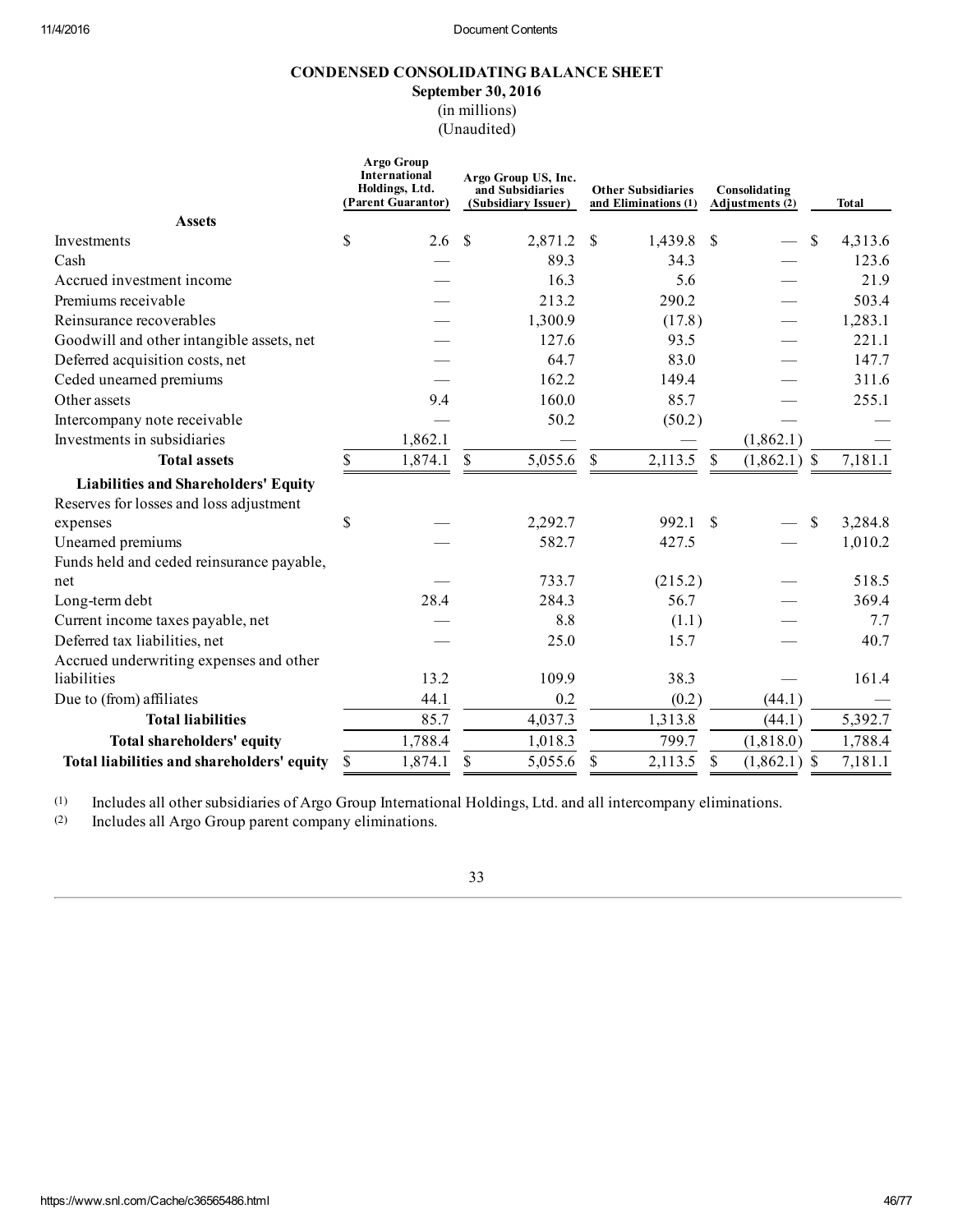# CONDENSED CONSOLIDATING BALANCE SHEET DECEMBER 31, 2015

(in millions)

|                                             | Argo Group<br>International<br>Holdings, Ltd.<br>(Parent Guarantor) |               | Argo Group US, Inc.<br>and Subsidiaries<br>(Subsidiary Issuer) |    | <b>Other Subsidiaries</b><br>and Eliminations (1) |                           | Consolidating<br>Adjustments (2) | <b>Total</b>  |
|---------------------------------------------|---------------------------------------------------------------------|---------------|----------------------------------------------------------------|----|---------------------------------------------------|---------------------------|----------------------------------|---------------|
| <b>Assets</b>                               |                                                                     |               |                                                                |    |                                                   |                           |                                  |               |
| Investments                                 | \$<br>6.2                                                           | <sup>\$</sup> | 2,761.0                                                        | \$ | 1,348.5                                           | $\mathcal{S}$             |                                  | \$<br>4,115.7 |
| Cash                                        |                                                                     |               | 88.8                                                           |    | 32.9                                              |                           |                                  | 121.7         |
| Accrued investment income                   |                                                                     |               | 16.4                                                           |    | 5.2                                               |                           |                                  | 21.6          |
| Premiums receivable                         |                                                                     |               | 166.4                                                          |    | 238.1                                             |                           |                                  | 404.5         |
| Reinsurance recoverables                    |                                                                     |               | 1,212.2                                                        |    | (91.1)                                            |                           |                                  | 1,121.1       |
| Goodwill and other intangible assets, net   |                                                                     |               | 129.8                                                          |    | 95.7                                              |                           |                                  | 225.5         |
| Current income taxes receivable, net        |                                                                     |               | 4.7                                                            |    | 6.9                                               |                           |                                  | 11.6          |
| Deferred acquisition costs, net             |                                                                     |               | 58.2                                                           |    | 74.2                                              |                           |                                  | 132.4         |
| Ceded unearned premiums                     |                                                                     |               | 125.8                                                          |    | 125.0                                             |                           |                                  | 250.8         |
| Other assets                                | 8.2                                                                 |               | 151.7                                                          |    | 60.8                                              |                           |                                  | 220.7         |
| Intercompany note receivable                |                                                                     |               | 49.8                                                           |    | (49.8)                                            |                           |                                  |               |
| Investments in subsidiaries                 | 1,715.9                                                             |               |                                                                |    |                                                   |                           | (1,715.9)                        |               |
| <b>Total assets</b>                         | \$<br>1,730.3                                                       | <sup>\$</sup> | 4,764.8                                                        | \$ | 1,846.4                                           | $\boldsymbol{\mathsf{S}}$ | $(1,715.9)$ \$                   | 6,625.6       |
| <b>Liabilities and Shareholders' Equity</b> |                                                                     |               |                                                                |    |                                                   |                           |                                  |               |
| Reserves for losses and loss adjustment     |                                                                     |               |                                                                |    |                                                   |                           |                                  |               |
| expenses                                    | \$                                                                  | \$            | 2,194.1                                                        | \$ | 929.5                                             | - \$                      |                                  | \$<br>3,123.6 |
| Unearned premiums                           |                                                                     |               | 501.5                                                          |    | 385.2                                             |                           |                                  | 886.7         |
| Funds held and ceded reinsurance payable,   |                                                                     |               |                                                                |    |                                                   |                           |                                  |               |
| net                                         |                                                                     |               | 702.6                                                          |    | (312.6)                                           |                           |                                  | 390.0         |
| Long-term debt                              | 28.4                                                                |               | 284.2                                                          |    | 54.6                                              |                           |                                  | 367.2         |
| Deferred tax liabilities, net               |                                                                     |               | 11.9                                                           |    | 11.7                                              |                           |                                  | 23.6          |
| Accrued underwriting expenses and other     |                                                                     |               |                                                                |    |                                                   |                           |                                  |               |
| liabilities                                 | 16.3                                                                |               | 95.4                                                           |    | 54.7                                              |                           |                                  | 166.4         |
| Due to (from) affiliates                    | 17.5                                                                |               | 2.3                                                            |    | (2.3)                                             |                           | (17.5)                           |               |
| <b>Total liabilities</b>                    | 62.2                                                                |               | 3,792.0                                                        |    | 1,120.8                                           |                           | (17.5)                           | 4,957.5       |
| Total shareholders' equity                  | 1,668.1                                                             |               | 972.8                                                          |    | 725.6                                             |                           | (1,698.4)                        | 1,668.1       |
| Total liabilities and shareholders' equity  | \$<br>1,730.3                                                       | \$            | 4,764.8                                                        | \$ | 1,846.4                                           | $\mathbb{S}$              | $(1,715.9)$ \$                   | 6,625.6       |

 $(1)$  Includes all other subsidiaries of Argo Group International Holdings, Ltd. and all intercompany eliminations.

(2) Includes all Argo Group parent company eliminations.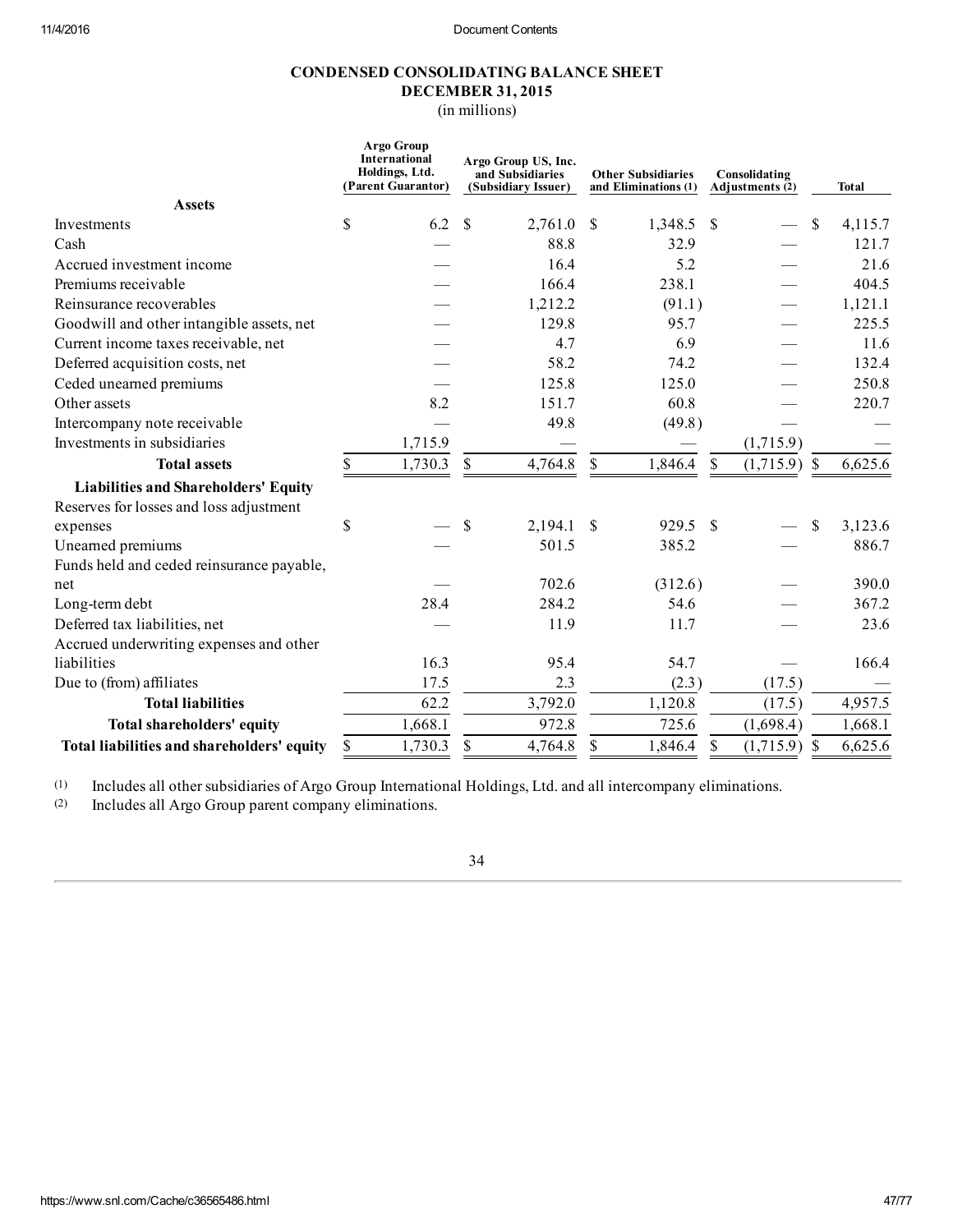## CONDENSED CONSOLIDATING STATEMENT OF INCOME FOR THE THREE MONTHS ENDED SEPTEMBER 30, 2016

(in millions) (Unaudited)

|                                                     | Argo Group<br><b>International</b><br>Holdings, Ltd.<br>(Parent Guarantor) | Argo Group US, Inc.<br>and Subsidiaries<br>(Subsidiary Issuer) | <b>Other Subsidiaries</b><br>and Eliminations (1) | Consolidating<br>Adjustments (2) | <b>Total</b> |
|-----------------------------------------------------|----------------------------------------------------------------------------|----------------------------------------------------------------|---------------------------------------------------|----------------------------------|--------------|
| Premiums and other revenue:                         |                                                                            |                                                                |                                                   |                                  |              |
| Earned premiums                                     | \$                                                                         | \$<br>128.0                                                    | 230.7<br><b>S</b>                                 | \$<br>-S                         | 358.7        |
| Net investment income (expense)                     | (0.9)                                                                      | 22.5                                                           | 11.1                                              |                                  | 32.7         |
| Fee and other income                                |                                                                            | 5.5                                                            | 2.1                                               |                                  | 7.6          |
| Net realized investment and other (losses)          |                                                                            |                                                                |                                                   |                                  |              |
| gains                                               |                                                                            | 19.4                                                           | (1.7)                                             |                                  | 17.7         |
| Total revenue                                       | (0.9)                                                                      | 175.4                                                          | 242.2                                             |                                  | 416.7        |
| Expenses:                                           |                                                                            |                                                                |                                                   |                                  |              |
| Losses and loss adjustment expenses                 |                                                                            | 83.5                                                           | 124.3                                             |                                  | 207.8        |
| Underwriting, acquisition and insurance             |                                                                            |                                                                |                                                   |                                  |              |
| expenses                                            | 3.7                                                                        | 54.0                                                           | 79.7                                              |                                  | 137.4        |
| Interest expense                                    | 0.3                                                                        | 4.0                                                            | 0.6                                               |                                  | 4.9          |
| Fee and other expense                               |                                                                            | 5.5                                                            | 0.4                                               |                                  | 5.9          |
| Foreign currency exchange loss (gain)               |                                                                            | 0.2                                                            | (1.7)                                             |                                  | (1.5)        |
| Total expenses                                      | 4.0                                                                        | 147.2                                                          | 203.3                                             |                                  | 354.5        |
| Income (loss) before income taxes                   | (4.9)                                                                      | 28.2                                                           | 38.9                                              |                                  | 62.2         |
| Provision for income taxes                          |                                                                            | 6.8                                                            | 0.2                                               |                                  | 7.0          |
| Net income (loss) before equity in earnings<br>of   |                                                                            |                                                                |                                                   |                                  |              |
| subsidiaries                                        | (4.9)                                                                      | 21.4                                                           | 38.7                                              |                                  | 55.2         |
| Equity in undistributed earnings of<br>subsidiaries | 60.1                                                                       |                                                                |                                                   | (60.1)                           |              |
| Net income                                          | \$<br>55.2                                                                 | \$<br>21.4                                                     | 38.7<br>\$                                        | \$<br>$(60.1)$ \$                | 55.2         |

(1) Includes all other subsidiaries of Argo Group International Holdings, Ltd. and all intercompany eliminations.<br>(2) Includes all Argo Group parent company eliminations.

Includes all Argo Group parent company eliminations.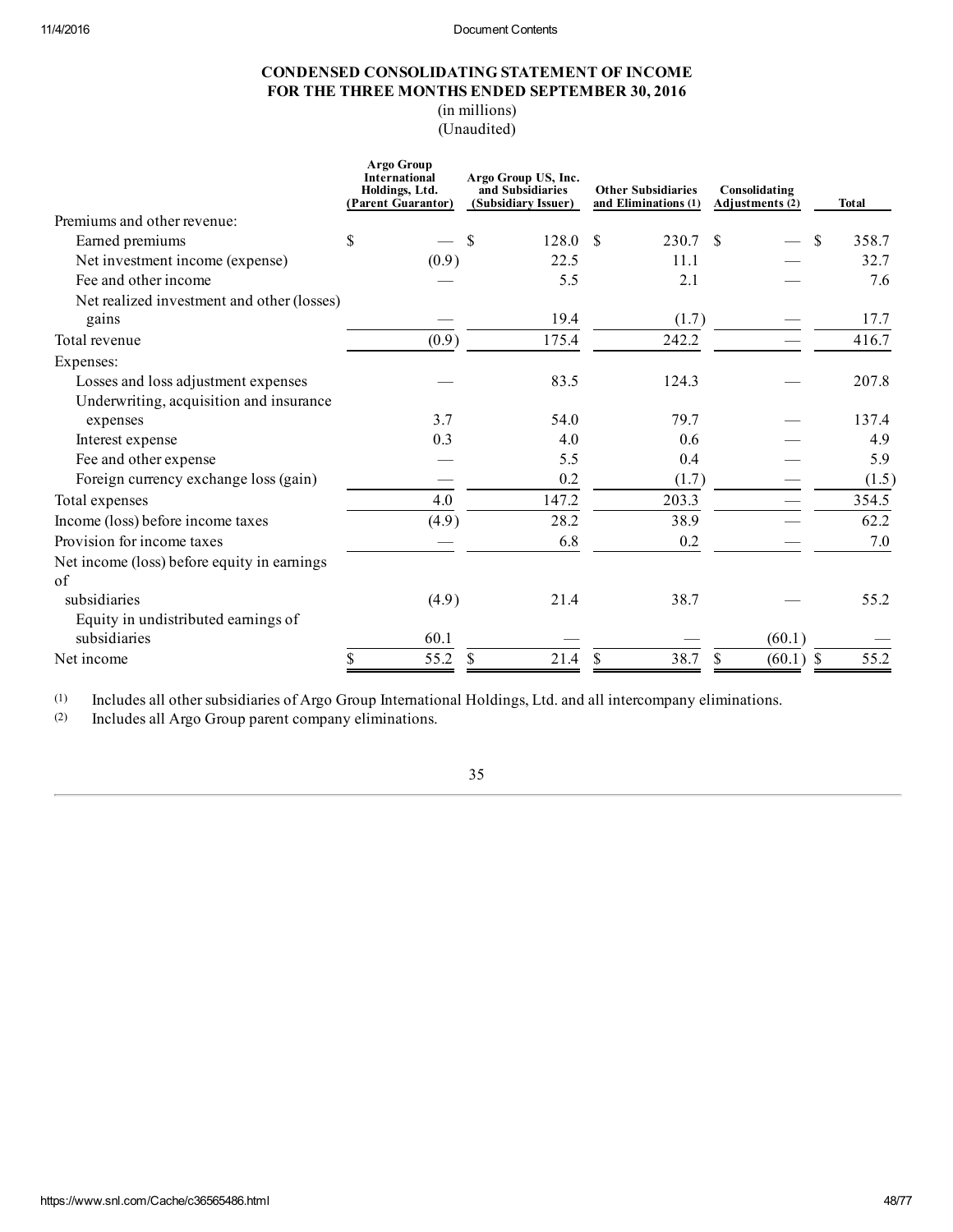## CONDENSED CONSOLIDATING STATEMENT OF INCOME FOR THE THREE MONTHS ENDED SEPTEMBER 30, 2015

(in millions) (Unaudited)

|                                             | Argo Group<br><b>International</b><br>Holdings, Ltd.<br>(Parent Guarantor) | Argo Group US, Inc.<br>and Subsidiaries<br>(Subsidiary Issuer) | <b>Other Subsidiaries</b><br>and Eliminations (1) | Consolidating<br>Adjustments (2) | Total |
|---------------------------------------------|----------------------------------------------------------------------------|----------------------------------------------------------------|---------------------------------------------------|----------------------------------|-------|
| Premiums and other revenue:                 |                                                                            |                                                                |                                                   |                                  |       |
| Earned premiums                             | \$                                                                         | \$<br>122.1                                                    | \$<br>223.9                                       | -\$<br>S.                        | 346.0 |
| Net investment income (expense)             | (0.2)                                                                      | 11.2                                                           | 7.6                                               | (0.2)                            | 18.4  |
| Fee and other income                        |                                                                            | 7.6                                                            | 1.6                                               |                                  | 9.2   |
| Net realized investment and other gains     |                                                                            | 4.3                                                            | 2.3                                               |                                  | 6.6   |
| Total revenue                               | (0.2)                                                                      | 145.2                                                          | 235.4                                             | (0.2)                            | 380.2 |
| Expenses:                                   |                                                                            |                                                                |                                                   |                                  |       |
| Losses and loss adjustment expenses         |                                                                            | 75.4                                                           | 124.6                                             |                                  | 200.0 |
| Underwriting, acquisition and insurance     |                                                                            |                                                                |                                                   |                                  |       |
| expenses                                    | 4.9                                                                        | 48.0                                                           | 79.9                                              |                                  | 132.8 |
| Interest expense                            | 0.5                                                                        | 3.8                                                            | 0.7                                               | (0.2)                            | 4.8   |
| Fee and other expense                       |                                                                            | 7.6                                                            | 0.6                                               |                                  | 8.2   |
| Foreign currency exchange loss (gain)       |                                                                            | 0.1                                                            | (1.9)                                             |                                  | (1.8) |
| Total expenses                              | 5.4                                                                        | 134.9                                                          | 203.9                                             | (0.2)                            | 344.0 |
| Income (loss) before income taxes           | (5.6)                                                                      | 10.3                                                           | 31.5                                              |                                  | 36.2  |
| Provision for income taxes                  |                                                                            | 2.1                                                            | (1.2)                                             |                                  | 0.9   |
| Net income (loss) before equity in earnings |                                                                            |                                                                |                                                   |                                  |       |
| $\alpha$ f                                  |                                                                            |                                                                |                                                   |                                  |       |
| subsidiaries                                | (5.6)                                                                      | 8.2                                                            | 32.7                                              |                                  | 35.3  |
| Equity in undistributed earnings of         |                                                                            |                                                                |                                                   |                                  |       |
| subsidiaries                                | 40.9                                                                       |                                                                |                                                   | (40.9)                           |       |
| Net income                                  | 35.3                                                                       | $8.2\,$<br>\$                                                  | 32.7<br>\$                                        | \$<br>$(40.9)$ \$                | 35.3  |

(1) Includes all other subsidiaries of Argo Group International Holdings, Ltd. and all intercompany eliminations.<br>(2) Includes all Argo Group parent company eliminations.

Includes all Argo Group parent company eliminations.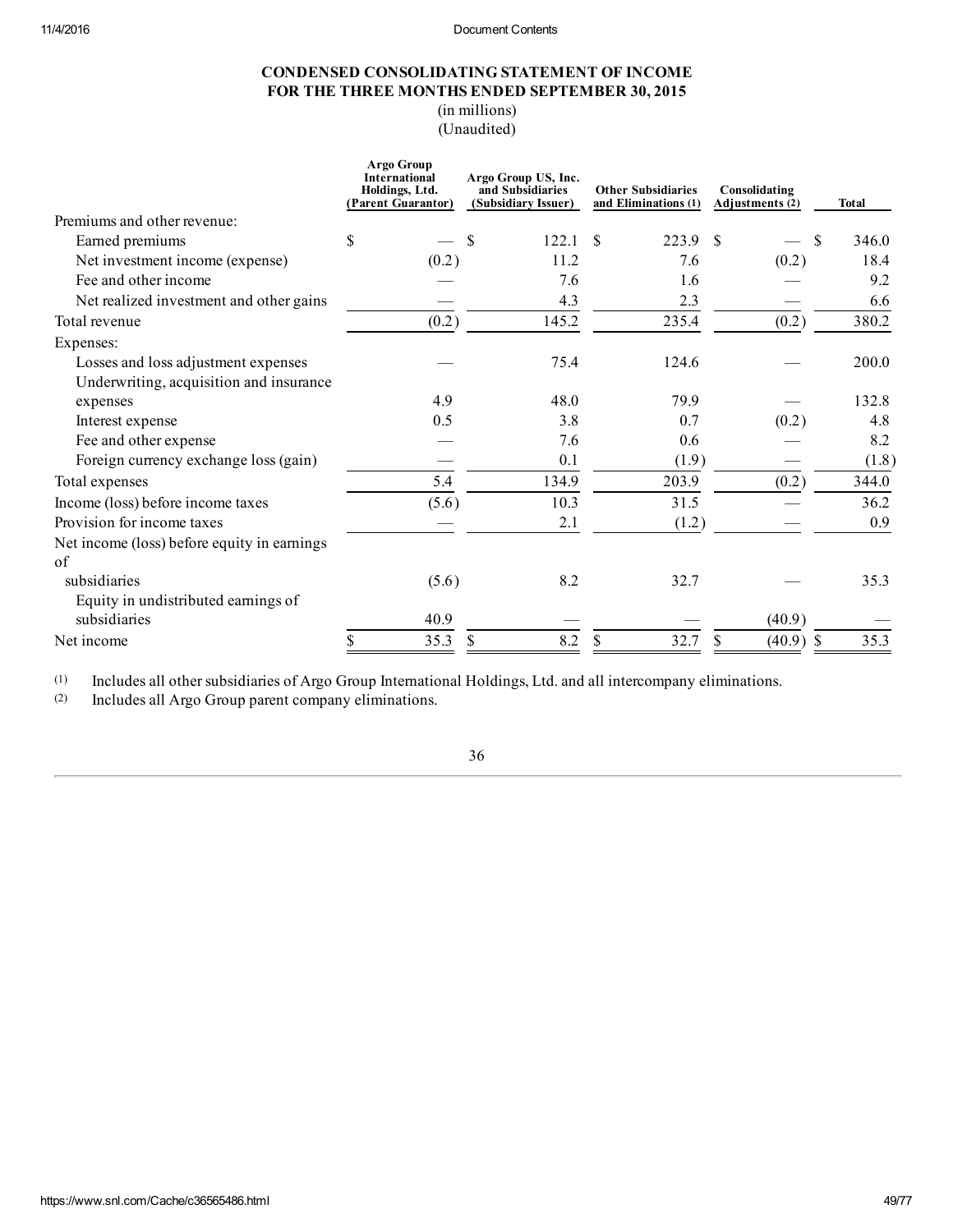## CONDENSED CONSOLIDATING STATEMENT OF INCOME FOR THE NINE MONTHS ENDED SEPTEMBER 30, 2016

(in millions) (Unaudited)

|                                                     | Argo Group<br>International<br>Holdings, Ltd.<br>(Parent Guarantor) |        | Argo Group US, Inc.<br>and Subsidiaries<br>(Subsidiary Issuer) | <b>Other Subsidiaries</b><br>and Eliminations (1) |    | Consolidating<br>Adjustments (2) |              | <b>Total</b> |
|-----------------------------------------------------|---------------------------------------------------------------------|--------|----------------------------------------------------------------|---------------------------------------------------|----|----------------------------------|--------------|--------------|
| Premiums and other revenue:                         |                                                                     |        |                                                                |                                                   |    |                                  |              |              |
| Earned premiums                                     | \$                                                                  |        | \$<br>368.1                                                    | -S<br>680.4                                       | -S |                                  | <sup>S</sup> | 1,048.5      |
| Net investment income (expense)                     |                                                                     | (2.0)  | 62.6                                                           | 29.0                                              |    |                                  |              | 89.6         |
| Fee and other income                                |                                                                     |        | 14.9                                                           | 5.3                                               |    |                                  |              | 20.2         |
| Net realized investment and other gains<br>(losses) |                                                                     |        |                                                                |                                                   |    |                                  |              |              |
| gains                                               |                                                                     | 0.2    | 32.5                                                           | (19.9)                                            |    |                                  |              | 12.8         |
| Total revenue                                       |                                                                     | (1.8)  | 478.1                                                          | 694.8                                             |    |                                  |              | 1,171.1      |
| Expenses:                                           |                                                                     |        |                                                                |                                                   |    |                                  |              |              |
| Losses and loss adjustment expenses                 |                                                                     |        | 220.9                                                          | 375.1                                             |    |                                  |              | 596.0        |
| Underwriting, acquisition and insurance             |                                                                     |        |                                                                |                                                   |    |                                  |              |              |
| expenses                                            |                                                                     | 10.0   | 150.6                                                          | 242.4                                             |    |                                  |              | 403.0        |
| Interest expense                                    |                                                                     | 1.0    | 11.8                                                           | 1.8                                               |    |                                  |              | 14.6         |
| Fee and other expense                               |                                                                     |        | 16.7                                                           | 1.4                                               |    |                                  |              | 18.1         |
| Foreign currency exchange loss                      |                                                                     |        | 0.1                                                            | 4.4                                               |    |                                  |              | 4.5          |
| Total expenses                                      |                                                                     | 11.0   | 400.1                                                          | 625.1                                             |    |                                  |              | 1,036.2      |
| Income (loss) before income taxes                   |                                                                     | (12.8) | 78.0                                                           | 69.7                                              |    |                                  |              | 134.9        |
| Provision for income taxes                          |                                                                     |        | 20.5                                                           | 0.6                                               |    |                                  |              | 21.1         |
| Net income (loss) before equity in earnings         |                                                                     |        |                                                                |                                                   |    |                                  |              |              |
| of                                                  |                                                                     |        |                                                                |                                                   |    |                                  |              |              |
| subsidiaries                                        |                                                                     | (12.8) | 57.5                                                           | 69.1                                              |    |                                  |              | 113.8        |
| Equity in undistributed earnings of                 |                                                                     |        |                                                                |                                                   |    |                                  |              |              |
| subsidiaries                                        |                                                                     | 126.6  |                                                                |                                                   |    | (126.6)                          |              |              |
| Net income                                          | \$                                                                  | 113.8  | \$<br>57.5                                                     | \$<br>69.1                                        | \$ | $(126.6)$ \$                     |              | 113.8        |

(1) Includes all other subsidiaries of Argo Group International Holdings, Ltd. and all intercompany eliminations Includes all Argo Group parent company eliminations

Includes all Argo Group parent company eliminations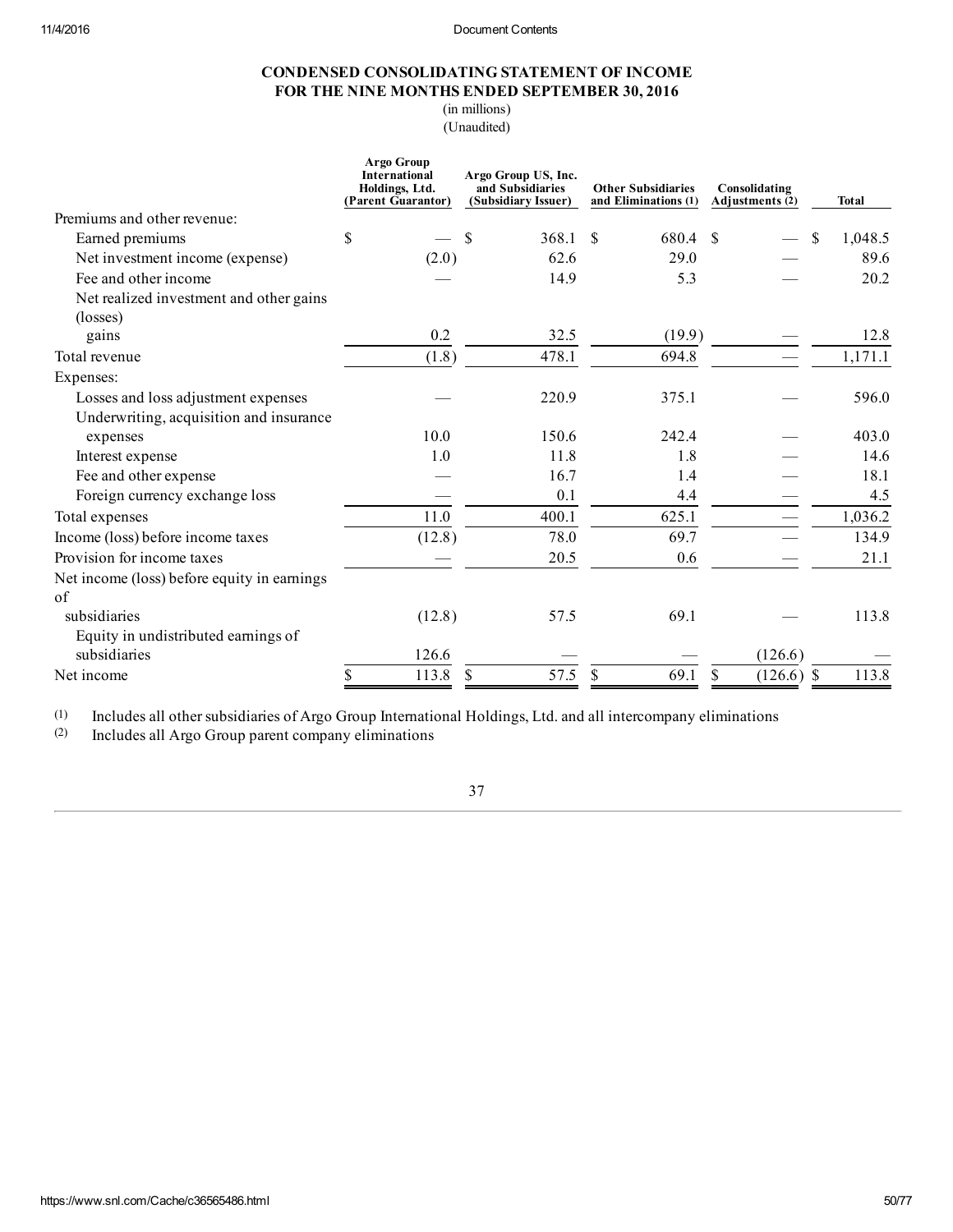# CONDENSED CONSOLIDATING STATEMENT OF INCOME FOR THE NINE MONTHS ENDED SEPTEMBER 30, 2015

(in millions)

|                                                     | Argo Group<br><b>International</b><br>Holdings, Ltd.<br>(Parent Guarantor) | Argo Group US, Inc.<br>and Subsidiaries<br>(Subsidiary Issuer) | <b>Other Subsidiaries</b><br>and Eliminations (1) | Consolidating<br>Adjustments (2) | <b>Total</b> |
|-----------------------------------------------------|----------------------------------------------------------------------------|----------------------------------------------------------------|---------------------------------------------------|----------------------------------|--------------|
| Premiums and other revenue:                         |                                                                            |                                                                |                                                   |                                  |              |
| Earned premiums                                     | \$                                                                         | S<br>376.0                                                     | \$<br>650.6                                       | \$<br>\$                         | 1,026.6      |
| Net investment income (expense)                     | (0.7)                                                                      | 47.2                                                           | 22.2                                              | (0.2)                            | 68.5         |
| Fee and other income                                |                                                                            | 14.0                                                           | 3.9                                               |                                  | 17.9         |
| Net realized investment and other gains             |                                                                            |                                                                |                                                   |                                  |              |
| gains                                               | 2.0                                                                        | 20.1                                                           | 0.3                                               | (2.0)                            | 20.4         |
| Total revenue                                       | 1.3                                                                        | 457.3                                                          | 677.0                                             | (2.2)                            | 1,133.4      |
| Expenses:                                           |                                                                            |                                                                |                                                   |                                  |              |
| Losses and loss adjustment expenses                 |                                                                            | 220.0                                                          | 354.3                                             |                                  | 574.3        |
| Underwriting, acquisition and insurance             |                                                                            |                                                                |                                                   |                                  |              |
| expenses                                            | 14.4                                                                       | 149.5                                                          | 238.0                                             |                                  | 401.9        |
| Interest expense                                    | 1.2                                                                        | 11.4                                                           | 1.9                                               | (0.2)                            | 14.3         |
| Fee and other expense                               |                                                                            | 16.4                                                           | 1.6                                               |                                  | 18.0         |
| Foreign currency exchange loss (gain)               |                                                                            | 1.0                                                            | (9.4)                                             |                                  | (8.4)        |
| Total expenses                                      | 15.6                                                                       | 398.3                                                          | 586.4                                             | (0.2)                            | 1,000.1      |
| Income (loss) before income taxes                   | (14.3)                                                                     | 59.0                                                           | 90.6                                              | (2.0)                            | 133.3        |
| Provision for income taxes                          |                                                                            | 13.3                                                           | (2.0)                                             |                                  | 11.3         |
| Net income (loss) before equity in earnings         |                                                                            |                                                                |                                                   |                                  |              |
| of                                                  |                                                                            |                                                                |                                                   |                                  |              |
| subsidiaries                                        | (14.3)                                                                     | 45.7                                                           | 92.6                                              | (2.0)                            | 122.0        |
| Equity in undistributed earnings of<br>subsidiaries | 136.3                                                                      |                                                                |                                                   | (136.3)                          |              |
| Net income                                          | 122.0<br>\$                                                                | <sup>\$</sup><br>45.7                                          | 92.6<br>\$                                        | <sup>\$</sup><br>$(138.3)$ \$    | 122.0        |

(1) Includes all other subsidiaries of Argo Group International Holdings, Ltd. and all intercompany eliminations

Includes all Argo Group parent company eliminations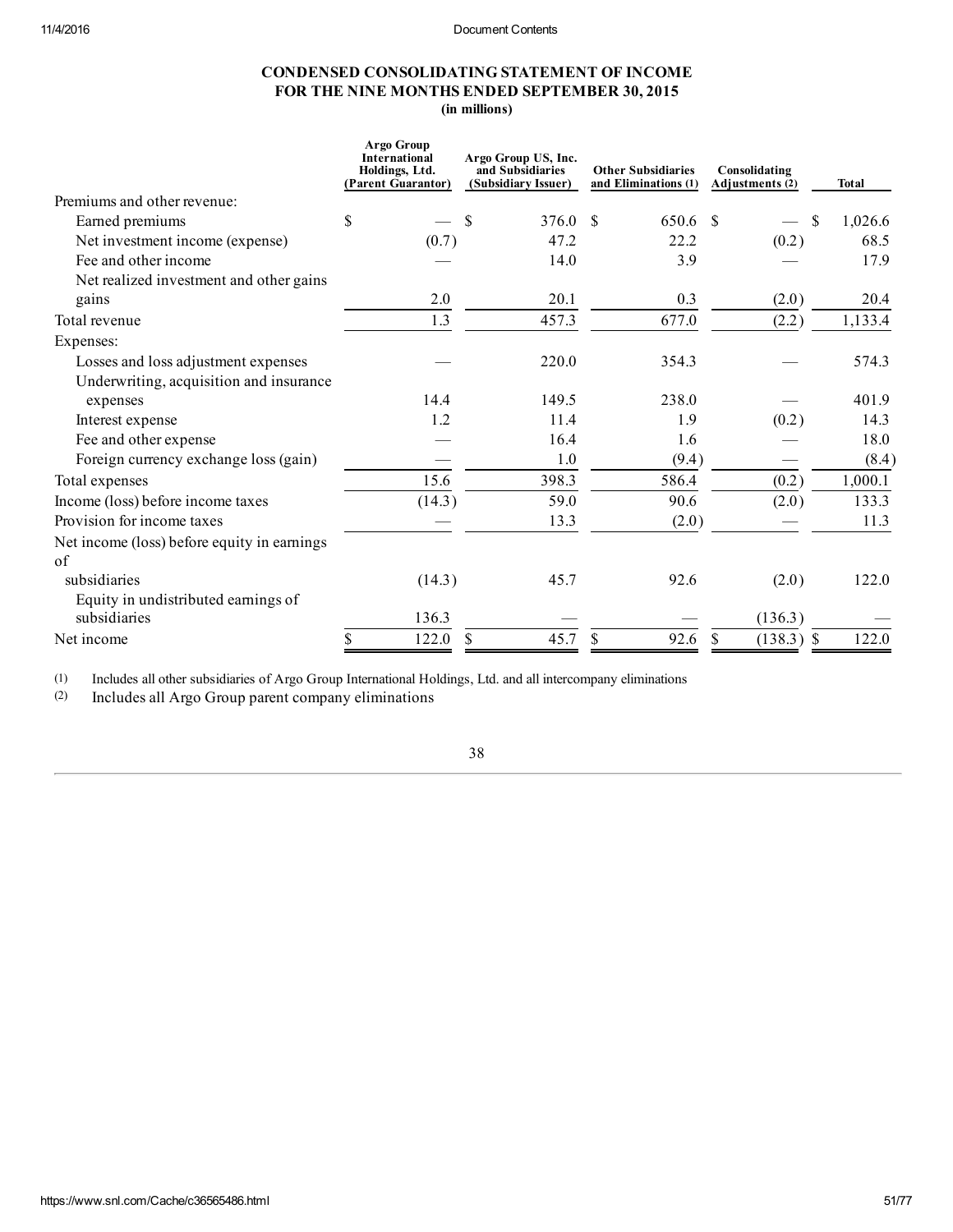### CONDENSED CONSOLIDATING STATEMENT OF CASH FLOWS FOR THE NINE MONTHS ENDED SEPTEMBER 30, 2016

(in millions) (Unaudited)

|                                                     | Argo Group<br><b>International</b><br>Holdings, Ltd.<br>(Parent Guarantor) | Argo Group US, Inc.<br>and Subsidiaries<br>(Subsidiary Issuer) | <b>Other Subsidiaries</b><br>and Eliminations (1) | Consolidating<br>Adjustments $(2)$ | <b>Total</b> |
|-----------------------------------------------------|----------------------------------------------------------------------------|----------------------------------------------------------------|---------------------------------------------------|------------------------------------|--------------|
| Net cash flows from operating activities            | 19.6<br>\$                                                                 | \$<br>60.6                                                     | \$<br>70.5                                        | \$                                 | 150.7<br>\$  |
| Cash flows from investing activities:               |                                                                            |                                                                |                                                   |                                    |              |
| Proceeds from sales of investments                  |                                                                            | 762.4                                                          | 246.8                                             |                                    | 1,009.2      |
| Maturities and mandatory calls of fixed<br>maturity |                                                                            |                                                                |                                                   |                                    |              |
| investments                                         |                                                                            | 419.7                                                          | 419.3                                             |                                    | 839.0        |
| Purchases of investments                            |                                                                            | (1, 134.6)                                                     | (721.1)                                           |                                    | (1, 855.7)   |
| Change in short-term investments and<br>foreign     |                                                                            |                                                                |                                                   |                                    |              |
| regulatory deposits                                 | (0.4)                                                                      | (70.5)                                                         | (3.0)                                             |                                    | (73.9)       |
| Settlements of foreign currency                     |                                                                            |                                                                |                                                   |                                    |              |
| exchange                                            |                                                                            |                                                                |                                                   |                                    |              |
| forward contracts                                   |                                                                            |                                                                | (7.2)                                             |                                    | (7.2)        |
| Purchases of fixed assets and other, net            |                                                                            | 8.1                                                            | (2.9)                                             |                                    | 5.2          |
| Cash used in investing activities                   | (0.4)                                                                      | (14.9)                                                         | (68.1)                                            |                                    | (83.4)       |
| Cash flows from financing activities:               |                                                                            |                                                                |                                                   |                                    |              |
| Activity under stock incentive plans                | 0.6                                                                        |                                                                |                                                   |                                    | 0.6          |
| Repurchase of Company's common                      |                                                                            |                                                                |                                                   |                                    |              |
| shares                                              |                                                                            | (45.3)                                                         |                                                   |                                    | (45.3)       |
| Excess tax expense from share-based<br>payment      |                                                                            |                                                                |                                                   |                                    |              |
| arrangements                                        |                                                                            | 0.1                                                            |                                                   |                                    | 0.1          |
| Payment of cash dividend to common                  |                                                                            |                                                                |                                                   |                                    |              |
| shareholders                                        | (19.8)                                                                     |                                                                |                                                   |                                    | (19.8)       |
| Cash used in financing activities                   | (19.2)                                                                     | (45.2)                                                         |                                                   |                                    | (64.4)       |
| Effect of exchange rate changes on cash             |                                                                            |                                                                | (1.0)                                             |                                    | (1.0)        |
| Change in cash                                      |                                                                            | 0.5                                                            | 1.4                                               |                                    | 1.9          |
| Cash, beginning of the period                       |                                                                            | 88.8                                                           | 32.9                                              |                                    | 121.7        |
| Cash, end of period                                 | \$                                                                         | \$<br>89.3                                                     | 34.3<br>\$                                        | \$                                 | \$<br>123.6  |

(1) Includes all other subsidiaries of Argo Group International Holdings, Ltd. and all intercompany eliminations.

(2) Includes all Argo Group parent company eliminations.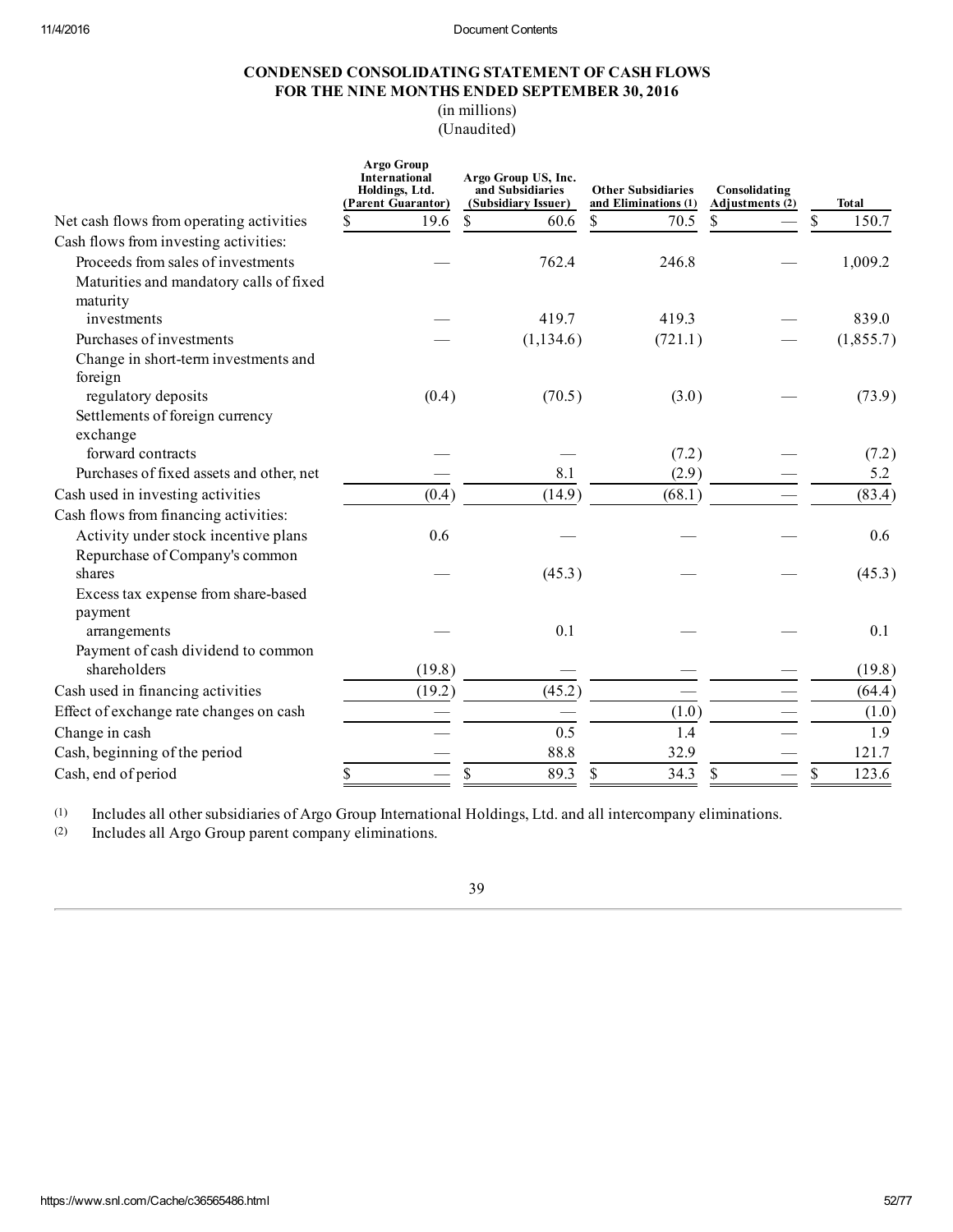## CONDENSED CONSOLIDATING STATEMENT OF CASH FLOWS FOR THE NINE MONTHS ENDED SEPTEMBER 30, 2015

(in millions) (Unaudited)

|                                                     | Argo Group<br>International<br>Holdings, Ltd.<br>(Parent Guarantor) | Argo Group US, Inc.<br>and Subsidiaries<br>(Subsidiary Issuer) | <b>Other Subsidiaries</b><br>and Eliminations (1) | Consolidating<br>Adjustments $(2)$ | <b>Total</b> |
|-----------------------------------------------------|---------------------------------------------------------------------|----------------------------------------------------------------|---------------------------------------------------|------------------------------------|--------------|
| Net cash flows from operating activities            | 12.6<br>S                                                           | \$<br>130.6                                                    | \$<br>92.6                                        | \$                                 | 235.8<br>\$  |
| Cash flows from investing activities:               |                                                                     |                                                                |                                                   |                                    |              |
| Proceeds from sales of investments                  |                                                                     | 524.5                                                          | 204.3                                             |                                    | 728.8        |
| Maturities and mandatory calls of fixed<br>maturity |                                                                     |                                                                |                                                   |                                    |              |
| investments                                         |                                                                     | 509.5                                                          | 127.9                                             |                                    | 637.4        |
| Purchases of investments                            |                                                                     | (1,073.2)                                                      | (395.3)                                           |                                    | (1,468.5)    |
| Change in short-term investments and<br>foreign     |                                                                     |                                                                |                                                   |                                    |              |
| regulatory deposits                                 | 1.3                                                                 | (34.5)                                                         | (29.2)                                            |                                    | (62.4)       |
| Settlements of foreign currency                     |                                                                     |                                                                |                                                   |                                    |              |
| exchange                                            |                                                                     |                                                                |                                                   |                                    |              |
| forward contracts                                   | 1.5                                                                 |                                                                | (8.2)                                             |                                    | (6.7)        |
| Issuance of intercompany note, net                  |                                                                     | 15.0                                                           | (15.0)                                            |                                    |              |
| Purchases of fixed assets and other, net            | 0.2                                                                 | (7.3)                                                          | 2.5                                               |                                    | (4.6)        |
| Cash provided by (used in) investing                |                                                                     |                                                                |                                                   |                                    |              |
| activities                                          | 3.0                                                                 | (66.0)                                                         | (113.0)                                           |                                    | (176.0)      |
| Cash flows from financing activities:               |                                                                     |                                                                |                                                   |                                    |              |
| Activity under stock incentive plans                | 1.5                                                                 |                                                                |                                                   |                                    | 1.5          |
| Repurchase of Company's common                      |                                                                     |                                                                |                                                   |                                    |              |
| shares                                              |                                                                     | (29.7)                                                         |                                                   |                                    | (29.7)       |
| Excess tax expense from share-based<br>payment      |                                                                     |                                                                |                                                   |                                    |              |
| arrangements                                        |                                                                     | 0.6                                                            |                                                   |                                    | 0.6          |
| Payment of cash dividend to common<br>shareholders  | (17.1)                                                              |                                                                |                                                   |                                    | (17.1)       |
| Cash used in financing activities                   | (15.6)                                                              | (29.1)                                                         |                                                   |                                    | (44.7)       |
| Effect of exchange rate changes on cash             |                                                                     |                                                                | 0.1                                               |                                    | 0.1          |
| Change in cash                                      |                                                                     | 35.5                                                           | (20.3)                                            |                                    | 15.2         |
| Cash, beginning of period                           |                                                                     | 49.3                                                           | 31.7                                              |                                    | 81.0         |
| Cash, end of period                                 | \$                                                                  | \$<br>84.8                                                     | \$<br>11.4                                        | \$                                 | \$<br>96.2   |

(1) Includes all other subsidiaries of Argo Group International Holdings, Ltd. and all intercompany eliminations.

(2) Includes all Argo Group parent company eliminations.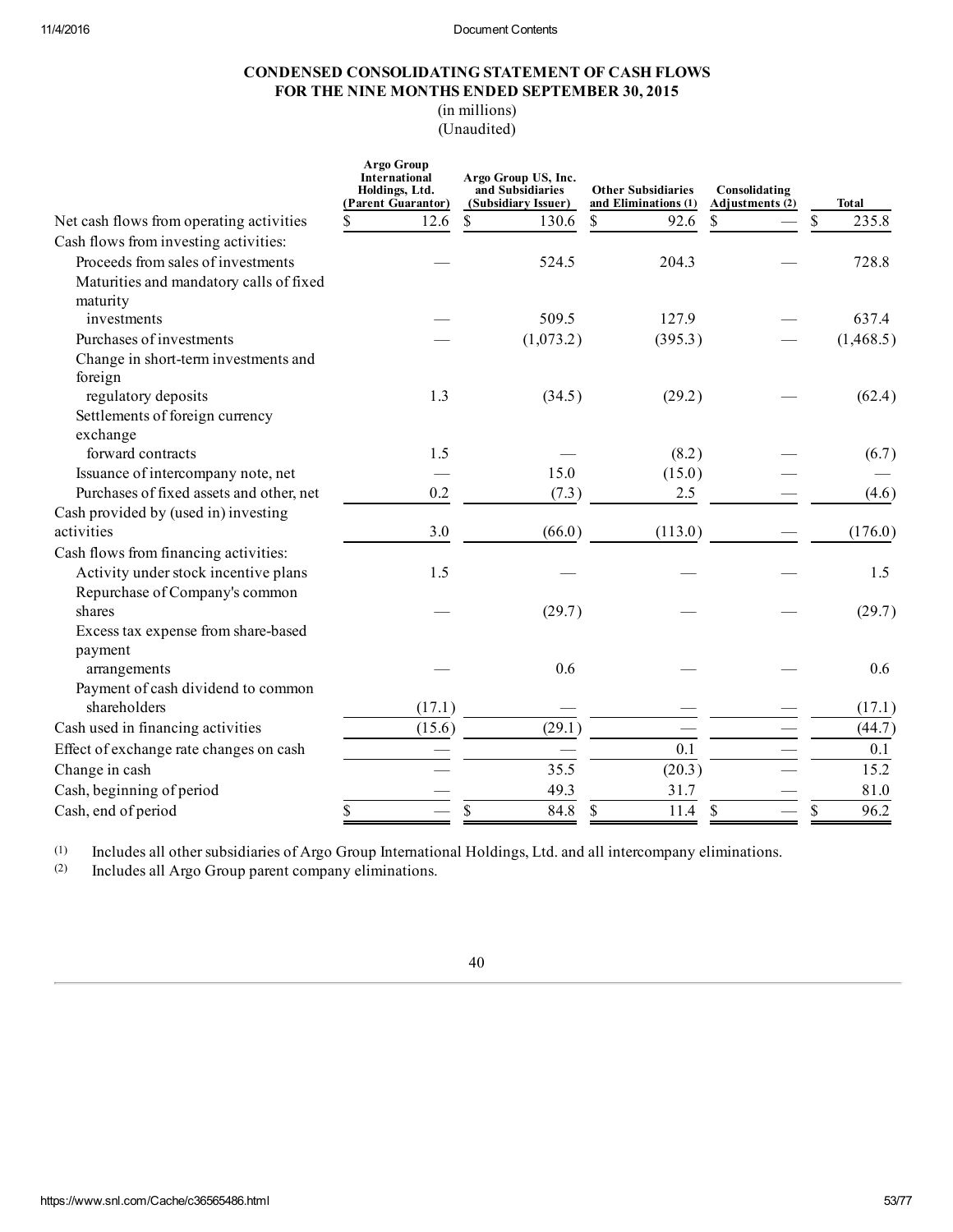## Item 2. Management's Discussion and Analysis of Financial Condition and Results of Operations

The following is a discussion and analysis of our results of operations for the three months and nine months ended September 30, 2016 compared with the three and nine months ended September 30, 2015, and also a discussion of our financial condition as of September 30, 2016. This discussion and analysis should be read in conjunction with the attached unaudited interim Consolidated Financial Statements and notes thereto and Argo Group's Annual Report on Form 10K for the year ended December 31, 2015 filed with the Securities and Exchange Commission ("SEC") on February 26, 2016, including the audited Consolidated Financial Statements and notes thereto.

#### Forward Looking Statements

Management's Discussion and Analysis of Financial Condition and Results of Operations, Quantitative and Qualitative Disclosures About Market Risk and the accompanying Consolidated Financial Statements (including the notes thereto) may contain "forward looking statements," which are made pursuant to the safe harbor provisions of the Private Securities Litigation Reform Act of 1995. The forward looking statements are based on our current expectations and beliefs concerning future developments and their potential effects on us. There can be no assurance that actual developments will be those anticipated by us. Actual results may differ materially as a result of significant risks and uncertainties, including nonreceipt of expected payments, capital markets and their effect on investment income and fair value of the investment portfolio, development of claims and the effect on loss reserves, accuracy in estimating loss reserves, changes in the demand for our products, effect of general economic conditions, adverse government legislation and regulations, government investigations into industry practices, developments relating to existing agreements, heightened competition, changes in pricing environments and changes in asset valuations. For a more detailed discussion of risks and uncertainties, see our public filings made with the SEC. We undertake no obligation to publicly update any forward-looking statements.

Generally, it is our policy to communicate events that may have a material adverse impact on our operations or financial position, including property and casualty catastrophe events and material losses in the investment portfolio, in a timely manner through a public announcement. It is also our policy not to make public announcements regarding events that are believed to have no material adverse impact on our results of operations or financial position based on management's current estimates and available information, other than through regularly scheduled calls, press releases or filings.

### Consolidated Results of Operations

For the three and nine months ended September 30, 2016, we reported net income of \$55.2 million and \$113.8 million, or \$1.80 and \$3.68 per diluted share, respectively. For the three and nine months ended September 30, 2015, we reported net income of \$35.3 million and \$122.0 million, or \$1.13 and \$3.89 per diluted share, respectively.

The following is a comparison of selected data from our operations:

|                                         | For the Three Months Ended September 30, |       |      |       |      | For the Nine Months Ended September 30, |      |         |  |
|-----------------------------------------|------------------------------------------|-------|------|-------|------|-----------------------------------------|------|---------|--|
| (in millions)                           |                                          | 2016  | 2015 |       | 2016 |                                         | 2015 |         |  |
| Gross written premiums                  |                                          | 585.4 |      | 531.4 |      | 1,665.8                                 |      | 1,565.9 |  |
| Earned premiums                         |                                          | 358.7 | S    | 346.0 | S    | 1,048.5                                 | S    | 1,026.6 |  |
| Net investment income                   |                                          | 32.7  |      | 18.4  |      | 89.6                                    |      | 68.5    |  |
| Fee and other income                    |                                          | 7.6   |      | 9.2   |      | 20.2                                    |      | 17.9    |  |
| Net realized investment and other gains |                                          | 17.7  |      | 6.6   |      | 12.8                                    |      | 20.4    |  |
| Total revenue                           |                                          | 416.7 |      | 380.2 |      | 1,171.1                                 |      | 1,133.4 |  |
| Income before income taxes              | ۰D.                                      | 62.2  | S    | 36.2  |      | 134.9                                   | S    | 133.3   |  |
| Provision for income taxes              |                                          | 7.0   |      | 0.9   |      | 21.1                                    |      | 11.3    |  |
| Net income                              |                                          | 55.2  |      | 35.3  |      | 113.8                                   |      | 122.0   |  |
| Loss ratio                              |                                          | 57.9% |      | 57.8% |      | 56.8%                                   |      | 55.9%   |  |
| Expense ratio                           |                                          | 38.3% |      | 38.4% |      | 38.4%                                   |      | 39.1%   |  |
| Combined ratio                          |                                          | 96.2% |      | 96.2% |      | 95.2%                                   |      | 95.0%   |  |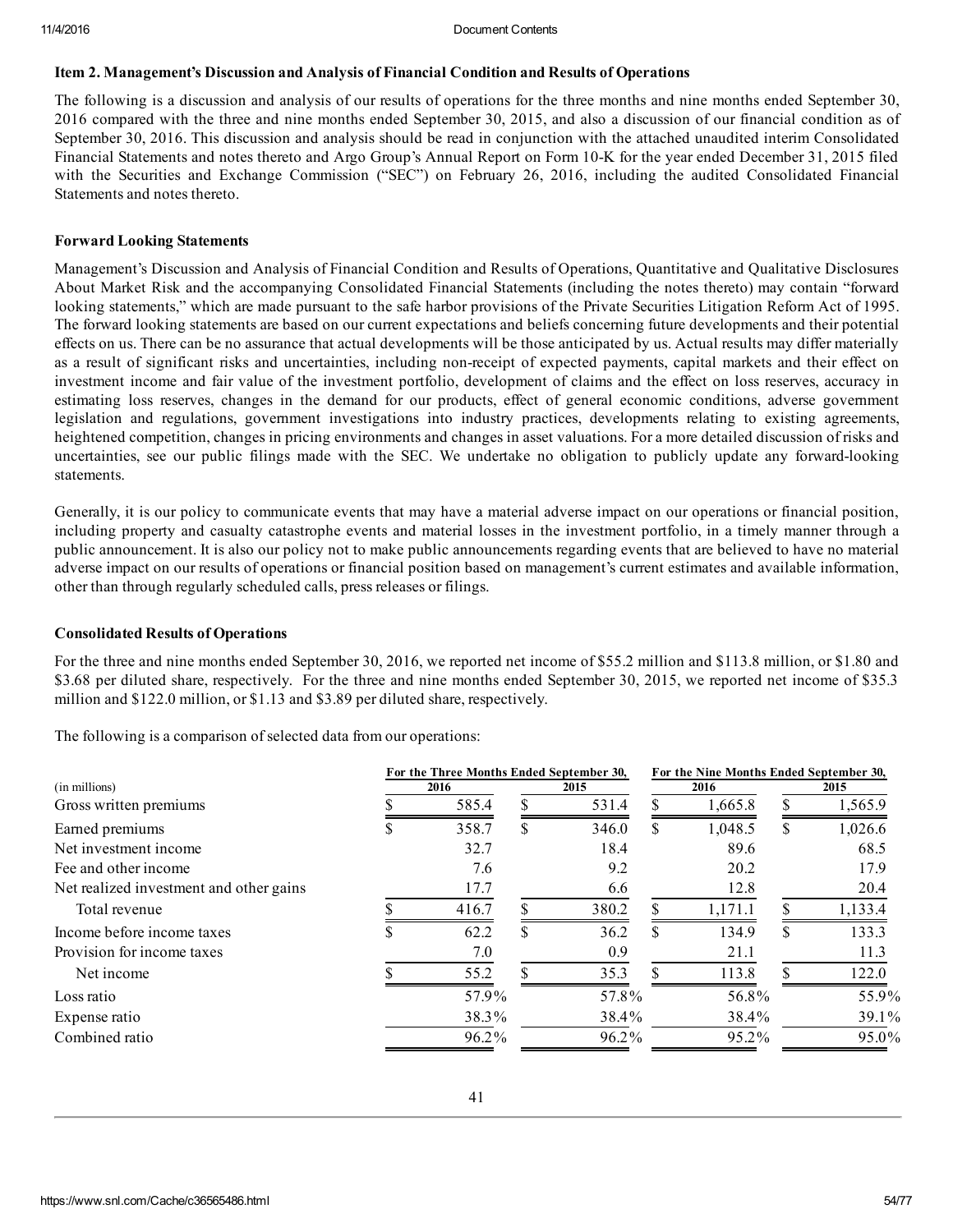The increase in consolidated gross written premiums for the three months ended September 30, 2016 as compared to the same period ended 2015 was attributable to growth across all segments as we continue to focus on introducing new products and increasing renewals. Consolidated gross written premiums for the nine months ended September 30, 2016 as compared to the same period in 2015 increased across all segments except International Specialty due to continued competition which led to declining rates within the property reinsurance division. During 2016 all segments have experienced increased competition and pressure on rates due to the current market conditions. Consolidated earned premiums increased for the three and nine months ended September 30, 2016 as compared to the same periods in 2015 due to increased gross written premiums in the first half of 2016, coupled with an increase in our retention percentage across all segments. Partially offsetting these increases was the reduction in our participation percentage for the Syndicate 1200 segment.

The increase in consolidated net investment income for the three months ended September 30, 2016 as compared to the same period ended 2015 was primarily attributable to a \$12.8 million increase in the return on our alternative investment portfolio, from a \$2.9 million loss for the three months ended September 30, 2015 to a \$9.9 million gain for the same period ended 2016. During the first quarter of 2016, we evaluated our accounting for income from our alternative investment portfolio and determined that as we manage these investments to appreciate in value on a quarter to quarter basis, it is more appropriate to classify the change in value as net investment income as opposed to realized investment gains (losses). Absent the results of these investments, net investment income increased \$1.5 million from \$21.3 million for the three months ended September 30, 2015 to \$22.8 million for the same period ended 2016, primarily attributable to an increase in income on our fixed maturity and other invested assets portfolios, partially offset by increased investment related expenses. The increase in consolidated net investment income for the nine months ended September 30, 2016 as compared to the same period ended 2015 was primarily attributable to a \$16.2 million increase in the return on our alternative investment portfolio, \$6.5 million of increased income in our fixed asset portfolio, and \$4.1 million of increased income on our other invested assets portfolio, partially offset by increased investment related expenses.

Consolidated net realized investment and other gains for the three months ended September 30, 2016 consisted of \$24.6 million in realized gains from the sale of equity and fixed maturity securities. Partially offsetting these realized gains was \$4.5 million of realized foreign currency exchange losses, primarily from our fixed maturity portfolio. Additionally, for the three months ended September 30, 2016, we recognized a \$2.4 million other-than-temporary impairment loss within our equity and fixed maturity portfolios. Consolidated net realized investment and other gains for the three months ended September 30, 2015 consisted of \$9.1 million in realized gains primarily from the sale of equity securities. Partially offsetting these realized gains was a \$3.4 million otherthan-temporary impairment loss within our equity portfolio. Additionally, we recognized a \$3.6 million foreign currency exchange gain on our other invested assets portfolio, partially offset by a \$2.5 million realized foreign currency exchange loss on our fixed maturity portfolio. Consolidated net realized investment and other gains for the nine months ended September 30, 2016 consisted of \$48.0 million in realized gains from the sale of equity and fixed maturity securities. Partially offsetting these realized gains was a \$26.2 million realized foreign currency exchange losses primarily attributable to our foreign currency forward contracts and our fixed maturity portfolio, coupled with \$9.0 million of other-than-temporary impairment losses primarily within our equity portfolio. Consolidated net realized investment and other gains for the nine months ended September 30, 2015 consisted of \$26.0 million in realized gains from the sale of equity and fixed maturity securities and an \$8.7 million realized foreign currency exchange gain on our foreign currency forward contracts and other invested assets. Partially offsetting these realized gains was \$8.6 million of realized foreign currency exchange losses primarily attributable to our fixed maturity portfolio, coupled with \$5.3 million of other-thantemporary impairment losses primarily within our equity portfolio.

Consolidated losses and loss adjustment expenses were \$207.8 million and \$200.0 million for the three months ended September 30, 2016 and 2015, respectively. Included in losses and loss adjustment expenses for the three months ended September 30, 2016 was \$13.0 million in catastrophe losses including \$8.5 million from the Louisiana floods and \$4.5 million from storm activity primarily in the United States. Catastrophe losses for the three months ended September 30, 2015 totaled \$14.3 million, including \$9.0 million from the Tianjin explosion and \$4.8 million from storm losses. Included in losses and loss adjustment expenses for the three months ended September 30, 2016 was \$2.9 million of net favorable loss reserve development on prior accident years primarily within the commercial multi-peril, commercial automobile and surety lines, partially offset by unfavorable development in the general liability lines. Included in losses and loss adjustment expenses for the three months ended September 30, 2015 was \$6.6 million of net favorable development on prior accident year loss reserves, primarily attributable to favorable development in the general liability lines, partially offset by net unfavorable development on the workers compensation lines.

Consolidated losses and loss adjustment expenses were \$596.0 million and \$574.3 million for the nine months ended September 30, 2016 and 2015, respectively. Included in losses and loss adjustment expenses for the nine months ended September 30, 2016 and 2015 was \$40.5 million and \$18.5 million, respectively, in catastrophe losses. Included in losses and loss adjustment expenses for the nine months ended September 30, 2016 and 2015 was \$18.8 million and \$15.3 million, respectively, of net favorable loss reserve development on prior accident years.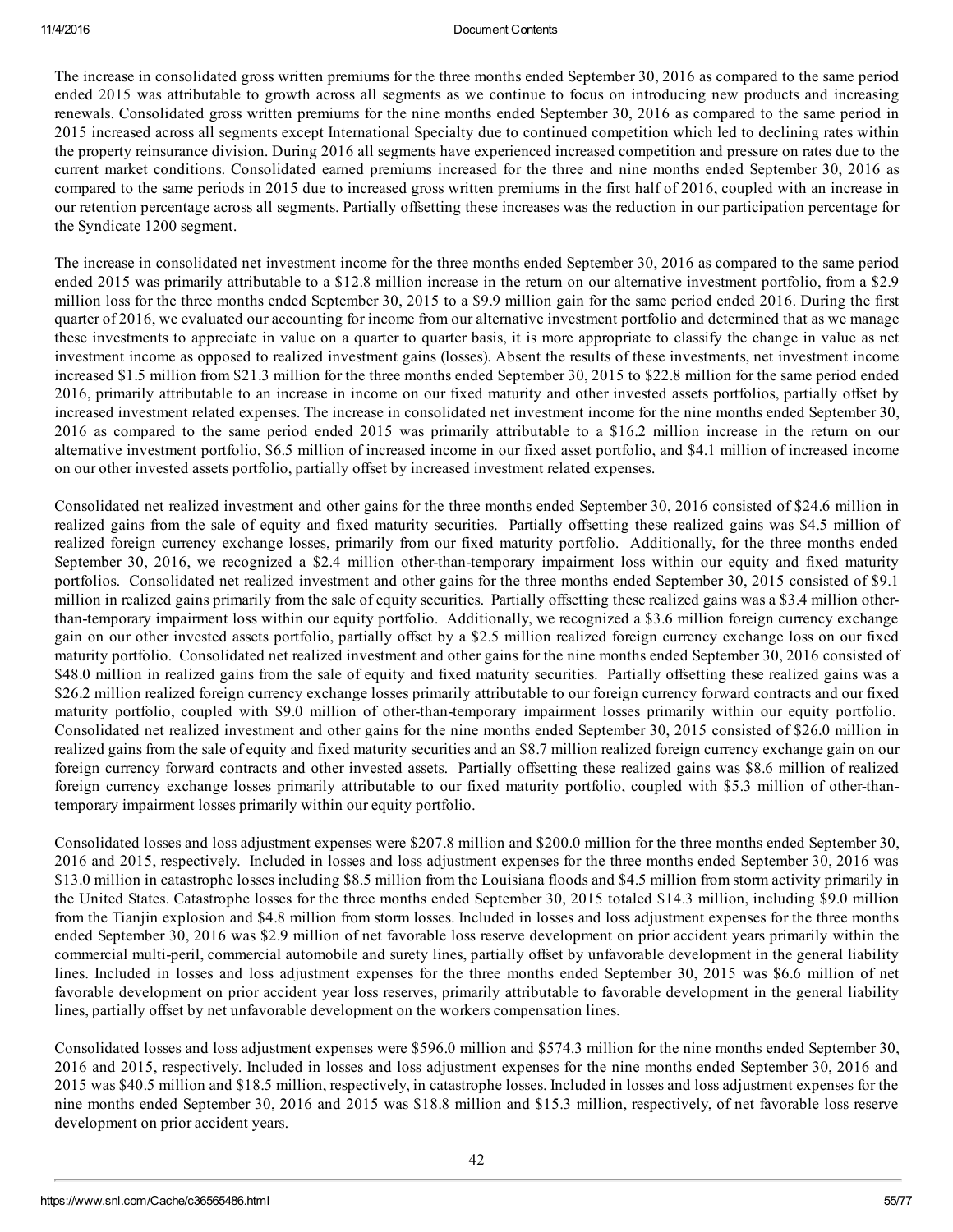| (in millions)                                  | 2015<br><b>Net Reserves</b> | <b>Net Reserve</b><br>Development<br>(Favorable)/<br>Unfavorable | Percent of<br><b>2015 Net</b><br><b>Reserves</b> |  |
|------------------------------------------------|-----------------------------|------------------------------------------------------------------|--------------------------------------------------|--|
| General liability                              | \$<br>948.3                 | \$<br>11.7                                                       | $1.2\%$                                          |  |
| Workers compensation                           | 322.2                       | 2.6                                                              | $0.8\%$                                          |  |
| Syndicate 1200 liability                       | 194.0                       | 0.3                                                              | $0.2\%$                                          |  |
| Commercial multi-peril                         | 163.3                       | (2.0)                                                            | $-1.2\%$                                         |  |
| Commercial auto liability                      | 128.7                       | (8.6)                                                            | $-6.7\%$                                         |  |
| Syndicate 1200 property                        | 95.0                        | (2.5)                                                            | $-2.6\%$                                         |  |
| Reinsurance - nonproportional assumed property | 67.3                        | (6.8)                                                            | $-10.1\%$                                        |  |
| Fidelity/Surety                                | 31.9                        | (5.0)                                                            | $-15.7\%$                                        |  |
| Special Property                               | 21.9                        | (2.5)                                                            | $-11.4\%$                                        |  |
| Auto physical damage                           | 5.5                         | (1.3)                                                            | $-23.6\%$                                        |  |
| All other lines                                | 155.2                       | (4.7)                                                            | $-3.0\%$                                         |  |
| Total                                          | 2,133.3                     | (18.8)                                                           | $-0.9\%$                                         |  |

The following table summarizes the above referenced loss reserve development with respect to prior year loss reserves by line of business for the nine months ended September 30, 2016.

In determining appropriate reserve levels for the nine months ended September 30, 2016, we maintained the same general processes and disciplines that were used to set reserves at prior reporting dates. No significant changes in methodologies were made to estimate the reserves since the last reporting date; however, at each reporting date we reassess the actuarial estimate of the reserve for losses and loss adjustment expenses and record our best estimate. Consistent with prior reserve valuations, as claims data becomes more mature for prior accident years, actuarial estimates rely more heavily on the emerging trends in the paid and reported loss data. While prior accident years' net reserves for losses and loss adjustment expenses for some lines of business have developed favorably in recent years, this does not imply that more recent accident years' reserves will also develop favorably; pricing, reinsurance, legal environment, general economic conditions including changes in inflation and many other factors impact management's ultimate loss estimates.

When determining reserve levels, we recognize that there are several factors that present challenges and uncertainties to the estimation of net loss reserves. Our net retained losses vary by product and they have generally increased over time. To properly recognize these uncertainties, actuarial reviews have given significant consideration to the paid and incurred Bornhuetter-Ferguson ("BF") methodologies. Compared with other actuarial methodologies, the paid and incurred BF methods assign smaller weight to actual reported loss experience, with the greatest weight assigned to an expected or planned loss ratio. The expected or planned loss ratio has typically been determined using various assumptions pertaining to prospective loss frequency and loss severity. In setting reserves at September 30, 2016, we continued to consider the paid and incurred BF methods for recent years.

Our loss reserve estimates gradually blend in the results from development and frequency/severity methodologies over time. For general liability estimates, our own loss experience is not deemed fully credible for several years after the end of an accident year. We rely primarily on the BF methods during that period. For property business, our loss reserve estimates also blend in the results from development and frequency/severity methodologies over time. For property lines, in contrast to general liability estimates, where loss reporting and claims closing patterns settle more quickly, we give greater weight to development methods starting at the end of the accident year.

Consolidated gross reserves for losses and loss adjustment expenses were \$3,284.8 million (including \$142.7 million of reserves attributable to Syndicate 1200 segment's trade capital providers) and \$3,104.1 million (including \$94.2 million of reserves attributable to Syndicate 1200 segment's trade capital providers) as of September 30, 2016 and 2015, respectively. Management has recorded its best estimate of loss reserves at each date based on current known facts and circumstances. Due to the significant uncertainties inherent in the estimation of loss reserves, there can be no assurance that future favorable or unfavorable loss development, which may be material, will not occur.

Consolidated underwriting, insurance and acquisition expenses were \$137.4 million and \$403.0 million for the three and nine months ended September 30, 2016, respectively, compared to \$132.8 million and \$401.9 million for the same periods ended 2015. The expense ratios were comparable for the three months ended September 30, 2016 and 2015, as higher ceding commissions and fronting fees received offset increased overhead costs. The decline in the consolidated expense ratio for the nine months ended September 30, 2016 as compared to 2015 was primarily attributable to higher ceding commissions and fronting fees received coupled with reduced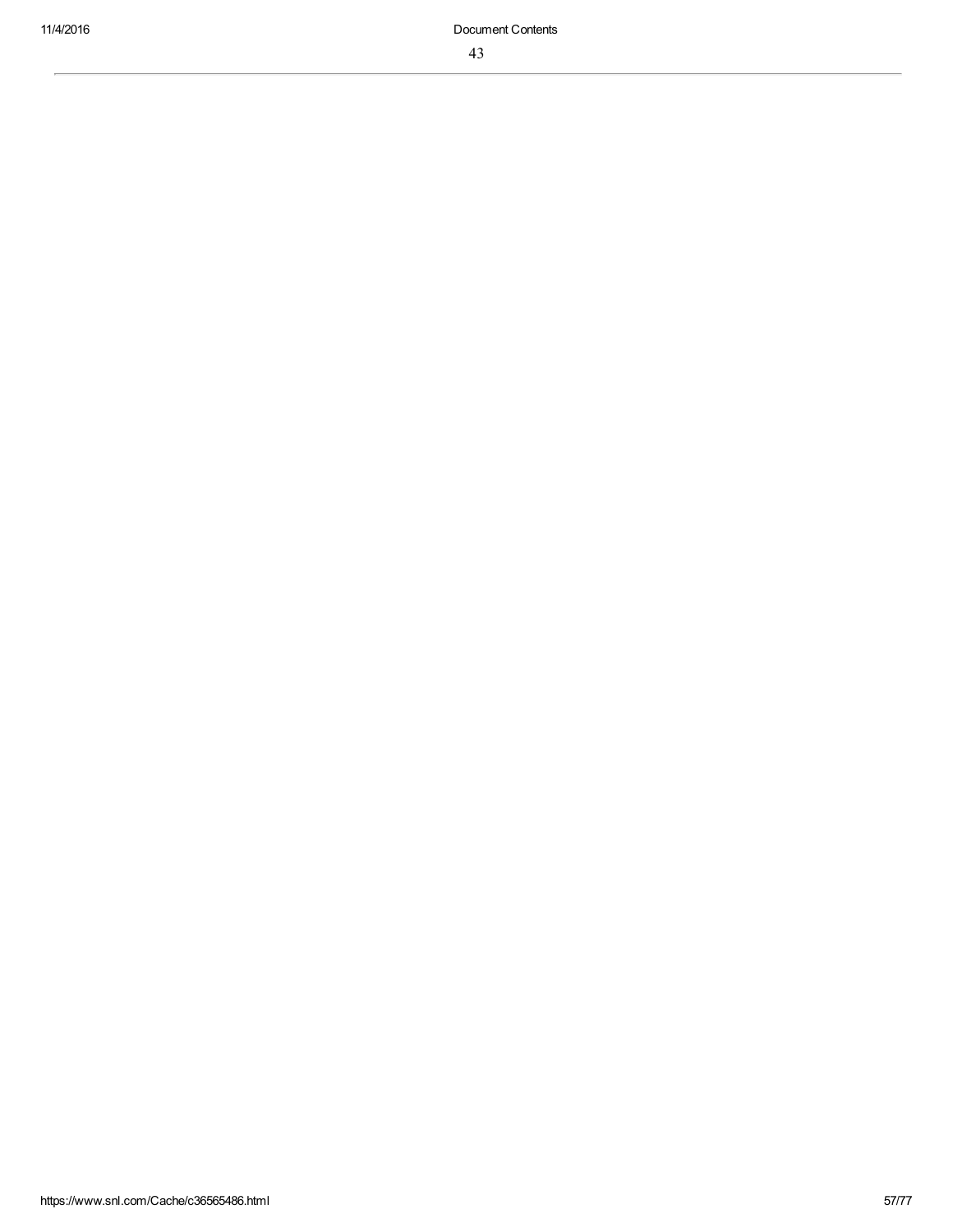equity and other compensation costs. The 2015 acquisition expense ratios were favorably impacted by a reduction in premium taxes and other assessments due to a change in accounting estimate.

Consolidated interest expense was \$4.9 million and \$14.6 million for the three and nine months ended September 30, 2016, respectively, compared to \$4.8 million and \$14.3 million for the same periods in 2015. The increase in consolidated interest expense was the result of increased interest rates on our variable rate debt.

Consolidated foreign currency exchange gains were \$1.5 million and \$1.8 million for the three months ended September 30, 2016 and 2015, respectively. For the nine months ended September 30, 2016, consolidated foreign currency exchange loss was \$4.5 million compared to a foreign currency exchange gain of \$8.4 million for the same period ended 2015. The changes in the foreign currency exchange gains/losses were due to fluctuations of the United States Dollar, on a weighted average basis, against the currencies in which we transact our business. For the three months ended September 30, 2016, the United States Dollar weakened slightly against all major currencies, except for the British Pound. For the nine months ended September 30, 2016, the United States Dollar weakened modestly against all major currencies, except the British Pound. For the three months ended September 30, 2015, the United States Dollar strengthened against all major currencies, excluding the Euro and the Japanese Yen. For the nine months ended September 30, 2015, the United States Dollar appreciated against all major currencies, except the British Pound, which was essentially flat.

The consolidated income tax provision represents the income tax expense associated with our operations based on the tax laws of the jurisdictions in which we operate. Therefore, the provision for income taxes represents taxes on net income for our United States, Ireland, Belgium, Brazil, Switzerland and United Kingdom operations. The consolidated provision for income taxes was \$7.0 million for the three months ended September 30, 2016 compared to \$0.9 million for the same period ended 2015. The consolidated effective income tax rates were 11.3% and 2.5% for the three months ended September 30, 2016 and 2015, respectively. The increase in the consolidated rate was primarily attributable to increased taxable income in our United States operations. The consolidated provision for income taxes was \$21.1 million for the nine months ended September 30, 2016 compared to \$11.3 million for the same period ended 2015. The consolidated effective income tax rates were 15.7% and 8.5% for the nine months ended September 30, 2016 and 2015, respectively. The increase in the consolidated rate was primarily attributable to increased taxable income in our United States operations.

### Segment Results

We are primarily engaged in writing property and casualty insurance and reinsurance. We have four ongoing reporting segments: Excess and Surplus Lines, Commercial Specialty, International Specialty and Syndicate 1200. Additionally, we have a Run-off Lines segment for products that we no longer underwrite.

We consider many factors, including the nature of each segment's insurance and reinsurance products, production sources, distribution strategies and regulatory environment, in determining how to aggregate reporting segments.

In the first quarter of 2016, management evaluated the composition of our operating segments. Based on this evaluation, we determined that the operations of Argo Pro (previously reported in the Excess and Surplus Lines segment) more closely align with our Commercial Specialty segment due to a shift in primary distribution channels and mix of admitted versus non-admitted business. Additionally, the operations of our Dubai-based business (previously reported in our Internationality Specialty segment) were shifted to our Syndicate 1200 segment, as we determined that we could access the Dubai market more efficiently as predominately a Lloyd's coverholder. The results of operations for prior periods have been reclassified to conform to the current presentation.

In evaluating the operating performance of our segments, we focus on core underwriting and investing results before consideration of realized gains or losses from the sales of investments. Intersegment transactions are allocated to the segment that initiated the transaction. Realized investment gains and losses are reported as a component of the Corporate and Other segment, as decisions regarding the acquisition and disposal of securities reside with the corporate investment function and are not under the control of the individual business segments. Although this measure of profit (loss) does not replace net income (loss) computed in accordance with GAAP as a measure of profitability, management uses this measure of profit (loss) to focus our reporting segments on generating operating income.

Since we generally manage and monitor the investment portfolio on an aggregate basis, the overall performance of the investment portfolio and related net investment income is discussed above on a consolidated basis under consolidated net investment income rather than within or by segment.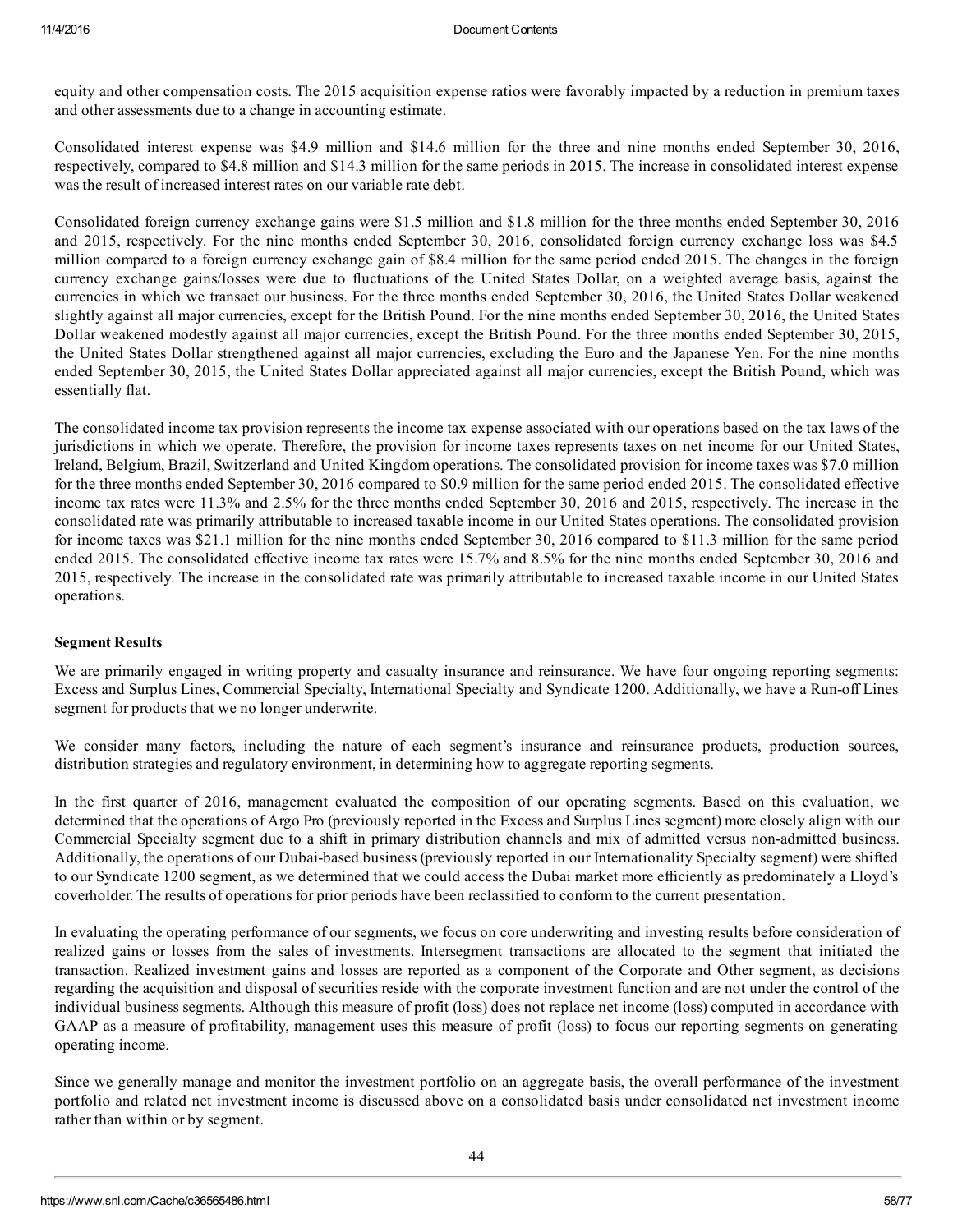### *Excess and Surplus Lines*

The following table summarizes the results of operations for the Excess and Surplus Lines segment:

|                                                  | For the Three Months Ended September 30, |          |      |       |      | For the Nine Months Ended September 30, |      |       |  |  |
|--------------------------------------------------|------------------------------------------|----------|------|-------|------|-----------------------------------------|------|-------|--|--|
| (in millions)                                    | 2016                                     |          | 2015 |       | 2016 |                                         | 2015 |       |  |  |
| Gross written premiums                           |                                          | 141.7    |      | 133.6 |      | 456.0                                   |      | 440.0 |  |  |
| Earned premiums                                  |                                          | 122.3    | S    | 121.5 | S    | 363.4                                   | S    | 351.8 |  |  |
| Losses and loss adjustment expenses              |                                          | 71.4     |      | 67.7  |      | 211.6                                   |      | 196.7 |  |  |
| Underwriting, acquisition and insurance expenses |                                          | 39.4     |      | 37.5  |      | 113.6                                   |      | 111.3 |  |  |
| Underwriting income                              |                                          | 11.5     |      | 16.3  |      | 38.2                                    |      | 43.8  |  |  |
| Net investment income                            |                                          | 12.7     |      | 7.2   |      | 35.1                                    |      | 24.6  |  |  |
| Interest expense                                 |                                          | (1.4)    |      | (1.5) |      | (4.3)                                   |      | (4.3) |  |  |
| Income before income taxes                       |                                          | 22.8     |      | 22.0  |      | 69.0                                    | ९    | 64.1  |  |  |
| Loss ratio                                       |                                          | 58.4%    |      | 55.7% |      | 58.2%                                   |      | 55.9% |  |  |
| Expense ratio                                    |                                          | 32.2%    |      | 30.9% |      | 31.3%                                   |      | 31.7% |  |  |
| Combined ratio                                   |                                          | $90.6\%$ |      | 86.6% |      | 89.5%                                   |      | 87.6% |  |  |

The increase in gross written and earned premiums for the three and nine months ended September 30, 2016 as compared to the same periods in 2015 was primarily attributable to growth in the casualty and environmental units, partially offset by reduced premiums in the contract and allied medical units. Premiums for the contract and allied medical units continued to decline due to increased competition and low rates. The Excess and Surplus Lines segment continues to be impacted by increased competition and pressure on rates.

Included in losses and loss adjustment expense for the three months ended September 30, 2016 was \$3.8 million in catastrophe losses primarily attributable to the Louisiana floods. Catastrophe losses for the three months ended September 30, 2015 were \$2.7 million from storm activity in the United States. Included in losses and loss adjustment expenses for the three months ended September 30, 2016 was \$5.7 million of net favorable loss reserve development on prior accident years primarily attributable to the commercial automobile, property and general and products liability lines. Included in losses and loss adjustment expenses for the three months ended September 30, 2015 was \$8.7 million of net favorable loss reserve development on prior accident years primarily attributable to the commercial automobile, property and general and products liability lines.

Included in losses and loss adjustment expense for the nine months ended September 30, 2016 was \$9.4 million in catastrophe losses from the Louisiana floods and storm activity in the United States, compared to \$4.7 million for the same period ended 2015. Included in losses and loss adjustment expenses for the nine months ended September 30, 2016 was \$12.0 million of net favorable loss reserve development on prior accident years primarily within the property lines, general and products liability lines, and commercial automobile. Included in losses and loss adjustment expenses for the nine months ended September 30, 2015 was \$18.4 million of net favorable loss reserve development on prior accident years primarily within the general and products liability lines and commercial automobile, partially offset by unfavorable development in the property lines.

The increase in the expense ratio for the three months ended September 30, 2016 as compared to the same period in 2015 was primarily attributable to increased information technology, depreciation and compensation expenses, partially offset by increased ceding commissions received. The decline in the expense ratio for the nine months ended September 30, 2016 as compared to the same period in 2015 was primarily attributable to a decline in acquisition expenses due to increased ceding commissions received, partially offset by increased nonacquisition expense due to increased information technology and depreciation expenses.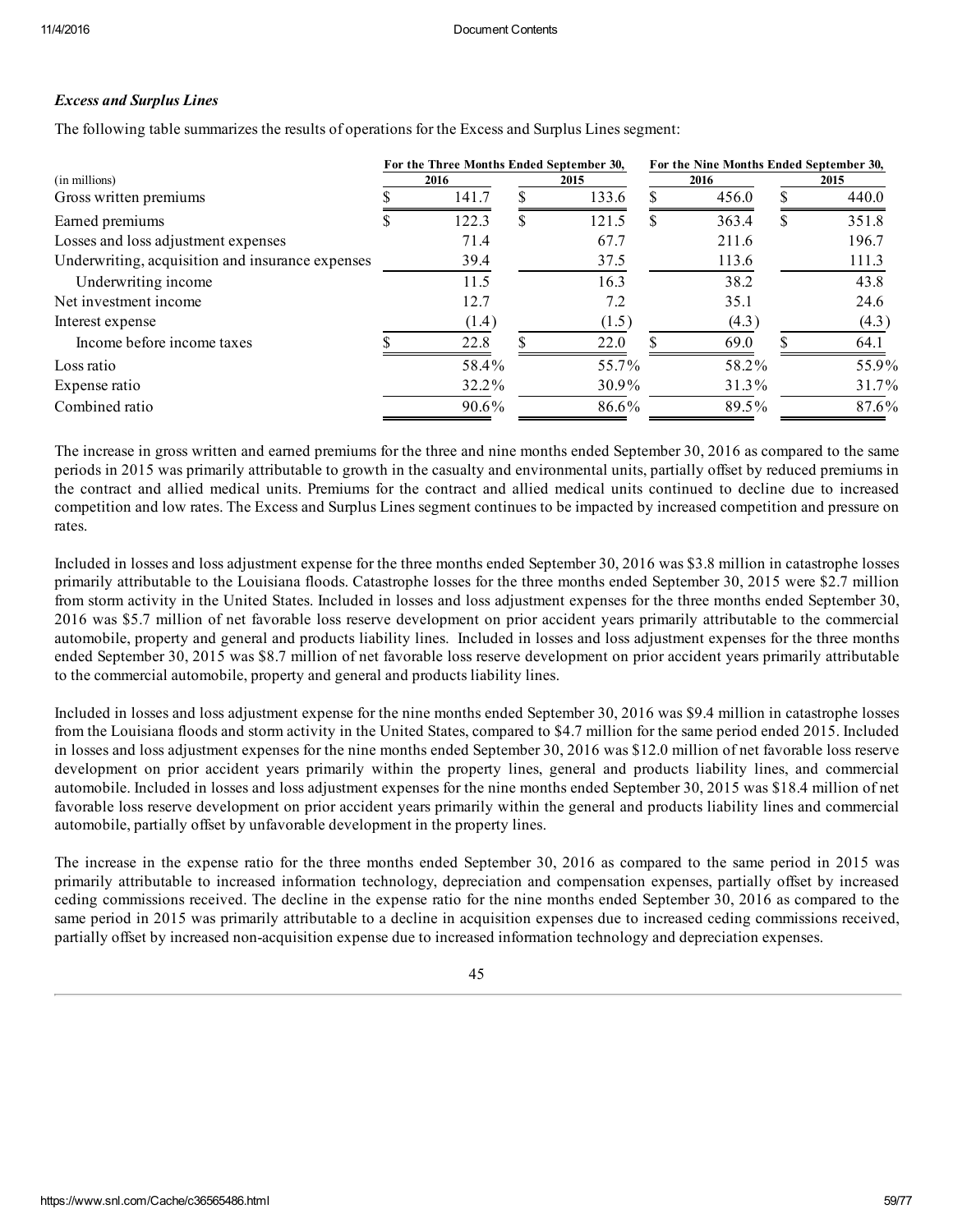## *Commercial Specialty*

The following table summarizes the results of operations for the Commercial Specialty segment:

|                                                  | For the Three Months Ended September 30, |       |   |       | For the Nine Months Ended September 30, |        |   |        |
|--------------------------------------------------|------------------------------------------|-------|---|-------|-----------------------------------------|--------|---|--------|
| (in millions)                                    |                                          | 2016  |   | 2015  |                                         | 2016   |   | 2015   |
| Gross written premiums                           |                                          | 219.1 |   | 176.6 |                                         | 514.2  |   | 428.5  |
| Earned premiums                                  | ۰ħ۰                                      | 94.0  | S | 87.5  | S                                       | 266.3  | S | 255.7  |
| Losses and loss adjustment expenses              |                                          | 46.1  |   | 47.5  |                                         | 136.5  |   | 151.3  |
| Underwriting, acquisition and insurance expenses |                                          | 31.9  |   | 29.0  |                                         | 89.1   |   | 83.2   |
| Underwriting income                              |                                          | 16.0  |   | 11.0  |                                         | 40.7   |   | 21.2   |
| Net investment income                            |                                          | 7.6   |   | 4.4   |                                         | 20.7   |   | 15.1   |
| Interest expense                                 |                                          | (0.8) |   | (0.8) |                                         | (2.5)  |   | (2.6)  |
| Fee and other income                             |                                          | 5.1   |   | 7.2   |                                         | 13.1   |   | 13.5   |
| Fee and other expense                            |                                          | (4.8) |   | (6.7) |                                         | (14.8) |   | (15.5) |
| Income before income taxes                       |                                          | 23.1  |   | 15.1  |                                         | 57.2   |   | 31.7   |
| Loss ratio                                       |                                          | 49.0% |   | 54.3% |                                         | 51.2%  |   | 59.2%  |
| Expense ratio                                    |                                          | 34.0% |   | 33.1% |                                         | 33.5%  |   | 32.5%  |
| Combined ratio                                   |                                          | 83.0% |   | 87.4% |                                         | 84.7%  |   | 91.7%  |

The increase in gross written premiums for the three and nine months ended September 30, 2016 as compared to the same periods in 2015 was primarily attributable to growth in our public entity, professional liability and surety units, partially offset by declines in our grocery, retail and mining units. Additionally, gross written premiums increased \$20.5 million and \$61.0 million for the three and nine months ended September 30, 2016, respectively, due to increased premium writings in our fronting programs. The fronting programs do not impact earned premiums, but result in ceding commissions received. Gross written premiums were negatively impacted by decreasing rates and increasing competition coupled with adverse economic conditions in the energy and mining sectors. The increase in earned premiums was attributable to the increase in gross written premiums discussed above.

Included in losses and loss adjustment expenses for the three months ended September 30, 2016 was \$8.0 million of net favorable loss reserve development on prior accident years driven by favorable development in the surety, workers compensation and auto liability lines. Included in losses and loss adjustment expenses for the three months ended September 30, 2015 was \$2.6 million of net favorable loss reserve development on prior accident years, primarily attributable to favorable development in the general liability and workers compensation lines, partially offset by unfavorable development in the short-tail, errors and omissions, and automobile liability lines. Included in losses and loss adjustment expense for the three months ended September 30, 2016 and 2015 was \$0.7 million and \$0.4 million, respectively, in catastrophe losses for storm activity in the United States.

Included in losses and loss adjustment expenses for the nine months ended September 30, 2016 was \$13.6 million of net favorable loss reserve development on prior accident years driven by favorable development in the automobile liability, surety, workers compensation and property lines, partially offset by unfavorable development in the other liability lines. Included in losses and loss adjustment expenses for the nine months ended September 30, 2015 was \$3.7 million of net unfavorable loss reserve development on prior accident years, primarily attributable to unfavorable development in the general liability and workers compensation lines, partially offset by favorable development in the errors and omissions, short-tail and automobile liability lines. Included in losses and loss adjustment expense for the nine months ended September 30, 2016 and 2015 was \$2.1 million and \$1.8 million, respectively, in catastrophe losses for storm activity in the United States.

The increase in the expense ratio for the three months ended September 30, 2016 as compared to the same period ended 2015 was primarily attributable to increased compensation and information technology expenses. The increase in the expense ratio for the nine months ended September 30, 2016 as compared to the same period ended 2015 was primarily attributable to the recording, in 2015, of a \$10.4 million reduction to premium taxes and assessments due to a change in accounting estimates. Additionally, the expense ratio for the nine months ended September 30, 2016 was favorably impacted by increased ceding commissions and fronting fees received.

Fee and other income declined for the three and nine months ended September 30, 2016 as compared to the same periods ended 2015 due to reduced commissions received for our public entity business due to the conversion of fee-based business to risk-based business. The decline in fee and other expense was a function of the decreased revenues.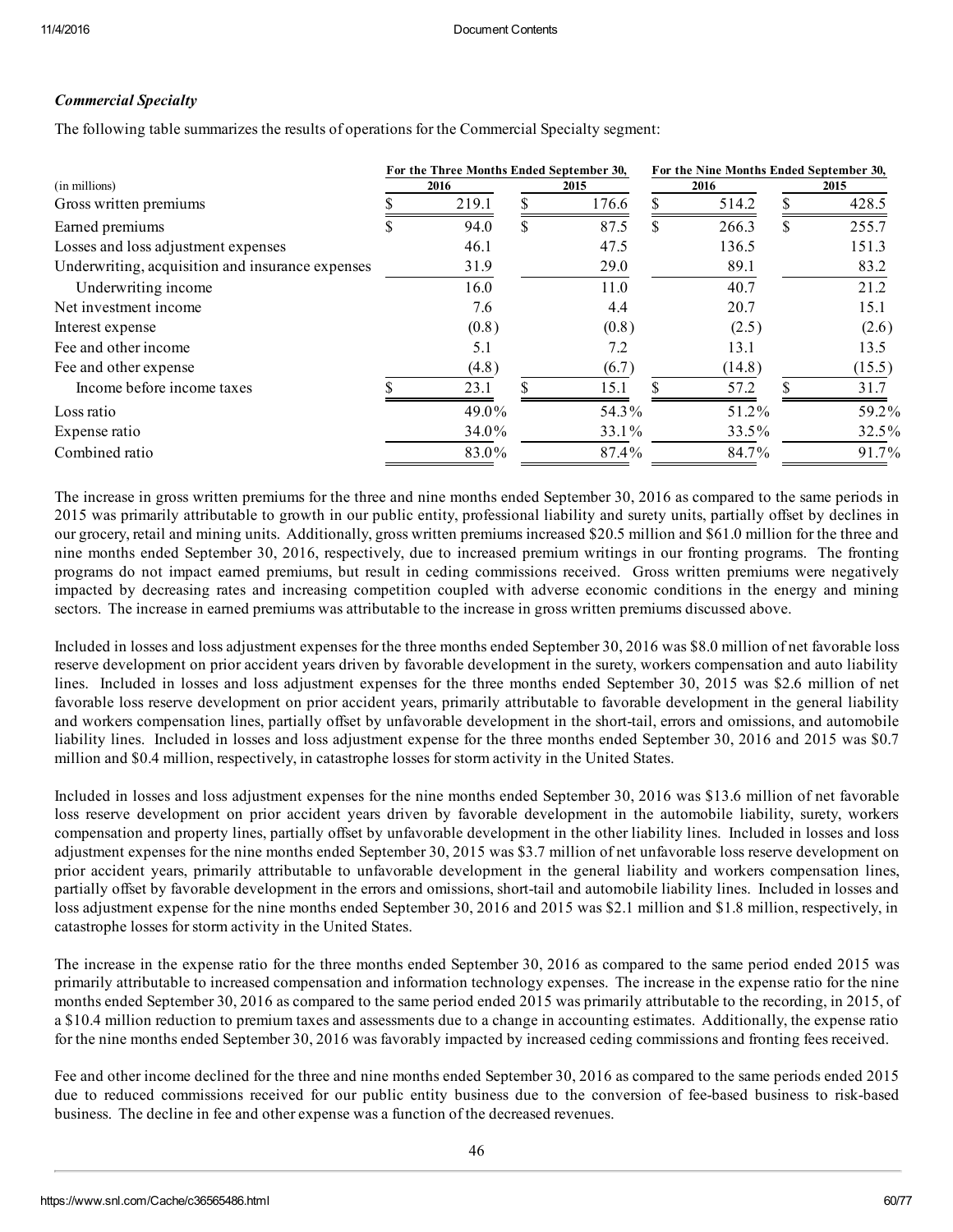### *International Specialty*

The following table summarizes the results of operations for the International Specialty segment:

|                                                  | For the Three Months Ended September 30, |       |      |       |      | For the Nine Months Ended September 30, |      |       |  |  |
|--------------------------------------------------|------------------------------------------|-------|------|-------|------|-----------------------------------------|------|-------|--|--|
| (in millions)                                    | 2016                                     |       | 2015 |       | 2016 |                                         | 2015 |       |  |  |
| Gross written premiums                           |                                          | 61.9  |      | 60.7  |      | 215.1                                   |      | 223.8 |  |  |
| Earned premiums                                  |                                          | 39.9  | S    | 36.4  | S.   | 117.4                                   | S    | 109.8 |  |  |
| Losses and loss adjustment expenses              |                                          | 16.8  |      | 22.6  |      | 61.0                                    |      | 56.2  |  |  |
| Underwriting, acquisition and insurance expenses |                                          | 11.9  |      | 12.5  |      | 34.9                                    |      | 39.0  |  |  |
| Underwriting income                              |                                          | 11.2  |      | 1.3   |      | 21.5                                    |      | 14.6  |  |  |
| Net investment income                            |                                          | 4.7   |      | 2.5   |      | 13.0                                    |      | 8.7   |  |  |
| Interest expense                                 |                                          | (0.7) |      | (0.7) |      | (2.1)                                   |      | (2.2) |  |  |
| Income before income taxes                       |                                          | 15.2  |      | 3.1   |      | 32.4                                    |      | 21.1  |  |  |
| Loss ratio                                       |                                          | 42.4% |      | 62.2% |      | 52.0%                                   |      | 51.2% |  |  |
| Expense ratio                                    |                                          | 29.8% |      | 34.6% |      | 29.8%                                   |      | 35.6% |  |  |
| Combined ratio                                   |                                          | 72.2% |      | 96.8% |      | 81.8%                                   |      | 86.8% |  |  |

Gross written premiums increased for the three months ended September 30, 2016 as compared to the same period in 2015 due to modest growth in all units, with the exception of the property reinsurance unit which continues to be impacted by current market conditions. Gross written premiums declined for the nine months ended September 30, 2016 as compared to the same period in 2015 due to continued pressure on rates, terms and conditions and non-renewal of certain policies. Earned premiums increased for the three and nine months ended September 30, 2016 as compared to the same periods in 2015 as a result of higher premium in earlier periods coupled with increased retention percentages.

Included in losses and loss adjustment expenses for the three months ended September 30, 2016 was \$1.4 million in catastrophe losses, consisting of \$0.9 million for various storm activity and \$0.5 million for the Louisiana floods. Offsetting these catastrophe losses was \$2.5 million in net favorable development on prior accident year loss reserves driven by our property reinsurance and Brazil units. Included in losses and loss adjustment expenses for the three months ended September 30, 2015 was \$7.1 million of catastrophe losses as a result of \$5.5 million from the Tianjin explosion, \$1.1 million from storms in the United States, and \$0.5 million from other smaller events. Partially offsetting these 2015 accident year losses was \$2.1 million in net favorable development on prior accident year loss reserves driven by casualty and professional lines partially, offset by unfavorable development in property reinsurance.

Included in losses and loss adjustment expenses for the nine months ended September 30, 2016 was \$15.0 million in catastrophe losses resulting from the Alberta wildfires, various storm activity and the Louisiana floods. Included in losses and loss adjustment expenses for the nine months ended September 30, 2015 was \$8.1 million in catastrophe losses resulting from the Tianjin explosion and storm activity. Included in losses and loss adjustment expenses for the nine months ended September 30, 2016 was \$8.3 million of net favorable development on prior accident year loss reserves primarily in our property reinsurance, professional liability and our Brazil unit, partially offset by net unfavorable development within our casualty unit. Included in losses and loss adjustment expenses for the nine months ended September 30, 2015 was \$5.8 million of net favorable development on prior accident year loss reserves primarily in our property reinsurance, professional liability and casualty lines.

The decline in the expense ratio for the three months ended September 30, 2016 as compared to the same period ended 2015 was primarily attributable to lower fees and assessments, coupled with an increase in contingent ceding commissions received. The decline in the expense ratio for the nine months ended September 30, 2016 as compared to the same period ended 2015 was primarily attributable to lower fees and assessments, lower equity compensation expenses, coupled with an increase in contingent ceding commissions received.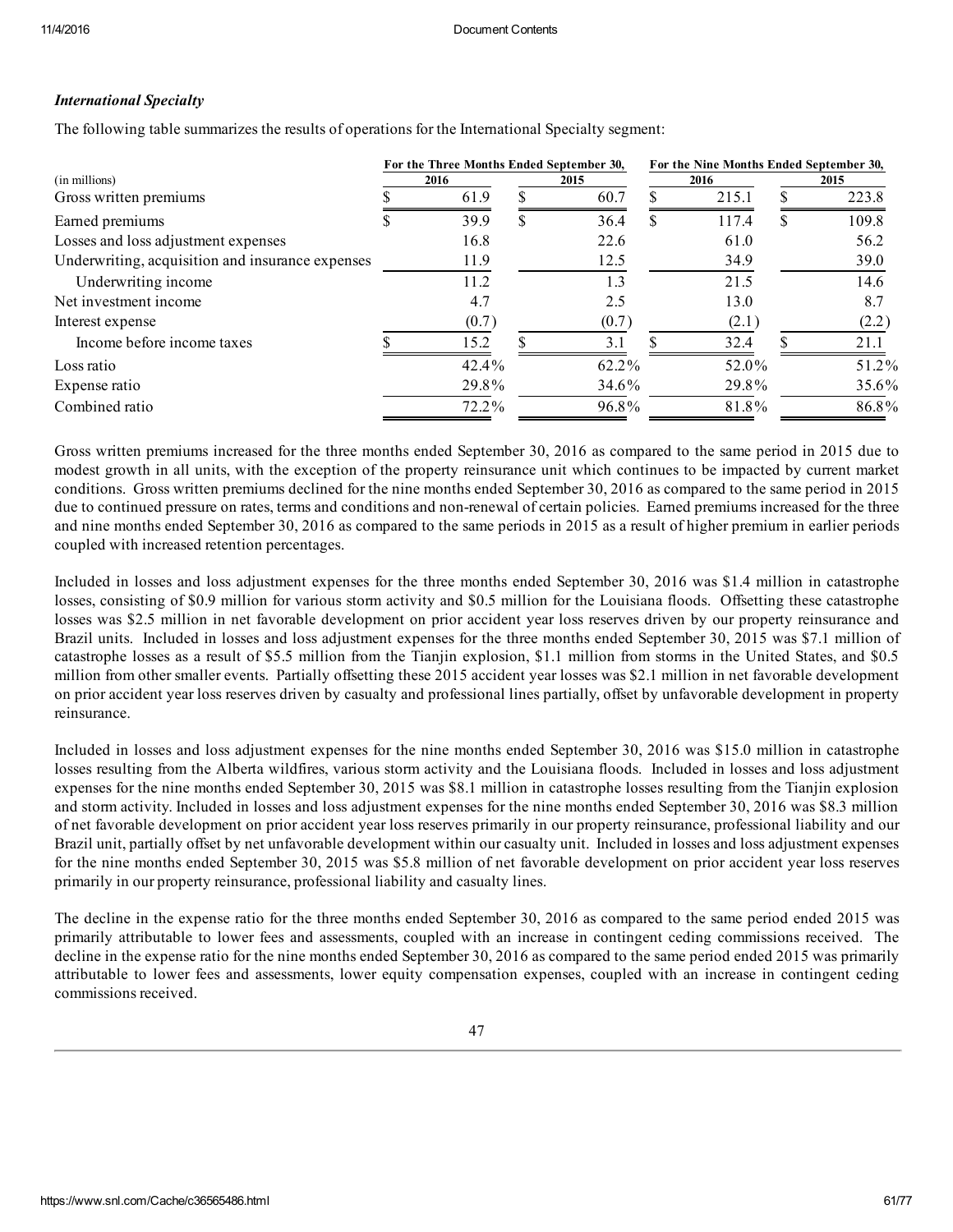## *Syndicate 1200*

The following table summarizes the results of operations for the Syndicate 1200 segment:

|                                                  | For the Three Months Ended September 30, |          |      |       |      | For the Nine Months Ended September 30, |      |       |  |
|--------------------------------------------------|------------------------------------------|----------|------|-------|------|-----------------------------------------|------|-------|--|
| (in millions)                                    | 2016                                     |          | 2015 |       | 2016 |                                         | 2015 |       |  |
| Gross written premiums                           |                                          | 162.6    |      | 160.2 |      | 480.2                                   |      | 473.2 |  |
| Earned premiums                                  |                                          | 102.4    | S    | 100.3 | S    | 301.1                                   | \$.  | 308.9 |  |
| Losses and loss adjustment expenses              |                                          | 62.1     |      | 55.1  |      | 169.3                                   |      | 162.1 |  |
| Underwriting, acquisition and insurance expenses |                                          | 39.0     |      | 41.0  |      | 122.7                                   |      | 125.9 |  |
| Underwriting income                              |                                          | 1.3      |      | 4.2   |      | 9.1                                     |      | 20.9  |  |
| Net investment income                            |                                          | 2.8      |      | 1.9   |      | 9.7                                     |      | 6.7   |  |
| Interest expense                                 |                                          | (0.7)    |      | (0.7) |      | (1.9)                                   |      | (2.0) |  |
| Fee and other income                             |                                          | 2.0      |      | 1.7   |      | 5.3                                     |      | 4.0   |  |
| Fee and other expense                            |                                          | (0.5)    |      | (0.6) |      | (1.5)                                   |      | (1.6) |  |
| Income before income taxes                       |                                          | 4.9      |      | 6.5   |      | 20.7                                    |      | 28.0  |  |
| Loss ratio                                       |                                          | $60.6\%$ |      | 55.0% |      | 56.2%                                   |      | 52.4% |  |
| Expense ratio                                    |                                          | 38.1%    |      | 40.8% |      | 40.8%                                   |      | 40.8% |  |
| Combined ratio                                   |                                          | 98.7%    |      | 95.8% |      | 97.0%                                   |      | 93.2% |  |

For 2016, we reduced our participation percentage on the Syndicate to 63%, down from 68% for 2015. The balance of the capital supporting the Syndicate is made up primarily by trade and other capital providers. The increase in gross written premiums for the three and nine months ended September 30, 2016 as compared to the same periods in 2015 was due to increased premium writings in the property, marine and energy and specialty divisions. Partially offsetting these increases were planned reductions in the liability and aerospace divisions. Earned premiums increased for the three months ended September 30, 2016 as compared to the same period ended 2015 due to increased gross written premiums in the second half of 2015, which are currently being recognized into earnings. Earned premiums declined for the nine months ended September 30, 2016 as compared to the same period in 2015 due to the impact of the decline in our participation during 2016, coupled with an increase in ceded written premiums resulting from reinstatement premiums and a higher proportion of binder business which earns at a slower rate.

Losses and loss adjustment expenses are reported net of losses ceded to the trade capital providers. Included in losses and loss adjustment expense for the three months ended September 30, 2016 was \$7.0 million in catastrophe losses, consisting of \$4.0 million for the Louisiana floods and \$3.0 million for storm activity in the United States. Catastrophe losses for the three months ended September 30, 2015 totaled \$4.0 million as a result of \$3.5 million from the Tianjin explosion and \$0.5 million from other events. Included in losses and loss adjustment expenses for the three months ended September 30, 2016 was \$1.9 million of net unfavorable loss reserve development on prior accident years primarily within the property and liability divisions, partially offset by net favorable development in the marine & energy divisions. Included in losses and loss adjustment expenses for the three months ended September 30, 2015 was \$0.3 million of net favorable loss reserve development on prior accident year reserves.

Included in losses and loss adjustment expense for the nine months ended September 30, 2016 was \$14.0 million in catastrophe losses, resulting from storm activity in the United States, the Alberta wildfires and the Louisiana floods. Catastrophe losses for the nine months ended September 30, 2015 totaled \$5.0 million, resulting from the Tianjin explosion and storm activity in the United States. Net favorable development on loss reserves for the nine months ended September 30, 2016 of \$2.5 million was primarily driven by favorable development in the property and marine and energy, partially offset by unfavorable development in professional indemnity lines and the specialty division. Net favorable development on loss reserves for the nine months ended September 30, 2015 of \$2.8 million was primarily driven by favorable development in property, general liability and marine & energy divisions, partially offset by unfavorable development in other liability classes and the aerospace division.

The decline in the expense ratios for the three months ended September 30, 2016 as compared to the same period ended 2015 were primarily attributable to reduced compensation related expenses. The expense ratio was comparable for the nine months ended September 30, 2016 and 2015 as increased commission and broker expenses resulting from current market conditions were offset by reduced compensation related expenses.

Fee income and other income represent fees and profit commission derived from the management of third party capital for our underwriting syndicate at Lloyd's. The increase in net fee and other income for the three and nine months ended September 30, 2016 as compared to the same periods in 2015 was primarily due to increased management fees and profit commissions resulting from the reduction in our participation in the syndicate. Fee and other expenses were comparable for the periods presented.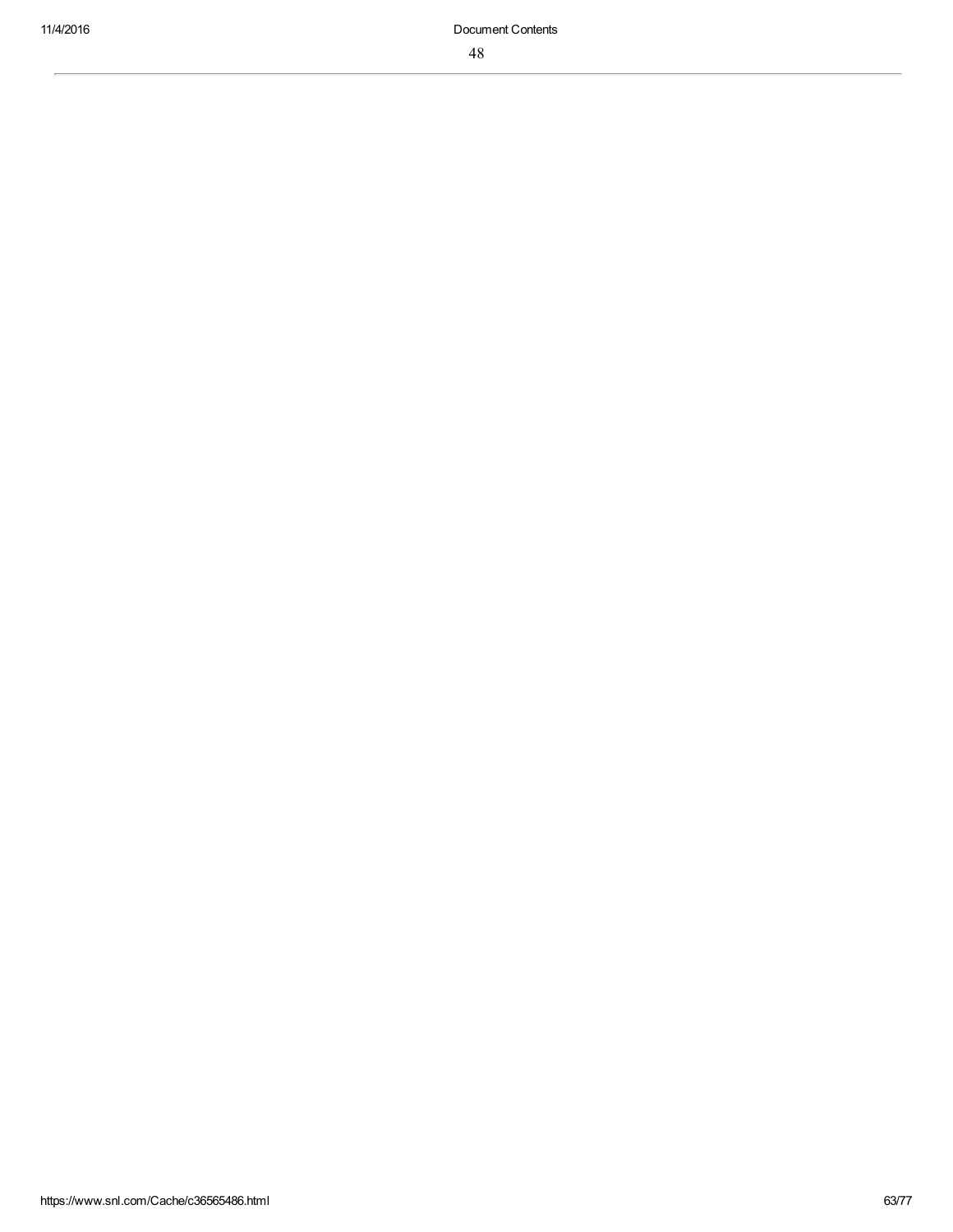## *Runof Lines*

The following table summarizes the results of operations for the Run-off Lines segment:

|                                                  |  | For the Three Months Ended September 30, |       | For the Nine Months Ended September 30, |        |      |        |  |
|--------------------------------------------------|--|------------------------------------------|-------|-----------------------------------------|--------|------|--------|--|
| (in millions)                                    |  | 2016                                     | 2015  |                                         | 2016   | 2015 |        |  |
| Earned premiums                                  |  | 0.1                                      | 0.3   |                                         | 0.3    |      | 0.4    |  |
| Losses and loss adjustment expenses              |  | 11.4                                     |       |                                         | 17.6   |      | 8.0    |  |
| Underwriting, acquisition and insurance expenses |  | 1.5                                      | 1.4   |                                         | 5.0    |      | 4.0    |  |
| Underwriting loss                                |  | (12.8)                                   | (8.2) |                                         | (22.3) |      | (11.6) |  |
| Net investment income                            |  | 3.2                                      |       |                                         | 8.8    |      | 6.1    |  |
| Interest expense                                 |  | (0.4)                                    | (0.4) |                                         | (1.1)  |      | (1.1)  |  |
| (Loss) income before income taxes                |  | (10.0)                                   | (6.9) |                                         | (14.6) |      | (6.6)  |  |

Earned premiums were primarily attributable to adjustments resulting from final audits, reinstatement premiums and other adjustments on policies previously underwritten.

Losses and loss adjustment expenses for the three months ended September 30, 2016 was the result of net unfavorable loss reserve development on prior accident years of \$5.7 million for our asbestos exposure due to greater than expected defense costs on our primary exposures, \$3.7 million development in our risk management lines and \$2.0 million in our other run-off lines. Losses and loss adjustment expenses for the three months ended September 30, 2015 was the result of net unfavorable loss reserve development on prior accident years due to \$3.2 million unfavorable development in the primary asbestos book driven by increasing defense costs, \$2.8 million of unfavorable development in the run-off workers compensation lines due to increasing medical costs on older claims and the discount unwind and \$1.4 million of unfavorable development in other assumed business partially offset by net favorable reserve development in our run-off reinsurance lines.

Losses and loss adjustment expenses for the nine months ended September 30, 2016 was the result of net unfavorable prior accident year loss reserve development of \$9.1 million for our primary asbestos exposure driven by greater than expected defense costs and the final settlement agreement with an insured, \$6.0 million unfavorable development in our risk management lines and \$2.6 million in our other run-off lines. Losses and loss adjustment expenses for the nine months ended September 30, 2015 was the result of net unfavorable prior accident year loss reserve development in our run-off workers compensation and asbestos liability lines partially offset by net favorable reserve development in our run-off reinsurance lines.

The following table represents a reconciliation of total gross and net reserves for the Run-off Lines. Amounts in the net column are reduced by reinsurance recoverable.

|                                                           | Nine Months Ended September 30, |        |      |            |    |       |    |            |  |  |
|-----------------------------------------------------------|---------------------------------|--------|------|------------|----|-------|----|------------|--|--|
| (in millions)                                             |                                 |        | 2016 | 2015       |    |       |    |            |  |  |
|                                                           |                                 | Gross  |      | <b>Net</b> |    | Gross |    | <b>Net</b> |  |  |
| Asbestos and environmental:                               |                                 |        |      |            |    |       |    |            |  |  |
| Loss reserves, beginning of period                        | \$                              | 46.4   |      | 43.5       | -8 | 53.9  | -S | 50.4       |  |  |
| Incurred losses                                           |                                 | 15.6   |      | 10.5       |    | 4.7   |    | 4.3        |  |  |
| Losses paid                                               |                                 | (10.0) |      | (10.0)     |    | (9.0) |    | (7.5)      |  |  |
| Loss reserves - asbestos and environmental, end of period |                                 | 52.0   |      | 44.0       |    | 49.6  |    | 47.2       |  |  |
| Risk management reserves                                  |                                 | 241.4  |      | 151.4      |    | 259.5 |    | 162.3      |  |  |
| Run-off reinsurance reserves                              |                                 | 2.2    |      | 2.2        |    | 3.4   |    | 3.4        |  |  |
| Other run-off lines                                       |                                 | 4.2    |      | 4.2        |    | 3.9   |    | 3.6        |  |  |
| Total loss reserves - Run-off Lines                       |                                 | 299.8  |      | 201.8      |    | 316.4 |    | 216.5      |  |  |

Underwriting, acquisition and insurance expenses for the Run-off Lines segment consists primarily of administrative expenses. The increase in underwriting expense for the three months ended September 30, 2016 as compared to the same period ended 2015 was primarily attributable to increased policyholder dividends and bad debt expense, partially offset by reduced overhead expenses. The increase in underwriting expense for the nine months ended September 30, 2016 as compared to the same period of 2015 was due to a \$2.2 million decline in the accrual for assessments in 2015 due to a change in accounting estimate. Partially offsetting this increase were reduced bad debt and overhead expenses in 2016 as compared to 2015.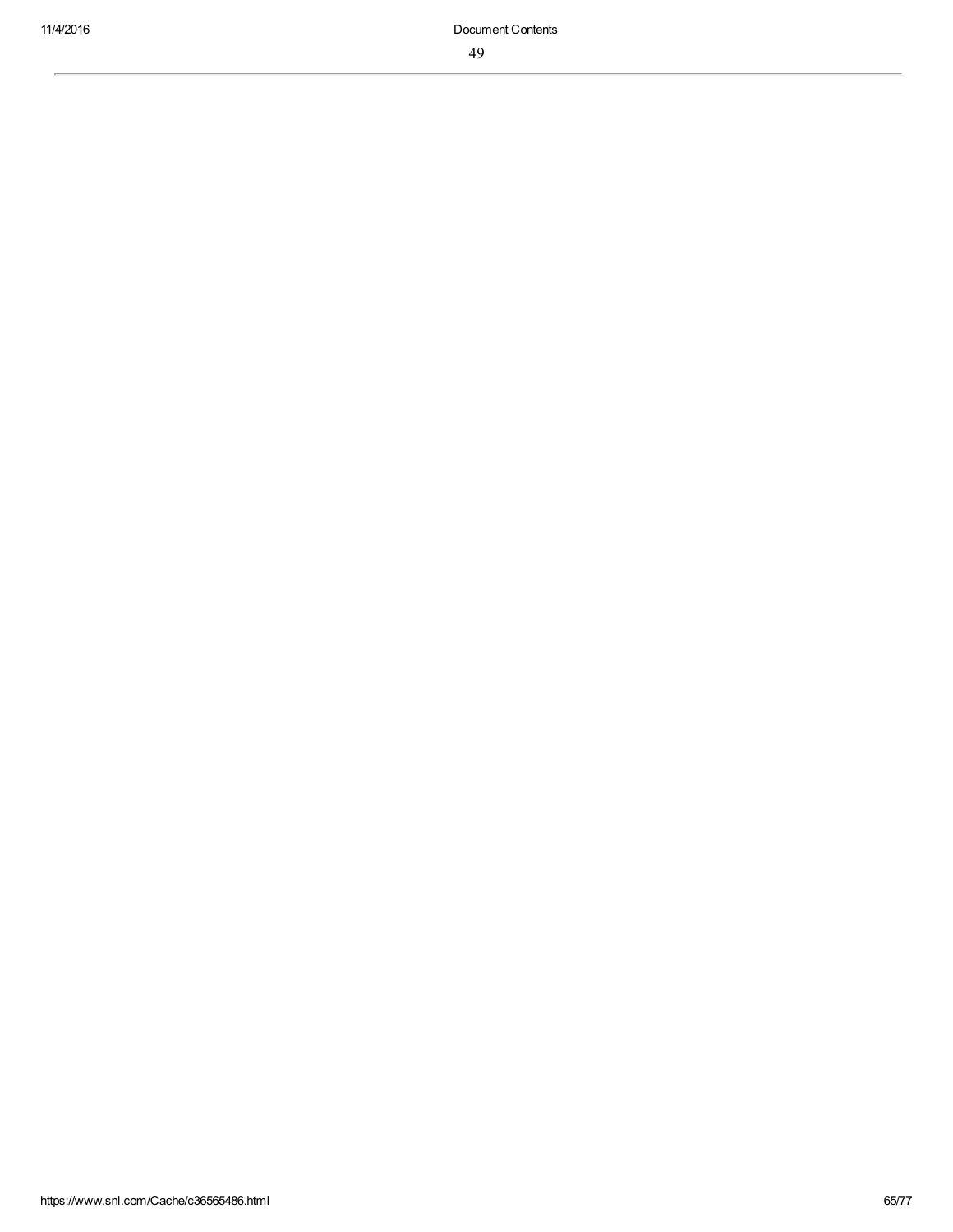### Liquidity and Capital Resources

The primary sources of our cash flows are premiums, reinsurance recoveries, proceeds from sales and redemptions of investments and investment income. The primary cash outflows are claim payments, loss adjustment expenses, reinsurance costs and operating expenses. Additional cash outflow occurs through payments of underwriting and acquisition costs such as commissions, taxes, payroll and general overhead expenses. Management believes that cash receipts from premiums, proceeds from investment sales and redemptions and investment income are sufficient to cover cash outflows in the foreseeable future. Should the need for additional cash arise, we believe we have access to additional sources of liquidity.

Cash provided by operating activities can fluctuate due to a timing difference in the collection of premiums and reinsurance recoveries and the payment of losses and expenses. For the nine months ended September 30, 2016, and 2015, net cash provided by operating activities was \$150.7 million and \$235.8 million, respectively. The decrease in cash flows from operating activities in 2016 from 2015 was driven by the timing of reinsurance recoveries and premium cash receipts in the respective periods.

Net cash used in investing activities was \$83.4 million and \$176.0 million for the nine months ended September 30, 2016, and 2015, respectively. The decrease in cash flows used in investing activities in 2016 from 2015 was mainly the result of an increase in the maturities and mandatory calls of fixed maturity investments, as well as increased sales of fixed maturities and equity securities, partially offset by an increase in cash used to purchase fixed maturities. As of September 30, 2016, \$289.2 million of the investment portfolio was invested in short-term investments. Included in purchases of fixed assets for the nine months ended September 30, 2015 was \$42.6 million associated with the acquisition of real estate holdings, which were purchased on our behalf by a third-party intermediary using funds held in escrow from the fourth quarter 2014 sale of a Torrance, California real estate holding.

For the nine months ended September 30, 2016 and 2015, net cash used in financing activities was \$64.4 million and \$44.7 million, respectively. During the nine months ended September 30, 2016 and 2015, we repurchased 815,196 and 575,055 shares of our common stock for a total cost of \$45.3 million and \$29.7 million, respectively. We paid cash dividends to our shareholders totaling \$19.8 million and \$17.1 million during the nine months ended September 30, 2016 and 2015, respectively.

On March 7, 2014, each of Argo Group, Argo Group US, Inc., Argo International Holdings Limited, and Argo Underwriting Agency Limited (the "Borrowers") entered into a \$175 million credit agreement ("Credit Agreement") with JPMorgan Chase Bank, N.A., as administrative agent. The Credit Agreement provides for a \$175.0 million revolving credit facility with a maturity date of March 7, 2018 unless extended in accordance with the terms of the Credit Agreement. Borrowings under the Credit Agreement may be used for general corporate purposes, including working capital and permitted acquisitions, and each of the Borrowers has agreed to be jointly and severally liable for the obligations of the other Borrowers under the Credit Agreement.

The Credit Agreement contains customary events of default. If an event of default occurs and is continuing, the Borrowers could be required to repay all amounts outstanding under the Credit Agreement. Lenders holding at least a majority of the loans and commitments under the Credit Agreement may elect to accelerate the maturity of the loans and/or terminate the commitments under the Credit Agreement upon the occurrence and during the continuation of an event of default. No defaults or events of defaults have occurred as of the date of this filing.

Included in the Credit Agreement is a provision that allows up to \$17.5 million of the revolving credit facility to be used for letters of credit ("LOCs"), subject to availability. As of September 30, 2016, there were no borrowings outstanding and \$0.2 million in LOCs against the Credit Facility.

On May 3, 2016, our Board authorized the repurchase of up to \$150.0 million of our common shares ("2016 Repurchase Authorization"). The 2016 Repurchase Authorization supersedes all the previous repurchase authorizations. These shares are being held as treasury shares in accordance with the provisions of the Bermuda Companies Act 1981. As of September 30, 2016, availability under the 2016 Repurchase Authorization for future repurchases of our common shares was \$132.0 million.

Refer to Part II, Item 7 – "Management's Discussion and Analysis of Financial Condition and Results of Operations – Liquidity and Capital Resources" in Argo Group's Annual Report on Form 10-K for the year ended December 31, 2015 that Argo Group filed with the SEC on February 26, 2016 for further discussion on Argo Group's liquidity.

### Recent Accounting Standards and Critical Accounting Estimates

### *New Accounting Standards*

The discussion of the adoption and pending adoption of recently issued accounting policies is included in Note 2, "Recently Issued Accounting Standards," in the Notes to the Consolidated Financial Statements, included in Part I, Item 1 "Consolidated Financial Statements (unaudited)."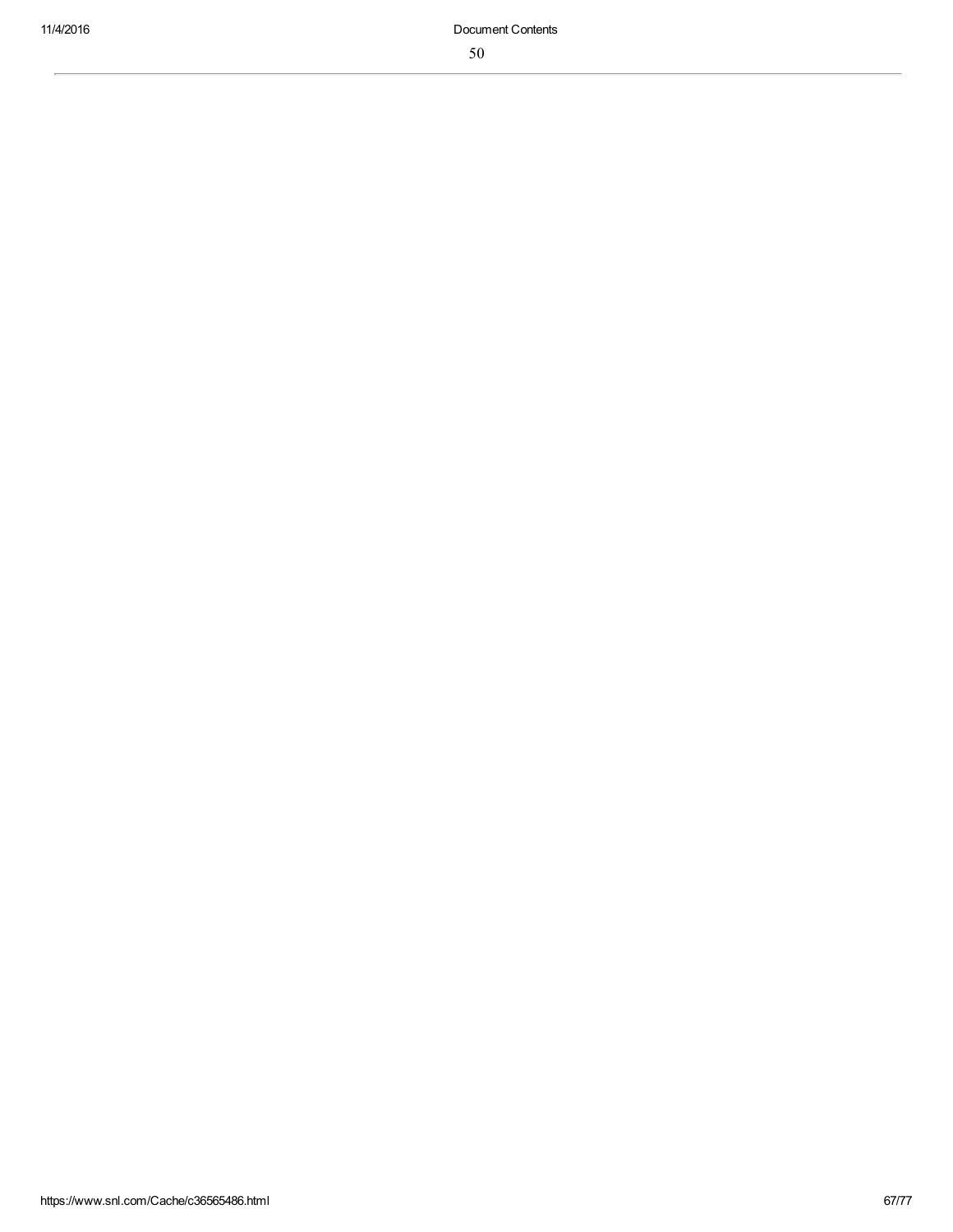### *Critical Accounting Estimates*

Refer to "Critical Accounting Estimates" in the Company's Annual Report on Form 10-K for the year ended December 31, 2015 that we filed with the SEC on February 26, 2016 for information on accounting policies that we consider critical in preparing our consolidated financial statements. These policies include significant estimates made by management using information available at the time the estimates were made. However, these estimates could change materially if different information or assumptions were used.

## Item 3. Quantitative and Qualitative Disclosures about Market Risk

We believe that we are principally exposed to three types of market risk: interest rate risk, credit risk and foreign currency risk.

## *Interest Rate Risk*

Our fixed investment portfolio is exposed to interest rate risk. Fluctuations in interest rates have a direct impact on the fair valuation of these securities. As interest rates rise, the fair value of our fixed maturity portfolio generally falls, and the converse is generally also true. We manage interest rate risk through an asset liability strategy that involves the selection of investments with appropriate characteristics, such as duration, yield, currency and liquidity that are tailored to the anticipated cash outflow characteristics of our liabilities. A significant portion of the investment portfolio matures each quarter, allowing for reinvestment at current market rates.

## *Credit Risk*

Credit risk is a major factor of our overall enterprise risk, and we have established policies and procedures to evaluate our exposure to credit risk, particularly with respect to our investment holdings and our receivable balances. In particular, we are exposed to credit risk on losses recoverable from reinsurers and receivables from insureds. Downturns in one sector or market can adversely impact other sectors and may result in higher credit exposure. We do not currently use credit default swaps to mitigate our credit exposure from either investments or counterparties.

We have exposure to credit risk primarily as a holder of fixed maturity investments, short-term investments and other investments, which arises from the uncertainty associated with a financial instrument obligor's ability to make timely principal and/or interest payments. Our risk management strategy and investment policy attempts to mitigate this risk by primarily investing in debt instruments of high credit quality issuers, limiting credit concentrations and diversifying issuers, and frequently monitoring the credit quality of issuers and counterparties.

Our portfolio also includes alternative investments that may invest in both long and short equities, corporate debt and securities, currencies, real estate, commodities, and derivatives. We attempt to mitigate our risk by selecting managers with extensive experience, proven track records, and robust controls and processes, diversifying our alternatives portfolios by using several managers, and investing in several different types of asset classes and mandates.

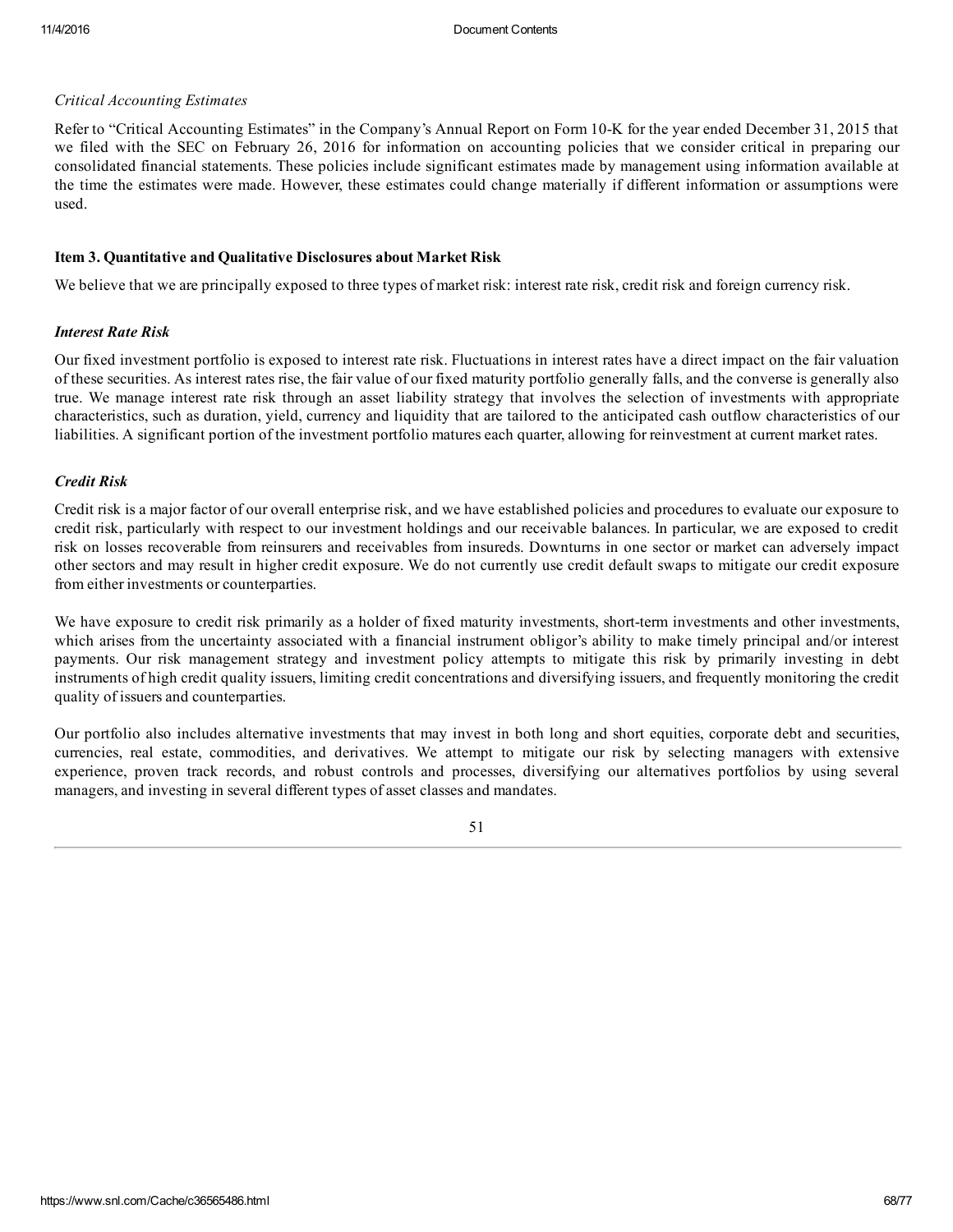As shown on the accompanying table, our fixed maturities portfolio is diversified among different types of investments. The securities are principally rated by one or more Nationally Recognized Statistical Rating Organizations. If a security has two ratings, the lower rating is used, and if a security has three ratings, the middle rating is used in the preparation of this table. At September 30, 2016, our fixed maturities portfolio had a weighted average rating of A+, with 69.8% (\$2,124.3 million fair value) rated A or better and 34% (\$1,034.9 million fair value) rated AAA. Our portfolio included 12.5% (\$380.6 million fair value) of less than investment grade (BB+ or lower) fixed maturities at September 30, 2016.

|                                                  | <b>Fair Value</b> |         |    |       |    |       |               |       |    |              |
|--------------------------------------------------|-------------------|---------|----|-------|----|-------|---------------|-------|----|--------------|
| (in millions)                                    |                   | AAA     |    | AA    |    | A     |               | Other |    | <b>Total</b> |
| USD denominated:                                 |                   |         |    |       |    |       |               |       |    |              |
| U.S. Governments                                 | \$                | 217.6   | \$ |       | \$ | 0.4   | <sup>\$</sup> |       | \$ | 218.0        |
| Non-U.S. Governments                             |                   | 50.1    |    | 15.2  |    | 2.3   |               | 25.9  |    | 93.5         |
| Obligations of states and political subdivisions |                   | 96.6    |    | 223.4 |    | 73.4  |               | 14.3  |    | 407.7        |
| Credit-Financial                                 |                   | 4.8     |    | 86.1  |    | 222.1 |               | 192.2 |    | 505.2        |
| Credit-Industrial                                |                   | 3.7     |    | 30.3  |    | 134.9 |               | 472.2 |    | 641.1        |
| Credit-Utility                                   |                   |         |    | 17.9  |    | 30.9  |               | 105.6 |    | 154.4        |
| Structured securities:                           |                   |         |    |       |    |       |               |       |    |              |
| CMO/MBS-agency                                   |                   | 168.1   |    |       |    |       |               |       |    | 168.1        |
| CMO/MBS-non agency                               |                   |         |    | 3.6   |    | 2.1   |               | 0.4   |    | 6.1          |
| <b>CMBS</b>                                      |                   | 162.2   |    | 17.1  |    | 24.6  |               | 1.5   |    | 205.4        |
| <b>ABS</b>                                       |                   | 117.4   |    | 0.2   |    | 1.7   |               | 3.5   |    | 122.8        |
| <b>CLO</b>                                       |                   | 82.9    |    | 19.7  |    | 35.0  |               | 13.6  |    | 151.2        |
| Foreign denominated:                             |                   |         |    |       |    |       |               |       |    |              |
| Governments                                      |                   | 106.7   |    | 18.8  |    | 2.5   |               | 29.7  |    | 157.7        |
| Credit                                           |                   | 2.9     |    | 24.5  |    | 46.5  |               | 37.4  |    | 111.3        |
| ABS/CMBS                                         |                   | 15.3    |    |       |    |       |               |       |    | 15.3         |
| <b>CLO</b>                                       |                   | 6.6     |    | 36.2  |    | 20.0  |               | 24.0  |    | 86.8         |
| Total fixed maturities                           |                   | 1,034.9 | \$ | 493.0 | \$ | 596.4 | \$            | 920.3 | S. | 3,044.6      |

We also have credit exposure related to receivables from reinsurers and insureds, and control this risk by limiting our exposure to any one counterparty and evaluating the financial strength of our reinsurance counterparties, including generally requiring minimum credit ratings. In certain cases, we also receive collateral from our customers and reinsurance counterparties, which reduces our credit exposure in certain instances.

### *Foreign Currency Risk*

We have exposure to foreign currency risk in both our insurance contracts and invested assets, and to a lesser extent in a portion of our debt. Some of our insurance contracts provide that ultimate losses may be payable in various foreign currencies. Foreign currency exchange rate risk exists where we do not have cash or securities denominated in the currency for which we will ultimately pay the claims. Thus, we attempt to manage our foreign currency risk by seeking to match our liabilities under insurance and reinsurance polices that are payable in foreign currencies with cash and investments that are denominated in such currencies. In certain instances, we use foreign exchange forward contracts to mitigate this risk. Due to the extended time frame for settling the claims plus the fluctuation in currency exchange rates, the potential exists for us to realize gains and/or losses related to foreign exchange rates. In addition, we may experience foreign currency gains or losses related to exchange rate fluctuations in operating expenses as certain operating costs are payable in currencies other than the U.S. Dollar. For the three and nine months ended September 30, 2016, we recorded realized gains of \$ 1.5 million and realized losses of \$4.5 million, respectively, from movements in foreign currency rates on our insurance operations. In addition, we recorded realized losses of \$ 4.8 million and \$14.8 million from movements on foreign currency rates in our investment portfolio and realized gains of \$ 0.3 million and realized losses of \$11.5 million from our currency forward contracts for the three and nine months ended September 30, 2016. We had unrealized losses at September 30, 2016 of \$ 25.3 million in movements on foreign currency rates in our investment portfolio, which are recorded in "Other comprehensive income, net of taxes" in our Consolidated Balance Sheets. These losses are principally related to the weakening of the non-U.S. Dollar denominated investment exchange rates to the U.S. Dollar.

### Item 4. Controls and Procedures

Argo Group, under the supervision and with the participation of its management, including the Chief Executive Officer and the Chief Financial Officer, evaluated the effectiveness of the design and operation of our "disclosure controls and procedures" (as defined in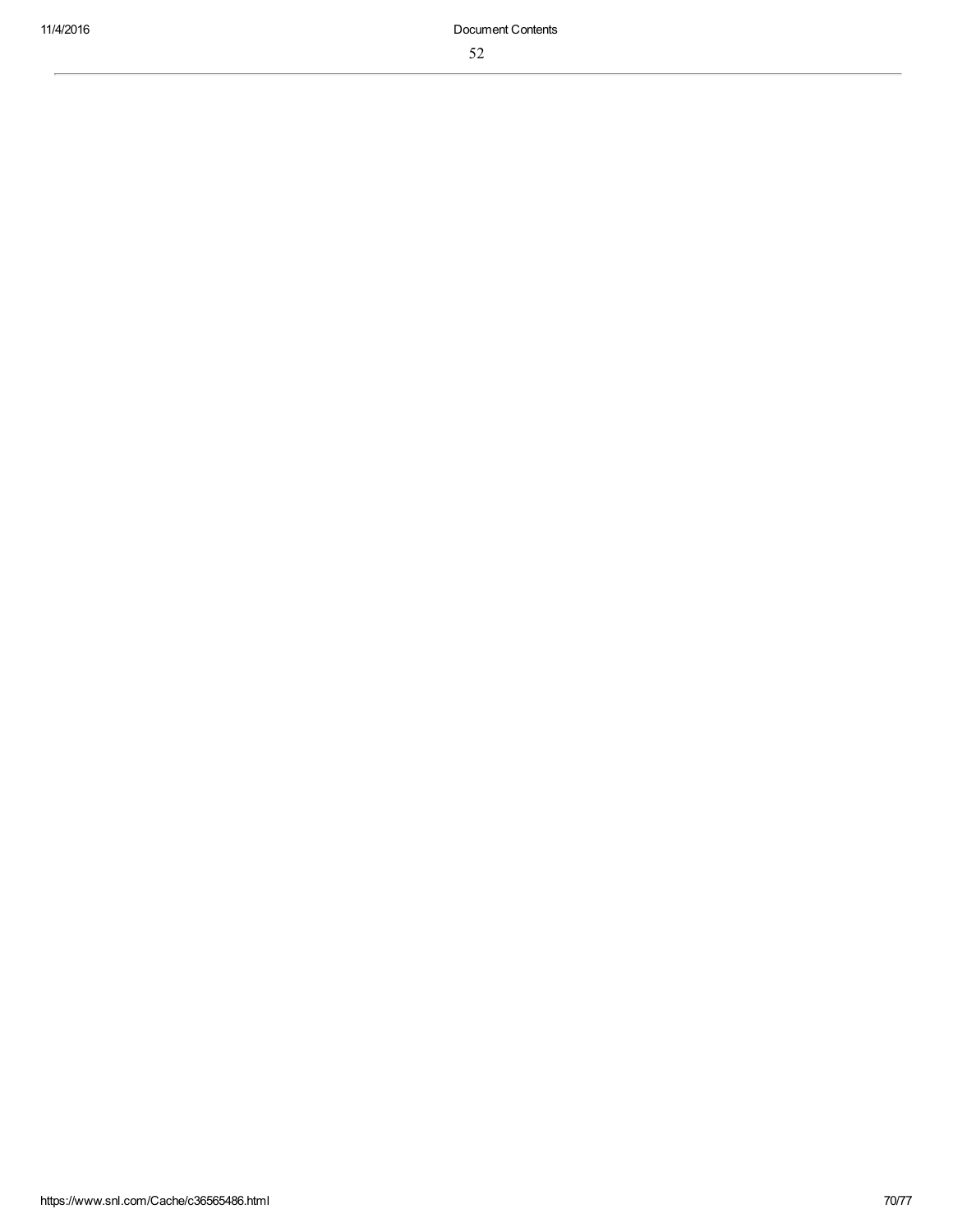Rules  $13a-15(e)$  and  $15d-15(e)$  under the Securities Exchange Act of 1934, as amended ("Exchange Act")) as of the end of the period covered by this report. In designing and evaluating these disclosure controls and procedures, Argo Group and its management recognize that any controls and procedures, no matter how well designed and operated, can provide only reasonable assurance of achieving the desired control objectives, and management necessarily was required to apply its judgment in evaluating and implementing possible controls and procedures. Based upon that evaluation, the Chief Executive Officer and Chief Financial Officer concluded that the disclosure controls and procedures were effective at the reasonable assurance level to ensure that information required to be disclosed by Argo Group in the reports filed or submitted under the Exchange Act are recorded, processed, summarized and reported within the time periods specified in the SEC's rules and forms.

There were no changes in the internal control over financial reporting made during the quarter ended September 30, 2016 that materially affected, or are reasonably likely to materially affect, our internal control over financial reporting. We review our disclosure controls and procedures, which may include internal controls over financial reporting, on an ongoing basis. From time to time, management makes changes to enhance the effectiveness of these controls and ensure that they continue to meet the needs of our business activities over time.

#### PART II. OTHER INFORMATION

#### Item 1. Legal Proceedings

Our subsidiaries are parties to legal actions incidental to their business. Based on the opinion of counsel, management believes that the resolution of these matters will not materially affect our financial condition or results of operations.

#### Item 1A. Risk Factors

#### *United Kingdom's vote to leave the European Union*

On June 23, 2016, the United Kingdom held a referendum in which voters approved an exit from the European Union ("E.U."), commonly referred to as "Brexit." As a result of the referendum, the British government will begin negotiating the terms of the United Kingdom's future relationship with the E.U. in March 2017. Although it is unknown what those terms will be, it may create, in the short-term, regulatory and foreign exchange rate uncertainty with respect to Syndicate 1200. Our ArgoGlobal SE Malta-based insurance company provides Argo Group with an alternative E.U. operating platform, should the need arise. Further, Lloyds' is continuing to develop and adapt contingency plans to reduce the risks that may result due to this departure. Syndicate 1200 is actively involved in these contingency plans.

See "Risk Factors" in the Argo Group Annual Report on Form 10-K for the year ended December 31, 2015 for a detailed discussion of the additional risk factors affecting us.

#### Item 2. Unregistered Sales of Equity Securities and Use of Proceeds

#### Issuer Purchase of Equity Securities

On May 3, 2016, our Board authorized the repurchase of up to \$150.0 million of our common shares ("2016 Repurchase Authorization"). The 2016 Repurchase Authorization supersedes all the previous Repurchase Authorizations.

From January 1, 2016 through September 30, 2016, we have repurchased a total of 815,196 shares of our common shares for a total cost of \$45.3 million. Since the inception of the repurchase authorizations through September 30, 2016, we have repurchased 9,996,840 shares of our common stock at an average price of \$37.65 for a total cost of \$376.4 million. These shares are being held as treasury shares in accordance with the provisions of the Bermuda Companies Act 1981. As of September 30, 2016, availability under the 2016 Repurchase Authorization for future repurchases of our common shares was \$132.0 million.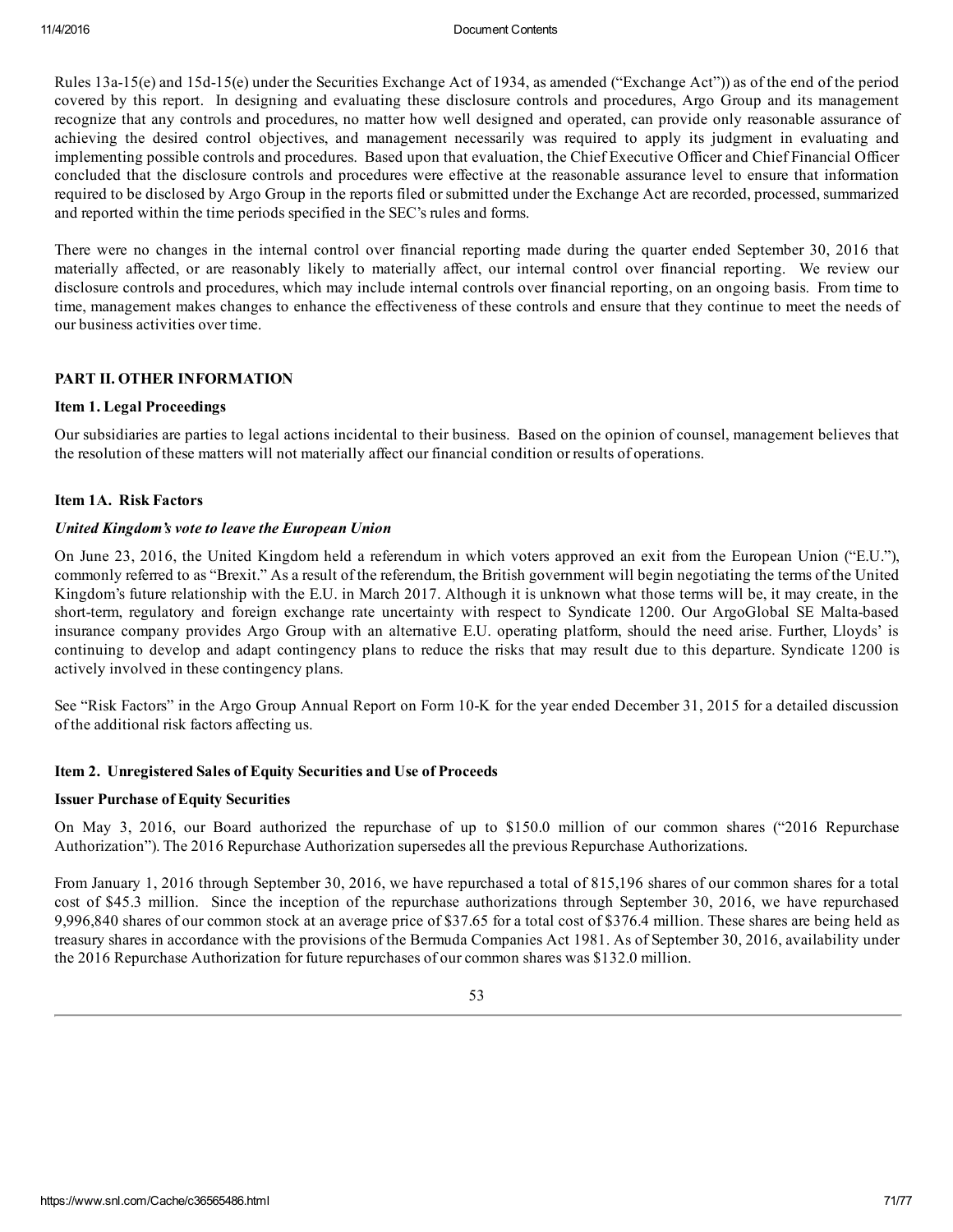The following table provides information with respect to shares of our common stock that were repurchased or surrendered during the three months ended September 30, 2016:

| Period                                 | <b>Total Number</b><br>of Shares<br>Purchased (a) | Average<br><b>Price Paid</b><br>per Share (b) |       | <b>Total Number of Shares</b><br><b>Purchased as Part of</b><br><b>Publically Announced</b><br>Plan or Program (c) | <b>Approximate Dollar Value</b><br>of Shares That May Yet Be<br><b>Purchased Under the Plan</b><br>or Program (d) |               |  |  |
|----------------------------------------|---------------------------------------------------|-----------------------------------------------|-------|--------------------------------------------------------------------------------------------------------------------|-------------------------------------------------------------------------------------------------------------------|---------------|--|--|
| July 1 through July 31, 2016           |                                                   |                                               |       |                                                                                                                    |                                                                                                                   | 137, 361, 178 |  |  |
| August 1 through August 31, 2016       | 67.169                                            |                                               | 55.25 | 61.054                                                                                                             |                                                                                                                   | 133,985,766   |  |  |
| September 1 through September 30, 2016 | 35,547                                            |                                               | 56.02 | 35.547                                                                                                             |                                                                                                                   | 131,994,297   |  |  |
| Total                                  | 102,716                                           |                                               | 55.52 | 96,601                                                                                                             |                                                                                                                   |               |  |  |

Employees are allowed to surrender shares to settle the tax liability incurred upon the vesting or exercise of shares under our various employees equity compensation plans. For the three months ended September 30, 2016, we received 6,115 shares of our common stock, with an average price paid per share of \$54.86 that were surrendered by employees in payment for the minimum required withholding taxes. In the above table, these shares are included in columns (a) and (b), but excluded from columns (c) and (d). These shares do not reduce the number of shares that may yet be purchased under the repurchase plan.

#### Item 3. Defaults Upon Senior Securities

None.

#### Item 4. Mine Safety Disclosures

Not applicable.

#### Item 5. Other Information

None.

#### Item 6. Exhibits

A list of exhibits required to be filed as part of this report is set forth in the Exhibit Index of this Form 10Q, which immediately precedes such exhibits, and is incorporated herein by reference.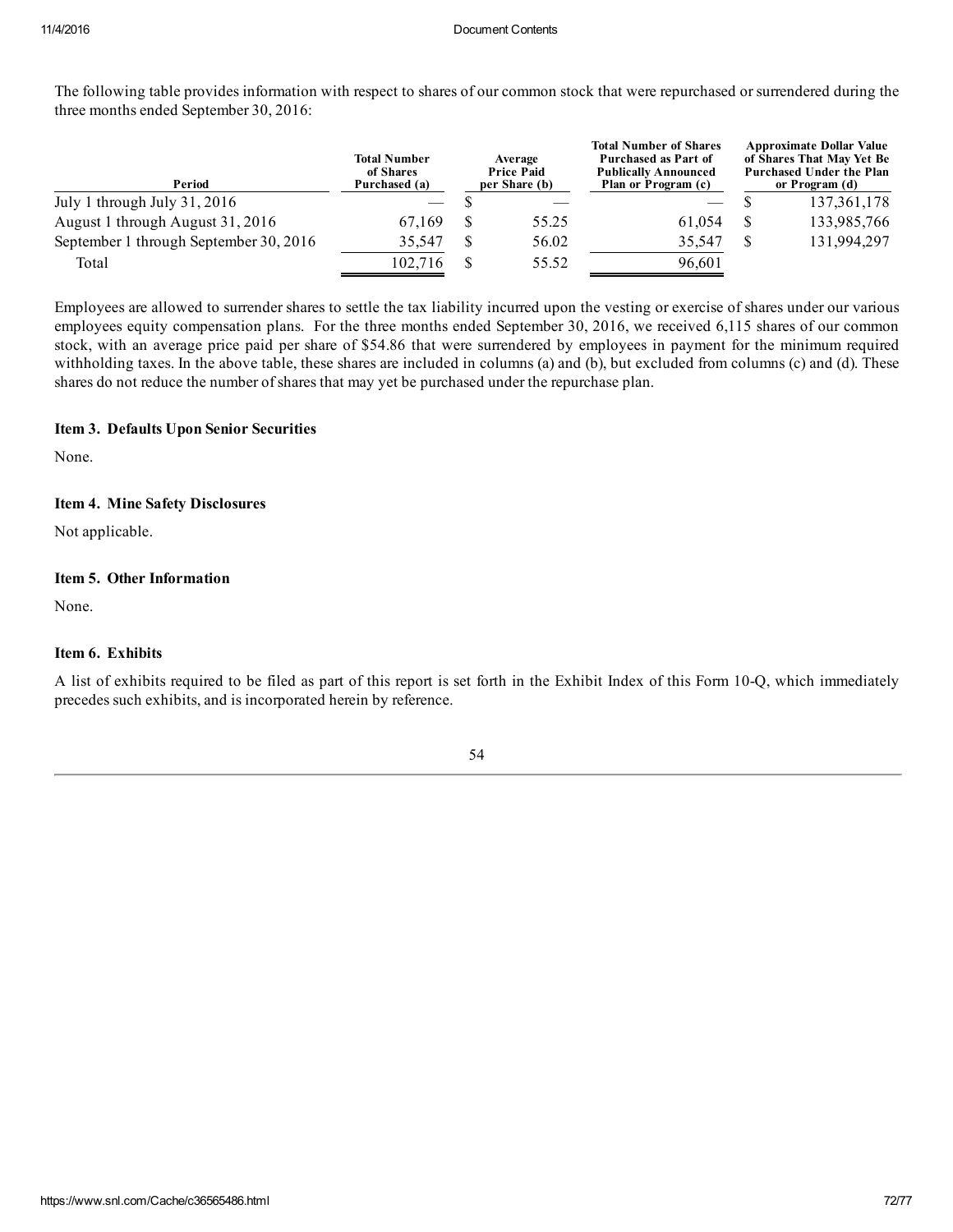# EXHIBIT INDEX

| Exhibit<br>Number | <b>Description</b>                                                                                                     |
|-------------------|------------------------------------------------------------------------------------------------------------------------|
| 12.1              | Statements of Computation of Ratios of Earnings to Fixed Charges and Earnings to Combined Fixed Charges and Preferred  |
|                   | <b>Share Dividends</b>                                                                                                 |
| 31.1              | Rule $13a - 14(a)/15d - 14(a)$ Certification of the Chief Executive Officer                                            |
| 31.2              | Rule $13a - 14(a)/15d - 14(a)$ Certification of the Chief Financial Officer                                            |
| 32.1              | Certification of Chief Executive Officer Pursuant to 18 U.S.C. Section 1350, as Adopted Pursuant to Section 906 of the |
|                   | Sarbanes-Oxley Act of 2002                                                                                             |
| 32.2              | Certification of Chief Financial Officer Pursuant to 18 U.S.C. Section 1350, as Adopted Pursuant to Section 906 of the |
|                   | Sarbanes-Oxley Act of 2002                                                                                             |
| 101.INS           | <b>XBRL</b> Instance Document                                                                                          |
|                   | 101. SCH XBRL Taxonomy Extension Schema Document                                                                       |
|                   | 101.CAL XBRL Taxonomy Extension Calculation Linkbase Document                                                          |
|                   | 101. DEF XBRL Taxonomy Extension Definition Linkbase Document                                                          |
|                   | 101.LAB XBRL Taxonomy Extension Label Linkbase Document                                                                |
|                   | 101.PRE XBRL Taxonomy Extension Presentation Linkbase Document                                                         |

55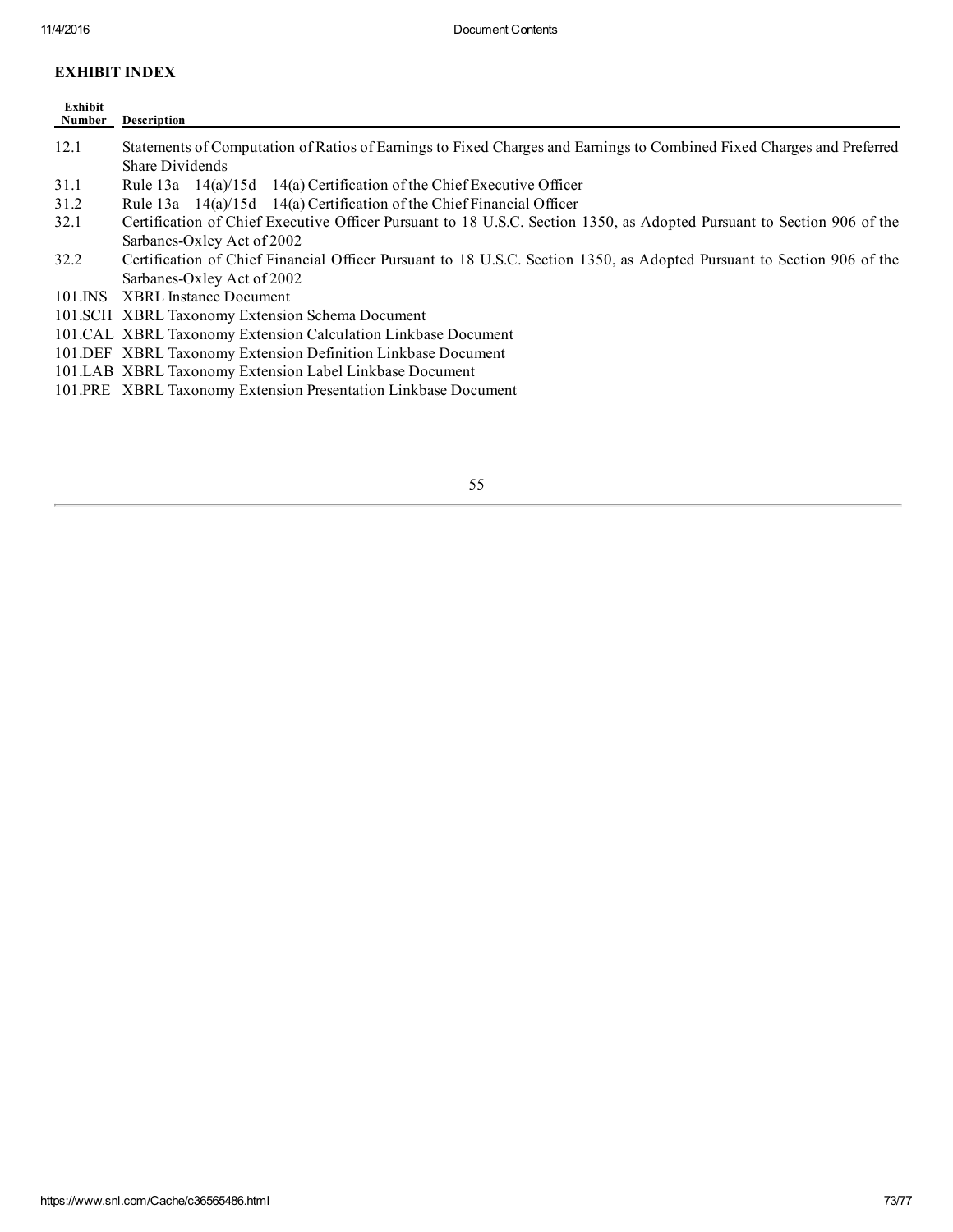### SIGNATURES

Pursuant to the requirements of the Section 13 or 15(d) of the Securities Exchange Act of 1934, the registrant has duly caused this report to be signed on its behalf by the undersigned, thereunto duly authorized.

### ARGO GROUP INTERNATIONAL HOLDINGS, LTD.

November 4, 2016 By /s/ Mark E. Watson III Mark E. Watson III President and Chief Executive Officer

November 4, 2016 By /s/ Jay S. Bullock Jay S. Bullock Executive Vice President and Chief Financial Officer

56

(Back To Top)

# Section 2: EX-12.1 (EX-12.1)

Exhibit 12.1

### ARGO GROUP INTERNATIONAL HOLDINGS, LTD. STATEMENTS OF COMPUTATION OF RATIOS OF EARNINGS TO FIXED CHARGES AND EARNINGS TO COMBINED FIXED CHARGES AND PREFERRED SHARE DIVIDENDS (in millions, except ratios)

Nine Months Ended<br>September 30, For the Years Ended December 31 2016 2015 2015 2014 2013 2012 2011 Earnings: Income (loss) before provision for income taxes \$ 134.9 \$ 133.3 \$ 177.5 \$ 216.0 \$ 179.7 \$ 66.7 \$ (61.9) Add: Fixed charges **17.7** 17.9 23.7 24.8 25.1 28.4 26.7 Total earnings \$ 152.6 \$ 151.2 \$ 201.2 \$ 240.8 \$ 204.8 \$ 95.1 \$ (35.2) Fixed charges: Interest expense \$ 14.6 \$ 14.3 \$ 19.0 \$ 19.9 \$ 20.2 \$ 23.7 \$ 22.1 Rental interest factor **3.1** 3.6 4.7 4.9 4.9 4.7 4.6 Total fixed charges \$ 17.7 \$ 17.9 \$ 23.7 \$ 24.8 \$ 25.1 \$ 28.4 \$ 26.7 Ratio of earnings to fixed charges 8.6:1 8.4:1 8.5:1 9.7:1 8.2:1 3.3:1 (a)

(a) The coverage deficiency for the year ended December 31, 2011 is \$61.9 million. (Back To Top)

# Section 3: EX-31.1 (EX-31.1)

Exhibit 31.1

## Rule  $13a-14(a)/15d-14(a)$ Certification of the Chief Executive Officer

I, Mark E. Watson III, President and Chief Executive Officer of Argo Group International Holdings, Ltd., certify that: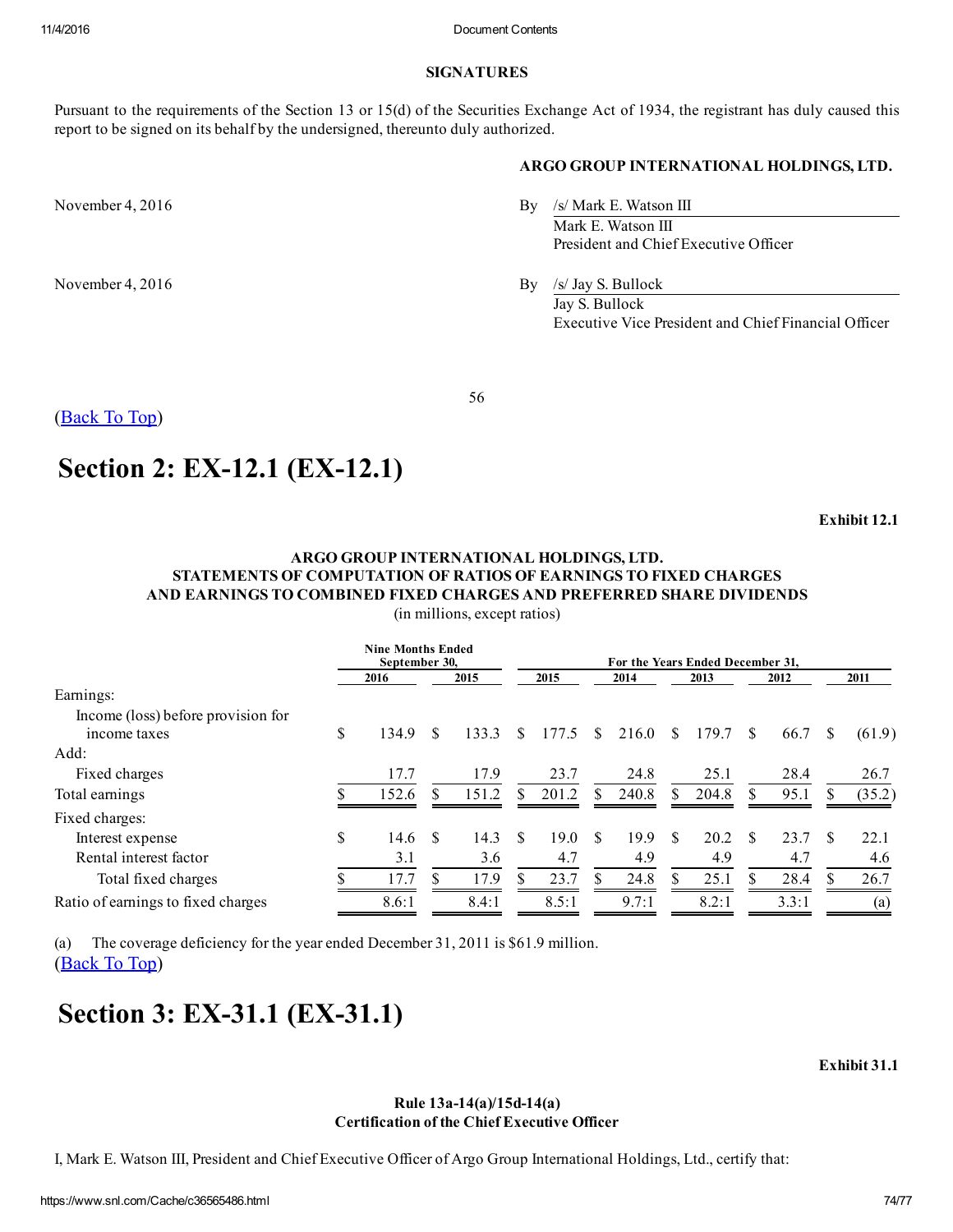### 11/4/2016 Document Contents

- 1. I have reviewed this Quarterly Report on Form 10Q of Argo Group International Holdings, Ltd.;
- 2. Based on my knowledge, this report does not contain any untrue statement of a material fact or omit to state a material fact necessary to make the statements made, in light of the circumstances under which such statements were made, not misleading with respect to the period covered by this report;
- 3. Based on my knowledge, the financial statements, and other financial information included in this report, fairly present in all material respects the financial condition, results of operations and cash flows of the registrant as of, and for, the periods presented in this report;
- 4. The registrant's other certifying officer and I are responsible for establishing and maintaining disclosure controls and procedures (as defined in Exchange Act Rules 13a15(e) and 15d15(e)) and internal control over financial reporting (as defined in Exchange Act Rules  $13a-15(f)$  and  $15d-15(f)$  for the registrant and have:
	- a. Designed such disclosure controls and procedures, or caused such disclosure controls and procedures to be designed under our supervision, to ensure that material information relating to the registrant, including its consolidated subsidiaries, is made known to us by others within those entities, particularly during the period in which this report is being prepared;
	- b. Designed such internal control over financial reporting, or caused such internal control over financial reporting to be designed under our supervision, to provide reasonable assurance regarding the reliability of financial reporting and the preparation of financial statements for external purposes in accordance with generally accepted accounting principles;
	- c. Evaluated the effectiveness of the registrant's disclosure controls and procedures and presented in this report our conclusions about the effectiveness of the disclosure controls and procedures, as of the end of the period covered by this report based on such evaluation; and
	- d. Disclosed in this report any change in the registrant's internal control over financial reporting that occurred during the registrant's most recent fiscal quarter that has materially affected, or is reasonably likely to materially affect, the registrant's internal control over financial reporting; and
- 5. The registrant's other certifying officer and I have disclosed, based on our most recent evaluation of internal control over financial reporting, to the registrant's auditors and the audit committee of the registrant's board of directors (or persons performing the equivalent functions):
	- a. All significant deficiencies and material weaknesses in the design or operation of internal control over financial reporting which are reasonably likely to adversely affect the registrant's ability to record, process, summarize and report financial information; and
	- b. Any fraud, whether or not material, that involves management or other employees who have a significant role in the registrant's internal control over financial reporting.

Date: November 4, 2016 */s/ Mark E. Watson III* 

Mark E. Watson III President and Chief Executive Officer

(Back To Top)

# Section 4: EX-31.2 (EX-31.2)

Exhibit 31.2

### Rule  $13a-14(a)/15d-14(a)$ Certification of the Chief Financial Officer

I, Jay S. Bullock, Executive Vice President and Chief Financial Officer of Argo Group International Holdings, Ltd., certify that:

- 1. I have reviewed this Quarterly Report on Form 10Q of Argo Group International Holdings, Ltd.;
- 2. Based on my knowledge, this report does not contain any untrue statement of a material fact or omit to state a material fact necessary to make the statements made, in light of the circumstances under which such statements were made, not misleading with respect to the period covered by this report;
- 3. Based on my knowledge, the financial statements, and other financial information included in this report, fairly present in all material respects the financial condition, results of operations and cash flows of the registrant as of, and for, the periods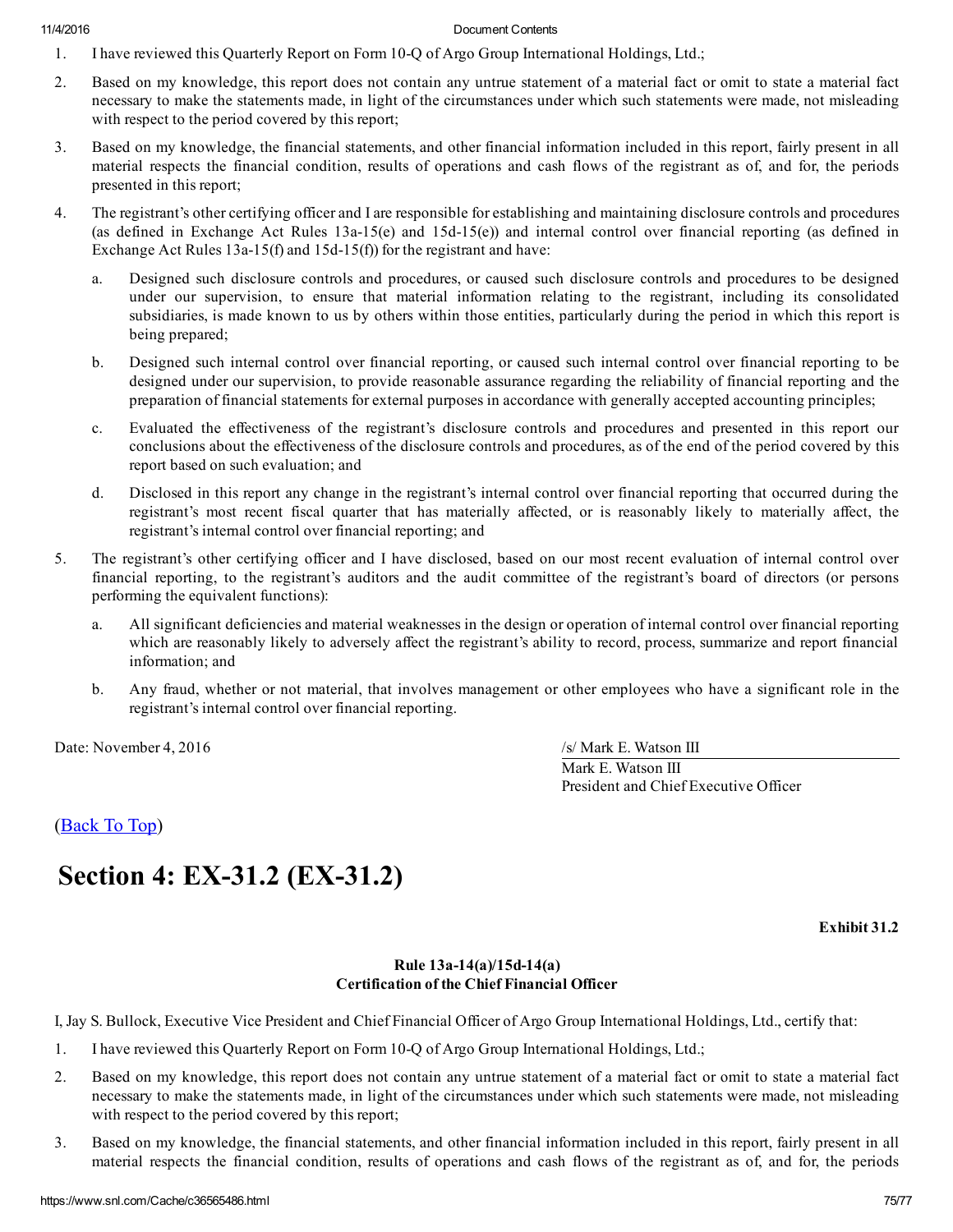presented in this report;

- 4. The registrant's other certifying officer and I are responsible for establishing and maintaining disclosure controls and procedures (as defined in Exchange Act Rules 13a15(e) and 15d15(e)) and internal control over financial reporting (as defined in Exchange Act Rules  $13a-15(f)$  and  $15d-15(f)$ ) for the registrant and have:
	- a. Designed such disclosure controls and procedures, or caused such disclosure controls and procedures to be designed under our supervision, to ensure that material information relating to the registrant, including its consolidated subsidiaries, is made known to us by others within those entities, particularly during the period in which this report is being prepared;
	- b. Designed such internal control over financial reporting, or caused such internal control over financial reporting to be designed under our supervision, to provide reasonable assurance regarding the reliability of financial reporting and the preparation of financial statements for external purposes in accordance with generally accepted accounting principles;
	- c. Evaluated the effectiveness of the registrant's disclosure controls and procedures and presented in this report our conclusions about the effectiveness of the disclosure controls and procedures, as of the end of the period covered by this report based on such evaluation; and
	- d. Disclosed in this report any change in the registrant's internal control over financial reporting that occurred during the registrant's most recent fiscal quarter that has materially affected, or is reasonably likely to materially affect, the registrant's internal control over financial reporting; and
- 5. The registrant's other certifying officer and I have disclosed, based on our most recent evaluation of internal control over financial reporting, to the registrant's auditors and the audit committee of the registrant's board of directors (or persons performing the equivalent functions):
	- a. All significant deficiencies and material weaknesses in the design or operation of internal control over financial reporting which are reasonably likely to adversely affect the registrant's ability to record, process, summarize and report financial information; and
	- b. Any fraud, whether or not material, that involves management or other employees who have a significant role in the registrant's internal control over financial reporting.

Date: November 4, 2016 /s/ Jay S. Bullock

Jay S. Bullock Executive Vice President and Chief Financial Officer

(Back To Top)

# Section 5: EX-32.1 (EX-32.1)

Exhibit 32.1

# Certification of CEO Pursuant to 18 U.S.C. Section 1350, as Adopted Pursuant to Section 906 of the Sarbanes-Oxley Act of 2002

In connection with the Quarterly Report on Form 10Q of Argo Group International Holdings, Ltd. (the "Company") for the quarterly period ended September 30, 2016 as filed with the Securities and Exchange Commission on the date hereof (the "Report"), Mark E. Watson III, as President and Chief Executive Officer of the Company, hereby certifies, pursuant to 18 U.S.C. §1350, as adopted pursuant to §906 of the Sarbanes-Oxley Act of 2002, that, to the best of his knowledge:

- 1. The Report fully complies with the requirements of Section 13(a) or 15(d) of the Securities Exchange Act of 1934, as amended; and
- 2. The information contained in the Report fairly presents, in all material respects, the financial condition and results of operations of the Company.

\* \* \*

Certified this 4th day of November 2016. /s/ Mark E. Watson III

Mark E. Watson III